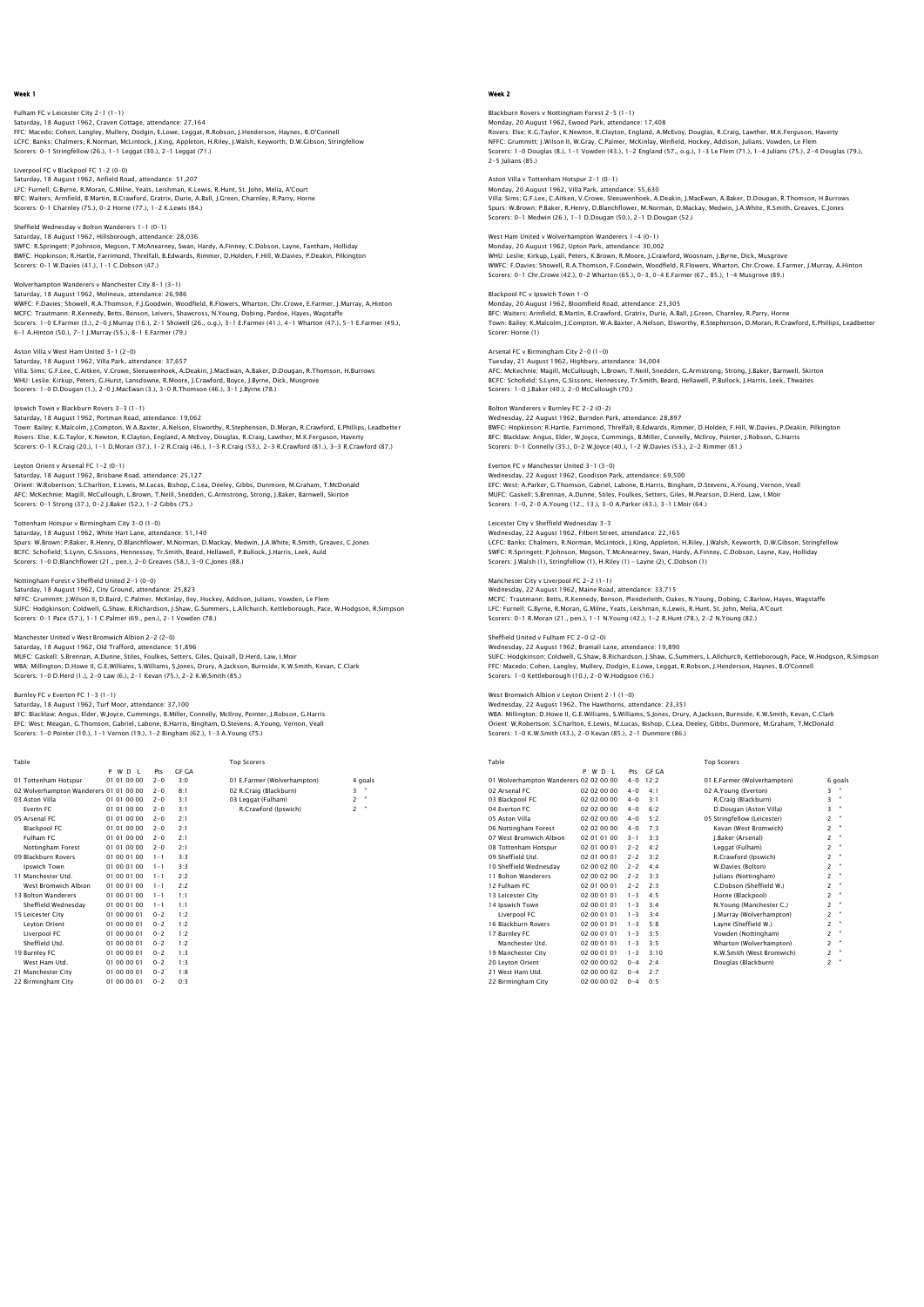## West Ham United v Tottenham Hotspur 1–6 (0–2)<br>Saturday, 25 August 1962, Upton Park, attendance: 32,527<br>WHU: Leslie; Kirkup, Lyall, Peters, K.Brown, R.Moore, J.Crawford, Woosnam, A.Sealey, J.Byrne, Musgrove Spurs: W.Brown; P.Baker, R.Henry, D.Blanchflower, M.Norman, D.Mackay, Medwin, J.A.White, L.Allen, Greaves, C.Jones Scorers: 0-1 Lyall (11., o.g.), 0-2 Medwin (14.), 0-3 Greaves (56.), 0-4 Greaves (59.), 0-5 C.Jones (62.), 0-6 J.A.White (75.), 1-6 Woosnam (83.)

Sheffield United v Ipswich Town 2-1 (1-0) Saturday, 25 August 1962, Bramall Lane, attendance: 23,703

SUFC: Hodgkinson; Coldwell, G.Shaw, B.Richardson, J.Shaw, G.Summers, L.Allchurch, Kettleborough, Pace, W.Hodgson, R.Simpson<br>Town: Bailey: K.Malcolm, J.Compton, W.A.Baxter, A.Nelson, Elsworthy, R.Stephenson, D.Moran, R.Craw Birmingham City v Leyton Orient 2-2 (1-2)

Saturday, 25 August 1962, St. Andrews, attendance: 23,411<br>BCFC: Schofield: S.Lynn, G.Sissons, Hennessey, Tr.Smith, Beard, Hellawell, P.Bullock, R.Stubbs, Leek, Thwaites<br>Orient: W.Robertson; S.Charlton, E.Lewis, M.Lucas, C.

Arsenal FC v Manchester United 1-3 (0-0) Saturday, 25 August 1962, Highbury, attendance: 62,303<br>AFC: McKechnie; Magill, McCullough, Clamp, L.Brown, Snedden, G.Armstrong, Eastham, Strong, Barnwell, Skirton<br>MUFC: Gaskell; S.Brennan, A.Dunne, J.Nicholson, Foulkes, N

## West Bromwich Albion v Burnley FC 1-2 (0-0)

Saturday, 25 August 1962, The Hawthorns, attendance: 23,812<br>WBA: R.Potter; D.Howe II, G.E.Williams, S.Williams, S.Jones, Drury, A.Jackson, R.Hope, K.W.Smith, Kevan, C.Clark<br>BFC: Blacklaw; Angus, Elder, W.Joyce, Talbut, B.M Scorers: 0-1 B.Miller (55.), 0-2 Pointer (69.), 1-2 K.W.Smith (89.)

Everton FC v Sheffield Wednesday 4–1 (2–1)<br>Saturday, 25 August 1962, Goodison Park, attendance: 51,504<br>EFC: West; A.Parker, G.Thomson, G.Sharples, Labone, B.Harris, Bingham, D.Stevens, A.Young, Vernon, J.Morrissey SWFC: R.Springett; P.Johnson, Megson, T.McAnearney, Swan, Hardy, A.Finney, Kay, Layne, C.Dobson, Holliday Scorers: 0-1 Layne (19.), 1-1 Vernon (26., pen.), 2-1 D.Stevens (38.), 3-1 Vernon (70.), 4-1 A.Young (74.)

Leicester City v Nottingham Forest 2-1 (1-0)

Saturday, 25 August 1962, Filbert Street, attendance: 22,573<br>LCFC: Banks; Chalmers, R.Norman, McLintock, J.King, Appleton, Cheesebrough, J.Walsh, Keyworth, D.W.Gibson, Stringfellow<br>NFFC: Grummitt: J.Wilson II, W.Gray, C.Pa Scorers: 1-0, 2-0 Stringfellow (23., 62.), 2-1 Hockey (68.)

Manchester City v Aston Villa 0-2 (0-0)

Saturday, 25 August 1962, Maine Road, attendance: 29,524 MCFC: Trautmann; Betts, R.Kennedy, Benson, Plenderleith, Oakes, N.Young, Dobing, Harley, Shawcross, Wagstaffe Villa: Sims; G.F.Lee, C.Aitken, V.Crowe, Sleeuwenhoek, A.Deakin, J.MacEwan, A.Baker, D.Dougan, R.Thomson, H.Burrows Scorers: 0-1 R.Thomson (62.), 0-2 H.Burrows (70.)

## Blackburn Rovers v Liverpool FC 1-0 (0-0)

Saturday, 25 August 1962, Ewood Park, attendance: 21,974 Rovers: Else; K.G.Taylor, J.Bray, R.Clayton, M.Woods, K.Newton, Douglas, R.Craig, Lawther, M.K.Ferguson, Haverty LFC: Furnell; G.Byrne, R.Moran, G.Milne, Yeats, Leishman, K.Lewis, R.Hunt, St. John, Melia, A'Court Scorer: 1-0 Douglas (89.)

## Blackpool FC v Wolverhampton Wanderers 0-2 (0-1)

Saturday, 25 August 1962, Bloomfield Road, attendance: 23,823 BFC: Waiters; Armfield, B.Martin, B.Crawford, Gratrix, Durie, A.Ball, J.Green, Charnley, R.Parry, Horne<br>WWFC: F.Davies; Showell, R.A.Thomson, F.Goodwin, Woodfield, R.Flowers, Wharton, Chr.Crowe, E.Farmer, J.Murray, A.Hinto

Bolton Wanderers v Fulham FC 1–0 (0–0)<br>Saturday, 25 August 1962, Burnden Park, attendance: 16,665<br>BWFC: Hopkinson; R.Hartle, Farrimond, Threlfall, B.Edwards, Rimmer, D.Holden, F.Hill, W.Davies, P.Deakin, Pilkington<br>FFC: Ma

Table Table Top Scorers<br>
P W D L Pts GF GA Pts GF GA<br>6-0 14:2<br>6-0 7:2 01 Wolverhampton Wanderers 03 03 00 00 6-0 14:2 01 E.Farmer (Wolverhampton) 6 goals 02 Aston Villa  $0.03030000 = 0$  7:2 02 A.Young (Everton)<br>03 Everton EC 03 03 00 00 6-0 10:3 (Tringfellow (Leicester) 03 Everton FC 03 03 00 00 6-0 10:3<br>04 Tottenham Hotspur 03 02 00 01 4-2 10:3<br>05 Sheffield Utd. 03 02 00 01 4-2 5:5<br>06 Nottingham Forest 03 02 00 01 4-2 8:5<br>07 Bolton Wanderers 03 01 02 00 4-2 4:3 04 Tottenham Hotspur 03 02 00 01 4-2 10:3 04 R.Crawford (Ipswich) 3 " 05 Sheffield Utd. 03 02 00 01 4-2 5:3 D.Dougan (Aston Villa) 3 " 06 Nottingham Forest 03 02 00 01 4-2 8:5 Greaves (Tottenham) 3 " 07 Bolton Wanderers 03 01 02 00 4-2 4:3 Vernon (Everton) 3 " 08 Arsenal FC 03 02 00 01 4-2 5:4 Chr.Crowe (Wolverhampton) 3 " 09 Blackpool FC 03 02 00 01 4-2 3:3 D.Herd (Manchester U.) 3 " 10 Leicester City 03 01 01 01 3-3 6:6 Douglas (Blackburn) 3 " Manchester Utd. 03 01 01 01 3-3 6:6 Layne (Sheffield W.) 3 " 18 Marshal No. 2012 01 01 4-2 3:3<br>
12 Marshal No. 2020 01 4-2 3:3<br>
12 Metal (Manchester Uld. 2010) 101 3-3 6:6 Douglas (Blackburn)<br>
12 West Bromwich Albion 03 01 01 01 3-3 5:5 K.W.Smith (West Bromwich)<br>
12 West Bromwich Al 03 01 01 01 3-3 5:6 R.Craig (Blackburn)<br>03 01 01 01 3-3 6:8 14 Blackburn Rovers 03 01 01 01 3-3 6:8 15 Sheffield Wednesday 03 00 02 01 2-4 5:8 16 Fulham FC 03 01 00 02 2-4 2:4 14 Blackburn Kovers<br>15 Sheffield Wednesday<br>16 Fulham FC 03 01 00 02 2-4 2:4<br>17 Ipswich Town 00 03 00 01 02 1-5 4:6<br>Leyton Orient 03 00 01 02 1-5 4:6 Leyton Orient 03 00 01 02 1-5<br>
1-5 biverpool FC 03 00 01 02 1-5<br>
1-6 10 03 00 01 02 1-5<br>
1-6 Manchester City 03 00 01 02 1-5<br>
2 West Ham Utd. 03 00 00 03 0-6 19 Liverpool FC 03 00 01 02 1-5 3:5 20 Birmingham City 03 00 01 02 1-5 2:7 21 Manchester City 03 00 01 02 1-5 3:12 22 West Ham Utd. 03 00 00 03 0-6 3:13

## Week 4

Burnley FC v Bolton Wanderers 2–1 (0–1)<br>Tuesday, 28 August 1962, Turf Moor, attendance: 27,529<br>BFC: Blacklaw; Angus, Elder, W.Joyce, Talbut, B.Miller, Connelly, McIlroy, Pointer, J.Robson, G.Harris BWFC: Hopkinson; R.Hartle, Farrimond, Threlfall, B.Edwards, Rimmer, D.Holden, F.Hill, W.Davies, P.Deakin, Pilkington Scorers: 0-1 Pilkington (34.), 1-1 Connelly (66.), 2-1 McIlroy (73., pen.)

Ipswich Town v Blackpool FC 5-2 Tuesday, 28 August 1962, Portman Road, attendance: 21,294

Town: Bailey; K.Malcolm, J.Compton, W.A.Baxter, A.Nelson, Thrower, R.Stephenson, D.Moran, R.Crawford, E.Phillips, Leadbetter<br>BFC: Waiters; Armfield, B.Martin, B.Crawford, G.James, Durie, A.Ball, J.Green, Charnley, R.Parry, Scorers: R.Crawford (3), D.Moran (1), E.Phillips (1) - Durie (1), Charnley (1')

## Nottingham Forest v Blackburn Rovers 2-0 (1-0)

Tuesday, 28 August 1962, City Ground, attendance: 22,948<br>NFFC: Grummitt; J.Wilson II, W.Gray, C.Palmer, McKinlay, Winfield, Hockey, Addison, Julians, Vowden, Le Flem<br>Rovers: Else; K.G.Taylor, K.Newton, R.Clayton, M.Woods,

#### Birmingham City v Arsenal FC 2-2

Wednesday, 29 August 1962, St. Andrews, attendance: 27,038 BCFC: Schofield; S.Lynn, G.Sissons, Hennessey, Tr.Smith, Beard, Hellawell, J.Bloomfield, R.Stubbs, Leek, Thwaites<br>AFC: McKechnie; Magill, McCullough, Clamp, L.Brown, Snedden, G.Armstrong, Strong, J.Baker, Barnwell, Skirton

#### Fulham FC v Sheffield United 2-2

Wednesday, 29 August 1962, Craven Cottage, attendance: 16,356<br>FFC: Macedo; Cohen, Langley, Mullery, Dodgin, E.Lowe, Leggat, Cook, S.Brown, J.Henderson, Metchick<br>SUFC: Hodgkinson; Coldwell, G.Shaw, B.Richardson, J.Shaw, G.S

### Wolverhampton Wanderers v West Ham United 0-0

Wednesday, 29 August 1962, Molineux, attendance: 36,844 WWFC: F.Davies; Showell, R.A.Thomson, F.Goodwin, Woodfield, R.Flowers, Wharton, Chr.Crowe, E.Farmer, J.Murray, A.Hinton WHU: Leslie; Kirkup, Burkett, Peters, K.Brown, R.Moore, Dear, Woosnam, A.Sealey, J.Byrne, J.Crawford

## Sheffield Wednesday v Leicester City 0-3

Wednesday, 29 August 1962, Hillsborough, attendance: 26,366 SWFC: R.Springett; P.Johnson, B.Hill, Eustace, Swan, Hardy, A.Finney, Kay, Layne, C.Dobson, Holliday LCFC: Banks; Chalmers, R.Norman, McLintock, J.King, Appleton, Cheesebrough, J.Walsh, G.Cross, D.W.Gibson, Stringfellow Scorers: Stringfellow (2), J.Walsh (1)

## Liverpool FC v Manchester City 4-1 (1-1)

Wednesday, 29 August 1962, Anfield Road, attendance: 46,073<br>LFC: Furnell; G.Byrne, R.Moran, G.Milne, Yeats, Ferns, I.Callaghan, R.Hunt, St. John, Melia, A'Court<br>MCFC: Trautmann; Betts, R.Kennedy, Benson, Pienderleith, Oaks

### Tottenham Hotspur v Aston Villa 4-2

Wednesday, 29 August 1962, White Hart Lane, attendance: 55,650 Spurs: W.Brown; P.Baker, R.Henry, D.Blanchflower, M.Norman, D.Mackay, Medwin, J.A.White, L.Allen, Greaves, C.Jones Villa: Sims; G.F.Lee, C.Aitken, V.Crowe, Sleeuwenhoek, A.Deakin, J.MacEwan, A.Baker, D.Dougan, R.Thomson, H.Burrows Scorers: Greaves (2), J.A.White (1), C.Jones (1) - D.Dougan (1), A.Deakin (1)

## Leyton Orient v West Bromwich Albion 2-3 Wednesday, 29 August 1962, Brisbane Road, attendance: 16,709

Orient: W.Robertson; S.Charlton, E.Lewis, M.Lucas, Bishop, C.Lea, Deeley, Gibbs, Dunmore, M.Graham, T.McDonald WBA: R.Potter; D.Howe II, G.E.Williams, S.Williams, S.Jones, Drury, A.Jackson, R.Hope, K.W.Smith, Kevan, C.Clark Scorers: Deeley (1), Dunmore (1') - E.Lewis (1 o.g.), C.Clark (1), A.Jackson (1)

## Manchester United v Everton FC 0-1 (0-0)

Wednesday, 29 August 1962, Old Trafford, attendance: 63,675 MUFC: Gaskell; S.Brennan, A.Dunne, J.Nicholson, Foulkes, N.Lawton, Giles, Chisnall, D.Herd, Law, I.Moir EFC: West; A.Parker, G.Thomson, Gabriel, Labone, B.Harris, Bingham, D.Stevens, A.Young, Vernon, J.Morrissey Scorer: 0-1 Vernon (79., pen.)

|                                        | WD I<br>P.  | Pts     | GE GA |                             |   |                |
|----------------------------------------|-------------|---------|-------|-----------------------------|---|----------------|
| 01 Everton EC                          | 04 04 00 00 | $8 - 0$ | 11:3  | 01 R.Crawford (Ipswich)     |   | 6 goals        |
| 02 Wolverhampton Wanderers 04 03 01 00 |             | $7 - 1$ | 14.2  | E.Farmer (Wolverhampton)    | 6 |                |
| 03 Tottenham Hotspur                   | 04 03 00 01 | $6 - 2$ | 14:5  | Stringfellow (Leicester)    | 6 | $\mathbf{u}$   |
| 04 Nottingham Forest                   | 04 03 00 01 | $6 - 2$ | 10:5  | 04 Greaves (Tottenham)      | 5 |                |
| 05 Aston Villa                         | 04 03 00 01 | $6 - 2$ | 9:6   | 05 Vernon (Everton)         | 4 |                |
| 06 Leicester City                      | 04 02 01 01 | $5 - 3$ | 9:6   | D.Dougan (Aston Villa)      | 4 | $\bullet$      |
| 07 Sheffield Utd.                      | 04 02 01 01 | $5 - 3$ | 7:5   | A.Young (Everton)           | 4 | $\bullet$      |
| 08 Arsenal FC                          | 04 02 01 01 | $5 - 3$ | 6:5   | 08 Layne (Sheffield W.)     | 3 | $\bullet$      |
| 09 West Bromwich Albion                | 04 02 01 01 | $5 - 3$ | 8.7   | Strong (Arsenal)            | 3 | ×              |
| 10 Burnley FC                          | 04 02 01 01 | $5 - 3$ | 7:5   | R.Hunt (Liverpool)          | 3 | ×              |
| 11 Bolton Wanderers                    | 04 01 02 01 | $4 - 4$ | 5:5   | D.Herd (Manchester U.)      | 3 | ×              |
| 12 Blackpool FC                        | 04 02 00 02 | $4 - 4$ | 5:8   | Douglas (Blackburn)         | 3 | ٠              |
| 13 Liverpool FC                        | 04 01 01 02 | $4 - 4$ | 7:6   | Chr.Crowe (Wolverhampton)   | 3 | ×              |
| 14 Ipswich Town                        | 04 01 01 02 | $4 - 4$ | 9:8   | <b>Iulians (Nottingham)</b> | 3 | $\bullet$      |
| 15 Manchester Utd.                     | 04 01 01 02 | $3 - 5$ | 6:7   | R.Craiq (Blackburn)         | 3 | ×              |
| 16 Fulham FC                           | 04 01 01 02 | $3 - 5$ | 4:6   | C.Jones (Tottenham)         | 3 | ×              |
| 17 Blackburn Rovers                    | 04 01 01 02 | $3 - 5$ | 6:10  | K.W.Smith (West Bromwich)   | 3 | $\mathbf{u}$   |
| 18 Sheffield Wednesday                 | 04 00 02 02 | $2 - 6$ | 5:11  | Dunmore (Orient)            | 3 | $\blacksquare$ |
| 19 Birmingham City                     | 04 00 02 02 | $2 - 6$ | 4:9   |                             |   |                |
| 20 Leyton Orient                       | 04 00 01 03 | $1 - 7$ | 6:9   |                             |   |                |
| 21 Manchester City                     | 04 00 01 03 | $1 - 7$ | 4:16  |                             |   |                |
| 22 West Ham Utd.                       | 04 00 01 03 | $1 - 7$ | 3:13  |                             |   |                |

Table Top Scorers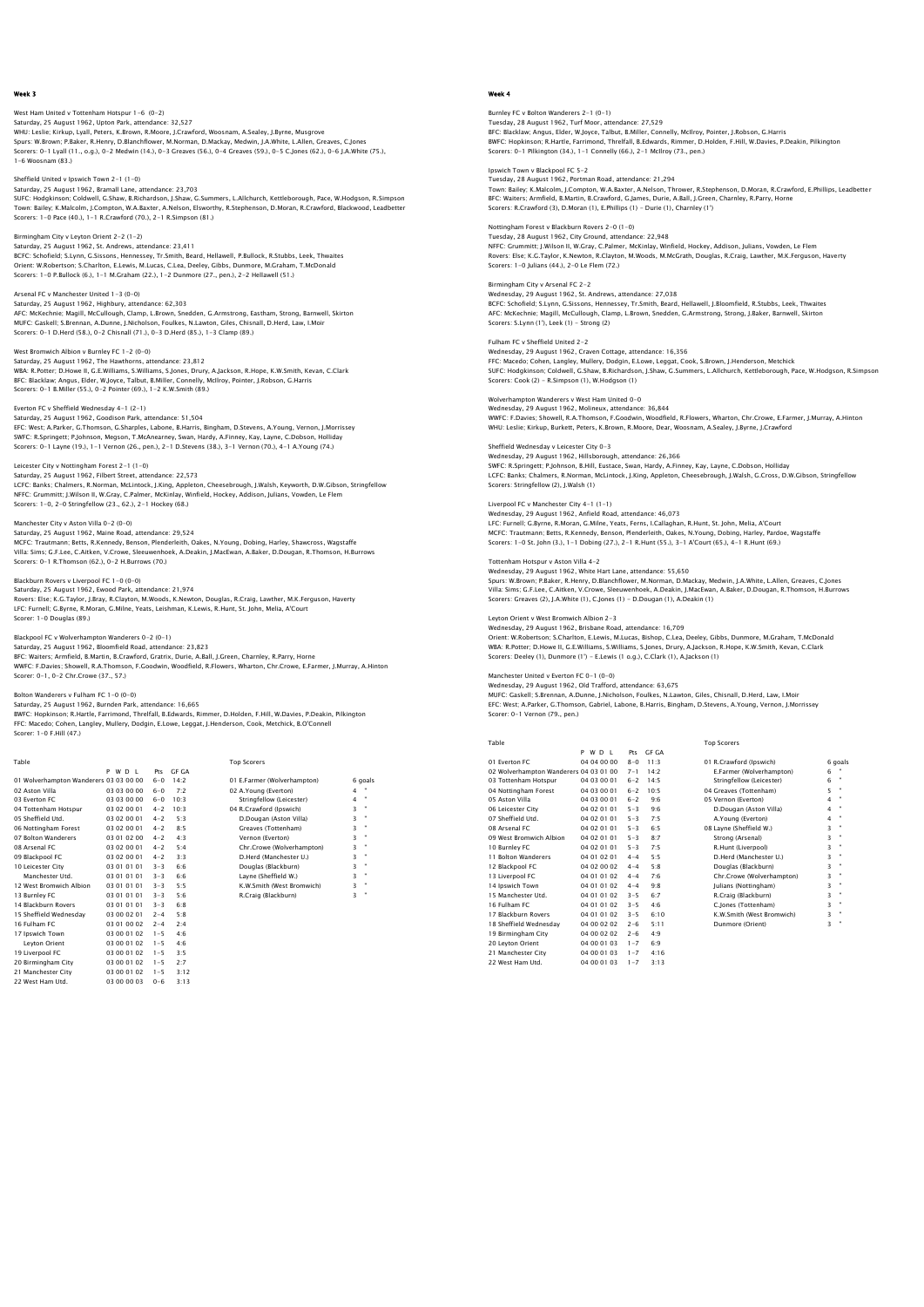## Liverpool FC v Sheffield United 2-0 (1-0)

Saturday, 1 September 1962, Anfield Road, attendance: 47,742 LFC: Furnell; G.Byrne, R.Moran, G.Milne, Yeats, Ferns, I.Callaghan, R.Hunt, St. John, Melia, A'Court SUFC: Hodgkinson; Coldwell, G.Shaw, B.Richardson, J.Shaw, G.Summers, L.Allchurch, Kettleborough, Pace, W.Hodgson, R.Simpson Scorers: 1-0 I.Callaghan (10.), 2-0 St. John (72.)

Ipswich Town v Nottingham Forest 1-1 (1-0) Saturday, 1 September 1962, Portman Road, attendance: 19,645

Town: Bailey; K.Malcolm, J.Compton, W.A.Baxter, A.Nelson, Thrower, R.Stephenson, D.Moran, R.Crawford, E.Phillips, Leadbetter NFFC: Grummitt; J.Wilson II, W.Gray, C.Palmer, McKinlay, Winfield, Hockey, Addison, Julians, Quigley, Le Flem Scorers: 1-0 Leadbetter (38.), 1-1 Bailey (60., o.g.)

Burnley FC v Arsenal FC 2-1 (0-0)

Saturday, 1 September 1962, Turf Moor, attendance: 26,131 BFC: Blacklaw; Angus, Elder, W.Joyce, Talbut, B.Miller, Connelly, McIlroy, Pointer, J.Robson, G.Harris<br>AFC: McKechnie; D.Bacuzzi, McCullough, Clamp. L.Brown, Snedden, G.Armstrong, Strong, J.Baker, Barnwell, Skirton<br>Scorers

Sheffield Wednesday v West Bromwich Albion 3-1 (3-0)

Saturday, 1 September 1962, Hillsborough, attendance: 21,042 SWFC: R.Springett; B.Hill, Birks, Eustace, Swan, Kay, A.Finney, C.Dobson, Layne, Fantham, Holliday<br>WBA: R.Potter; D.Howe II, G.E.Williams, S.Williams, S.Jones, Drury, A.Jackson, R.Hope, K.W.Smith, Kevan, C.Clark<br>Scorers: 1

Manchester United v Birmingham City 2-0 (1-0) Saturday, 1 September 1962, attendance: 40,618

MUFC: Gaskell; S.Brennan, A.Dunne, J.Nicholson, Foulkes, N.Lawton, Giles, Chisnall, D.Herd, Law, I.Moir<br>BCFC: Schofield; S.Lynn, G.Sissons, Hennessey, Tr.Smith, Beard, Hellawell, J.Bloomfield, J.Harris, Leek, Auld<br>Scorers:

### Tottenham Hotspur v Manchester City 4-2 (1-1)

Saturday, 1 September 1962, White Hart Lane, attendance: 48.758<br>Spurs: W.Brown; P.Paker, R.Henry, D.Blanchflower, M.Norman, D.Mackay, Medwin, J.A.White, L.Allen, Greaves, C.Jones<br>MCFC: Trautmann; Betts, R.Kennedy, Benson, 4-2 Harley (89.)

Aston Villa v Blackpool FC 1-1 (1-1)

Saturday, 1 September 1962, Villa Park, attendance: 35,084 Villa: Sims; G.F.Lee, C.Aitken, V.Crowe, Sleeuwenhoek, M.Tindall, J.MacEwan, A.Baker, D.Dougan, R.Thomson, H.Burrows BFC: Waiters; Armfield, B.Martin, B.Crawford, G.James, Durie, S.Hill, J.Green, Charnley, McPhee, Horne Scorers: 1-0 J.MacEwan (18.), 1-1 Horne (24.)

Wolverhampton Wanderers v Blackburn Rovers 4-2 (1-1)

Saturday, 1 September 1962, Molineux, attendance: 26,883<br>WWFC: F.Davies; Showell, R.A.Thomson, F.Goodwin, Woodfield, R.Flowers, Wharton, Chr.Crowe, E.Farmer, J.Murray, A.Hinton<br>Rovers: Ele; K.G.Taylor, K.Newton, R.Clayton,

#### Leyton Orient v West Ham United 2-0 (2-0)

Saturday, 1 September 1962, Brisbane Road, attendance: 23,918 Orient: W.Robertson; S.Charlton, E.Lewis, M.Lucas, Bishop, C.Lea, Deeley, Bolland, Dunmore, M.Graham, T.McDonald<br>WHU: Leslie; Kirkup, Burkett, Peters, K.Brown, R.Moore, Dear, Woosnam, A.Sealey, J.Byrne, J.Crawford Scorers: 1-0 Dunmore (6.), 2-0 M.Graham (40.)

#### Leicester City v Bolton Wanderers 4-1 (1-0)

Saturday, 1 September 1962, Filbert Street, attendance: 19,113 LCFC: Banks; Chalmers, R.Norman, McLintock, J.King, Appleton, Cheesebrough, J.Walsh, G.Cross, D.W.Gibson, Stringfellow<br>BWFC: Hopkinson; R.Hartle, Farrimond, Threffall, B.Edwards, Rimmer, D.Holden, F.Hill, W.Davies, R.McGar

### Fulham FC v Everton FC 1-0 (1-0)

Scorer: 1-0 S.Brown (21.)

Saturday, 1 September 1962, Craven Cottage, attendance: 30,582<br>FFC: Macedo; Cohen, Langley, Mullery, Dodgin, E.Lewis, Leggat, Cook, S.Brown, J.Henderson, Metchick<br>EFC: West: A.Parker, G.Thomson, Gabriel, Labone, B.Harris,

| Table                                  |             |         |       | <b>Top Scorers</b>          |                              |
|----------------------------------------|-------------|---------|-------|-----------------------------|------------------------------|
|                                        | P W D I     | Prs     | GE GA |                             |                              |
| 01 Wolverhampton Wanderers 05 04 01 00 |             | $9 - 1$ | 18.4  | 01 E.Farmer (Wolverhampton) | 7 goals                      |
| 02 Everton EC                          | 05 04 00 01 | $8 - 2$ | 11.4  | 02 Greaves (Tottenham)      | 6                            |
| 03 Tottenham Hotspur                   | 05 04 00 01 | $8 - 2$ | 18.7  | Stringfellow (Leicester)    | ٠<br>6                       |
| 04 Leicester City                      | 05 03 01 01 | $7 - 3$ | 13:7  | R.Crawford (Ipswich)        | ٠<br>6                       |
| 05 Nottingham Forest                   | 05 04 01 01 | $7 - 3$ | 11.6  | 05 D.Dougan (Aston Villa)   | ٠<br>4                       |
| 06 Aston Villa                         | 05 03 01 01 | $7 - 3$ | 10:7  | Vernon (Everton)            | ٠<br>$\overline{\mathbf{4}}$ |
| 07 Burnley FC                          | 05.03.01.01 | $7 - 3$ | 9:8   | A.Young (Everton)           | ٠<br>4                       |
| 08 Liverpool FC                        | 05 02 01 02 | $5 - 5$ | 9.6   | C.Jones (Tottenham)         | ٠<br>$\overline{\mathbf{4}}$ |
| 09 Manchester Utd.                     | 05 02 01 02 | $5 - 5$ | 8:7   | C.Dobson (Sheffield W.)     | ٠<br>4                       |
| 10 Arsenal FC                          | 05 02 01 02 | $5 - 5$ | 8:8   | Chr.Crowe (Wolverhampton)   | ٠<br>$\overline{4}$          |
| 11 Sheffield Utd.                      | 05 02 01 02 | $5 - 5$ | 7:7   | D.Herd (Manchester U.)      | ٠<br>$\overline{\mathbf{4}}$ |
| 12 West Bromwich Albion                | 05 02 01 02 | $5 - 5$ | 9:10  | J.Walsh (Leicester)         | ٠<br>4                       |
| 13 Fulham FC                           | 05 02 01 02 | $5 - 5$ | 5:6   | Dunmore (Orient)            | $\overline{\mathbf{4}}$      |
| 14 Blackpool FC                        | 05 02 01 02 | $5 - 5$ | 6:9   |                             |                              |
| 15 Ipswich Town                        | 05 01 02 02 | $4 - 6$ | 10.9  |                             |                              |
| 16 Bolton Wanderers                    | 05 01 02 02 | $4 - 6$ | 6:9   |                             |                              |
| 17 Sheffield Wednesdav                 | 05 01 02 02 | $4 - 6$ | 8:12  |                             |                              |
| 18 Leyton Orient                       | 05 01 01 03 | $3 - 7$ | 8:9   |                             |                              |
| 19 Blackburn Rovers                    | 05 01 01 03 | $3 - 7$ | 8:14  |                             |                              |
| 20 Birmingham City                     | 05 00 02 03 | $2 - 8$ | 4:11  |                             |                              |

20 Birmingham City 05 00 02 03 2-8 4:11 21 Manchester City 05 00 01 04 1-9 6:20 22 West Ham Utd. 05 00 01 04 1-9 3:15

## Week 6

West Ham United v Liverpool FC 1–0 (1–0)<br>Monday, 3 September 1962, Upton Park, attendance: 22,258<br>WHU: Leslie: J.Bond, Burkett, Peters, K.Brown, R.Moore, A.Scott, Woosnam, J.Byrne, G.Hurst, Musgrove LFC: Furnell; G.Byrne, R.Moran, G.Milne, Yeats, Ferns, I.Callaghan, R.Hunt, St. John, Melia, A'Court Scorer: 1-0 A.Scott (5.)

Blackpool FC v Nottingham Forest 2-1 (2-0) Monday, 3 September 1962, Bloomfield Road, attendance: 19,736

BFC: Waiters; Armfield, B.Martin, B.Crawford, G.James, Durie, S.Hill, J.Green, Charnley, McPhee, Horne NFFC: Grummitt; J.Wilson II, W.Gray, C.Palmer, McKinlay, Winfield, Hockey, Addison, Julians, Quigley, Le Flem Scorers: 1-0 Horne (6.), 2-0 J.Green (26.), 2-1 Julians (85.)

## Arsenal FC v Aston Villa 1-2

Tuesday, 4 September 1962, Highbury, attendance: 33,851 AFC: McClelland; D.Bacuzzi, McCullough, Clamp, L.Brown, Snedden, G.Armstrong, Barnwell, J.Baker, Eastham, Skirton<br>Villa: Sidebottom; J.Neal, C.Aitken, V.Crowe, Sleeuwenhoek, M.Tindall, J.MacEwan, A.Baker, R.Thomson, R.Wyli Scorers: Skirton (1) - R.Thomson (2)

Burnley FC v Leicester City 1-1 (0-1) Tuesday, 4 September 1962, Turf Moor, attendance: 23,876 BFC: Blacklaw; Angus, Elder, W.Joyce, Talbut, B.Miller, Connelly, McIlroy, Pointer, J.Robson, G.Harris<br>Leicester: Banks; Chalmers, R.Norman, McLintock, J.King, Appleton, Cheesebrough, J.Walsh, G.Cross, D.W.Gibson, Stringfe

Bolton Wanderers v Manchester United 3-0 (2-0) Wednesday, S September 1962, Burnden Park, attendance: 45,097<br>BWFC: Hopkinson; R.Hartle, Farrimond, Threlfall, B.Edwards, Rimmer, D.Holden, F.Hill, W.Davies, R.McGarry, Pilkingtor<br>MUFC: Gaskell; S.Brennan, A.Dunne, J.Nicho

Sheffield United v Blackburn Rovers 1-1 (1-0)

Wednesday, 5 September 1962, Bramall Lane, attendance: 18,482<br>SUFC: Hodgkinson; Coldwell, G.Shaw, B.Richardson, J.Shaw, G.Summers, L.Allchurch, Kettleborough, Pace, W.Hodgson, R.Simpsor<br>Rovers: Else; K.Gtaylor, J.Bray, R.C Scorers: 1-0 Pace (37.), 1-1 M.K.Ferguson (57.)

Everton FC v Leyton Orient 3-0 Wednesday, 5 September 1962, Goodison Park, attendance: 51,542 EFC: West; Meagan, G.Thomson, Gabriel, Labone, B.Harris, Bingham, D.Stevens, A.Young, Vernon, J.Morrissey Orient: W.Robertson; S.Charlton, E.Lewis, M.Lucas, Bishop, C.Lea, Deeley, Bolland, Dunmore, M.Graham, T.McDonald Scorers: Vernon (1'), Gabriel (1), Bingham (1)

#### Manchester City v Ipswich Town 2-1 (1-0) Wednesday, 5 September 1962, Maine Road, attendance: 24,825

MCFC: Trautmann; Betts, R.Kennedy, Benson, Leivers, Oakes, C.Barlow, Dobing, Harley, N.Young, Hayes Town: Bailey; K.Malcolm, J.Compton, W.A.Baxter, A.Nelson, Thrower, R.Stephenson, D.Moran, R.Crawford, E.Phillips, Leadbetter Scorers: 1-0 Harley (32.), 1-1 R.Crawford (66.), 2-1 Harley (80.)

Top Scorers

|                                        | P W D I     | GE GA<br>Pt s          |                             |                     |
|----------------------------------------|-------------|------------------------|-----------------------------|---------------------|
| 01 Everton EC                          | 06 05 00 01 | $10-2$<br>14.4         | 01 R.Crawford (Ipswich)     | 7 qo                |
| 02 Wolverhampton Wanderers 05 04 01 00 |             | 18.4<br>$9 - 1$        | E.Farmer (Wolverhampton)    | $\overline{7}$      |
| 03 Aston Villa                         | 06 04 01 01 | 12:8<br>$9 - 3$        | 03 Stringfellow (Leicester) | f<br>6              |
| 04 Tottenham Hotspur                   | 05 04 00 01 | $8 - 2$<br>18.7        | Greaves (Tottenham)         | t<br>6              |
| 05 Leicester City                      | 06 03 02 01 | 14.8<br>$8 - 4$        | 05 Vernon (Everton)         | 5                   |
| 06 Burnley FC                          | 06 03 02 01 | 10:9<br>$8 - 4$        | 06 J.Walsh (Leicester)      | $\overline{4}$      |
| 07 Nottingham Forest                   | 06 03 01 02 | $7-5$ 12.8             | C.Dobson (Sheffield W.)     | $\overline{4}$      |
| 08 Blackpool FC                        | 06 03 01 02 | $7 - 5$<br>8:10        | Horne (Blackpool)           | $\overline{4}$      |
| 09 Bolton Wanderers                    | 06 02 02 02 | $6 - 6$<br>$q \cdot q$ | A.Young (Everton)           | t<br>$\overline{4}$ |
| 10 Sheffield Utd.                      | 06 02 02 02 | $6 - 6$<br>8.8         | D.Dougan (Aston Villa)      | $\overline{4}$      |
| 11 Liverpool FC                        | 06 02 01 03 | $5 - 7$<br>9:7         | Julians (Nottingham)        | $\overline{4}$      |
| 12 Arsenal FC                          | 06 02 01 03 | $5 - 7$<br>9:10        | C.lones (Tottenham)         | t<br>$\overline{4}$ |
| 13 West Bromwich Albion                | 05 02 01 02 | $5 - 5$<br>9:10        | Chr.Crowe (Wolverhampton)   | $\overline{4}$      |
| 14 Fulham FC                           | 05 02 01 02 | 5.6<br>$5 - 5$         | D.Herd (Manchester U.)      | $\overline{4}$      |
| 15 Manchester Utd.                     | 06 02 01 03 | 8:10<br>$5 - 7$        | Dunmore (Orient)            | 4                   |
| 16 Ipswich Town                        | 06 01 02 03 | 11:11<br>$4 - 8$       |                             |                     |
| 17 Sheffield Wednesdav                 | 05 01 02 02 | 8:12<br>$4 - 6$        |                             |                     |
| 18 Blackburn Rovers                    | 06 01 02 03 | 9:15<br>$4 - 8$        |                             |                     |
| 19 Levton Orient                       | 06 01 01 04 | 8:12<br>$3 - 9$        |                             |                     |
| 20 Manchester City                     | 06 01 01 04 | 8:21<br>$3 - 9$        |                             |                     |
| 21 West Ham Utd.                       | 06 01 01 04 | 4:15<br>$3 - 9$        |                             |                     |
| 22 Rirmingham City                     | 05.00.02.03 | $2 - 8$<br>4:11        |                             |                     |

01 R.Crawford (Ipswich) 7 goals<br>F Farmer (Wolverhampton) 7 " E.Farmer (Wolverhampton) 7 "<br>
Stringfellow (Leicester) 6 "<br>
Greaves (Tottenham) 6 "<br>
Vernon (Everton) 7 "<br>
Vernon (Everton) 7 "<br>
UNalsh (I eicester) 4 " 05 Vernon (Everton) 06 LWalsh (Leicester) A.Young (Everton) D. Dougan (Aston Villa) 11 Liverpool Continues Continues Continues (Nottingham) -<br>C.Jones (Tottenham) Dunmore (Orient)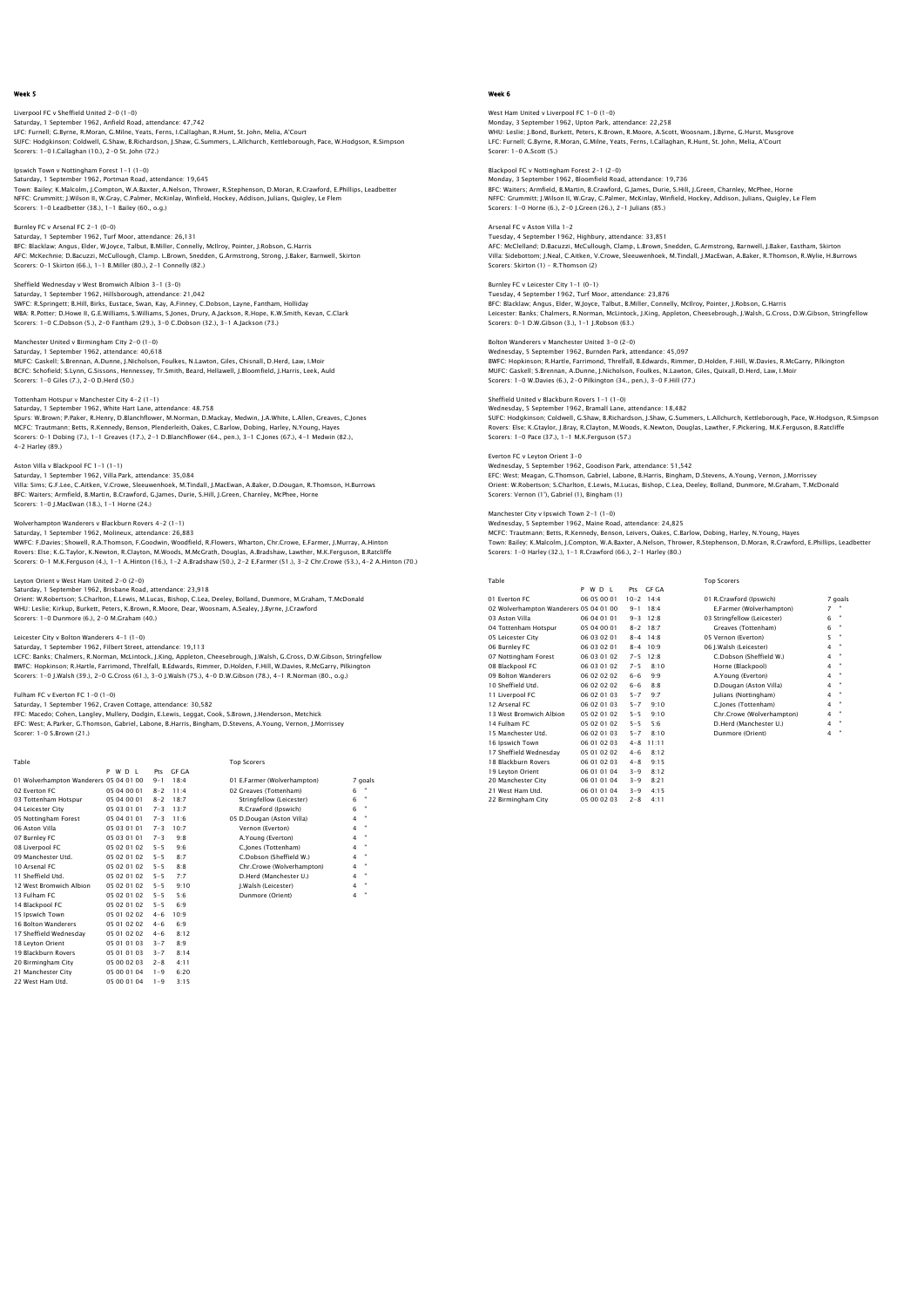### Arsenal FC v Sheffield Wednesday 1-2 (1-1) Saturday, 8 September 1962, Highbury, attendance: 31,115 AFC: McClelland; Magill, McCullough, L.Brown, T.Neill, Snedden, G.Armstrong, Eastham, J.Baker, Barnwell, Skirton SWFC: R.Springett; P.Johnson, Birks, Eustace, Swan, Kay, W.Griffin, C.Dobson, Layne, Fantham, Holliday Scorers: 0-1 Layne (19.), 1-1 J.Baker (31.), 1-2 Layne (59.)

Everton FC v Leicester City 3-2 (2-1) Saturday, 8 September 1962, Goodison Park, attendance: 48,738 EFC: West; Meagan, G.Thomson, Gabriel, Labone, B.Harris, Bingham, D.Stevens, A.Young, Vernon, J.Morrissey<br>LCFC: Banks; Chalmers, R.Norman, McLintock, J.King, Appleton, H.Riley, J.Walsh, G.Cross, D.W.Gibson, Cheesebrough<br>Sc

#### Nottingham Forest v Liverpool FC 3-1 (2-0) Saturday, 8 September 1962, City Ground, attendance: 24,473

NFFC: Grummitt: J.Wilson II, W.Gray, C.Palmer, McKinlay, Winfield, Hockey, Addison, Julians, Vowden, Le Flem<br>LFC: Furnell; G.Byrne, R.Moran, G.Milne, Yeats, Leishman, I.Callaghan, R.Hunt, St. John, Melia, A'Court<br>Scorers:

#### Birmingham City v Burnley FC 5-1 (3-0)

Saturday, 8 September 1962, St. Andrews, attendance: 24,463 BCFC: Schofield; S.Lynn, G.Sissons, Hennessey, Tr.Smith, Beard, Hellawell, J.Bloomfield, Leek, P.Bullock, Thwaites<br>BFC: Blacklaw; Angus, Elder, W.Joyce, Talbut, B.Miller, Connelly, Mcliroy, Pointer, J.Robson, G.Harris<br>Scor

#### West Bromwich Albion v Fulham FC 6-1 (3-1)

Saturday, 8 September 1962, The Hawthorns, attendance: 17,898 WBA: Millington; D.Howe II, G.E.Williams, Cram, S.Jones, Drury, A.Jackson, Foggo, K.W.Smith, Kevan, C.Clark<br>FFC: Macedo; Cohen, Langley, Cook, Dodgin, E.Lowe, Leggat, M.Brown, S.Brown, J.Henderson, Metchick<br>Scorers: 0–1 J. 6-1 Kevan (68.)

Blackpool FC v Tottenham Hotspur 1–2 (1–0)<br>Saturday, 8 September 1962, Bloomfield Road, attendance: 31,786<br>BFC: Waiters; Armfield, B.Martin, B.Crawford, G.James, Durie, S.Hill, J.Green, Charnley, McPhee, Horne<br>Spurs: W.Bro Scorers: 1-0 Charnley (33.), 1-1 L.Allen (84.), 1-2 M.Norman (86.)

## Leyton Orient v Manchester United 1-0 (0-0)

Saturday, 8 September 1962, Brisbane Road, attendance: 25,101 Orient: W.Robertson; S.Charlton, E.Lewis, M.Lucas, Bishop, C.Lea, Bolland, M.Graham, Deeley, Dunmore, T.McDonald MUFC: Gaskell; S.Brennan, A.Dunne, J.Nicholson, Foulkes, I.Moir, Setters, D.Herd, Law, S.McMillan Scorer: 1-0 T.McDonald (89.)

## ed v Wolverhampton Wanderers 1-2 (1-2)

Saturday, 8 September 1962, Bramall Lane, attendance: 27,419<br>SUFC: Hodgkinson; Coldwell, G.Shaw, B.Richardson, J.Shaw, G.Summers, J.Docherty, Kettleborough, Pace, W.Hodgson, B.Hartle<br>WWFC: F.Davies; R.A.Thomson, G.W.Harris Scorers: 0-1 E.Farmer (28.), 1-1 Pace (43.), 1-2 Wharton (44.)

### Blackburn Rovers v Aston Villa 4-1 (2-1)

Saturday, 8 September 1962, Ewood Park, attendance: 13,953 Rovers: Else; K.G.Taylor, J.Bray, R.Clayton, M.Woods, K.Newton, Douglas, Lawther, F.Pickering, M.K.Ferguson, B.Ratcliffe<br>Villa: Sidebottom; G.F.Lee, C.Aitken, V.Crowe, Sleeuwenhoek, M.Tindall, J.MacEwan, A.Baker, D.Dougan, Scorers: 1-0, 2-0 Douglas (7., 39.), 2-1 H.Burrows (42.), 3-1 F.Pickering (65.), 4-1 Lawther (88.)

#### Bolton Wanderers v Ipswich Town 1-3 (1-0)

Saturday, 8 September 1962, Burnden Park, attendance: 17,790 BWFC: Hopkinson; R.Hartle, Farrimond, Threlfall, B.Edwards, Rimmer, D.Holden, F.Hill, W.Davies, R.McCarry, Pilkington<br>Taown: Bailey; Carberry, J.Compton, W.A.Baxter, A.Nelson, Thrower, R.Stephenson, D.Moran, R.Crawford, E.

#### Manchester City v West Ham United 1-6 (1-4)

Saturday, 8 September 1962, Maine Road, attendance: 24,069, sent-off: Trautmann (70.)<br>MCFC: Trautmann; Betts, R.Kennedy, Benson, Leivers, Oakes, C.Barlow, Dobing, Harley, N.Young, Hayes<br>WHU: Leslie; J.Bond, Burkett, Peters 1-6 G.Hurst (80.)

| Table                                  |             |               |               | <b>Top Scorers</b>          |                         |         |
|----------------------------------------|-------------|---------------|---------------|-----------------------------|-------------------------|---------|
|                                        | P W D I     |               | Pts GE GA     |                             |                         |         |
| 01 Everton EC                          | 07 06 00 01 | $12 - 2$ 17:6 |               | 01 E.Farmer (Wolverhampton) |                         | 8 goals |
| 02 Wolverhampton Wanderers 06 05 01 00 |             | $11 - 1$      | 20.5          | R.Crawford (Ipswich)        | 8                       |         |
| 03 Tottenham Hotspur                   | 06 05 00 01 | $10-2$        | 20.8          | 03 Vernon (Everton)         | 6                       | ٠       |
| 04 Nottingham Forest                   | 07 04 01 02 |               | $9 - 5$ 15:9  | Julians (Nottingham)        | 6                       | ٠       |
| 05 Aston Villa                         | 07 04 01 02 | $9 - 5$       | 13:12         | Greaves (Tottenham)         | 6                       | ٠       |
| 06 Leicester City                      | 07 03 02 02 |               | $8 - 6$ 16:11 | Stringfellow (Leicester)    | 6                       |         |
| 07 Burnley FC                          | 07 03 02 02 | $8 - 6$       | 11:14         | Kevan (West Bromwich)       | 6                       | ٠       |
| 08 West Bromwich Albion                | 06 03 01 02 | $7 - 5$       | 15:11         | 08 Layne (Sheffield W.)     | 5                       | ٠       |
| 09 Blackpool FC                        | 07 03 01 03 | $7 - 7$       | 9:12          | J.Walsh (Leicester)         | 5                       | ٠       |
| 10 Ipswich Town                        | 07 02 02 03 | $6 - 8$       | 14:12         | K.W.Smith (West Bromwich)   | 5                       | ×       |
| 11 Sheffield Utd.                      | 07 02 02 03 | $6 - 8$       | 9:10          | Douglas (Blackburn)         | 5                       | ٠       |
| 12 Bolton Wanderers                    | 07 02 02 03 | $6 - 8$       | 10:12         | A.Young (Everton)           | 5                       | ٠       |
| 13 Blackburn Rovers                    | 07 02 02 03 |               | $6 - 8$ 13:16 | 13 C.Jones (Tottenham)      | 4                       |         |
| 14 Sheffield Wednesdav                 | 06 02 02 02 | $6 - 6$       | 10:13         | Pace (Sheffield U.)         | 4                       | ٠       |
| 15 Liverpool FC                        | 07 02 01 04 | $5 - 9$       | 10:10         | Horne (Blackpool)           | $\overline{\mathbf{4}}$ | ٠       |
| 16 Arsenal FC                          | 07 02 01 04 | $5 - 9$       | 10:12         | D.Herd (Manchester U.)      | $\overline{\mathbf{4}}$ | ٠       |
| 17 Levton Orient                       | 07 02 01 04 | $5 - 9$       | 9:12          | C.Dobson (Sheffield W.)     | 4                       | ٠       |
| 18 Manchester Utd.                     | 07 02 01 04 | $5 - 9$       | 8:11          | Chr.Crowe (Wolverhampton)   | $\overline{\mathbf{4}}$ |         |
| 19 West Ham Utd.                       | 07 02 01 04 | $5 - 9$       | 10:16         | D.Dougan (Aston Villa)      | 4                       | ٠       |
| 20 Fulham FC                           | 06 02 01 03 | $5 - 7$       | 6:12          | R.Thomson (Aston Villa)     | 4                       |         |
| 21 Birmingham City                     | 06 01 02 03 | $4 - 8$       | 9:12          | Dunmore (Orient)            | 4                       |         |
| 22 Manchester City                     | 07 01 01 05 | $3 - 11$      | 9:27          |                             |                         |         |

## Week 8

### Aston Villa v Arsenal FC 3-1 Monday, 10 September 1962, Villa Park, attendance: 36,866 Villa: Sims; J.Neal, C.Aitken, V.Crowe, Sleeuwenhoek, G.F.Lee, J.MacEwan, R.Wylie, D.Dougan, R.Thomson, H.Burrows AFC: McKechnie; Magill, McCullough, L.Brown, T.Neill, Snedden, G.Armstrong, Court, J.Baker, Barnwell, Skirton Scorers: J.MacEwan (1), R.Thomson (1), H.Burrows (1') - J.Baker (1)

Ipswich Town v Manchester City 0-0 Tuesday, 11 September 1962, Portman Road, attendance: 18,849 Town: Bailey; Carberry, J.Compton, W.A.Baxter, A.Nelson, Thrower, R.Stephenson, D.Moran, R.Crawford, E.Phillips, Leadbetteı<br>MCFC: Trautmann: Betts, Sear, R.Kennedy, Leivers, Chadwick, N.Young, Dobing, Harley, Hayes, Wagsta

### Nottingham Forest v Blackpool FC 2-0 (1-0) Tuesday, 11 September 1962, City Ground, attendance: 19,339 NFFC: Grummitt; J.Wilson II, W.Gray, C.Palmer, McKinlay, Winfield, Hockey, Addison, Julians, Vowden, Le Flem BFC: Waiters; Armfield, B.Martin, B.Crawford, G.James, Durie, A.Ball, J.Green, Charnley, McPhee, Horne Scorers: 1-0 Julians (3.), 2-0 Vowden (75.)

Leyton Orient v Everton FC 3-0 (0-0) Wednesday, 12 September 1962, Brisbane Road, attendance: 21,847 Orient: W.Robertson; S.Charlton, E.Lewis, M.Lucas, Bishop, C.Lea, Deeley, Bolland, Dunmore, M.Graham, T.McDonald EFC: West; Meagan, G.Thomson, G.Sharples, Labone, B.Harris, Bingham, D.Stevens, A.Young, Vernon, J.Morrissey Scorers: 1-0 Deeley (53.), 2-0 Bolland (57.), 3-0 Dunmore (78.)

#### West Bromwich Albion v Birmingham City 1-0

Wednesday, 12 September 1962, The Hawthorns, attendance: 25,560 WBA: Millington; D.Howe II, G.E.Williams, Cram, S.Jones, A.Jackson, Foggo, K.W.Smith, Kevan, C.Clark BCFC: Schofield; S.Lynn, G.Sissons, Hennessey, Tr.Smith, Beard, Hellawell, J.Bloomfield, Leek, P.Bullock, Thwaites Scorer: A.Jackson (1)

#### Manchester United v Bolton Wanderers 3-0 (1-0)

Wednesday, 12 September 1962, Old Trafford, attendance: 37,951 MUFC: Gaskell; S.Brennan, A.Dunne, Stiles, Foulkes, Setters, Giles, N.Lawton, D.Herd, Law, Cantwell BWFC: Hopkinson; R.Hartle, C.Cooper, Threlfall, B.Edwards, D.Hatton, D.Holden, F.Hill, W.Davies, P.Deakin, Pilkington Scorers: 1-0 Cantwell (32.), 2-0, 3-0 D.Herd (70., 89.)

## Tottenham Hotspur v Wolverhampton Wanderers 1-2 (0-2)

Wednesday, 12 September 1962, White Hart Lane, attendance: 61,412 Spurs: W.Brown; P.Baker, R.Henry, D.Blanchflower, M.Norman, D.Mackay, Medwin, J.A.White, L.Allen, Greaves, C.Jones WWFC: F.Davies; Showell, R.A.Thomson, F.Goodwin, Woodfield, R.Flowers, Wharton, Chr.Crowe, E.Farmer, J.Murray, A.Hinton Scorers: 0-1 Wharton (25.), 0-2 Chr.Crowe (29.), 1-2 J.A.White (77.)

## Liverpool FC v West Ham United 2-1 (1-0)

Wednesday, 12 September 1962, Anfield Road, attendance: 39,261<br>LFC: Furnell; G.Byrne, R.Moran, G.Milne, Yeats, Leishman, I.Callaghan, R.Hunt, St. John, Melia, A'Courl<br>WHU: Leslie: J.Bond, Burkett, Peters, K.Brown, R.Moore, Scorers: 1-0 St. John (39.), 1-1 J.Byrne (50.), 2-1 St. John (86.)

Sheffield Wednesday v Fulham FC 1–0 (1–0)<br>Wednesday, 12 September 1962, Hillsborough, attendance: 20,062<br>SWFC: R.Springett; P.Johnson, Birks, Eustace, Swan, Kay, W.Griffin, C.Dobson, Layne, Fantham, Holliday<br>FFC: Macedo: C Scorer: 1-0 Holliday (41.)

Table Top Scorers

| <b>GF GA</b> |
|--------------|
| 22.6         |
| 17.9         |
| 17.9         |
|              |

17 Bolton Wanderers<br>
18 Arsenal FC 08 2020 100 100 1015<br>
19 West Ham Utd. 08 20 20 105 5-11 11:18<br>
20 Fulham FC 07 20 104 5-9 6:13<br>
21 Birmingham City 07 01 02 20 4 -10 9:13<br>
22 Manchester City 08 01 02 05 4-12 9:27

| 01 Wolverhampton Wanderers 07 06 01 00 |             | $13 - 1$ | 22:6  | 01 E.Farmer (Wolverhampton) |   | 8 goals        |
|----------------------------------------|-------------|----------|-------|-----------------------------|---|----------------|
| 02 Everton EC                          | 08 06 00 02 | $12 - 4$ | 17:9  | R.Crawford (Ipswich)        | 8 |                |
| 03 Nottingham Forest                   | 08 05 01 02 | $11 - 5$ | 17:9  | 03 Julians (Nottingham)     | 7 | $\blacksquare$ |
| 04 Aston Villa                         | 08 05 01 02 | $11 - 5$ | 16:13 | 04 Kevan (West Bromwich)    | 6 | ٠              |
| 05 Tottenham Hotspur                   | 07 05 00 02 | $10 - 4$ | 21:10 | Vernon (Everton)            | 6 | $\bullet$      |
| 06 West Bromwich Albion                | 07 04 01 02 | $9 - 5$  | 16:11 | Stringfellow (Leicester)    | 6 | $\bullet$      |
| 07 Leicester City                      | 07 03 02 02 | $8 - 6$  | 16:11 | Greaves (Tottenham)         | 6 | $\bullet$      |
| 08 Sheffield Wednesdav                 | 07 03 02 02 | $8 - 6$  | 11:13 | D.Herd (Manchester U.)      | 6 | $\bullet$      |
| 09 Burnley FC                          | 07 03 02 02 | $8 - 6$  | 11:14 | 09 Douglas (Blackburn)      | 5 | ×              |
| 10 Ipswich Town                        | 08 02 03 03 | $7 - 9$  | 14:12 | I.Walsh (Leicester)         | 5 | ٠              |
| 11 Liverpool FC                        | 08 03 01 04 | $7 - 9$  | 12:11 | R.Thomson (Aston Villa)     | 5 | ×              |
| 12 Levton Orient                       | 08 03 01 04 | $7 - 9$  | 12:12 | Lavne (Sheffield W.)        | 5 | ×              |
| 13 Manchester Utd.                     | 08 03 01 04 | $7 - 9$  | 11:11 | K.W.Smith (West Bromwich)   | 5 | ×              |
| 14 Blackpool FC                        | 08 03 01 04 | $7 - 9$  | 9:14  | Chr.Crowe (Wolverhampton)   | 5 | ×              |
| 15 Sheffield Utd.                      | 07 02 02 03 | $6 - 8$  | 9:10  | A.Young (Everton)           | 5 | $\bullet$      |
| 16 Blackburn Rovers                    | 07 02 02 03 | $6 - 8$  | 13:16 | Dunmore (Orient)            | 5 | ٠              |
| 17 Bolton Wanderers                    | 08 02 02 04 | $6 - 10$ | 10:15 |                             |   |                |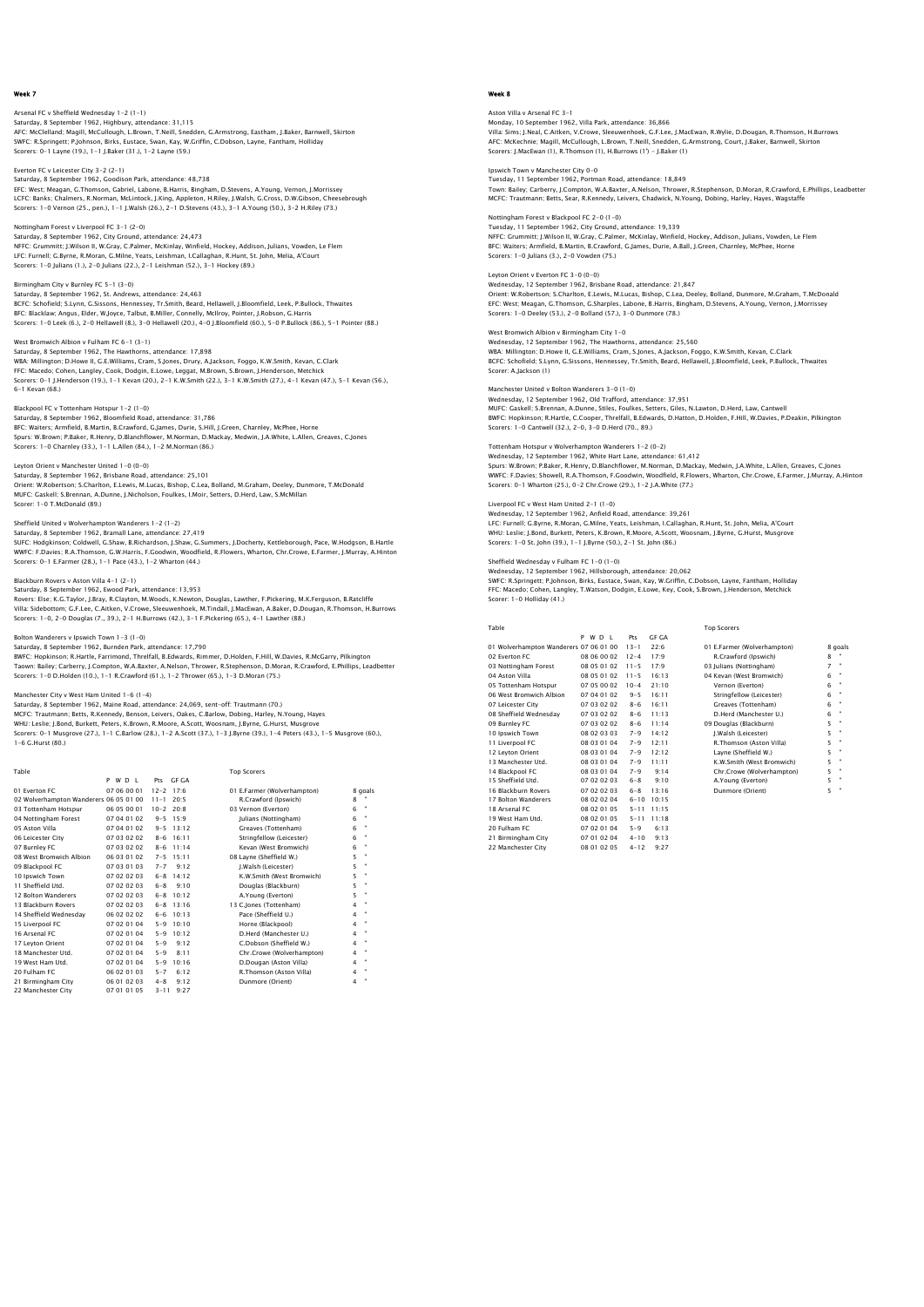## West Ham United v Blackpool FC 2-2 (1-2) Friday, 14 September 1962, Upton Park, attendance: 24,695 WHU: Leslie; J.Bond, Burkett, Peters, K.Brown, R.Moore, A.Scott, Woosnam, J.Byrne, G.Hurst, Musgrove BFC: Waiters; Armfield, B.Martin, B.Crawford, G.James, Durie, Watt, J.Green, Charnley, McPhee, Horne Scorers: 0-1 McPhee (20.), 1-1 Musgrove (33.), 1-2 McPhee (34.), 2-2 A.Scott (81.)

## Sheffield Wednesday v Birmingham City 5-0 (1-0) Saturday, 15 September 1962, Hillsborough, attendance: 22,255 SWFC: R.Springett; P.Johnson, Megson, Eustace, Swan, Kay, D.Wilkinson, J.Quinn, Layne, C.Dobson, Holliday BCFC: Schofield; S.Lynn, G.Sissons, Hennessey, Tr.Smith, Watts, Hellawell, J.Bloomfield, Leek, P.Bullock, Thwaites Scorers: 1-0 C.Dobson (8.), 2-0 Holliday (61.), 3-0 Layne (74.), 4-0 Layne (80.), 5-0 Holliday (87.)

Fulham FC v Arsenal FC 1-3 (0-2) Saturday, 15 September 1962, Craven Cottage, attendance: 31,548 FFC: Macedo; Mealand, Langley, Mullery, Dodgin, E.Lowe, Cook, R.Robson, S.Brown, J.Henderson, Metchick<br>AFC: McKechnie; Magill, MCCullough, Smithson, L.Brown, Snedden, J.McLeod, Court, J.Baker, G.Ward, Skirton<br>Scorers: O–1

## Burnley FC v Leyton Orient 2-0 (1-0) Saturday, 15 September 1962, Turf Moor, attendance: 24,778 BFC: Blacklaw; Angus, Elder, D.Walker, Talbut, B.Miller, Connelly, Pointer, Lochhead, McIlroy, G.Harris<br>Orient: W.Robertson; S.Charlton, E.Lewis, M.Lucas, Bishop, C.Lea, Deeley, Bolland, Dunmore, M.Graham, T.McDonald<br>Score

Liverpool FC v Ipswich Town 1-1 (1-0) Saturday, 15 September 1962, Anfield Road, attendance: 40,121 LFC: Furnell; G.Byrne, R.Moran, G.Milne, Yeats, Leishman, I.Callaghan, R.Hunt, St. John, Melia, A'Court<br>Town: Bailey; K.Malcolm, J.Compton, W.A.Baxter, A.Nelson, Elsworthy, R.Stephenson, D.Moran, R.Crawford, Blackwood<br>Scor

# Wolverhampton Wanderers v Nottingham Forest 1-1 (0-0)

Saturday, 15 September 1962, Molineux, attendance: 33,012 WWFC: F.Davies; Showell, R.A.Thomson, F.Goodwin, Woodfield, R.Flowers, Wharton, Chr.Crowe, E.Farmer, J.Murray, A.Hinton NFFC: Grummitt; J.Wilson II, W.Gray, C.Palmer, McKinlay, Winfield, Hockey, Addison, Julians, Vowden, Le Flem Scorers: 0-1 Addison (75.), 1-1 Wharton (80.)

Aston Villa v Sheffield United 1–2 (0–2)<br>Saturday, 15 September 1962, Villa Park, attendance: 29,564<br>Villa: Sims; J.Neal, C.Aitken, G.F.Lee, Sleeuwenhoek, A.Deakin, J.MacEwan, A.Baker, D.Dougan, R.Thomson, H.Burrows<br>SUFC: Scorers: 0-1, 0-2 B.Hartle (7., 28.), 1-2 J.Shaw (83., o.g.)

#### Leicester City v West Bromwich Albion 1-0 (0-0)

Saturday, 15 September 1962, Filbert Street, attendance: 21,517 LCFC: Banks; Chalmers, R.Norman, McLintock, J.King, Appleton, H.Riley, J.Walsh, G.Cross, D.W.Gibson, Cheesebrough WBA: Millington; D.Howe II, G.E.Williams, Cram, S.Jones, Drury, A.Jackson, Foggo, K.W.Smith, Kevan, C.Clark Scorer: 1-0 G.Cross (75.)

## Manchester United v Manchester City 2-3 (0-2)

Saturday, 15 September 1962, Old Trafford, attendance: 49,455 MUFC: Gaskell; S.Brennan, A.Dunne, Stiles, Foulkes, J.Nicholson, Giles, N.Lawton, D.Herd, Law, Cantwell MCFC: Trautmann; Betts, Sear, R.Kennedy, Leivers, Chadwick, N.Young, Dobing, Harley, Hayes, Wagstaffe Scorers: 0-1 Dobing (17., pen.), 0-2 Hayes (24.), 1-2 Law (46.), 2-2 Law (73.), 2-3 Harley (89.)

## Tottenham Hotspur v Blackburn Rovers 4-1 (1-1)

Saturday, 15 September 1962, White Hart Lane, attendance: 43,014 Spurs: W.Brown; P.Baker, R.Henry, D.Blanchflower, M.Norman, D.Mackay, Medwin, J.A.White, L.Allen, Greaves, T.Dyson Rovers: Else; K.G.Taylor, J.Bray, R.Clayton, M.Woods, K.Newton, Douglas, Lawther, F.Pickering, M.K.Ferguson, B.Ratcliffe<br>Scorers: 0–1 F.Pickering (11.), 1–1 L.Allen (40.), 2–1 J.A.White (57.), 3–1 K.G.Taylor (66., o.g.), 4

## Bolton Wanderers v Everton FC 0-2 (0-0)

Saturday, 15 September 1962, Burnden Park, attendance: 27,404 BWFC: Hopkinson; Stanley, Farrimond, D.Hatton, B.Edwards, G.Cunliffe, F.Lee, F.Hill, W.Davies, P.Deakin, B.Birch II<br>EFC: West; Meagan, G.Thomson, Gabriel, Labone, B.Harris, Bingham, D.Stevens, A.Young, Vernon, J.Morrissey<br>

#### Blackburn Rovers v Sheffield United 1-2 (0-1)

Monday, 17 September 1962, Ewood Park, attendance: 13,836<br>Rovers: Else; K.G.Taylor, J.Bray, R.Clayton, M.Woods, A.McEvoy, Douglas, Lawther, F.Pickering, M.K.Ferguson, B.Ratcliffe<br>SUFC: Hodgkinson; Coldwell, G.Shaw, B.Richa

| Table                                  |             |          |                  | <b>Top Scorers</b>           |   |                |   |
|----------------------------------------|-------------|----------|------------------|------------------------------|---|----------------|---|
|                                        | P W D I     | Pts      | GE GA            |                              |   |                |   |
| 01 Wolverhampton Wanderers 08 06 02 00 |             | $14 - 2$ | 23:7             | 01 R.Crawford (Ipswich)      |   | 9 goals        |   |
| 02 Everton EC                          | 09 07 00 02 | $14 - 4$ | 19.9             | 02 E.Farmer (Wolverhampton)  |   | 8              |   |
| 03 Tottenham Hotspur                   | 08 06 00 02 | $12 - 4$ | 25:11            | 03 Julians (Nottingham)      |   | $\overline{z}$ | ٠ |
| 04 Nottingham Forest                   | 09 05 02 02 | $12 - 6$ | 18:10            | Lavne (Sheffield W.)         |   | 7              |   |
| 05 Aston Villa                         | 09 05 01 03 | $11 - 7$ | 17:15            | 05 Kevan (West Bromwich)     | 6 |                |   |
| 06 Leicester City                      | 09 04 02 02 | $10 - 6$ | 17:11            | Vernon (Everton)             | 6 |                | ٠ |
| 07 Sheffield Wednesdav                 | 08 04 02 02 | $10 - 6$ | 16:13            | D.Herd (Manchester U.)       | 6 |                | ٠ |
| 08 Sheffield Utd.                      | 09 04 02 03 | $10 - 8$ | 13:12            | Stringfellow (Leicester)     | 6 |                | ٠ |
| 09 Burnley FC                          | 08 04 02 02 | $10 - 6$ | 13:14            | Greaves (Tottenham)          | 6 |                | ٠ |
| 10 West Bromwich Albion                | 08 04 01 03 | $9 - 7$  | 16:12            | 10 K.W.Smith (West Bromwich) | 5 |                | ٠ |
| 11 Ipswich Town                        | 09 02 04 03 |          | $8 - 10$ 15:13   | I.Baker (Arsenal)            | 5 |                | ٠ |
| 12 Liverpool FC                        | 09 03 02 04 |          | $8 - 10$ 13:12   | Pace (Sheffield U.)          | 5 |                | × |
| 13 Blackpool FC                        | 09 03 02 03 | $8 - 8$  | 11:16            | Douglas (Blackburn)          | 5 |                | ٠ |
| 14 Manchester Utd.                     | 09 03 01 05 |          | $7 - 11$ 13:14   | R.Thomson (Aston Villa)      | 5 |                | × |
| 15 Arsenal FC                          | 09 03 01 05 |          | $7 - 11$ 14 $16$ | C.Dobson (Sheffield W.)      | 5 |                | × |
| 16 Leyton Orient                       | 09 03 01 05 |          | $7 - 11$ 12:14   | Wharton (Wolverhampton)      | 5 |                | × |
| 17 Blackburn Rovers                    | 09 02 02 05 |          | $6 - 12$ 15:22   | A.Young (Everton)            | 5 |                | ٠ |
| 18 West Ham Utd.                       | 09 02 02 05 |          | $6 - 12$ 13:20   | I.Walsh (Leicester)          | 5 |                | ٠ |
| 19 Bolton Wanderers                    | 09 02 02 05 |          | $6 - 12$ 10:17   | Chr.Crowe (Wolverhampton)    | 5 |                | ٠ |
| 20 Manchester City                     | 09 02 02 05 |          | $6-12$ 12.29     | Dunmore (Orient)             | 5 |                | ٠ |
| 21 Fulham FC                           | 08 02 01 05 | $5 - 11$ | 7:16             |                              |   |                |   |
| 22 Birmingham City                     | 08 01 02 05 | $4 - 12$ | 9:18             |                              |   |                |   |

## Week 10

Wolverhampton Wanderers v Tottenham Hotspur 2–2 (1–0)<br>Wednesday, 19 September 1962, Molineux, attendance: 48,166<br>WWFC: F.Davies; Showell, G.A.Thomson, F.Goodwin, Woodfield, R.Flowers, Wharton, Chr.Crowe, E.Farmer, J.Murray Spurs: W.Brown; P.Baker, R.Henry, D.Blanchflower, M.Norman, D.Mackay, Medwin, J.A.White, L.Allen, Greaves, T.Dyson Scorers: 1-0 J.Murray (33.), 2-0 J.Murray (46.), 2-1 Greaves (63.), 2-2 Greaves (69.)

## Leicester City v Burnley FC 3-3 Wednesday, 19 September 1962, Filbert Street, attendance: 26,692 LCFC: Banks; Chalmers, R.Norman, McLintock, J.King, Appleton, H.Riley, J.Walsh, Keyworth, D.W.Gibson, Cheesebrough<br>BFC: Blacklaw; Anqus, Elder, D.Walker, Talbut, B.Miller, Connelly, Pointer, Lochhead, McIlroy, G.Harris Scorers: McLintock (1), H.Riley (1), Keyworth (1) - Pointer (1), Lochhead (1), McIlroy (1')

Fulham FC v Sheffield Wednesday 4-1 Wednesday, 19 September 1962, Craven Cottage, attendance: 22,625 FFC: Macedo; Mealand, Langley, Mullery, Dodgin, R.Robson, Key, Cook, S.Brown, J.Henderson, T.Chamberlair<br>SWFC: R.Springett; P.Johnson, Megson, Eustace, Swan, Kay, D.Wilkinson, J.Quinn, Layne, C.Dobson, Holliday<br>Scorers: Co

### Birmingham City v West Bromwich Albion 0-0 Wednesday, 19 September 1962, St. Andrews, attendance: 28,660 BCFC: Withers; S.Lynn, B.Sharples, Hennessey, W.Foster, Beard, Hellawell, J.Bloomfield, J.Harris, Leek, Auld WBA: Millington; D.Howe II, G.E.Williams, Cram, S.Jones, Drury, A.Jackson, Foggo, K.W.Smith, Kevan, C.Carter

Arsenal FC v Leicester City 1-1 (1-1) Saturday, 22 September 1962, Highbury, attendance: 31,291<br>AFC: McKechnie; Magill, McCullough, L.Brown, T.Nelll, Snedden, J.McLeod, Barnwell, J.Baker, Strong, Skirton<br>LCFC: Banks; Chalmers; R.Norman, McLintock, J.King, Appl Scorers: 1-0 J.Baker (15.), 1-1 Keyworth (18.)

#### Manchester United v Burnley FC 2-5 (0-3)

Saturday, 22 September 1962, Old Trafford, attendance: 46,176 MUFC: Gaskell; S.Brennan, A.Dunne, Stiles, Foulkes, N.Lawton, Giles, Law, D.Herd, M.Pearson, I.Moir<br>BFC: Blacklaw; Angus, Elder, D.Walker, Talbut, B.Miller, Connelly, Pointer, Lochhead, McIlroy, G.Harris<br>Scorers: 0–1 Lochh

## Blackburn Rovers v West Ham United 0-4 (0-1)

Saturday, 22 September 1962, Ewood Park, attendance: 15,545 Rovers: Else; K.G.Taylor, J.Bray, R.Clayton, M.Woods, K.Newton, Douglas, M.K.Ferguson, F.Pickering, Byrom, M.Harrison WHU: Leslie; J.Bond, Burkett, Peters, K.Brown, R.Moore, A.Scott, Woosnam, J.Byrne, G.Hurst, Musgrove Scorers: 0-1 G.Hurst (35.), 0-2 Musgrove (62.), 0-3 J.Byrne (88.), 0-4 Peters (89.)

## Everton FC v Liverpool FC 2-2 (1-1)

Saturday, 22 September 1962, Goodison Park, attendance: 72,488 EFC: West; Meagan, G.Thomson, Gabriel, Labone, B.Harris, Bingham, D.Stevens, A.Young, Vernon, J.Morrissey LFC: Furnell; G.Byrne, R.Moran, G.Milne, Yeats, Leishman, I.Callagham, R.Hunt, K.Lewis, Melia, A'Court Scorers: 1-0 Vernon (27., pen.), 1-1 K.Lewis (40.), 2-1 J.Morrissey (62.), 2-2 R.Hunt (90.)

West Bromwich Albion v Bolton Wanderers 5–4 (2–1)<br>Saturday, 22 September 1962, The Hawthorns, attendance: 18,209<br>WBA: Millington; D.Howe II, G.E.Williams, Cram, S.Jones, Drury, A.Jackson, Foggo, K.W.Smith, Kevan, C.Carter<br> Scorers: 1-0 Kevan (2.), 1-1 F.Lee (38.), 2-1 Foggo (39.), 2-2 F.Lee (47., pen.), 2-3 W.Davies (56.), 3-3 Kevan (70.), 4-3 Kevan (72.), 4-4 F.Lee (75, pen.), 5-4 D.Howe II (80., pen.)

## Birmingham City v Fulham FC 4-1 (3-0)

Saturday, 22 September 1962, St. Andrews, attendance: 20,439 BCFC: Withers; S.Lynn, B.Sharples, Hennessey, W.Foster, Beard, Hellawell, J.Bloomfield, J.Harris, Leek, Auld FFC: Macedo; Mealand, Langley, Mullery, Dodgin, R.Robson, Key, Cook, S.Brown, J.Henderson, T.Chamberlain Scorers: 1-0 Leek (25.), 2-0 J.Harris (38.), 3-0 S.Lynn (43., pen.), 3-1 Langley (70., pen.), 4-1 Auld (81.)

#### Blackpool FC v Manchester City 2-2 (1-1)

Saturday, 22 September 1962, Bloomfield Road, attendance: 29,461 BFC: Waiters; Armfield, B.Martin, B.Crawford, G.James, Durie, S.Hill, J.Green, Charnley, McPhee, Horne<br>MCFC: Trautmann; Betts, Sear, R.Kennedy, Leivers, Chadwick, N.Young, Dobing, Harley, Hayes, Wagstaffe<br>Scorers: 1–0 Char

#### Ipswich Town v Wolverhampton Wanderers 2-3 (2-1)

Saturday, 22 September 1962, Portman Road, attendance: 25,468<br>Town: Bailey; K.Malcolm, J.Compton, W.A.Baxter, A.Nelson, Elsworthy, R.Stephenson, D.Moran, R.Crawford, E.Phillips, Blackwoo<br>WWFC: F.Davies; Showell, R.A.Thomso

#### Sheffield United v Tottenham Hotspur 3-1 (1-0)

Saturday, 22 September 1962, Bramall Lane, attendance: 38,355<br>SUFC: Hodgkinson; Coldwell, G.Shaw, B.Richardson, J.Shaw, G.Summers, L.Allchurch, Kettleborough, Pace, W.Hodgson, B.Hartle<br>Spurs: W.Brown; P.Baker, R.Henry, D.B

## Nottingham Forest v Aston Villa 3-1 (1-0)

Saturday, 22 September 1962, City Ground, attendance: 32,434, sent-off: D.Dougan<br>NFFC: Grummitt; J.Wilson II, W.Gray, C.Palmer, McKinlay, Winfield, Hockey, Addison, Julians, Vowden, Le Flem<br>Villa: Sidebottom: G.F.Lee, C.Ai Scorers: 1-0 Addison (32.), 2-0 Vowden (57.), 2-1 H.Burrows (88., pen.), 3-1 Le Flem (89.)

Leyton Orient v Sheffield Wednesday 2–4 (1–1)<br>Saturday, 22 September 1962, Brisbane Road, attendance: 20,125<br>Orient: W.Robertson; S.Charlton, E.Lewis, M.Lucas, Bishop, C.Lea, Deeley, Bolland, Dunmore, M.Graham, T.McDonalc<br> Scorers: 0-1 Layne (17.), 1-1 Bolland (43.), 1-2 C.Dobson (48.), 2-2 Deeley (56.), 2-3 Kay (64.), 2-4 J.Quinn (78.)

|                                        | P | WD I        | Pts      | <b>GF GA</b>       |                             |          |                |
|----------------------------------------|---|-------------|----------|--------------------|-----------------------------|----------|----------------|
| 01 Wolverhampton Wanderers 10 07 03 00 |   |             | $17 - 3$ | 28:11              | 01 R.Crawford (Ipswich)     | 10 goal: |                |
| 02 Everton EC                          |   | 10 07 01 02 | $15 - 5$ | 21:11              | 02 Greaves (Tottenham)      | 9        |                |
| 03 Nottingham Forest                   |   | 10 06 02 02 | $14 - 6$ | 21:11              | Layne (Sheffield W.)        | 9        | $\blacksquare$ |
| 04 Tottenham Hotspur                   |   | 10 06 01 03 | $13 - 7$ | 28:16              | Kevan (West Bromwich)       | 9        | $\blacksquare$ |
| 05 Burnley FC                          |   | 10 05 03 02 | $13 - 7$ | 21:19              | 05 E.Farmer (Wolverhampton) | 8        | ٠              |
| 06 Leicester City                      |   | 10 04 04 02 | $12 - 8$ | 21:15              | 06 Vernon (Everton)         | 7        | ×              |
| 07 West Bromwich Albion                |   | 10 05 02 03 | $12 - 8$ | 21:16              | Iulians (Nottingham)        | 7        | $\blacksquare$ |
| 08 Sheffield Utd.                      |   | 10 05 02 03 | $12 - 8$ | 16:13              | 08 Connelly (Burnley)       | 6        | $\blacksquare$ |
| 09 Sheffield Wednesdav                 |   | 10 05 02 03 | $12 - 8$ | 21:19              | D.Herd (Manchester U.)      | 6        | $\blacksquare$ |
| 10 Aston Villa                         |   | 10 05 01 04 | $11 - 9$ | 18.18              | Stringfellow (Leicester)    | 6        | $\blacksquare$ |
| 11 Liverpool FC                        |   | 10 03 03 04 |          | $9 - 11$ 15:14     | C.Dobson (Sheffield W.)     | 6        | $\blacksquare$ |
| 12 Blackpool FC                        |   | 10 03 03 04 |          | $9 - 11$ 13:18     | J.Baker (Arsenal)           | 6        | ٠              |
| 13 Ipswich Town                        |   | 10 02 04 04 |          | $8 - 12$ 17:16     | 13 Harley (Manchester C.)   | 5        | ×              |
| 14 Arsenal FC                          |   | 10 03 02 05 |          | $8 - 12$ 15:17     | Douglas (Blackburn)         | 5        | ×              |
| 15 West Ham Utd.                       |   | 10 03 02 05 |          | 8-12 17:20         | Chr.Crowe (Wolverhampton)   | 5        | ×              |
| 16 Manchester Utd.                     |   | 10 03 01 06 |          | $7 - 13$ 15:19     | J.Walsh (Leicester)         | 5        |                |
| 17 Levton Orient                       |   | 10 03 01 06 |          | $7 - 13$ $14$ $18$ | Musgrove (West Ham)         | 5        | ×              |
| 18 Birmingham City                     |   | 10 02 03 05 |          | $7 - 13$ 13:19     | K.W.Smith (West Bromwich)   | 5        | ×              |
| 19 Fulham FC                           |   | 10 03 01 06 |          | $7 - 13$ 12:21     | R.Hunt (Liverpool)          | 5        | $\blacksquare$ |
| 20 Manchester City                     |   | 10 02 03 05 |          | $7 - 13$ 14:31     | Cook (Fulham)               | 5        | ×              |
| 21 Bolton Wanderers                    |   | 10 02 02 06 |          | $6 - 14$ 14:22     | Charnley (Blackpool)        | 5        | ×              |
| 22 Blackburn Rovers                    |   | 10 02 02 06 |          | $6 - 14$ 15.26     | A.Young (Everton)           | 5        | $\blacksquare$ |
|                                        |   |             |          |                    | Pace (Sheffield U.)         | 5        | $\blacksquare$ |

Table Top Scorers

2.<br>A Young (Everton) Pace (Sheffield U.) 5 " Wharton (Wolverhampton) 5 " R.Thomson (Aston Villa) 5 " Dunmore (Orient)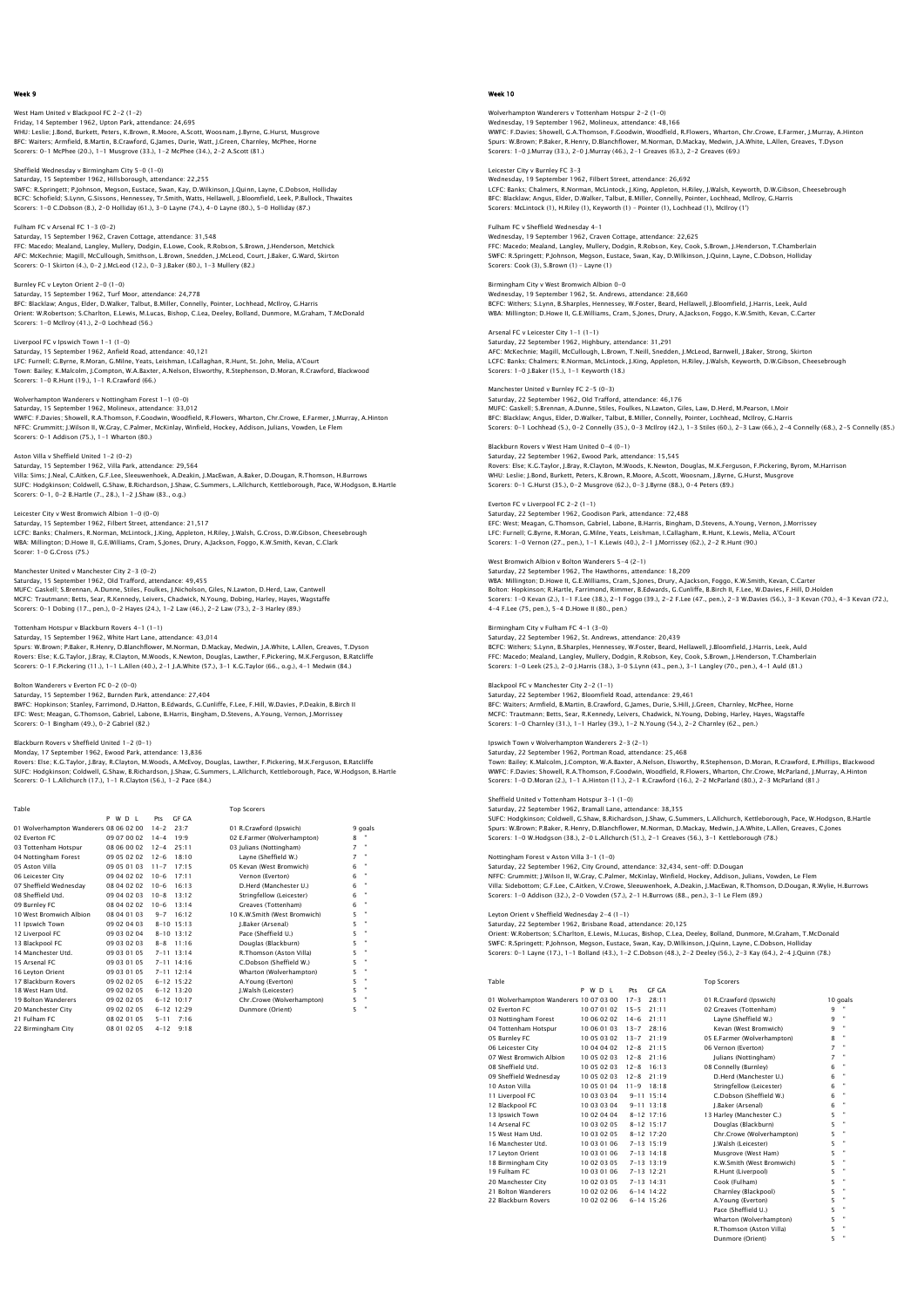Bolton Wanderers v Arsenal FC 3-0 (1-0) Saturday, 29 September 1962, Burnden Park, attendance: 16,634 BWFC: Hopkinson; R.Hartle, Farrimond, D.Hatton, B.Edwards, Rimmer, F.Lee, F.Hill, W.Davies, R.McGarry, D.Holden AFC: McKechnie; Magill, McCullough, Smithson, L.Brown, G.Ward, J.McLeod, Strong, J.Baker, Barnwell, Skirton Scorers: 1-0 F.Lee (30.), 2-0 R.McGarry (47.), 3-0 F.Lee (73., pen.)

Manchester City v Blackburn Rovers 0-1 (0-0) Saturday, 29 September 1962, Maine Road, attendance: 23,249 MCFC: Trautmann; Betts, Sear, R.Kennedy, Leivers, Chadwick, Leivers, N.Young, Dobing, Harley, Hayes, Wagstaffe Rovers: Else; J.Bray, K.Newton, R.Clayton, M.Woods, M.McGrath, Douglas, Lawther, F.Pickering, R.Craig, M.Harrison Scorer: 0-1 Lawther (62.)

Wolverhampton Wanderers v Liverpool FC 3-2 (1-1) Saturday, 29 September 1962, Molineux, attendance: 34,358 WWFC: F.Davies; Showell, R.A.Thomson, F.Goodwin, Woodfield, R.Flowers, Wharton, Chr.Crowe, E.Farmer, J.Murray, A.Hinton LFC: Furnell; G.Byrne, R.Moran, G.Milne, Yeats, Leishman, I.Callaghan, R.Hunt, St. John, Melia, A'Court Scorers: 1-0 J.Murray (25., pen.), 1-1 Melia (39.), 2-1 Chr.Crowe (62.), 2-2 Melia (65.), 3-2 Wharton (80.)

Burnley FC v Blackpool FC 2-0 (1-0) Saturday, 29 September 1962, Turf Moor, attendance: 28,351<br>Burnley: Blacklaw; Angus, Elder, D.Walker, Talbut, B.Miller, Connelly, Pointer, Lochhead, McIlroy, G.Harris<br>Blackpool: Waiters; Armfield, B.Martin, B.Crawford, Gra

#### Tottenham Hotspur v Nottingham Forest 9-2 (6-1)

Saturday, 29 September 1962, White Hart Lane, attendance: 49,075<br>Spurs: W.Brown; P.Baker, R.Henry, D.Blanchflower, M.Norman, D.Mackay, Medwin, J.A.White, L.Allen, Greaves, C.Jones<br>NFFC: Grummitt, J.Wilson II, W.Gray, C.Pal 6-1 Greaves (40.), 7-1 L.Allen (51., pen.), 8-1 C.Jones (63.), 9-1 Greaves (72.), 9-2 Vowden (85.)

Leicester City v Birmingham City 3–0 (2–0)<br>Saturday, 29 September 1962, Filbert Street, attendance: 22,210<br>LCFC: Banks; Chalmers, R.Norman, McLintock, J.King, Appleton, H.Riley, J.Walsh, Keyworth, D.W.Gibson, Cheesebrough BCFC: Withers; S.Lynn, B.Sharples, Hennessey, W.Foster, Beard, Hellawell, J.Bloomfield, J.Harris, Leek, Auld Scorers: 1-0 W.Foster (15., o.g.), 2-0 Keyworth (28.), 3-0 Cheesebrough (46.)

## Everton FC v West Bromwich Albion 4-2 (2-1)

Saturday, 29 September 1962, Goodison Park, attendance: 45,471<br>EFC: West; Meagan, G.Thomson, Gabriel, Labone, B.Harris, Bingham, D.Stevens, A.Young, Vernon, J.Morrissey<br>WBA: Millington; D.Howe II, G.E.Williams, Cram, S.Jon

## Aston Villa v Ipswich Town 4-2 (2-1)

Saturday, 29 September 1962, Villa Park, attendance: 31,860 Villa: Sidebottom; G.F.Lee, C.Aitken, V.Crowe, Sleeuwenhoek, A.Deakin, T.Ewing, R.Thomson, D.Dougan, R.Wylie, H.Burrows Town: Bailey; K.Malcolm, J.Compton, W.A.Baxter, A.Nelson, Elsworthy, R.Stephenson, D.Moran, R.Crawford, E.Phillips, Blackwood<br>Scorers: 1–0 R.Wylie (2.), 2–0 R.Thomson (20.), 2–1 R.Crawford (38.), 3–1 D.Dougan (61.), 4–1 R.

#### West Ham United v Sheffield United 1-1 (0-1)

Saturday, 29 September 1962, Upton Park, attendance: 22,800 under von Statemann von Statemann, Statemann von Statemann, Statemann, J.Byrne, G.Hurst, Musgrove<br>WHU: Leslie; J.Bond, Burkett, Peters, K.Brown, R.Moore, A.Scott, Woosnam, J.Byrne, G.Hurst, Musgrove<br>SUFC: Hodokinson: Coldw SUFC: Hodgkinson; Coldwell, G.Shaw, B.Richardson, J.Shaw, G.Summers, L.Allchurch, Kettleborough, Pace, W.Hodgson, B.Hartle Scorers: 0-1 G.Shaw (21., pen.), 1-1 A.Scott (68.)

#### Sheffield Wednesday v Manchester United 1-0 (0-0)

Saturday, 29 September 1962, Hillsborough, attendance: 38,410 SWFC: R.Springett; Horrobin, Megson, Eustace, Swan, Kay, D.Wilkinson, C.Dobson, Layne, G.Young, Holliday<br>MUFC: Gregg; S.Brennan, A.Dunne, Stiles, Foulkes, N.Lawton, Giles, Law, Quixall, Chisnall, S.McMillan<br>Scorer: 1-0 Kay

#### Fulham FC v Leyton Orient 0-2 (0-2)

Saturday, 29 September 1962, Craven Cottage, attendance: 26,505<br>FFC: Macedo; Keetch, Langley, Mullery, Dodgin, R.Robson, Key, Cook, S.Brown, J.Henderson, T.Chamberlain<br>Orient: W.Robertson; S.Charlton, E.Lewis, M.Lucas, D.C

 Table Top Scorers P W D L Pts GF GA 01 Wolverhampton Wanderers 11 08 03 00 19-3 31:13 01 Greaves (Tottenham) 13 goals 02 Everton FC 11 08 01 02 17-5 25:13 02 R.Crawford (Ipswich) 12 " 02 Everton FC 11 08 01 02 17-5 25:18 03 Layne (Sheffield W.) 12 °<br>
03 Layne (Sheffield W.) 9 °<br>
04 Burnley FC 11 06 03 02 15-7 23:19 Kevan (West Bromwich) 9 °<br>
05 Leicester City 11 05 04 02 14-8 22:19 05 Everton (West Romw 04 Burnley FC 11 06 03 02 15-7 23:19 Kevan (West Bromwich) 9 " 05 Leicester City 11 05 04 02 14-8 24:15 05 E.Farmer (Wolverhampton) 8 " 06 Sheffield Wednesday 11 06 02 03 14-8 22:19 06 Vernon (Everton) 7 " 07 Nottingham Forest 11 06 02 03 14-8 23:20 Julians (Nottingham) 7 " 08 Sheffield Utd. 11 05 03 03 13-9 17:14 R.Thomson (Aston Villa) 7 " 09 Aston Villa 11 06 01 04 13-9 22:20 Connelly (Burnley) 7 \*<br>10 West Bromwich Albion 11 05 02:04 10 A.Young (Everton) 6 \*<br>11 Liverpool FC 11 03 03 05 9-13 17:17 Wharton (Wolverhampton) 6 \* 12 Leyton Orient 11 04 01 06 9-13 16:18 C.Jones (Tottenham) 6 " 13 West Ham Utd. 11 03 03 05 09-13 18:21<br>
14 Blackpool FC 11 03 03 05 09-13 13:20<br>
15 Bowton Town 11 02 04 05 8-14 19:20<br>
16 Bolton Wanderers 10 02 04 06 18-14 17:22<br>
16 Machenster 11 03 02 06 8-14 17:22<br>
20 Chobson Gheffi 14 Blackpool FC 11 03 03 05 9-13 13:20 J.Baker (Arsenal) 6 " 15 Ipswich Town 11 02 04 05 8-14 19:20 D.Herd (Manchester U.) 6 " 16 Bolton Wanderers 11 03 02 06 8-14 17:22 C.Dobson (Sheffield W.) 6 " 17 Arsenal FC 11 03 02 06 8-14 15:20 Chr.Crowe (Wolverhampton) 6 " 18 Blackburn Rovers 11 03 02 06 8-14 16:26 18 Douglas (Blackburn) 5 " 19 Manchester Utd. 11 03 01 07 7-15 15:20 Harley (Manchester C.) 5 " 20 Birmingham City 11 02 03 06 7-15 13:22 Pace (Sheffield U.) 5 " 21 Fulham FC 11 03 01 07 7-15 12:23 J.Walsh (Leicester) 5 " 22 Manchester City 11 02 03 06 7-15 14:32 Vowden (Nottingham) 5 " Vowden (Nottingham)<br>R.Hunt (Liverpool) Charnley (Blackpool) Cook (Fulham) 5 " J.A.White (Tottenham) 5 " Medwin (Tottenham) 5 " K.W.Smith (West Bromwich) 5 " F.Lee (Bolton)

Musgrove (West Ham) 5 " J.Murray (Wolverhampton) 5 " D.Dougan (Aston Villa) 5 "

Dunmore (Orient)

## Week 12

# Blackpool FC v Manchester United 2–2 (1–2)<br>Saturday, 6 October 1962, Bloomfield Road, attendance: 33,242<br>BFC: Waiters; Armfield, B.Martin, B.Crawford, Gratrix, Durie, Watt, McPhee, Charnley, R.Parry, Horne MUFC: Gregg; S.Brennan, A.Dunne, Stiles, Foulkes, J.Nicholson, Giles, Law, D.Herd, N.Lawton, S.McMillan Scorers: 0-1 D.Herd (2.), 1-1 McPhee (20.), 1-2 D.Herd (35.), 2-2 Charnley (75.)

Ipswich Town v Leicester City 0-1 (0-0) Saturday, 6 October 1962, Portman Road, attendance: 19,000<br>Saturday, 6 October 1962, Portman Road, attendance: 19,000 Town: Hall; K.Malcolm, J.Compton, W.A.Baxter, A.Nelson, Elsworthy, R.Stephenson, D.Moran, R.Crawford, E.Phillips, Blackwood LCFC: Banks; Chalmers, R.Norman, G.Cross, J.King, Appleton, H.Riley, J.Walsh, Keyworth, McLintock, Cheesebrough Scorer: 0-1 McLintock (80.)

Liverpool FC v Bolton Wanderers 1-0 (1-0) Saturday, 6 October 1962, Anfield Road, attendance: 41,115 LFC: Furnell; G.Byrne, R.Moran, G.Milne, Yeats, Leishman, I.Callaghan, R.Hunt, St. John, Melia, A'Court Bolton: Hopkinson; R.Hartle, Farrimond, D.Hatton. B.Edwards, Rimmer, F.Lee, F.Hill, W.Davies, R.McGarry, D.Holden Scorer: 1-0 R.Hunt (37.)

Tottenham Hotspur v Arsenal FC 4-4 (4-2) Saturday, 6 October 1962, White Hart Lane, attendance: 61,749 Spurs: W.Brown; P.Baker, R.Henry, D.Blanchflower, M.Norman, D.Mackay, Medwin, J.A.White, L.Allen, E.Clayton, C.Jones AFC: McClelland; Magill, McCullough, Snedden, L.Brown, V.Groves, J.McLeod, Strong, Court, Eastham, Skirton<br>Scorers: 1–0 D.Mackay (4.), 2–0 J.A.White (17.), 3–0 C.Jones (26.), 3–1 Court (27.), 3–2 Court (34.), 4–2 C.Jones ( 4-4 Strong (78.)

Aston Villa v West Bromwich Albion 2-0 (1-0) Saturday, 6 October 1962, Villa Park, attendance: 43,583, sent-off: H.Burrows, C.Clark<br>Villa: Sidebottom; G.F.Lee, C.Aitken, V.Crowe, Sleeuwenhoek, A.Deakin, T.Ewing, A.Baker, D.Dougan, R.Thomson, H.Burrows<br>WBA: Millington Scorers: 1-0 A.Baker (10.), 2-0 H.Burrows (56., pen.)

West Ham United v Birmingham City 5–0 (2–0)<br>Saturday, 6 October 1962, Upton Park, attendance: 21,150<br>WHU: Leslie; J.Bond, Burkett, Peters, K.Brown, R.Moore, A.Scott, Woosnam, J.Byrne, G.Hurst, Musgrove BCFC: Withers; W.Foster, S.Lynn, Hennessey, Tr.Smith, Beard, Hellawell, P.Bullock, J.Harris, Leek, Auld Scorers: 1-0 G.Hurst (3.), 2-0 J.Byrne (18.), 3-0 J.Byrne (49.), 4-0 Musgrove (62.), 5-0 K.Brown (89.)

## Blackburn Rovers v Burnley FC 2-3 (1-2)

Saturday, 6 October 1962, Ewood Park, attendance: 26,626 Rovers: Else; J.Bray, K.Newton, R.Clayton, M.Woods, M.McGrath, Douglas, Lawther, F.Pickering, R.Craig, M.Harrison BFC: Blacklaw; Angus, Elder, Adamson, Talbut, B.Miller, Connelly, Pointer, Lochhead, McIlroy, G.Harris Scorers: 1-0 Lawther (22.), 1-1 G.Harris (35.), 1-2 Lochhead (37.), 2-2 Douglas (50., pen.), 2-3 Lochhead (53.)

### Manchester City v Leyton Orient 2-0 (0-0)

Saturday, 6 October 1962, Maine Road, attendance: 19,706 MCFC: Dowd; Betts, Sear, R.Kennedy, Leivers, Benson, N.Young, Dobing, Harley, Hannah, Wagstaffe Orient: W.Robertson; S.Charlton, E.Lewis, M.Lucas, D.Clark, C.Lea, Deeley, Bolland, Dunmore, M.Graham, T.McDonald Scorers: 1-0 Hannah (71.), 2-0 Harley (86.)

#### Wolverhampton Wanderers v Everton FC 0-2 (0-0) Saturday, 6 October 1962, Molineux, attendance: 44,506

WWFC: F.Davies; Showell, R.A.Thomson, F.Goodwin, Woodfield, Kirkham, Wharton, Chr.Crowe, McParland, J.Murray, A.Hinton EFC: West; Meagan, G.Thomson, Gabriel, Labone, B.Harris, Bingham, D.Stevens, A.Young, Vernon, J.Morrissey Scorers: 0-1 Bingham (60.), 0-2 A.Young (74.)

### Sheffield United v Sheffield Wednesday 2-2 (0-1)

Saturday, 6 October 1962, Bramall Lane, attendance: 40,813 SUFC: Hodgkinson; Coldwell, G.Shaw, B.Richardson, J.Shaw, G.Summers, L.Allchurch, Kettleborough, Pace, W.Hodgson, B.Hartle<br>SWFC: R.Springett; P.Johnson, Megson, Eustace, Swan, Kay, D.Wilkinson, W.Griffin, Layne, C.Dobson,

#### Nottingham Forest v Fulham FC 3-1 (1-1)

Saturday, 6 October 1962, City Ground, attendance: 23,725<br>NFFC: Grummitt; J.Wilson II, W.Gray, Whitefoot, McKinlay, Winfield, Hockey, Quigley, D.E.Wilson, Vowden, Le Flem<br>FFC: Macedo; Cohen, Langley, Mullery, Dogdin, R.Rob

| Table                                  |             |                     |                | <b>Top Scorers</b>        |    |                |
|----------------------------------------|-------------|---------------------|----------------|---------------------------|----|----------------|
|                                        | PWDL        | Pts                 | <b>GF GA</b>   |                           |    |                |
| 01 Everton EC                          | 12 09 01 02 | $19 - 5$            | 27:13          | 01 Greaves (Tottenham)    |    | 13 goals       |
| 02 Wolverhampton Wanderers 12 08 03 01 |             | $19 - 5$            | 31:15          | 02 R.Crawford (Ipswich)   | 12 |                |
| 03 Burnley FC                          | 12 07 03 02 | $17 - 7$            | 26:21          | 03 Layne (Sheffield W.)   | 11 |                |
| 04 Tottenham Hotspur                   | 12 07 02 03 | $16 - 8$            | 41:22          | 04 Kevan (West Bromwich)  | 9  | $\blacksquare$ |
| 05 Leicester City                      | 12 06 04 02 | $16 - 8$            | 25:15          | 05 D.Herd (Manchester U.) | 8  | ٠              |
| 06 Nottingham Forest                   | 12 07 02 03 | $16 - 8$            | 26:21          | C.Jones (Tottenham)       | 8  | $\mathbf{u}$   |
| 07 Aston Villa                         | 12 07 01 04 | $15 - 9$            | 24.20          | E.Farmer (Wolverhampton)  | 8  | ×              |
| 08 Sheffield Wednesdav                 | 12 06 03 03 | $15 - 9$            | 24:21          | 08 Julians (Nottingham)   | 7  | $\mathbf{u}$   |
| 09 Sheffield Utd.                      | 12 05 04 03 | $14 - 10$           | 19:16          | R.Thomson (Aston Villa)   | 7  | ×              |
| 10 West Bromwich Albion                | 12 05 02 05 | $12 - 12$ $23 - 22$ |                | Connelly (Burnley)        | 7  | ×              |
| 11 West Ham Utd.                       | 12 04 03 05 | $11 - 13$ 23:21     |                | A.Young (Everton)         | 7  | $\mathbf{u}$   |
| 12 Liverpool FC                        | 12 04 03 05 | $11 - 13$ 18:17     |                | Vernon (Everton)          | 7  | ٠              |
| 13 Blackpool FC                        | 12 03 04 05 | $10-14$ 15:22       |                | 13 Vowden (Nottingham)    | 6  |                |
| 14 Levton Orient                       | 12 04 01 07 |                     | $9 - 15$ 16:20 | R.Hunt (Liverpool)        | 6  | ٠              |
| 15 Arsenal FC                          | 12 03 03 06 |                     | $9 - 15$ 19:24 | Pace (Sheffield U.)       | 6  | ٠              |
| 16 Manchester City                     | 12 03 03 06 |                     | $9 - 15$ 16:32 | I.A.White (Tottenham)     | 6  | ×              |
| 17 Ipswich Town                        | 12 02 04 06 |                     | $8-16$ 19.21   | Harley (Manchester C.)    | 6  | ٠              |
| 18 Manchester Utd.                     | 12 03 02 07 | $8 - 16$            | 17:22          | Chr.Crowe (Wolverhampton) | 6  | ٠              |
| 19 Bolton Wanderers                    | 12 03 02 07 | $8 - 16$            | 17:23          | Charnley (Blackpool)      | 6  | ٠              |
| 20 Blackburn Rovers                    | 12 03 02 07 | $8 - 16$            | 18:29          | Musgrove (West Ham)       | 6  | ٠              |
| 21 Fulham FC                           | 12 03 01 08 |                     | $7 - 17$ 13:26 | Douglas (Blackburn)       | 6  | ٠              |
| 22 Birmingham City                     | 12 02 03 07 |                     | $7 - 17$ 13:27 | I.Bvrne (West Ham)        | 6  |                |
|                                        |             |                     |                | I.Baker (Arsenal)         | 6  | $\blacksquare$ |
|                                        |             |                     |                | Lochhead (Burnley)        | 6  |                |
|                                        |             |                     |                |                           |    |                |

arton (Wolverhampton) 6<br>
obson (Sheffield W.) 6<br>
prefellow (Leicester) 6 C.Dobson (Sheffield W.) 6 " Stringfellow (Leicester) 6 "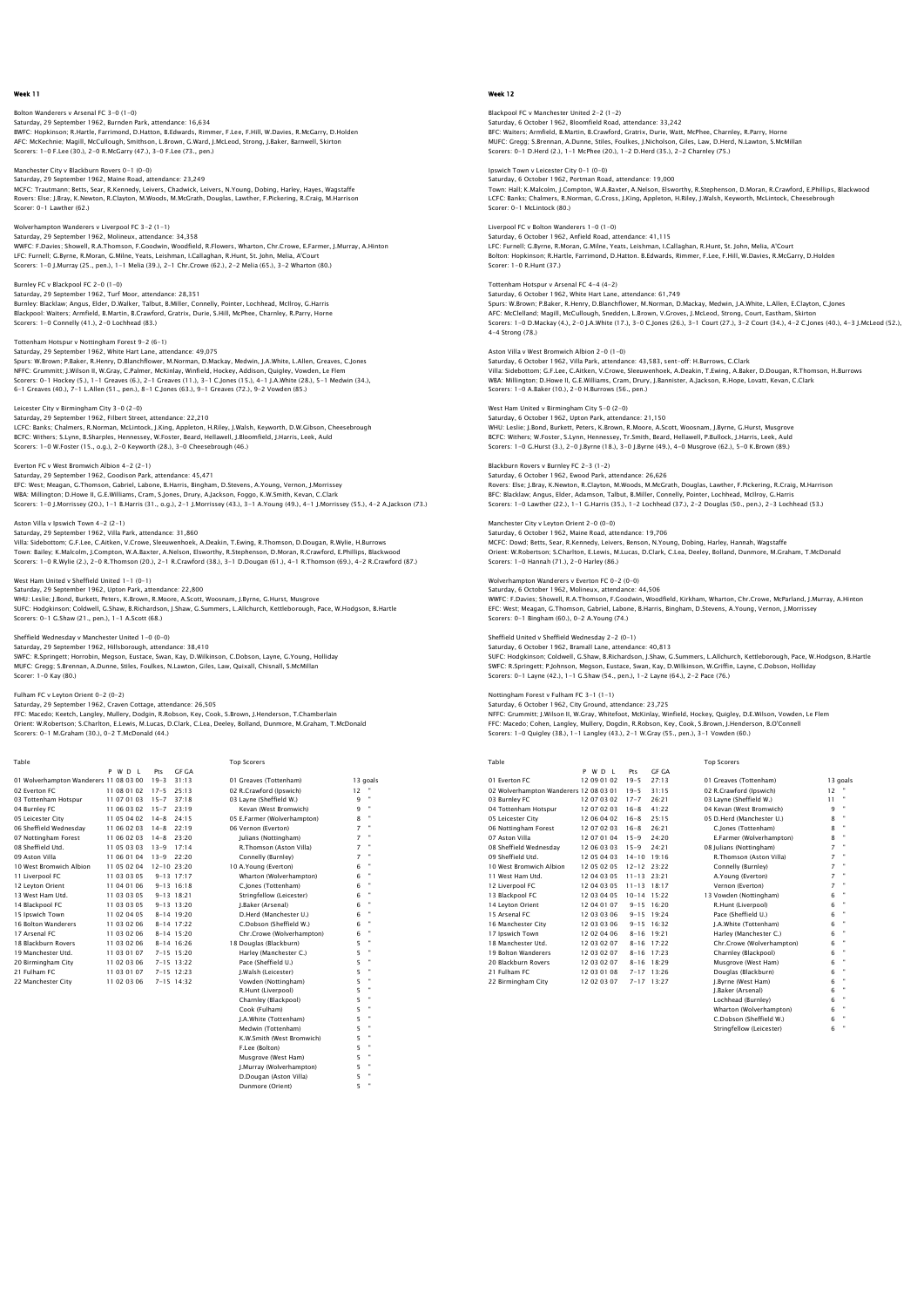### Everton FC v Aston Villa 1-1 (1-0) Saturday, 13 October 1962, Goodison Park, attendance: 53,035 EFC: West; Meagan, G.Thomson, Gabriel, Labone, B.Harris, Bingham, D.Stevens, A.Young, Vernon, J.Morrissey Villa: Sidebottom; G.F.Lee, C.Aitken, V.Crowe, Sleeuwenhoek, A.Deakin, T.Ewing, A.Baker, R.Thomson, R.Wylie, H.Burrows Scorers: 1-0 Vernon (33., pen.), 1-1 A.Baker (77.)

West Bromwich Albion v Tottenham Hotspur 1-2 (0-2) Saturday, 13 October 1962, The Hawthorns, attendance: 32,752 WBA: Millington; D.Howe II, G.E.Williams, Cram, Drury, J.Bannister, Foggo, R.Hope, Kevan, A.Jackson, G.Carter<br>Spurs: W.Brown; P.Baker, R.Henry, Marchi, M.Norman, D.Mackay, Medwin, J.A.White, L.Allen, Greaves, C.Jones<br>Score

# Sheffield Wednesday v Nottingham Forest 2-2 (2-1) Saturday, 13 October 1962, Hillsborough, attendance: 29,784<br>SWFC: R.Springett; P.Johnson, Megosn, Eustace, Swan, Kay, Holliday, W.Griffin, Layne, Fantham, C.Dobson<br>NFFC: Grummitt; J.Wilson II, W.Gray, Whitefoot, McKinlay,

Fulham FC v Ipswich Town 1-1 (0-1) Saturday, 13 October 1962, Craven Cottage, attendance: 22,966

FFC: Macedo; Cohen, Langley, Mullery, Dodgin, E.Lowe, Leggat, Cook. S.Brown, J.Henderson, B.O'Connell<br>Town: Hali; Carberry, K.Malcolm, W.A.Baxter, A.Nelson, Elsworthy, R.Stephenson, D.Moran, R.Crawford, E.Phillips, Blackwo

Birmingham City v Manchester City 2-2 (1-1) Saturday, 13 October 1962, St. Andrews, attendance: 21,114 BCFC: Withers; S.Lynn, G.Sissons, Hennessey, Tr.Smith, Beard, Hellawell, R.Stubbs, Regan, P.Bullock, Auld<br>MCFC: Dowd; R.Kennedy, Sear, Benson, Leivers, Oakes, N.Young, Dobing, Harley, Hannah, Wagstaffe<br>Scorers: 1–0 R.Stubb

## Manchester United v Blackburn Rovers 0-3 (0-2)

Saturday, 13 October 1962, Old Trafford, attendance: 42,923<br>MUFC: Gregg: S.Brennan, A.Dunne, Stiles, Foulkes, J.Nicholson, Giles, Law, D.Herd, R.Charlton, S.McMillan<br>Rovers: Else; J.Bray, K.Newton, R.Clayton, M.Woods, M.Mc

#### Bolton Wanderers v Wolverhampton Wanderers 3-0 (2-0) Saturday, 13 October 1962, Burnden Park, attendance: 27,838

BWFC: Hopkinson; R.Hartle, Farrimond, Stanley, B.Edwards, Rimmer, F.Lee, F.Hill, W.Davies, R.McGarry, Pilkington WWFC: F.Davies; Showell, R.A.Thomson, F.Goodwin, Woodfield, R.Flowers, Wharton, Chr.Crowe, McParland, J.Murray, A.Hinton Scorers: 1-0 F.Lee (5.), 2-0 Pilkington (38.), 3-0 F.Lee (63.)

## Arsenal FC v West Ham United 1-1 (1-0)

Saturday, 13 October 1962, Highbury, attendance: 49,597 AFC: McClelland; Magill, McCullough, T.Neill, L.Brown, Snedden, J.McLeod, Strong, J.Baker, Eastham, Skirton WHU: Leslie; J.Bond, Burkett, Peters, K.Brown, R.Moore, A.Scott, Woosnam, J.Byrne, G.Hurst, Musgrove Scorers: 1-0 J.Baker (19.), 1-1 A.Scott (60.)

## Leyton Orient v Blackpool 0-2 (0-2)

Saturday, 13 October 1962, Brisbande Road, attendance: 17,056 Orient: W.Robertson; S.Charlton, E.Lewis, M.Lucas, D.Clark, C.Lea, Deeley, Waites, Dunmore, M.Graham, T.McDonald BFC: Waiters; Armfield, B.Martin, B.Crawford, Gratrix, Durie, Watt, McPhee, Charnley, R.Parry, Horne Scorer: 0-1, 0-2 R.Parry (2., 16.)

## Leicester City v Liverpool FC 3-0 (2-0)

Saturday, 13 October 1962, Filbert Street, attendance: 24,157 LCFC: Banks; Chalmers, R.Norman, G.Cross, J.King, Appleton, H.Riley, McLintock, J.Walsh, D.W.Gibson, Cheesebrough LFC: Furnell; G.Byrne, R.Moran, G.Milne, Yeats, Leishman, I.Callagham, R.Hunt, St. John, Melia, A'Court Scorers: 1-0 D.W.Gibson (23.), 2-0 Cheesebrough (25.), 3-0 G.Cross (89.)

## Burnley FC v Sheffield United 5-1 (3-0)

Saturday, 13 October 1962, Turf Moor, attendance: 27,560 BFC: Blacklaw; Angus, Elder, Adamson, Talbut, B.Miller, Connelly, Pointer, Lochhead, Mcllroy, G.Harris<br>SUFC: Hodgkinson; Coldwell, G.Shaw, B.Richardson, J.Shaw, G.Summers, L.Allchurch, Kettleborough, Pace, W.Russell, B.Har

| Table                                  |                         |                 |                | <b>Top Scorers</b>         |                |                |
|----------------------------------------|-------------------------|-----------------|----------------|----------------------------|----------------|----------------|
|                                        | P W D I                 | Pts             | GE GA          |                            |                |                |
| 01 Everton EC                          | 13 09 02 02             | $20 - 6$        | 28:14          | 01 Greaves (Tottenham)     |                | 13 goals       |
| 02 Wolverhampton Wanderers 13 08 03 02 |                         | $19 - 7$        | 31:18          | 02 R.Crawford (Ipswich)    | 12             |                |
| 03 Burnley FC                          | 13 08 03 02 19-7        |                 | 31:22          | Lavne (Sheffield W.)       | 12             |                |
| 04 Tottenham Hotspur                   | 13 08 02 03 18-8        |                 | 43.23          | 04 Kevan (West Bromwich)   | 9              | ٠              |
| 05 Leicester City                      | 13 07 04 02 18-8        |                 | 28:15          | C.Jones (Tottenham)        | 9              | ×              |
| 06 Nottingham Forest                   | 13 07 03 03 17-9        |                 | 28.23          | 06 Lochhead (Burnley)      | 8              |                |
| 07 Aston Villa                         | 13 07 02 04 16-10 25:21 |                 |                | D.Herd (Manchester U.)     | 8              |                |
| 08 Sheffield Wednesdav                 | 13 06 04 03 16-10 26:23 |                 |                | Vernon (Everton)           | 8              |                |
| 09 Sheffield Utd.                      | 13 05 04 04 14-12 20:21 |                 |                | E.Farmer (Wolverhampton)   | 8              |                |
| 10 West Ham Utd.                       | 13 04 04 05 12-14 24:22 |                 |                | Connelly (Burnley)         | 8              |                |
| 11 West Bromwich Albion                | 13 05 02 06 12-14 24:24 |                 |                | 11 R.Thomson (Aston Villa) | 7              | ٠              |
| 12 Blackpool FC                        | 13 04 04 05 12-14 17:22 |                 |                | I.Baker (Arsenal)          | $\overline{z}$ |                |
| 13 Liverpool FC                        | 13 04 03 06 11-15 18:20 |                 |                | Harley (Manchester C.)     | 7              | ×              |
| 14 Bolton Wanderers                    | 13 04 02 07 10-16 20:23 |                 |                | Iulians (Nottingham)       | 7              |                |
| 15 Arsenal FC                          | 13 03 04 06             | $10 - 16$ 20:25 |                | F.Lee (Bolton)             | $\overline{z}$ | ×              |
| 16 Blackburn Rovers                    | 13 04 02 07 10-16 21:29 |                 |                | A.Young (Everton)          | 7              |                |
| 17 Manchester City                     | 13 03 04 06 10-16 18:34 |                 |                | 17 Vowden (Nottingham)     | 6              |                |
| 18 Ipswich Town                        | 13 02 05 06             |                 | $9 - 17220:22$ | R.Hunt (Liverpool)         | 6              | $\blacksquare$ |
| 19 Levton Orient                       | 13 04 01 08             |                 | $9 - 17$ 16.22 | Chr.Crowe (Wolverhampton)  | 6              |                |
| 20 Manchester Utd.                     | 13 03 02 08             |                 | $8 - 18$ 17:25 | I.A.White (Tottenham)      | 6              |                |
| 21 Fulham FC                           | 13030208                |                 | $8-18$ 14.27   | Douglas (Blackburn)        | 6              |                |
| 22 Birmingham City                     | 13 02 04 07             |                 | 8-18 15:29     | Stringfellow (Leicester)   | 6              |                |
|                                        |                         |                 |                | Wharton (Wolverhampton)    | 6              | ٠              |
|                                        |                         |                 |                | Pace (Sheffield U.)        | 6              |                |
|                                        |                         |                 |                | J.Byrne (West Ham)         | 6              |                |
|                                        |                         |                 |                | Charnley (Blackpool)       | 6              |                |
|                                        |                         |                 |                | C.Dobson (Sheffield W.)    | 6              |                |
|                                        |                         |                 |                |                            |                |                |

## Week 14

## Blackpool FC v Fulham FC 0-0 Saturday, 20 October 1962, Bloomfield Road, attendance: 17,115 BFC: Waiters; T.W.Thompson, B.Martin, B.Crawford, Gratrix, Durie, Watt, McPhee, Charnley, R.Parry, Horne FFC: Macedo; Cohen, Langley, Mullery, Dodgin, E.Lowe, Leggat, Cook, S.Brown, J.Henderson, B.O'Connell

Sheffield United v Bolton Wanderers 4–1 (2–0)<br>Saturday, 20 October 1962, Bramall Lane, attendance: 19,862<br>SUFC: Hodqkinson: Coldwell, G.Shaw, B.Richardson, J.Shaw, G.Sumers, L.Allchurch, Kettleborough, Pace, W.Hodgson, R.S BWFC: Hopkinson; R.Hartle, Farrimond, Threlfall, B.Edwards, Rimmer, F.Lee, P.Deakin, W.Davies, R.McGarry, Pilkington Scorers: 1-0 Pace (2.), 2-0 W.Hodgson (16.), 2-1 W.Davies (60.), 3-1 W.Hodgson (63.), 4-1 L.Allchurch (82.)

Aston Villa v Leyton Orient 1-0 (0-0) Saturday, 20 October 1962, Villa Park, attendance: 30,169 Villa: Sims; J.Neal, C.Aitken, G.F.Lee, Sleeuwenhoek, M.Tindall, T.Ewing, A.O'Neill, R.Thomson, R.Wylie, H.Burrows Orient: W.Robertson; S.Charlton, W.Taylor, Gibbs, Bishop, C.Lea, Waites, Bolland, Dunmore, M.Graham, Deeley Scorer: 1-0 H.Burrows (77.)

Manchester City v Sheffield Wednesday 3-2 (1-1) Saturday, 20 October 1962, Maine Road, attendance: 20,756 MCFC: Dowd; R.Kennedy, Sear, Benson, Leivers, Oakes, N.Young, Dobing, Harley, Hannah, Hayes<br>SWFC: R.MacLaren; P.Johnson, Megson, Eustace, Swan, Kay, Holilday, W.Griffin, Layne, Fantham, C.Dobsor<br>Scorers: 1–0 Harley (5.), 1

Ipswich Town v West Bromwich Albion 1-1 (0-0) Saturday, 20 October 1962, Portman Road, attendance: 19,141<br>Town: Hall; Carberry, K.Malcolm, W.A.Baxter, A.Nelson, Elsworthy, R.Stephenson, D.Moran, R.Crawford, D.Curtis, Blackwood<br>WBA: R.Potter; D.Howe II, G.E.Williams, C

### Blackburn Rovers v Leicester City 2-0 (2-0)

Saturday, 20 October 1962, Ewood Park, attendance: 14,197 Rovers: Else; J.Bray, K.Newton, R.Clayton, M.Woods, M.McGrath, B.Ratcliffe, Lawther, F.Pickering, Douglas, M.Harrison<br>LCFC: Banks; Chalmers, R.Norman, G.Cross, J.King, Appleton, H.Riley, McLintock, J.Walsh, D.W.Gibson, Che Scorers: 1-0 Douglas (20., pen.), 2-0 F.Pickering (34.)

## West Ham United v Burnley FC 1-1 (1-1)

Monday, 22 October 1962, Upton Park, attendance: 34,612<br>WHU: Leslie: J.Bond, Burkett, Peters, K.Brown, R.Moore, Brabrook, Woosnam, J.Byrne, G.Hurst, Musgrove<br>BFC: Blacklaw; Angus, Elder, Adamson, Talbut, B.Miller, Connelly

## Tottenham Hotspur v Manchester United 6-2 (3-0)

Wednesday, 24 October 1962, White Hart Lane, attendance: 51,314<br>Spurs: W.Brown; P.Baker, R.Henry, D.Blanchflower, M.Norman, D.Mackay, Medwin, J.A.White, L.Allen, Greaves, C.Jones<br>MUFC: Greqq: S.Brennan, Cantwell, Stiles, F Scorers: 1-0 Greaves (15.), 2-0 Medwin (28.), 3-0 Medwin (40.), 4-0 Greaves (50.), 5-0 C.Jones (70.), 6-0 Greaves (78.), 6-1 D.Herd (82.), 6-2 Quixall (87., pen.)

## Wolverhampton Wanderers v Birmingham City 0-2 (0-2)

Wednesday, 24 October 1962, Molineux, attendance: 26,226<br>WWFC: F.Davies; Showell, R.A.Thomson, F.Goodwin, Woodfield, R.Flowers, Wharton, Chr.Crowe, McParland, J.Murray, A.Hintor BCFC: Withers; S.Lynn, G.Sissons, Hennessey, Tr.Smith, Beard, Hellawell, R.Stubbs, J.Harris, Leek, Auld Scorer: 0-1 Leek (9.), 0-2 Leek (16.)

| Table                                  |  |             |             |                     |                  | <b>Top Scorers</b>                                          |
|----------------------------------------|--|-------------|-------------|---------------------|------------------|-------------------------------------------------------------|
|                                        |  | P W D I     |             | Prs                 | GE GA            |                                                             |
| 01 Everton EC                          |  | 13 09 02 02 |             | $20 - 6$            | 28:14            | 01 Greaves ((Tottenham)<br>16 goals                         |
| 02 Tottenham Hotspur                   |  |             | 14 09 02 03 | $20 - 8$            | 49.25            | 02 R.Crawford (Ipswich)<br>13                               |
| 03 Burnley FC                          |  | 14 08 04 02 |             | $20 - 8$            | 32.23            | $12^{12}$<br>03 Lavne (Sheffield W.)                        |
| 04 Wolverhampton Wanderers 14 08 03 03 |  |             |             | $19 - 9$            | 31:20            | 04 Harley (Manchester C.)<br>10                             |
| 05 Leicester City                      |  | 14 07 04 03 |             | $18 - 10$ $28.17$   |                  | Kevan (West Bromwich)<br>10                                 |
| 06 Aston Villa                         |  | 14 08 02 04 |             | $18 - 10$ $26 - 21$ |                  | C.lones (Tottenham)<br>10                                   |
| 07 Nottingham Forest                   |  | 13 07 03 03 |             | $17-9$              | 28.23            | $\blacksquare$<br>9<br>07 D.Herd (Manchester U.)            |
| 08 Sheffield Utd.                      |  | 14 06 04 04 |             | $16-12$ $24:22$     |                  | ×<br>8<br>08 Vernon (Everton)                               |
| 09 Sheffield Wednesdav                 |  | 14 06 04 04 |             | $16 - 12$ 28:26     |                  | $\blacksquare$<br>8<br>E.Farmer (Wolverhampton)             |
| 10 West Ham Utd.                       |  | 14 04 05 05 |             | $13 - 15$ $25:23$   |                  | $\blacksquare$<br>C.Dobson (Sheffield W.)<br>8              |
| 11 West Bromwich Albion                |  | 14 05 03 06 |             | $13 - 15$ $25.25$   |                  | 8<br>Connelly (Burnley)                                     |
| 12 Blackpool FC                        |  | 14 04 05 05 |             | 13-15 17:22         |                  | $\blacksquare$<br>8<br>Lochhead (Burnley)                   |
| 13 Blackburn Rovers                    |  | 14 05 02 07 |             | $12 - 16$ $23.29$   |                  | $\blacksquare$<br>$\overline{7}$<br>13 Pace (Sheffield U.)  |
| 14 Manchester City                     |  | 14 04 04 06 |             | $12 - 16$ 21:36     |                  | $\overline{7}$<br>J.Baker (Arsenal)                         |
| 15 Liverpool FC                        |  | 13 04 03 06 |             | $11 - 15$ $18.20$   |                  | $\blacksquare$<br>$\overline{7}$<br>Douglas (Blackburn)     |
| 16 Ipswich Town                        |  | 14 02 06 06 |             | $10 - 18$ $21.23$   |                  | $\blacksquare$<br>$\overline{7}$<br>R.Thomson (Aston Villa) |
| 17 Arsenal FC                          |  | 13 03 04 06 |             | $10 - 16$ 20:25     |                  | $\blacksquare$<br>$\overline{7}$<br>F.Lee (Bolton)          |
| <b>18 Bolton Wanderers</b>             |  | 14 04 02 08 |             | $10 - 18$ $21 - 27$ |                  | $\overline{7}$<br>Medwin (Tottenham)                        |
| 19 Birmingham City                     |  | 14 03 04 07 |             | $10 - 18$ 17:29     |                  | $\blacksquare$<br>$\overline{7}$<br>A.Young (Everton)       |
| 20 Levton Orient                       |  | 14 04 01 09 |             |                     | $9 - 19$ 16:23   | $\overline{7}$<br>Julians (Nottingham)                      |
| 21 Fulham FC                           |  | 14 03 03 08 |             |                     | $9 - 19$ $14.27$ |                                                             |
| 22 Manchester Utd.                     |  | 14 03 02 09 |             |                     | 8-20 19:31       |                                                             |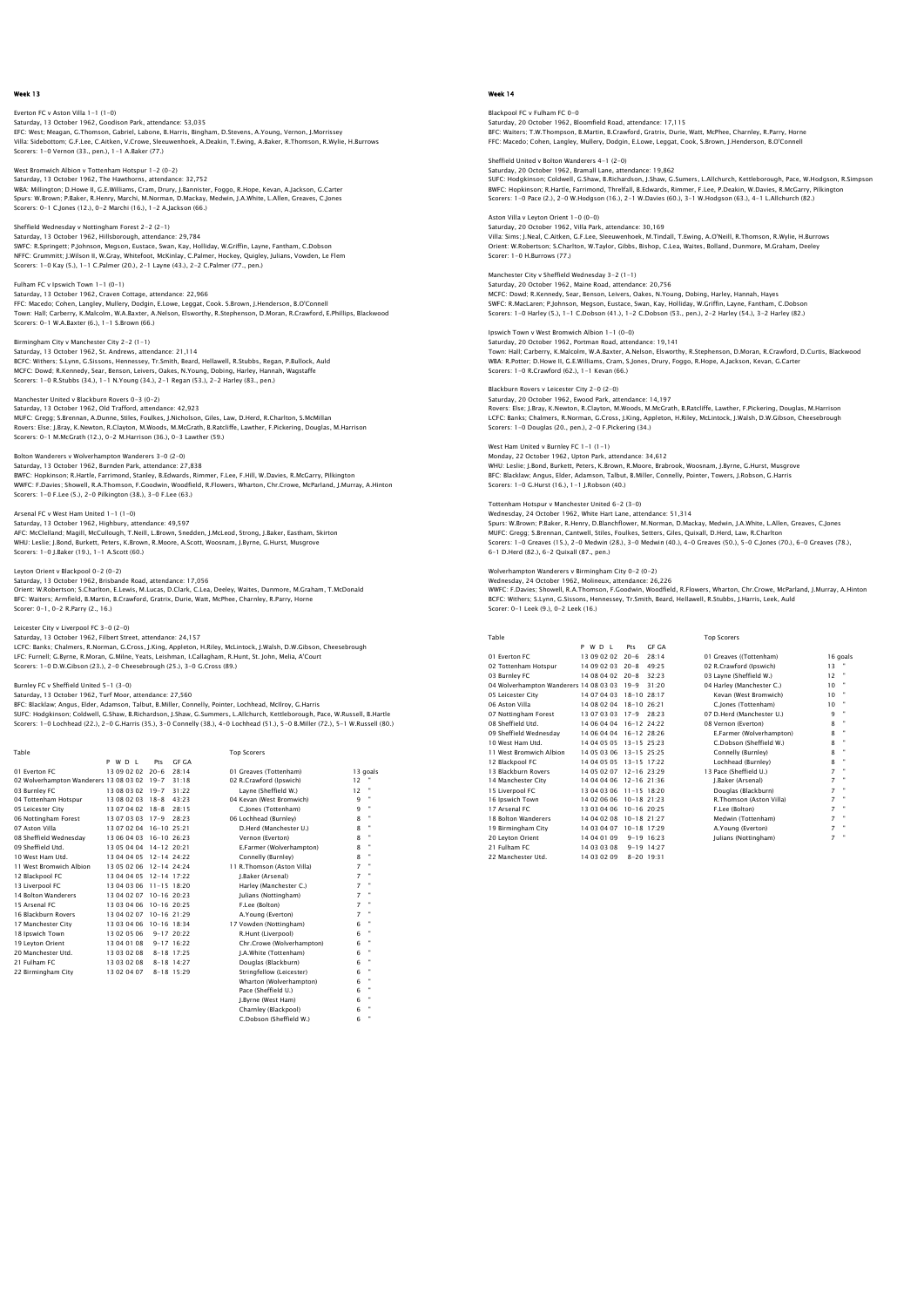Arsenal FC v Wolverhampton Wanderers 5-4 (2-2) Saturday, 27 October 1962, Highbury, attendance: 43,001 AFC: McClelland; Magill, McCullough, T.Neill, L.Brown, Snedden, J.McLeod, Strong, J.Baker, Eastham, Skirton WWFC: F.Davies; Showell, R.A.Thomson, Kirkham, Woodfield, R.Flowers, Wharton, Chr.Crowe, J.Murray, P.Broadbent, McParland<br>Scorers: 1–0 J.Baker (7.), 2–0 J.Baker (11.), 2–1 Chr.Crowe (19.), 2–2 R.Flowers (34., pen.), 3–2 Ea

Everton FC v Ipswich Town 3-1 (1-0) Saturday, 27 October 1962, Goodison Park, attendance: 39,695 EFC: West; A.Parker, Meagan, Gabriel, Labone, B.Harris, Bingham, D.Stevens, A.Young, Vernon, J.Morrissey<br>Town: Hali; Carberry, K.Malcolm, W.A.Baxter, A.Melson, Elsworthy, R.Stephenson, D.Moran, R.Crawford, D.Curtis, Blackw

Leyton Orient v Tottenham Hotspur 1-5 (1-3) Saturday, 27 October 1962, Brisbane Road, attendance: 30,967 Orient: Pinner; S.Charlton, W.Taylor, M.Lucas, Bishop, C.Lea, Deeley, Bolland, Dunmore, R.Foster, T.McDonald<br>Spurs: W.Brown; P.Baker, R.Henry, D.Blanchflower, M.Norman, Marchi, Medwin, J.A.White, L.Allen, Greaves, C.Jones<br>

Manchester United v West Ham United 3-1 (2-1) Saturday, 27 October 1962, Old Trafford, attendance: 29,419<br>MUFC: Gregg: S.Brennan, Cantwell, Stiles, Foulkes, Setters, Giles, Quixall, D.Herd, Law, R.Charlton<br>WHU: Leslie; Burkett, Lyall, Peters, K.Brown, R.Moore, Brabroo

Burnley FC v Manchester City 0-0 Saturday, 27 October 1962, Turf Moor, attendance: 30,504<br>BFC: Blacklaw; Angus, Elder, Adamson, Talbut, B.Miller, Connelly, Pointer, Lochhead, McIlroy, G.Harris<br>MCFC: Dowd; R.Kennedy, Sear, Benson, Leivers, Oakes, N.Young,

Birmingham City v Aston Villa 3-2 (0-0) Saturday, 27 October 1962, St. Andrews, attendance: 42,228<br>BCFC: Withers; S.Lynn, G.Sissons, Watts, Tr.Smith, Hennessey, Hellawell, R.Stubbs, J.Harris, Leek, Auld<br>Villa: Sidebottom; G.F.Lee, C.Aitken, V.Crowe, Sleeuwenhoek

West Bromwich Albion v Liverpool FC 1–0 (1–0)<br>Saturday, 27 October 1962, The Hawthorns, attendance: 17,716<br>WBA: Millington; D.Howe II, G.E.Williams, Cram, S.Jones, Drury, A.Jackson, R.Hope, K.W.Smith, Kevan, C.Clark<br>LFC: L Scorer: 1-0 Kevan (18.)

Sheffield Wednesday v Blackpool FC 0-0 Saturday, 27 October 1962, Hillsborough, attendance: 20,027<br>SWFC: R.Springett; P.Johnson, Megson, T.McAnearney, Swan, Kay, A.Finney, C.Dobson, G.Young, Fantham, Holliday<br>BFC: Waiters; Armfield, B.Martin, B.Crawford, Gratri

Fulham FC v Blackburn Rovers 0–0<br>Saturday, 27 October 1962, Craven Cottage, attendance: 18,098<br>FFC: Macedo; Cohen, Langley, Mullery, Dodgin, E.Lowe, Leggat, Metchick, S.Brown, J.Henderson, B.O'Connell<br>Rovers: Else: J.Bray,

Bolton Wanderers v Nottingham Forest 1-0 (0-0)

16 Bolton Wanderers 15 05 02 08 12-18 22:27<br>17 Birmingham City 15 04 04 07 12-18 20:31

22 Leyton Orient 15 04 01 10 9-21 17:28

Saturday, 27 October 1962, Burnden Park, attendance: 13,614<br>BWFC: Hopkinson; R.Hartle, Farrimond, Stanley, Hulme, Rimmer, F.Lee, F.Hill, W.Davies, R.McGarry, Pilkington<br>NFFC: Grummitt: J.Wilson II, W.Gray, Whitefoot, McKin Scorer: 1-0 F.Lee (63.)

Leicester City v Sheffield United 3–1 (0–1)<br>Saturday, 27 October 1962, Filbert Street, attendance: 21,315<br>LCFC: Banks; Sjoberg R.Norman, G.Cross, J.King, Appleton, Cheesebrough, J.Walsh, Keyworth, McLintock, Stringfellow<br>S Scorers: 0-1 Pace (37.), 1-1 Keyworth (57.), 2-1 G.Cross (73.), 3-1 Keyworth (88.)

 Table Top Scorers P W D L Pts GF GA

# 16 | 17 | 1890 | 1990 | 17 | 1890 | 1890 | 1890 | 1890 | 1890 | 1890 | 1890 | 1890 | 1890 | 1890 | 1890 | 189<br>| 1890 | 1890 | 1890 | 1890 | 1890 | 1890 | 1890 | 1890 | 1890 | 1890 | 1890 | 1890 | 1890 | 1890 | 1890 | 18<br>| 05 Wolverhampton Wanderers 15 08 03 04 19-11 35:25 C.Jones (Tottenham) 11 " 06 Aston Villa 15 08 02 05 18-12 28:24 06 J.Baker (Arsenal) 10 " 07 Nottingham Forest 14 07 03 04 17-11 28:24 Harley (Manchester C.) 10 " 08 Sheffield Wednesday 15 06 05 04 17-13 28:26 08 D.Herd (Manchester U.) 9 " 09 Sheffield Utd. 15 06 04 05 16-14 25:25 Vernon (Everton) 9 " 10 West Bromwich Albion 15 06 03 06 15-15 26:25 10 Pace (Sheffield U.) 8 " 11 Blackpool FC 15 04 06 05 14-16 17:22 F.Lee (Bolton)<br>12 West Ham Utd. 15 04 04 05 06 13-17 26:26 C.Dobson (Sheffield W.)<br>13 Blackburn Rovers 15 05 03 07 13-17 23:29 Medwin (Tottenham)<br>14 Manchester City 15 04 05 06 13-17

12 West Ham Utd. 15 04 05 06 13-17 26:26 C.Dobson (Sheffield W.) 8 " 13 Blackburn Rovers 15 05 03 07 13-17 23:29 Medwin (Tottenham) 8 " 14 Manchester City 15 04 05 06 13-17 21:36 Lochhead (Burnley) 8 " 12 Arsenal FC 14 04 05 01 01 12 12:29<br>
13 Blackburn Rovers 15 05 03 07 13-17 23:29<br>
14 Manchester City 15 04 05 06 13-17 21:36<br>
15 Arsenal FC 14 04 04 06 12-16 25:29<br>
16 Bolton Wanderers 15 05 02 08 12-18 22:27<br>
16 Bolton 17 Birmingham City 15 04 04 07 12-18 20:31 17 Leek (Birmingham) 7 " 18 Liverpool FC 14 04 03 07 11-17 18:21 Chr.Crowe (Wolverhampton) 7 " 19 Ipswich Town 15 02 06 07 10-20 22:26 H.Burrows (Aston Villa) 7 " 20 Manchester Utd. 15 04 02 09 10-20 14:27 Julians (Nottingham) 7 " 21 Fulham FC 15 03 04 08 10-20 14:27 Douglas (Blackburn) 7 "

R.Thomson (Aston Villa) 7 " J.A.White (Tottenham) 7 " A.Young (Everton) 7 "

## Week 16

West Ham United v Bolton Wanderers 1-2 (1-1) Saturday, 3 November 1962, Upton Park, attendance: 19,885 WHU: Leslie; J.Bond, Burkett, Peters, K.Brown, R.Moore, Brabrook, Woosnam, J.Byrne, G.Hurst, Musgrove BWFC: Hopkinson; R.Hartle, Farrimond, Stanley, B.Edwards, Rimmer, F.Lee, W.Davies, R.McGarry, Pilkington Scorers: 0-1 R.McGarry (6.), 1-1 R.Moore (44.), 1-2 R.McGarry (60.)

Manchester City v Everton FC 1-1 (1-0) Saturday, 3 November 1962, Maine Road, attendance: 40,336 MCFC: Dowd; R.Kennedy, Sear, Benson, Leivers, Oakes, N.Young, Dobing, Harley, Hannah, Hayes EFC: West; A.Parker, Meagan, Gabriel, Labone, B.Harris, J.Morrissey, D.Stevens, A.Young, Wignall, Veall Scorers: 1-0 Dobing (34.), 1-1 Wignall (75.)

Liverpool FC v Burnley FC 1-2 (0-1) Saturday, 3 November 1962, Anfield Road, attendance: 43,870

LFC: Lawrence; G.Byrne, Ferns, G.Milne, Yeats, W.Stevenson, I.Callaghan, R.Hunt, St. John, Melia, Wallace<br>BFC: Blacklaw, Angus, Elder, Adamson, Talbut, B.Miller, Connelly, Pointer, Lochhead, McIlroy, G.Harris<br>Scorers: 0–1

Wolverhampton Wanderers v Sheffield Wednesday 2-2 (2-2) Saturday, 3 November 1962, Molineux, attendance: 24,048 WWFC: F.Davies; Showell, R.A.Thomson, Kirkham, Woodfield, R.Flowers, Chr.Crowe, J.Murray, Stobart, P.Broadbent, A.Hintor<br>SWFC: R.Springett; Horrobin, Megson, T.McAnearney, Swan, Hardy, D.Wilkinson, C.Dobson, Layne, Fantham

Aston Villa v Fulham FC 1-2 (0-1) Saturday, 3 November 1962, Villa Park, attendance: 28,987 Villa: Sidebottom; G.F.Lee, C.Aitken, V.Crowe, Sleeuwenhoek, A.Deakin, T.Ewing, R.Thomson, D.Dougan, R.Wylie, H.Burrows<br>FFC: Macedo; Cohen, Langley, Mullery, Dodgin, E.Lowe, Leggat, R.Robson, S.Brown, J.Henderson, B.O'Conn

Ipswich Town v Manchester United 3-5 (1-4) Saturday, 3 November 1962, Portman Road, attendance: 18,475<br>Town: Hali; Carberry, K.Malcolm, W.A.Baxter, A.Nelson, Pickett, R.Stephenson, D.Moran, R.Crawford, Blackwood, Leadbetter<br>MUFC: Gregg: S.Brennan, Cantwell, Stiles, 3-5 Law (85.)

## Blackburn Rovers v Arsenal FC 5-5 (3-2)

Saturday, 3 November 1962, Ewood Park, attendance: 15,545 Rovers: R.Jones; J.Bray, K.Newton, R.Clayton, M.Woods, M.McGrath, M.K.Ferguson, Lawther, F.Pickering, Douglas, M.Harrison AFC: McClelland; Magill, McCullough, Snedden, L.Brown, V.Groves, J.McLeod, J.McLeod, Strong, J.Baker, Eastham, Skirton<br>Scorers: 1–0 Douglas (11.), 2–0 F.Pickering (14.), 3–0 Douglas (27.), 3–1 J.Baker (34.), 3–2 Skirton (4 4-3 Lawther (56.), 4-4 J.Baker (76.), 5-4 F.Pickering (85.), 5-5 Eastham (89.)

Tottenham Hotspur v Leicester City 4-0 (2-0) Saturday, 3 November 1962, White Hart Lane, attendance: 52,361

Spurs: W.Brown; P.Baker, R.Henry, D.Blanchflower, M.Norman, D.Mackay, Medwin, J.A.White, L.Allen, Greaves, T.Dyson<br>LCFC: Banks; Chalmers, R.Norman, McLintock, J.King, Appleton, Cheesebrough, J.Walsh, Keyworth, D.W.Gibson,

Blackpool FC v West Bromwich Albion 0-2 (0-0) Saturday, 3 November 1962, Bloomfield Road, attendance: 15,526 BFC: Walters; Armfield, B.Martin, B.Crawford, Gratrix, Cranston, Watt, McPhee, Charnley, R.Parry, Horne<br>WBA: Millington; D.Howe II, G.E.Williams, Cram, S.Jones, Drury, A.Jackson, R.Hope, K.W.Smith, Kevan, C.Clark<br>Scorers:

Sheffield United v Birmingham City 0-2 (0-0) Saturday, 3 November 1962, Bramall Lane, attendance: 19,188<br>SUFC: Hodgkinson; Coldwell, G.Shaw, B.Richardson, J.Shaw, G.Summers, J.Docherty, Kettleborough, Pace, W.Hodgson, R.Simpson<br>BCFC: Withers; S.Lynn, G.Sissons, Watts

Nottingham Forest v Leyton Orient 1-1 (1-0) Saturday, 3 November 1962, City Ground, attendance: 18,051<br>NFFC: Armstrong: J.Wilson II, W.Gray, Whitefoot, McKinlay, Winfield, Hockey, Quigley, Julians, C.Palmer, Le Flem<br>Orien: Pinner: S.Charlton, W.Taylor, M.Lucas, Bish

Top Scorers P W D L Pts GF GA 01 Tottenham Hotspur 16 11 02 03 24-8 58:26 01 Greaves (Tottenham) 18 goals 02 Everton FC 15 10 03 02 23-7 32:16 02 R.Crawford (Ipswich) 14<br>
03 Euroley FC 16 09 09 02 23-9 34:24 03 Layne (Sheffield W.) 13<br>
04 Leiester City 16 08 04 04 20-12 22:20 04 J.Baker (Arsenal) 12<br>
05 Wolverhampton Wanderer 108 Sheffield Wednesday 16 06 06 06 18 1-14 30:28<br>10 Medicine - Mark 10 16 07 03 06 17-15 28:25<br>10 Sheffield Utd. 16 06 04 06 16-16 25:27 10 Medicine (Burnley)<br>11 Bolton Wanderers 16 06 02 08 14-18 24:38<br>12 Blackburn Rover

| 13 Birmingham City | 16 05 04 07 14-18 22:31   | Law (Manchester U.)       | 9              |                             |
|--------------------|---------------------------|---------------------------|----------------|-----------------------------|
| 14 Blackpool FC    | 16 04 06 06 14-18 17:24   | 14 Pace (Sheffield U.)    | 8              |                             |
| 15 Manchester City | 16 04 06 06 14-18 22:37   | H.Burrows (Aston Villa)   | 8              |                             |
| 16 West Ham Utd.   | 16 04 05 07 13-19 27:28   | E.Farmer (Wolverhampton)  | 8              | ٠                           |
| 17 Arsenal FC      | 15 04 05 06 13-17 30:34   | Connelly (Burnley)        | 8              | ٠                           |
| 18 Manchester Utd. | 16 05 02 09 12-20 27:35   | C.Dobson (Sheffield W.)   | 8              |                             |
| 19 Fulham FC       | 16.04.04.08 12-20 16:28   | F.Lee (Bolton)            | 8              | ٠                           |
| 20 Liverpool FC    | 15 04 03 08 11-19 19:23   | 20 Julians (Nottingham)   | 7              | ٠                           |
| 21 Ipswich Town    | 16.02.06.08 10-22 25:31   | Chr.Crowe (Wolverhampton) | $\overline{7}$ | . .                         |
| 22 Levton Orient   | 16 04 02 10 10 - 22 18:29 | Musgrove (West Ham)       | $\overline{z}$ | $\mathcal{L}_{\mathcal{A}}$ |
|                    |                           | A.Young (Everton)         | 7              | ٠                           |
|                    |                           | Leek (Birmingham)         | $\overline{z}$ | ٠                           |
|                    |                           | I.A.White (Tottenham)     | $\overline{z}$ | ٠                           |
|                    |                           | R.Thomson (Aston Villa)   |                |                             |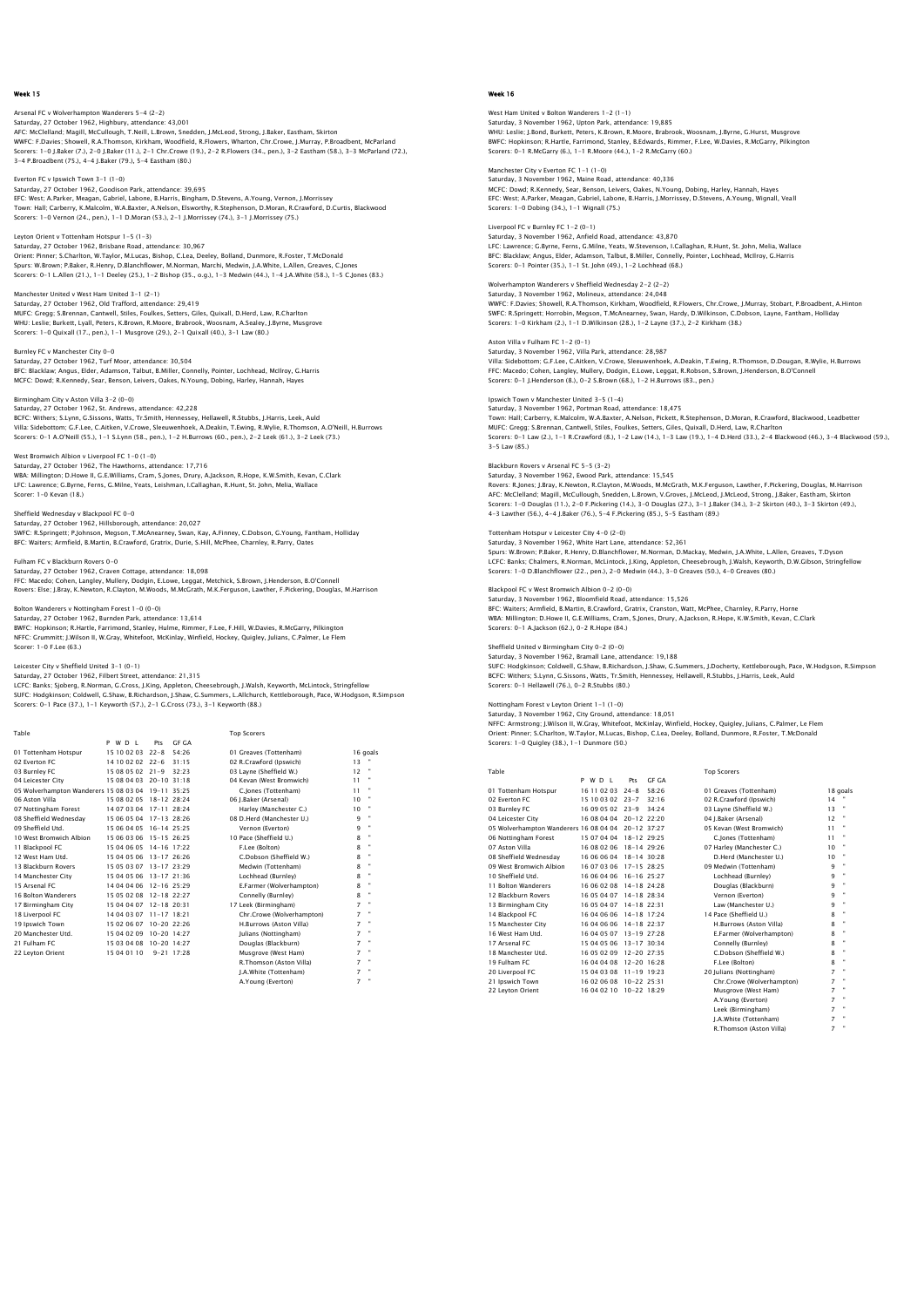## Leyton Orient v Ipswich Town 1–2 (1–1)<br>Saturday, 10 November 1962, Brisbane Road, attendance: 13,929<br>Orient: Pinner; S.Charlton, W.Taylor, M.Lucas, Bishop, C.Lea, Deeley, G.Gregory, Dunmore, R.Foster, T.McDonald Town: Bailey; Carberry, K.Malcolm, W.A.Baxter, A.Nelson, Pickett, R.Stephenson, D.Moran, R.Crawford, Blackwood, Leadbetter Scorers: 1-0 G.Gregory (14.), 1-1 Blackwood (30.), 1-2 W.A.Baxter (82.)

Sheffield Wednesday v Aston Villa 0-0 Saturday, 10 November 1962, Hillsborough, attendance: 18,625, sent-off: Layne (65.) SWFC: R.Springett; Horrobin, Megson, T.McAnearney, Swan, Hardy, D.Wilkinson, C.Dobson, Layne, W.Griffin, Holliday<br>Villa: Sidebottom; G.F.Lee, C.Aitken, V.Crowe, Sleeuwenhoek, M.Tindall, J.MacEwan, A.O'Neill, R.Thomson, A.B

## Fulham FC v Tottenham Hotspur 0-2 (0-0)

Saturday, 10 November 1962, Craven Cottage, attendance: 39,961 FFC: Macedo; Cohen, Langley, Mullery, Lampe, E.Lowe, Leggat, R.Robson, S.Brown, J.Henderson, B.O'Connell Spurs: W.Brown; P.Baker, R.Henry, D.Blanchflower, M.Norman, D.Mackay, Medwin, J.A.White, L.Allen, Greaves, C.Jones Scorers: 0-1 C.Jones (83.), 0-2 D.Mackay (84.)

#### Arsenal FC v Sheffield United 1-0 (0-0)

Saturday, 10 November 1962, Highbury, attendance: 25,503 AFC: McClelland; Magill, McCullough, Snedden, L.Brown, V.Groves, J.McLeod, Strong, J.Baker, Eastham, Skirton<br>SUFC: Hodqkinson; Coldwell, G.Shaw, B.Richardson, J.Shaw, G.Summers, L.Allchurch, Kettleborough, Pace, W.Hodqson, Scorer: 1-0 Strong (75.)

Everton FC v Blackpool FC 5-0 (2-0) Saturday, 10 November 1962, Goodison Park, attendance: 39,517<br>EFC: West; A.Parker, Meagan, Gabriel, Labone, B.Harris, Bingham, D.Stevens, A.Young, Vernon, Veall<br>BFC: Waiters; Armfield, B.Martin, B.Crawford, Gratrix, Cranst

#### West Bromwich Albion v Blackburn Rovers 2-5 (1-2)

Saturday, 10 November 1962, The Hawthorns, attendance: 14,508 WBA: Millington; D.Howe II, G.E.Williams, Cram, S.Jones, Drury, A.Jackson, R.Hope, K.W.Smith, Kevan, G.Carter<br>Rovers: Else; J.Bray, K.Newton, R.Clayton, M.Woods, M.McCrath, M.K.Ferguson, Lawther, F.Pickering, Douglas, B.Ra 2-5 F.Pickering (74.)

Manchester United v Liverpool FC 3-3 (1-0)<br>Saturday, 10 November 1962, Old Trafford, attendance: 44,045<br>MUFC: Gregg; S.Brennan, Cantwell, Stiles, Foulkes, Setters, Giles, Quixall, D.Herd, Law, R.Charlton LFC: Lawrence; G.Byrne, R.Moran, G.Milne, Yeats, W.Stevenson, I.Callaghan, R.Hunt, St. John, Melia, A'Court Scorers: 1-0 D.Herd (38.), 1-1 St. John (50.), 2-1 Quixall (68., pen.), 2-2 Melia (85.), 2-3 R.Moran (88., pen.), 3-3 Giles (90.)

## Birmingham City v Nottingham Forest 2-2 (0-2)

Saturday, 10 November 1962, St. Andrews, attendance: 22,024 BCFC: Withers; S.Lynn, G.Sissons, Watts, Tr.Smith, Hennessey, Hellawell, R.Stubbs, J.Harris, Leek, Auld NFFC: Armstrong; J.Wilson II, W.Gray, Whitefoot, McKinlay, C.Palmer, Hockey, Addison, Julians, Quigley, Le Flem Scorers: 0-1 Julians (7.), 0-2 C.Palmer (33.), 1-2 J.Harris (51.), 2-2 Leek (59.)

## ers v Manchester City 3-1 (2-1)

Saturday, 10 November 1962, Burnden Park, attendance: 21,700 BWFC: Hopkinson; R.Hartle, Farrimond, Stanley, B.Edwards, Rimmer, F.Lee, F.Hill, W.Davies, R.McGarry, Pilkington MCFC: Dowd; R.Kennedy, Sear, Benson, Leivers, Oakes, N.Young, Dobing, Harley, Hannah, Wagstaffe Scorers: 1-0 W.Davies (10.), 1-1 Oakes (14.), 2-1 F.Lee (35.), 3-1 F.Lee (49., pen.)

#### Leicester City v West Ham United 2-0 (1-0)

Saturday, 10 November 1962, Filbert Street, attendance: 21,064 LCFC: Banks; Chalmers, R.Norman, McLintock, J.King, Appleton, Cheesebrough, Heath, Keyworth, D.W.Gibson, Stringfewllow WHU: Dickie; J.Bond, Burkett, Peters, K.Brown, R.Moore, Brabrook, Boyce, J.Byrne, G.Hurst, Musgrove Scorers: 1-0 Stringfellow (24.), 2-0 McLintock (53.)

### Burnley FC v Wolverhampton Wanderers 2-0 (2-0)

Saturday, 10 November 1962, Turf Moor, attendance: 27,824<br>BFC: Blacklaw; Angus, Elder, Adamson, Talbut, B.Miller, Connelly, Pointer, Lochhead, McIlroy, G.Harris<br>WWFC: F.Davies; Showell, R.A.Thomson, Kirkham, Woodfield, R.F

| Table                                              |                  |                         | <b>Top Scorers</b>         |                     |
|----------------------------------------------------|------------------|-------------------------|----------------------------|---------------------|
|                                                    | PWDL             | GE GA<br>Pts            |                            |                     |
| 01 Tottenham Hotspur                               | 17 12 02 03 26-8 | 60.26                   | 01 Greaves (Tottenham)     | 18 goals            |
| 02 Everton EC                                      | 16 11 03 02 25-7 | 37:16                   | 02 R.Crawford (Ipswich)    | 14                  |
| 03 Burnley FC                                      | 17 10 05 02 25-9 | 36.24                   | 03 Lavne (Sheffield W.)    | 13                  |
| 04 Leicester City                                  |                  | 17 09 04 04 22-12 33:22 | 04 I.Baker (Arsenal)       | 12                  |
| 05 Wolverhampton Wanderers 17 08 04 05 20-14 37:29 |                  |                         | C.Jones (Tottenham)        | 12                  |
| 06 Nottingham Forest                               |                  | 16.07.05.04 19-13 31:27 | 06 Kevan (West Bromwich)   | 11                  |
| 07 Aston Villa                                     |                  | 17 08 03 06 19-15 29:26 | D.Herd (Manchester U.)     | 11                  |
| 08 Sheffield Wednesdav                             |                  | 17 06 07 04 19-15 30:28 | 08 F.Lee (Bolton)          | 10                  |
| 09 West Bromwich Albion                            |                  | 17 07 03 07 17-17 30:30 | Lochhead (Burnley)         | 10                  |
| 10 Bolton Wanderers                                |                  | 17 07 02 08 16-18 27:29 | Harley (Manchester C.)     | 10                  |
| 11 Blackburn Rovers                                |                  | 17 06 04 07 16-18 33:36 | 11 A.Young (Everton)       | 9                   |
| 12 Sheffield Utd.                                  |                  | 17 06 04 07 16-18 25:28 | Medwin (Tottenham)         | ٠<br>9              |
| 13 Arsenal FC                                      |                  | 16.05.05.06 15-17 31:34 | Douglas (Blackburn)        | ٠<br>q              |
| 14 Birmingham City                                 |                  | 17 05 05 07 15-19 24:33 | Vernon (Everton)           | 9                   |
| 15 Blackpool FC                                    |                  | 17 04 06 07 14-20 17:29 | Law (Manchester U.)        | 9                   |
| 16 Manchester City                                 |                  | 17 04 06 07 14-20 23:40 | 16 F.Pickering (Blackburn) | 8                   |
| 17 West Ham Utd.                                   |                  | 17 04 05 08 13-21 27:30 | Pace (Sheffield U.)        | ٠<br>8              |
| 18 Manchester Utd.                                 |                  | 17.05.03.09 13-21 30:38 | Iulians (Nottingham)       | 8                   |
| 19 Liverpool FC                                    |                  | 16 04 04 08 12-20 22:26 | C.Dobson (Sheffield W.)    | 8                   |
| 20 Ipswich Town                                    |                  | 17 03 06 08 12-22 27:32 | Connelly (Burnley)         | 8                   |
| 21 Fulham FC                                       |                  | 17 04 04 09 12-22 16:30 | E.Farmer (Wolverhampton)   | 8                   |
| 22 Leyton Orient                                   |                  | 17 04 02 11 10-24 19:31 | H.Burrows (Aston Villa)    | 8                   |
|                                                    |                  |                         | Leek (Birmingham)          | ٠<br>8              |
|                                                    |                  |                         | 24 J.A.White (Tottenham)   | ×<br>7              |
|                                                    |                  |                         | Stringfellow (Leicester)   | 7                   |
|                                                    |                  |                         | Chr.Crowe (Wolverhampton)  | $\blacksquare$<br>7 |
|                                                    |                  |                         | Musarove (West Ham)        | 7                   |
|                                                    |                  |                         | R.Thomson (Aston Villa)    | ٠<br>7              |

## Week 18

## ham Forest v Everton FC 3-4 (2-3) Tuesday, 13 November 1962, City Ground, attendance: 31,610 NFFC: Armstrong; J.Wilson II, W.Gray, Whitefoot, McKinlay, C.Palmer, Hockey, Addison, Julians, Quigley, Le Flem EFC: West; A.Parker, Meagan, Gabriel, Labone, B.Harris, Bingham, D.Stevens, A.Young, Vernon, Veall Scorers: 1-0 Addison (2.), 2-0 C.Palmer (14., pen.), 2-1 Vernon (20.), 2-2 Vernon (25.), 2-3 Veall (43.), 3-3 Quigley (70.), 3-4 Gabriel (71.)

Liverpool FC v Arsenal FC 2-1 (1-0) Wednesday, 14 November 1962, Anfield Road, attendance: 38,898 LFC: Lawrence; G.Byrne, R.Moran, G.Milne, Yeats, W.Stevenson, I.Callaghan, R.Hunt, St. John, Melia, A'Court<br>AFC: McClelland; Magill, McCullough, Snedden, L.Brown, V.Groves, J.McLeod, Strong, J.Baker, Eastham, Skirtor<br>Score

Aston Villa v Burnley FC 2-1 (2-1) Saturday, 17 November 1962, Villa Park, attendance: 32,380 Villa: Sidebottom; C.Fraser, C.Aitken, V.Crowe, Sleeuwenhoek, M.Tindall, J.MacEwan, A.Baker, D.Dougan, A.O'Neill, H.Burrows<br>BFC: Blacklaw; Angus, Elder, Adamson, Talbut, B.Miller, Connelly, Pointer, Lochhead, McIlroy, G.Ha Scorers: 1-0 H.Burrows (7.), 1-1 Connelly (18.), 2-1 D.Dougan (20.)

## Ipswich Town v Birmingham City 1-5 (1-3)

Saturday, 17 November 1962, Portman Road, attendance: 16,775<br>Town: Bailey; Carberry, J.Compton, W.A.Baxter, A.Nelson, Pickett, R.Stephenson, D.Moran, R.Crawford, E.Phillips, Leadbetter<br>BCFC: Withers; S.Lynn, G.Sissons, Wat Scorers: 0-1 J.Harris (15.), 0-2 Auld (16.), 1-2 E.Phillips (35.), 1-3 J.Harris (42.), 1-4 Leek (55.), 1-5 Leek (88.)

## Wolverhampton Wanderers v Manchester United 2-3 (2-0)

Saturday, 17 November 1962, Molineux, attendance: 37,305<br>WWFC: F.Davies; Showell, R.A.Thomson, Kirkham, Woodfield, R.Flowers, Wharton, Chr.Crowe, Stobart, P.Broadbent, A.Hinton<br>MUFC: Gregg; S.Brennan, Cantwell, Stiles, Fou Scorers: 1-0 Stobart (12.), 2-0 Stobart (41.), 2-1 D.Herd (60.), 2-2 Law (66.), 2-3 Law (73.)

## Blackburn Rovers v Everton FC 3-2 (0-0)

Saturday, 17 November 1962, Ewood Park, attendance: 30,243 Rovers: Else; J.Bray, K.Newton, R.Clayton, M.Woods, M.McGrath, M.K.Ferguson, Lawther, F.Pickering, Douglas, M.Harrison EFC: West; A.Parker, Meagan, Gabriel, Labone, B.Harris, Bingham, D.Stevens, A.Young, Vernon, Veall Scorers: 1-0 Lawther (65.), 1-1 B.Harris (67.), 1-2 D.Stevens (68.), 2-2 F.Pickering (82.), 3-2 Douglas (89., pen.)

#### Nottingham Forest v Arsenal FC 3-0 (1-0)

Saturday, 17 November 1962, City Ground, attendance: 25,174 NFFC: Armstrong; J.Wilson II, W.Gray, Whitefoot, McKinlay, C.Palmer, Hockey, Addison, Julians, Quigley, Le Flem AFC: McClelland; Magill, McCullough, Snedden, L.Brown, V.Groves, J.McLeod, Strong, J.Baker, Eastham, G.Armstrong Scorers: 1-0 C.Palmer (37.), 2-0 Julians (57.), 3-0 Quigley (70.)

## Manchester City v Leicester City 1-1 (0-0)

Saturday, 17 November 1962, Maine Road, attendance: 21,053 MCFC: Dowd; R.Kennedy, Sear, Benson, Leivers, Oakes, N.Young, Dobing, Harley, Hannah, Wagstaffe LCFC: Banks; Chalmers, R.Norman, McLintock, J.King, Appleton, Cheesebrough, J.Walsh, Keyworth, D.W.Gibson, Stringfellow Scorers: 0-1 Keyworth (69.), 1-1 Leivers (85.)

### Tottenham Hotspur v Sheffield Wednesday 1-1 (0-0)

Saturday, 17 November 1962, White Hart Lane, attendance: 42,390 Spurs: W.Brown; P.Baker, R.Henry, D.Blanchflower, M.Norman, D.Mackay, Medwin, J.A.White, L.Allen, Greaves, T.Dyson SWFC: R.Springett; P.Johnson, Megson, T.McAnearney, Swan, Kay, A.Finney, D.Wilkinson, Layne, Fantham, Holliday Scorers: 0-1 A.Finney (64.), 1-1 D.Mackay (71.)

#### West Ham United v Fulham FC 2-2 (0-0)

Saturday, 17 November 1962, Upton Park, attendance: 17,668 WHU: Dickie; Kirkup, Burkett, Peters, K.Brown, R.Moore, Brabrook, Boyce, A.Sealey, G.Hurst, A.Scott<br>FFC: Macedo; Cohen, Langley, R.Robson, Lampe, E.Lowe, Leggat, Metchick, S.Brown, J.Henderson, B.O'Connell<br>Scorers: O–1 Leq

## Liverpool FC v Leyton Orient 5-0 (3-0)

Saturday, 17 November 1962, Anfield Road, attendance: 30,009<br>LFC: Lawrence; C.Byrne, R.Moran, G.Milne, Yeats, W.Stevenson, I.Callaghan, R.Hunt, St. John, Melia, A'Court<br>Orient: George; S.Charlton, W.Taylor, M.Lucas, Bishop

Blackpool FC v Bolton Wanderers 3–1 (1–0)<br>Saturday, 17 November 1962, Bloomfield Road, attendance: 12,930<br>BFC: Walters; Armfield, B.Martin, B.Crawford, Gratrix, McPhee, L.Lea, P.Quinn, Charnley, Durie, R.Parry<br>BWFC: Hopkin

Sheffield United v West Bromwich Albion 1–0 (0–0)<br>Saturday, 17 November 1962, Bramail Lane, attendance: 17,821<br>SUFC: Hodgkinson; Coldwell, C.Shaw, B.Richardson, J.Shaw, G.Summers, J.Docherty, Kettleborough, Shiels, W.Russe Scorer: 1-0 Shiels (46.)

| Table                                  |                           |                     |       | <b>Top Scorers</b>              |    |                |
|----------------------------------------|---------------------------|---------------------|-------|---------------------------------|----|----------------|
|                                        | P W D I                   | Pts                 | GE GA |                                 |    |                |
| 01 Tottenham Hotspur                   | 18120303                  | $27 - 9$            | 61:27 | 01 Greaves (Tottenham)          |    | 18 goals       |
| 02 Everton EC                          | 18120303                  | $27-9$ 43:22        |       | 02 R.Crawford (Ipswich)         | 14 |                |
| 03 Burnley FC                          | 18100503                  | 25-11 37:26         |       | 03 Lavne (Sheffield W.)         | 13 | $\bullet$      |
| 04 Leicester City                      | 18 09 05 04               | 23-13 34:23         |       | 04 D.Herd (Manchester U.)       | 12 |                |
| 05 Nottingham Forest                   | 18 08 05 05 21 - 15 37:31 |                     |       | C.lones (Tottenham)             | 12 | ×              |
| 06 Aston Villa                         | 18 09 03 06               | $21 - 15$ 31:27     |       | I.Baker (Arsenal)               | 12 |                |
| 07 Wolverhampton Wanderers 18 08 04 06 |                           | 20-16 39:32         |       | 07 Vernon (Everton)             | 11 |                |
| 08 Sheffield Wednesdav                 | 18 06 08 04               | $20 - 16$ 31.29     |       | F.Lee (Bolton)                  | 11 |                |
| 09 Blackburn Rovers                    | 18 07 04 07 18-18 36:38   |                     |       | Law (Manchester U.)             | 11 |                |
| 10 Sheffield Utd.                      | 18070407                  | $18 - 18$ $26.28$   |       | Kevan (West Bromwich)           | 11 | ٠              |
| 11 West Bromwich Albion                | 18070308                  | $17 - 19$ 30.31     |       | 11 Harley (Manchester C.)       | 10 |                |
| 12 Birmingham City                     | 18 06 05 07               | $17 - 19$ 29:34     |       | Leek (Birmingham)               | 10 |                |
| 13 Liverpool FC                        | 18 06 04 08               | $16 - 20$ $29.27$   |       | Douglas (Blackburn)             | 10 |                |
| 14 Bolton Wanderers                    | 18070209                  | $16 - 20$ $28 - 32$ |       | R.Hunt (Liverpool)              | 10 | $\blacksquare$ |
| 15 Blackpool FC                        | 18050607                  | 16-20 20:30         |       | Lochhead (Burnley)              | 10 |                |
| 16 Manchester Utd.                     | 18 06 03 09               | $15-21$ 33:40       |       | 16 Julians (Nottingham)         | 9  | $\bullet$      |
| 17 Arsenal FC                          | 18050508                  | 15-21 32:39         |       | F.Pickering (Blackburn)         | 9  | $\mathbf{u}$   |
| 18 Manchester City                     | 18 04 07 07               | $15-21$ 24:41       |       | Connelly (Burnley)              | 9  | $\mathbf{u}$   |
| 19 West Ham Utd.                       | 18 04 06 08               | 14-22 29:32         |       | A.Young (Everton)               | 9  | $\mathbf{u}$   |
| 20 Fulham FC                           | 18 04 05 09               | 13-23 18:32         |       | H.Burrows (Aston Villa)         | 9  | $\mathbf{u}$   |
| 21 Ipswich Town                        | 18 03 06 09               | $12 - 24$ $28.37$   |       | Medwin (Tottenham)              | 9  | ×              |
| 22 Levton Orient                       | 18 04 02 12               | $10 - 26$ $19.36$   |       | 22 C.Dobson (Sheffield W.)      | 8  | $\blacksquare$ |
|                                        |                           |                     |       | <b>E.Farmer (Wolverhampton)</b> | 8  | ×              |

| í |  |  |
|---|--|--|
|   |  |  |

| 01 Greaves (Tottenham)     | 18 goa |    |
|----------------------------|--------|----|
| 02 R.Crawford (Ipswich)    | 14     |    |
| 03 Lavne (Sheffield W.)    | 13     | ×  |
| 04 D.Herd (Manchester U.)  | 12     |    |
| C.lones (Tottenham)        | 12     | ×  |
| I.Baker (Arsenal)          | 12     |    |
| 07 Vernon (Everton)        | 11     | ×  |
| F.Lee (Bolton)             | 11     | ×  |
| Law (Manchester U.)        | 11     | ×, |
| Kevan (West Bromwich)      | 11     | ×  |
| 11 Harley (Manchester C.)  | 10     | ×  |
| Leek (Birmingham)          | 10     | ×  |
| Douglas (Blackburn)        | 10     | ×  |
| R.Hunt (Liverpool)         | 10     |    |
| Lochhead (Burnley)         | 10     |    |
| 16 Julians (Nottingham)    | 9      | ×  |
| F.Pickering (Blackburn)    | 9      |    |
| Connelly (Burnley)         | 9      | ×  |
| A.Young (Everton)          | 9      | ×  |
| H.Burrows (Aston Villa)    | 9      |    |
| Medwin (Tottenham)         | 9      | ×  |
| 22 C.Dobson (Sheffield W.) | 8      |    |
| E.Farmer (Wolverhampton)   | 8      | ×  |
| Pace (Sheffield U.)        | 8      | ×  |
|                            |        |    |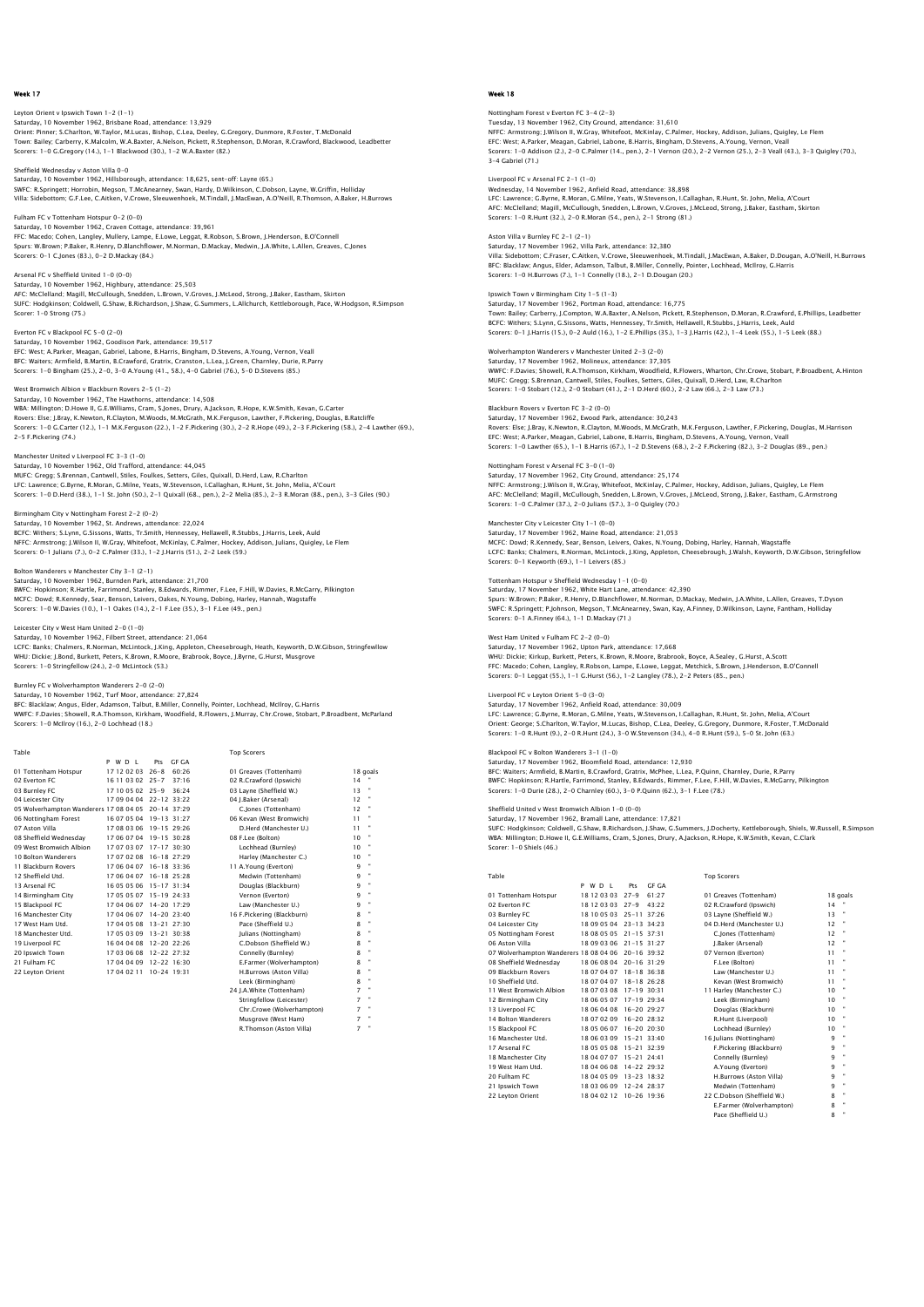## Burnley FC v Tottenham Hotspur 2–1 (0–1)<br>Saturday, 24 November 1962, Turf Moor, attendance: 44,478<br>BFC: Blacklaw; Angus, Elder, Adamson, Talbut, B.Miller, Connelly, Pointer, Lochhead, McIlroy, G.Harris Spurs: W.Brown; P.Baker, R.Henry, D.Blanchflower, M.Norman, D.Mackay, Medwin, J.A.White, L.Allen, Greaves, C.Jones Scorers: 0-1 Greaves (40.), 1-1 Connelly (57.), 2-1 Pointer (80.)

West Bromwich Albion v Nottingham Forest 1-4 (1-4) Saturday, 24 November 1962, The Hawthorns, attendance: 18,528 WBA: Millington; D.Howe II, G.E.Williams, Cram, S.Jones, Drury, A.Jackson, R.Hope, M.Murray, Kevan, C.Clark<br>NFFC: Armstrong; J.Wilson II, W.Gray, Whitefoot, McKinlay, C.Palmer, Hockey, Addison, D.E.Wison, Cobb, Le Flem<br>Sco

Fulham FC v Manchester City 2-4 (2-3) Saturday, 24 November 1962, Craven Cottage, attendance: 17,671<br>FFC: Macedo; Cohen, Langley, R.Robson, Lampe, E.Lowe, Leggat, Metchick, S.Brown, J.Henderson, B.O'Connell<br>MCFC: Dowd; R.Kennedy, Sear, Benson, Leivers, Oakes,

Arsenal FC v Ipswich Town 3-1 (3-0) Saturday, 24 November 1962, Highbury, attendance: 25,038 AFC: McClelland; Magill, McCullough, Barnwell, T.Neill, Snedden, J.McLeod, Court, J.Baker, Eastham, G.Armstrong<br>Town: Bailey; Carberry, K.Malcolm, W.A.Baxter, A.Nelson, Elsworthy, R.Stephenson, D.Moran, R.Crawford, Blackwo

Sheffield Wednesday v West Ham United 1-3 (1-3) Saturday, 24 November 1962, Hillsborough, attendance: 21,762<br>SWFC: R.Springett; P.Johnson, Birks, T.McAnearney, Swan, Kay, A.Finney, D.Wilkinson, Layne, Fantham, Holliday<br>WHU: Standen; Kirkup, Burkett, Peters, K.Brown, R.M

Everton FC v Sheffield United 3-0 2-0) Saturday, 24 November 1962, Goodison Park, attendance: 42,017<br>EFC: West; A.Parker, Meagan, Gabriel, Labone, B.Harris, Bingham, D.Stevens, A.Young, Vernon, Veall<br>SUFC: Hodgkinson; Coldwell, G.Shaw, B.Richardson, J.Shaw, G.S Scorers: 1-0 Vernon (11.), 2-0 D.Stevens (12.), 3-0 Vernon (75.)

## Birmingham City v Liverpool FC 0-2 (0-0) Saturday, 24 November 1962, St. Andrews, attendance: 27,050

BCFC: Withers; S.Lynn, G.Sissons, Watts, Tr.Smith, Hennessey, Hellawell, R.Stubbs, J.Harris, Leek, Auld LFC: Lawrence; G.Byrne, R.Moran, G.Milne, Yeats, W.Stevenson, I.Callaghan, R.Hunt, St. John, Melia, A'Court Scorer: 0-1 R.Hunt (62.), 0-2 R.Hunt (67.)

Bolton Wanderers v Blackburn Rovers 0-0

Saturday, 24 November 1962, Burnden Park, attendance: 26,868<br>BWFC: Hopkinson; R.Hartle, Farrimond, Stanley, B.Edwards, Rimmer, F.Lee, F.Hill, W.Davies, R.McGarry, Pilkington<br>Rovers: Else: J.Bray, K.Newton, R.Clayton, M.Woo

Leyton Orient v Wolverhampton Wanderers 0–4<br>Saturday, 24 November 1962, attendance: 16,432<br>Orient: George; S.Charlton, E.Lewis, Gibbs, Bishop, C.Lea, Dunmore, W.Taylor, G.Gregory, M.Lucas, Deeley<br>WWFC: F.Davies; Showell, R Scorers: 0-1 A.Hinton (11.), 0-2 Chr.Crowe (44.), 0-3 Stobart (54.), 0-4 Stobart (72.)

## Leicester City v Blackpool FC 0-0

Saturday, 24 November 1962, Filbert Street, attendance: 21,832<br>LCFC: Banks; Chalmers, R.Norman, McLintock, J.King, Appleton, Cheesebrough, J.Walsh, Keyworth, D.W.Gibson, Stringfellow<br>BFC: Waiters; Armfield, B.Martin, B.Cra

Manchester United v Aston Villa 2–2 (1–1)<br>Saturday, 24 November 1962, Old Trafford, attendance: 37,747<br>MUFC: Gregg; S.Brennan, Cantwell, Stiles, Foulkes, Setters, Giles, Quixall, D.Herd, Law, R.Charlton<br>Wila: Sidebottom; C Scorers: 0-1 Canwell (4., o.g.), 1-1 Quixall (24., pen.), 1-2 D.Dougan (53.), 2-2 Quixall (57.)

 Table Top Scorers P W D L Pts GF GA 01 Everton FC 19 13 03 03 29-9 46:22 01 Greaves (Tottenham) 19 goals 02 Tottenham Hotspur 19 12 03 04 27-11 62:29 02 R.Crawford (Ipswich) 14 " 03 Burnley FC 19 11 05 03 27-11 39:27 03 Vernon (Everton) 13 " 04 Leicester City 19 09 06 04 24-14 34:23 Layne (Sheffield W.) 13 " 01 Everton FC 19 01 05 1 1 1 1 1 1 1 20 0 06 04 27-11 62:22 0 1 Greaves (Tottenham)<br>
02 Tottenham Hotspur 19 12 03 04 27-11 62:29 02 R.Crawford (Ipswton) 1 14<br>
03 Burnley FC 19 10 10 5 03 27-11 39:22<br>
04 Leicester City 19 06 Wolverhampton Wanderers 19 09 04 06 22-16 43:32 06 D.Herd (Manchester U.) 12<br>
19 07 054 06 10 09 04 06 22-16 33:29 19 06 08 02-16 33:29 14 Marchester C.) 12<br>
19 08 D.Herd (Manchester C.) 12<br>
19 07 05 07 19-19 36:38 12 ( 07 Aston Villa 19 09 04 06 22-16 33:29 Harley (Manchester C.) 12 " 08 Sheffield Wednesday 19 06 08 05 20-18 32:32 R.Hunt (Liverpool) 12 " 09 Blackburn Rovers 19 07 05 07 19-19 36:38 C.Jones (Tottenham) 12 " 10 Liverpool FC 19 07 04 08 18-20 31:27 10 Kevan (West Bromwich) 11 " 10 Liverpool FC 19 07 04 08 18-20 31:27 10 Kevan (West Bromwich) 11<br>11 Sheffield Utd. 19 07 04 08 18-20 26:31 Law (Manchester U.) 11<br>12 West Bromwich Albion 19 07 03 09 17-21 31:36 F.Lee (Botton) 11<br>13 Arsenal FC 19 06 05 12 West Bromwich Albion 19 07 03 09 17-21 31:35 F.Lee (Bolton) 11 " 13 Arsenal FC 19 06 05 08 17-21 35:40 13 Douglas (Blackburn) 10 " 14 Bolton Wanderers 19 07 03 09 17-21 28:32 Connelly (Burnley) 10 " 15 Birmingham City 19 06 05 08 17-21 29:36 Lochhead (Burnley) 10 " 16 Blackpool FC 19 05 07 07 17-21 20:30 Leek (Birmingham) 10 " 17 Manchester City 19 05 07 07 17-21 28:43<br>
17 Manchester City 19 05 07 07 17-21 28:43 17 F.Pickering (Blackburn) 9<br>
18 West Ham Utd. 19 05 06 08 16-22 32:33 Julians (Nottingham) 9<br>
19 Manchester Utd. 19 06 04 09 16-22 35: 18 West Ham Utd. 19 05 06 08 16-22 32:33 Julians (Nottingham) 9 " 19 Manchester Utd. 19 06 04 09 16-22 35:42 Medwin (Tottenham) 9 " 20 Fulham FC 19 04 05 10 13-25 20:36 H.Burrows (Aston Villa) 9 " 21 Ipswich Town 19 03 06 10 12-26 29:40 A.Young (Everton) 9 " 22 Leyton Orient 19 04 02 13 10-28 19:40 22 Pace (Sheffield U.) E.Farmer (Wolverhampton) 8 " C.Dobson (Sheffield W.) 8 "

Chr.Crowe (Wolverhampton) 8 "

### Week 20

Nottingham Forest v Burnley FC 2-1 (1-0) Saturday, 1 December 1962, City Ground, attendance: 34,171 NFFC: Armstrong; J.Wilson II, W.Gray, Whitefoot, McKinlay, C.Palmer, Hockey, Addison, D.E.Wilson, Quigley, Le Flem BFC: Blacklaw; Angus, Elder, Adamson, Talbut, B.Miller, Connelly, Pointer, Lochhead, McIlroy, G.Harris Scorers: 1-0 Quigley (35.), 1-1 Pointer (51.), 2-1 Le Flem (69.)

Blackburn Rovers v Leyton Orient 1-1 (1-0) Saturday, 1 December 1962, Ewood Park, attendance: 15,593

Rovers: Else; J.Bray, K.Newton, R.Clayton, M.Woods, M.McGrath, M.K.Ferguson, Lawther, F.Pickering, Douglas, M.Harrison<br>Orient: Pinner; S.Charlton, E.Lewis, M.Lucas, Bishop, C.Lea, Deeley, G.Gregory, Dunmore, M.Graham, T.Mc Scorers: 1-0 M.Harrison (33.), 1-1 M.Graham (71.)

Wolverhampton Wanderers v Leicester City 1-3 (0-3) Saturday, 1 December 1962, Molineux, attendance: 22,680

WWFC: F.Davies; Showell, R.A.Thomson, Kirkham, W.Slater, R.Flowers, Wharton, Chr.Crowe, Stobart, P.Broadbent, A.Hinton LCFC: Banks; Chalmers, R.Norman, McLintock, J.King, Appleton, H.Riley, J.Walsh, Keyworth, D.W.Gibson, Cheesebrough Scorers: 0-1 D.W.Gibson (17.), 0-2 R.Flowers (36., o.g.), 0-3 D.W.Gibson (42.), 1-3 A.Hinton (49.)

Manchester City v Arsenal FC 2-4 (1-2) Saturday, 1 December 1962, Maine Road, attendance: 25,454 MCFC: Trautmann; R.Kennedy, Sear, Benson, Leivers, Oakes, N.Young, Dobing, Harley, Hannah, Wagstaffe<br>AFC: MCClelland; Magill, MCCullough, Barnwell, T.Neill, Snedden, J.McLeod, Strong, J.Baker, Eastham, G.Armstrong<br>Scorers:

Aston Villa v Bolton Wanderers 5-0 (1-0) Saturday, 1 December 1962, Villa Park, attendance: 34,075<br>Villa: Sidebottom; C.Fraser, C.Aitken, V.Crowe, Sleeuwenhoek, A.Deakin, J.MacEwan, R.Thomson, D.Dougan, Woosnam, H.Burrows<br>BWFC: Hopkinson; R.Hartle, Farrimond, Sta

Tottenham Hotspur v Everton FC 0-0 Saturday, 1 December 1962, White Hart Lane, attendance: 60,626 Spurs: W.Brown; P.Baker, R.Henry, D.Blanchflower, M.Norman, Marchi, E.Clayton, D.Mackay, L.Allen, Greaves, C.Jones EFC: West; A.Parker, Meagan, Gabriel, Labone, B.Harris, Bingham, D.Stevens, A.Young, Vernon, Veall

Blackpool FC v Birmingham City 1-1 (1-1)<br>Saturday, 1 December 1962, Bloomfield Road, attendance: 12 OFF Saturday, 1 December 1962, Bloomfield Road, attendance: 12,955<br>BFC: Waiters; Armfield, B.Martin, B.Crawford, Gratrix, McPhee, L.Lea, P.Quinn, Charnley, Durie, R.Parry<br>BCFC: Withers; S.Lynn, G.Sissons, Watts, Tr.Smith, Henn

Ipswich Town v Sheffield Wednesday 2-0 (2-0) Saturday, 1 December 1962, Portman Road, attendance: 17,166<br>Town: Bailey; Carberry, J.Compton, W.A.Baxter, A.Nelson, Elsworthy, R.Stephenson, Blackwood, R.Crawford, E.Phillips, Leadbettei<br>SWFC: R.Springett; P.Johnson, Megs Scorer: 1-0 R.Crawford (6.), 2-0 R.Crawford (34.)

Sheffield United v Manchester United 1-1 (1-1) Saturday, 1 December 1962, Bramall Lane, attendance: 25,173 SUFC: Hodgkinson; Coldwell, G.Shaw, B.Richardson, J.Shaw, G.Summers, L.Allchurch, Kettleborough, Shiels, W.Hodgson, R.Simpson MUFC: Gregg; S.Brennan, Cantwell, Stiles, Foulkes, Setters, Giles, Quixall, D.Herd, N.Lawton, R.Charlton Scorers: 0-1 R.Charlton (19.), 1-1 R.Simpson (25., pen.)

West Ham United v West Bromwich Albion 2-2 (0-0) Saturday, 1 December 1962, Upton Park, attendance: 20,769 WHU: Standen; Kirkup, Burkett, Peters, K.Brown, R.Moore, Brabrook, Boyce, A.Sealey, G.Hurst, A.Scott WBA: R.Potter; D.Howe II, G.E.Williams, Cram, S.Jones, Drury, A.Jackson, R.Fenton, K.W.Smith, Kevan, C.Clark Scorers: 1-0 R.Moore (52.), 1-1 K.W.Smith (55.), 1-2 K.W.Smith (79.), 2-2 G.Hurst (85.)

Liverpool FC v Fulham FC 2-1 (0-0) Saturday, 1 December 1962, Anfield Road, attendance: 38,567 LFC: Lawrence; G.Byrne, R.Moran, G.Milne, Yeats, W.Stevenson, I.Callaghan, R.Hunt, St. John, Melia, A'Court FFC: Macedo; Cohen, Langley, Mullery, E.Lowe, R.Robson, Leggat, Cook, S.Brown, J.Henderson, B.O'Connell Scorers: 1-0 R.Hunt (51.), 2-0 A'Court (60.), 2-1 Langley (74., pen.)

| Table                                  |                         |                     |       | <b>Top Scorers</b>         |    |                |
|----------------------------------------|-------------------------|---------------------|-------|----------------------------|----|----------------|
|                                        | P W D I                 | Pts                 | GE GA |                            |    |                |
| 01 Everton EC                          | 20 13 04 03             | 30-10 46:22         |       | 01 Greaves (Tottenham)     |    | 19 goals       |
| 02 Tottenham Hotspur                   | 20 12 04 04             | $28-1262.29$        |       | 02 R.Crawford (Ipswich)    | 16 |                |
| 03 Burnley FC                          | 20 11 05 04 27-13 40:29 |                     |       | 03 Harley (Manchester C.)  | 14 |                |
| 04 Leicester City                      | 20 10 06 04             | $26 - 14$ 37.24     |       | J.Baker (Arsenal)          | 14 | $\blacksquare$ |
| 05 Nottingham Forest                   | 20 10 05 05 25-15 43:33 |                     |       | 05 Layne (Sheffield W.)    | 13 |                |
| 06 Aston Villa                         | 20 10 04 06             | 24-16 38:29         |       | Vernon (Everton)           | 13 | $\bullet$      |
| 07 Wolverhampton Wanderers 20 09 04 07 |                         | 22-18 44:35         |       | R.Hunt (Liverpool)         | 13 |                |
| 08 Liverpool FC                        | 20 08 04 08             | 20-20 33:28         |       | 08 D.Herd (Manchester U.)  | 12 | $\bullet$      |
| 09 Blackburn Rovers                    | 20 07 06 07             | $20 - 20$ 37:39     |       | C.lones (Tottenham)        | 12 | ×              |
| 10 Sheffield Wednesday                 | 20 06 08 06             | 20-20 32:34         |       | 10 Law (Manchester U.)     | 11 |                |
| 11 Arsenal FC                          | 20 07 05 08             | 19-21 39:42         |       | F.Lee (Bolton)             | 11 | $\blacksquare$ |
| 12 Sheffield Utd.                      | 20 07 05 08             | $19 - 21$ $27 - 32$ |       | Kevan (West Bromwich)      | 11 | $\blacksquare$ |
| 13 West Bromwich Albion                | 20 07 04 09             | $18 - 22$ $33.37$   |       | 13 H.Burrows (Aston Villa) | 10 | $\bullet$      |
| 14 Birmingham City                     | 20 06 06 08             | 18-22 30:37         |       | Douglas (Blackburn)        | 10 |                |
| 15 Blackpool FC                        | 20 05 08 07             | 18-22 21:31         |       | Connelly (Burnley)         | 10 |                |
| 16 West Ham Utd.                       | 20 05 07 08             | 17-23 34:35         |       | Lochhead (Burnley)         | 10 | $\blacksquare$ |
| 17 Manchester Utd.                     | 20 06 05 09             | $17-23$ 36:43       |       | 17 A.Young (Everton)       | 9  | $\mathbf{u}$   |
| 18 Bolton Wanderers                    | 20 07 03 10             | 17-23 28:37         |       | Medwin (Tottenham)         | 9  | $\bullet$      |
| 19 Manchester City                     | 20 05 07 08             | $17-23$ 30:47       |       | F.Pickering (Blackburn)    | 9  | ٠              |
| 20 Ipswich Town                        | 20 04 06 10             | $14 - 26$ 31:40     |       | Julians (Nottingham)       | 9  | $\blacksquare$ |
| 21 Fulham FC                           | 20 04 05 11             | $13 - 27$ $21.38$   |       |                            |    |                |
| 22 Levton Orient                       | 20 04 03 13             | $11 - 29$ $20.41$   |       |                            |    |                |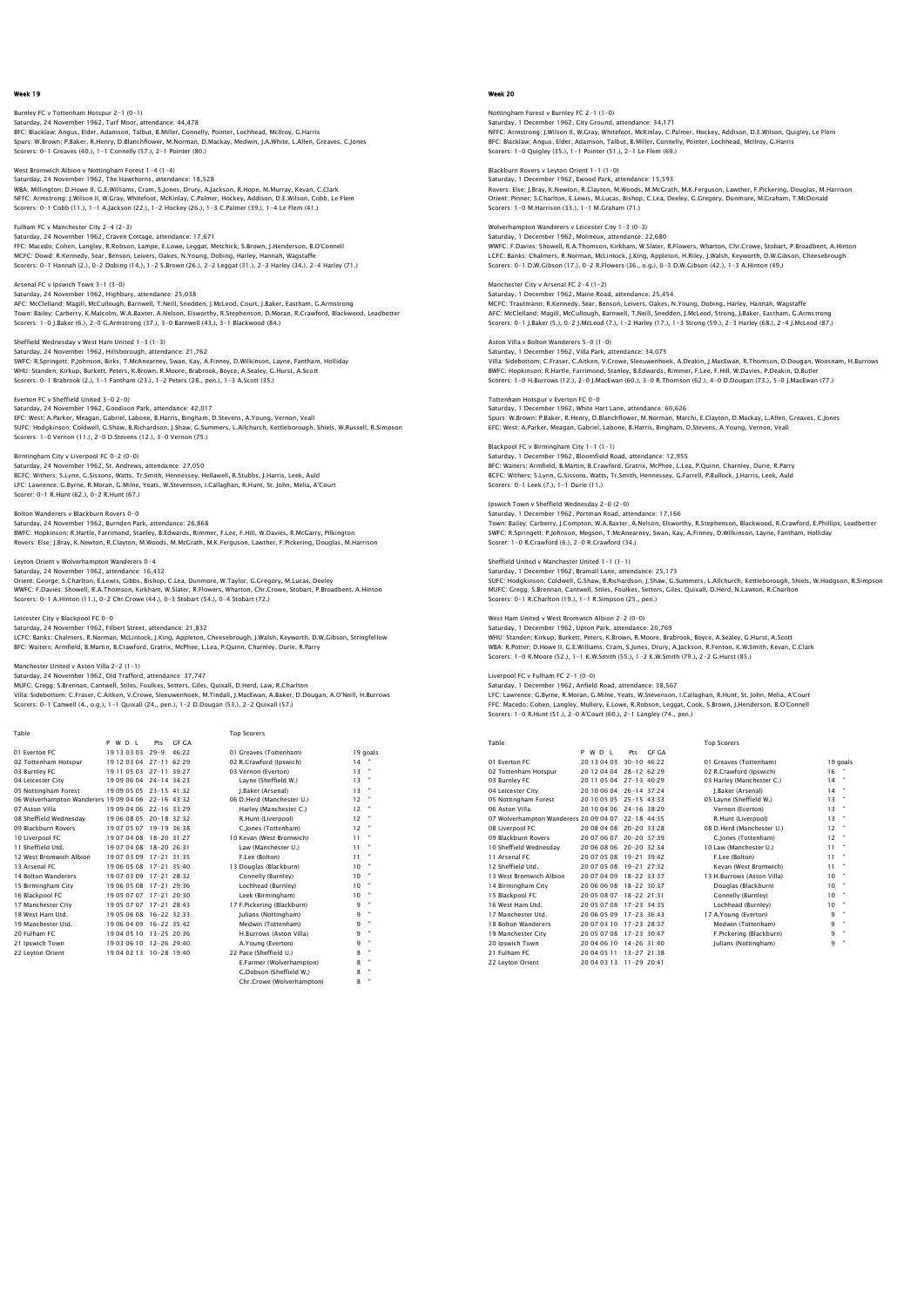West Bromwich Albion v Manchester City 2–1 (1–1)<br>Saturday, 8 December 1962, The Hawthorns, attendance: 11,505<br>WBA: R.Potter; D.Howe II, G.E.Williams, Cram, S.Jones, R.Bradley, A.Jackson, R.Fenton, K.W.Smith, Kevan, C.Clark MCFC: Trautmann; R.Kennedy, Sear, Benson, Leivers, Oakes, N.Young, Dobing, Harley, Hannah, Wagstaffe Scorers: 0-1 Dobing (36.), 1-1 K.W.Smith (37.), 2-1 K.W.Smith (77.)

Fulham FC v Wolverhampton Wanderers 0-5 (0-2) Saturday, 8 December 1962, Craven Cottage, attendance: 17,454

FFC: Macedo; Cohen, Langley, Mullery, E.Lowe, R.Robson, Leggat, Cook, S.Brown, J.Henderson, B.O'Connell WWFC: F.Davies; Showell, R.A.Thomson, Kirkham, W.Slater, R.Flowers, P.Broadbent, Chr.Crowe, Galley, Stobart, A.Hinton Scorers: 0-1 Stobart (11.), 0-2 Galley (40.), 0-3, 0-4, 0-5 A.Hinton (47., 60., 83.)

#### Bolton Wanderers v Tottenham Hotspur 1-0 (0-0) Saturday, 8 December 1962, Burnden Park, attendance: 20,737

BWFC: Hopkinson; R.Hartle, Farrimond, Stanley, B.Edwards, Rimmer, F.Lee, F.Hill, W.Davies, P.Deakin, D.Butler Spurs: W.Brown; P.Baker, R.Henry, D.Blanchflower, M.Norman, D.Mackay, Medwin, E.Clayton, L.Allen, Greaves, C.Jones Scorer: 1-0 P.Deakin (85.)

#### Sheffield Wednesday v Liverpool FC 0-2 (0-1)

Saturday, 8 December 1962, Hillsborough, attendance: 15,839<br>SWFC: R.Springett; P.Johnson, Megson, T.McAnearney, Swan, Kay, A.Finney, D.Wilkinson, K.Ellis, Fantham, Holliday<br>LFC: Lawrence; G.Byrne, R.Moran, G.Milne, Yeats,

Arsenal FC v Blackpool FC 2-0 (1-0)

Saturday, 8 December 1962, Highbury, attendance: 23,767<br>AFC: MCClelland; Magill, MCCullough, Barnwell, T.Neill, Snedden, J.McLeod, Strong, J.Baker, Eastham, G.Armstrong<br>BFC: Walters: Armfield, B.Martin, B.Crawford, Gratrix Scorers: 1-0 B.Martin (18., o.g.), 2-0 Strong (55.)

#### Burnley FC v Ipswich Town 3-1 (1-0)

Saturday, 8 December 1962, Turf Moor, attendance: 19,408 BFC: Blacklaw; Angus, Elder, Adamson, Talbut, B.Miller, Connelly, Pointer, Lochhead, McIlroy, G.Harris Town: Bailey; Carberry, J.Compton, W.A.Baxter, A.Nelson, Elsworthy, R.Stephenson, Blackwood, R.Crawford, E.Phillips, Leadbetter<br>Scorers: 1–0 Lochhead (3.), 1–1 E.Phillips (65.), 2–1 B.Miller (66.), 3–1 B.Miller (71.)

Leyton Orient v Sheffield United 2–2 (1–1)<br>Saturday, 8 December 1962, Brisbane Road, attendance: 9,874<br>Orient: Pinner; S.Charlton, E.Lewis, Gibbs, Bishop, C.Lea, Deeley, W.Taylor, Dunmore, M.Graham, T.McDonald<br>SUFC: Hodqki Scorers: 1-0 M.Graham (4.), 1-1 G.Shaw (32., pen.), 1-2 Pace (54.), 2-2 Dunmore (75.)

## Birmingham City v Blackburn Rovers 3-3 (2-1)

Saturday, 8 December 1962, St. Andrews, attendance: 16,108<br>BCFC: Withers; S.Lynn, G.Sissons, Watts, Tr.Smith, Hennessey, G.Farrell, J.Bloomfield, J.Harris, Leek, Auld<br>Rovers: Else; J.Bray, K.Newton, R.Clayton, M.Woods, M.M

## Manchester United v Nottingham Forest 5-1 (3-1)

Saturday, 8 December 1962, Old Trafford, attendance: 27,615 MUFC: Gregg; S.Brennan, Cantwell, J.Nicholson, Foulkes, N.Lawton, Giles, Quixall, D.Herd, Law, R.Charlton NFFC: Armstrong; J.Wilson II, W.Gray, Whitefoot, McKinlay, C.Palmer, Hockey, Addison, Julians, Quigley, Le Flem<br>Scorers: 1–0 D.Herd (10.), 1–1 Addison (18.), 2–1 D.Herd (22.), 3–1 R.Charlton (25.), 4–1 Giles (72.), 5–1 Law

#### Everton FC v West Ham United 1-1 (1-1)

Saturday, 8 December 1962, Goodison Park, attendance: 38,701 EFC: West; A.Parker, Meagan, Gabriel, Labone, B.Harris, Bingham, D.Stevens, A.Young, Vernon, Veall WHU: Standen; Kirkup, Burkett, Peters, K.Brown, R.Moore, Brabrook, Boyce, A.Sealey, J.Byrne, A.Scott Scorers: 1-0 D.Stevens (6.), 1-1 Brabrook (17.)

### Leicester City v Aston Villa 3-3 (1-2)

fellow (88.)

Saturday, 8 December 1962, Filbert Street, attendance: 26,783 LCFC: Banks; Chalmers, R.Norman, McLintock, J.King, Appleton, H.Riley, J.Walsh, Keyworth, D.W.Gibson, Stringfellow<br>Villa: Sidebottom; C.Fraser, C.Aitken, V.Crowe, Sleeuwenhoek, A.Deakin, J.MacEwan, R.Thomson, D.Dougan, Woo

| Table                                              |                         |                 |       | <b>Top Scorers</b>         |    |                |
|----------------------------------------------------|-------------------------|-----------------|-------|----------------------------|----|----------------|
|                                                    | P W D I                 | Prs             | GE GA |                            |    |                |
| 01 Everton EC                                      | 21 13 05 03             | $31 - 11$ 47.23 |       | 01 Greaves (Tottenham)     |    | 19 goals       |
| 02 Burnley FC                                      | 21 12 05 04 29-13 43:30 |                 |       | 02 R.Crawford (Ipswich)    | 16 |                |
| 03 Tottenham Hotspur                               | 21 12 04 05 28-14 62:30 |                 |       | 03 D.Herd (Manchester U.)  | 14 |                |
| 04 Leicester City                                  | 21 10 07 04 27-15 40:27 |                 |       | Harley (Manchester C.)     | 14 |                |
| 05 Aston Villa                                     | 21 10 05 06 25-17 41:32 |                 |       | R.Hunt (Liverpool)         | 14 |                |
| 06 Nottingham Forest                               | 21 10 05 06 25-17 44:38 |                 |       | I.Baker (Arsenal)          | 14 | $\blacksquare$ |
| 07 Wolverhampton Wanderers 21 10 04 07 24-18 49:35 |                         |                 |       | 07 Lavne (Sheffield W.)    | 13 |                |
| 08 Liverpool FC                                    | 21 09 04 08 22-20 35:28 |                 |       | Leek (Birmingham)          | 13 | ×              |
| 09 Arsenal FC                                      | 21 08 05 08 21-21 41:42 |                 |       | Vernon (Everton)           | 13 |                |
| 10 Blackburn Rovers                                | 21 07 07 07 21-21 40:42 |                 |       | 10 C. lones (Tottenham)    | 12 |                |
| 11 West Bromwich Albion                            | 21 08 04 09             | 20-22 35:38     |       | Law (Manchester U.)        | 12 |                |
| 12 Sheffield Wednesdav                             | 21 06 08 07 20-22 32:36 |                 |       | 12 Douglas (Blackburn)     | 11 | ٠              |
| 13 Sheffield Utd.                                  | 21 07 06 08 20-22 29:34 |                 |       | H.Burrows (Aston Villa)    | 11 |                |
| 14 Manchester Utd.                                 | 21 07 05 09 19-23 41:44 |                 |       | Kevan (West Bromwich)      | 11 |                |
| 15 Birmingham City                                 | 21 06 07 08 19-23 33:40 |                 |       | Lochhead (Burnley)         | 11 |                |
| 16 Bolton Wanderers                                | 21 08 03 10             | 19-23 29:37     |       | F.Lee (Bolton)             | 11 |                |
| 17 West Ham Utd.                                   | 21 05 08 08 18-24 35:36 |                 |       | 17 F.Pickering (Blackburn) | 10 |                |
| 18 Blackpool FC                                    | 21 05 08 08 18-24 21:33 |                 |       | Connelly (Burnley)         | 10 |                |
| 19 Manchester City                                 | 21 05 07 09 17-25 31:49 |                 |       | 19 Medwin (Tottenham)      | 9  | ٠              |
| 20 Ipswich Town                                    | 21 04 06 11             | $14 - 28$ 32:43 |       | A.Hinton (Wolverhampton)   | 9  | ×              |
| 21 Fulham FC                                       | 21 04 05 12 13-29 21:43 |                 |       | Pace (Sheffield U.)        | 9  | ٠              |
| 22 Levton Orient                                   | 21 04 04 13 12-30 22:43 |                 |       | Iulians (Nottingham)       | 9  | ×              |
|                                                    |                         |                 |       | K.W.Smith (West Bromwich)  | 9  | ٠              |
|                                                    |                         |                 |       | A.Young (Everton)          | 9  |                |

### Week 22

Birmingham City v Tottenham Hotspur 0–2 (0–0)<br>Saturday, 15 December 1962, St. Andrews, attendance: 36,623<br>BCFC: Withers; S.Lynn, C.Green, Hennessey, Tr.Smith, Beard, Hellawell, J.Bloomfield, J.Harris, Leek, Auld Spurs: W.Brown; P.Baker, R.Henry, Marchi, M.Norman, D.Mackay, Medwin, J.A.White, R.Smith, Greaves, C.Jones Scorers: 0-1 Greaves (89.), 0-2 R.Smith (90.)

Manchester City v Wolverhampton Wanderers 3-3 (3-1) Saturday, 15 December 1962, Maine Road, attendance: 14,170 MCFC: Dowd; Betts, Sear, Benson, Leivers, Oakes, Hayes, Dobing, Harley, Hannah, Wagstaffe WWFC: F.Davies; D.J.Harris, R.A.Thomson, Kirkham, W.Slater, R.Flowers, P.Broadbent, Chr.Crowe, Galley, Stobart, A.Hinton Scorers: 1-0 Dobing (3.), 2-0 Hayes (9.), 3-0 Hannah (28.), 3-1 Chr.Crowe (44.), 3-1 Stobart (55.), 3-3 Galley (60.)

### Everton FC v Burnley FC 3-1 (3-0)

Saturday, 15 December 1962, Goodison Park, attendance: 48,443 EFC: West; A.Parker, Meagan, Gabriel, Labone, B.Harris, Bingham, D.Stevens, A.Young, Vernon, Veall<br>BFC: Blacklaw; Angus, Elder, Adamson, Talbut, B.Miller, Connelly, Pointer, Lochhead, McIlroy, G.Harris<br>Scorers: 1–0 D.Steve

## Blackpool FC v Liverpool FC 1-2 (1-1) Saturday, 15 December 1962, Bloomfield Road, attendance: 16,271 BFC: Waiters; Armfield, B.Martin, B.Crawford, Gratrix, McPhee, S.Hill, P.Quinn, Charnley, Durie, R.Parry<br>LFC: Lawrence; G.Byrne, R.Moran, G.Milne, Yeats, W.Stevenson, I.Callaghan, R.Hunt, St. John, K.Lewis<br>Scorers: 1–0 P.Q

West Ham United v Aston Villa 1-1 (1-0) Saturday, 15 December 1962, Upton Park, attendance: 21,529<br>WHU: Standen; Kirkup, Burkett, Peters, K.Brown, R.Moore, Brabrook, Boyce, A.Sealey, J.Byrne, A.Scott<br>Villa: Sidebottom; C.Fraser, C.Aitken, V.Crowe, Sleeuwenhoek,

### Sheffield United v Nottingham Forest 3-1 1-1)

Saturday, 15 December 1962, Bramall Lane, attendance: 17,649<br>SUFC: Hodgkinson; Coldwell, G.Shaw, B.Richardson, J.Shaw. G.Summers, L.Allchurch, Kettleborough, Pace, W.Hodgson, R.Simpsor<br>NFFC: Armstrong: J.Wilson II, W.Gray, Scorers: 1-0 W.Hodgson (33.), 1-1 Quigley (43.), 2-1 Pace (79.), 3-1 Pace (83.)

Arsenal FC v Leyton Orient 2-0 (1-0)<br>Saturday, 15 December 1962, Highbury, attendance: 29,075<br>AFC: McClelland; Magill, McCullough, Barnwell, T.Neill, Snedden, J.McLeod, Strong, J.Baker, Eastham, G.Armstrong Orient: Pinner; S.Charlton, E.Lewis, Gibbs, Bishop, C.Lea, Deeley, G.Gregory, Bolland, M.Graham, T.McDonald Scorer: 1-0, 2-0 J.Baker (10., 57.)

## West Bromwich Albion v Manchester United 3-0 (1-0)

Saturday, 15 December 1962, The Hawthorns, attendance: 18,113 WBA: R.Potter; D.Howe II, G.E.Williams, Cram, S.Jones, Drury, A.Jackson, R.Fenton, K.W.Smith, Kevan, C.Clark MUFC: Gregg; S.Brennan, Cantwell, Stiles, Foulkes, J.Nicholson, Giles, Quixall, D.Herd, Law, I.Moir Scorers: 1-0 Cram (37.), 2-0 K.W.Smith (49.), 3-0 A.Jackson (69.)

## Leicester City v Fulham FC 2-3 (1-2)

Saturday, 15 December 1962, Filbert Street, attendance: 18,840 LCFC: Banks; Chalmers, R.Norman, McLintock, J.King, Appleton, H.Riley, J.Walsh, Keyworth, D.W.Gibson, Stringfellow FFC: Macedo; Cohen, Langley, Mullery, Keetch, E.Lowe, Leggat, Cook, S.Brown, R.Robson, Stratton Scorers: 0-1 Leggat (6.), 1-1 J.Walsh (42.), 1-2 S.Brown (44.), 2-2 Stringfellow (48.), 2-3 Cook (89.)

#### Blackburn Rovers v Ipswich Town 0-1 (0-0)

Saturday, 15 December 1962, Ewood Park, attendance: 8,564 Rovers: Else; J.Bray, K.Newton, R.Clayton, M.Woods, M.McGrath, M.K.Ferguson, Lawther, F.Pickering, Douglas, M.Harrison Town: Bailey; Carberry, J.Compton, W.A.Baxter, A.Nelson, Elsworthy, R.Stephenson, Blackwood, R.Crawford, E.Phillips, Leadbetter Scorer: 0-1 R.Crawford (57.)

|  | ۰, |
|--|----|
|  |    |

|                                        | P W D I     | <b>GF GA</b><br>Pts       |                             |                      |
|----------------------------------------|-------------|---------------------------|-----------------------------|----------------------|
| 01 Everton FC                          | 22 14 05 03 | 33-11 50:24               | 01 Greaves (Tottenham)      | 20 goals             |
| 02 Tottenham Hotspur                   | 22 13 04 05 | $30 - 146430$             | 02 R.Crawford (Ipswich)     | 17                   |
| 03 Burnley FC                          | 22 12 05 05 | 29-15 44:33               | 03 J.Baker (Arsenal)        | 16                   |
| 04 Leicester City                      | 22 10 07 05 | $27 - 17$ 42.30           | 04 R.Hunt (Liverpool)       | 15                   |
| 05 Aston Villa                         | 22 10 06 06 | $26 - 18$ 42.33           | 05 Harley (Manchester C.)   | 14                   |
| 06 Wolverhampton Wanderers 22 10 05 07 |             | 25-19 52:38               | D.Herd (Manchester U.)      | 14                   |
| 07 Nottingham Forest                   | 22 10 05 07 | 25-19 45:41               | Vernon (Everton)            | $\blacksquare$<br>14 |
| 08 Liverpool FC                        | 22 10 04 08 | 24-20 37:29               | 08 Leek (Birmingham)        | 13                   |
| 09 Arsenal FC                          |             | 22 09 05 08 23-21 43:42   | Layne (Sheffield W.)        | 13                   |
| 10 West Bromwich Albion                | 22 09 04 09 | $22 - 22$ 38:38           | 10 Law (Manchester U.)      | ×<br>12              |
| 11 Sheffield Utd.                      | 22 08 06 08 | 22-22 32:35               | C.Jones (Tottenham)         | 12                   |
| 12 Blackburn Rovers                    |             | 22 07 07 08 21 - 23 40:43 | 12 Pace (Sheffield U.)      | 11                   |
| 13 Sheffield Wednesday                 | 21 06 08 07 | $20 - 22$ 32:36           | F.Lee (Bolton)              | $\blacksquare$<br>11 |
| 14 West Ham Utd.                       | 22 05 09 08 | 19-25 36:37               | Lochhead (Burnley)          | 11                   |
| 15 Manchester Utd.                     | 22 07 05 10 | 19-25 41:47               | Douglas (Blackburn)         | 11                   |
| 16 Birmingham City                     | 22 06 07 09 | 19-25 33:42               | Kevan (West Bromwich)       | 11                   |
| 17 Bolton Wanderers                    | 21 08 03 10 | $19 - 23$ $29.37$         | H.Burrows (Aston Villa)     | 11                   |
| 18 Manchester City                     | 22 05 08 09 | 18-26 34:52               | 18 F.Pickering (Blackburn)  | $\blacksquare$<br>10 |
| 19 Blackpool FC                        | 22 05 08 09 | $18 - 26$ $22.35$         | Connelly (Burnley)          | 10                   |
| 20 Ipswich Town                        | 22 05 06 11 | $16 - 28$ 33:43           | A.Young (Everton)           | 10                   |
| 21 Fulham FC                           | 22 05 05 12 | 15-29 24:45               | K.W.Smith (West Bromwich)   | 10                   |
| 22 Levton Orient                       |             | 22 04 04 14 12-32 22:45   | 22 Stringfellow (Leicester) | 9                    |

Top Scorers

| 01 Greaves (Tottenham)      | 20 goa |    |
|-----------------------------|--------|----|
| 02 R.Crawford (Ipswich)     | 17     |    |
| 03 J.Baker (Arsenal)        | 16     | ×  |
| 04 R.Hunt (Liverpool)       | 15     | m  |
| 05 Harley (Manchester C.)   | 14     | m  |
| D.Herd (Manchester U.)      | 14     | ×  |
| Vernon (Everton)            | 14     |    |
| 08 Leek (Birmingham)        | 13     | ×  |
| Lavne (Sheffield W.)        | 13     | m  |
| 10 Law (Manchester U.)      | 12     |    |
| C.Jones (Tottenham)         | 12     | ×  |
| 12 Pace (Sheffield U.)      | 11     | ×  |
| F.Lee (Bolton)              | 11     | ×  |
| Lochhead (Burnley)          | 11     | ×  |
| Douglas (Blackburn)         | 11     | ×, |
| Kevan (West Bromwich)       | 11     | ×  |
| H.Burrows (Aston Villa)     | 11     | ×  |
| 18 F.Pickering (Blackburn)  | 10     | m  |
| Connelly (Burnley)          | 10     | ×  |
| A.Young (Everton)           | 10     | ×  |
| K.W.Smith (West Bromwich)   | 10     | ×  |
| 22 Stringfellow (Leicester) | 9      | ×  |
| Julians (Nottingham)        | ۹      | ×  |
| A.Hinton (Wolverhampton)    | 9      | ×  |
| Chr.Crowe (Wolverhampton)   | 9      | ×  |
| Medwin (Tottenham)          | 9      | ×  |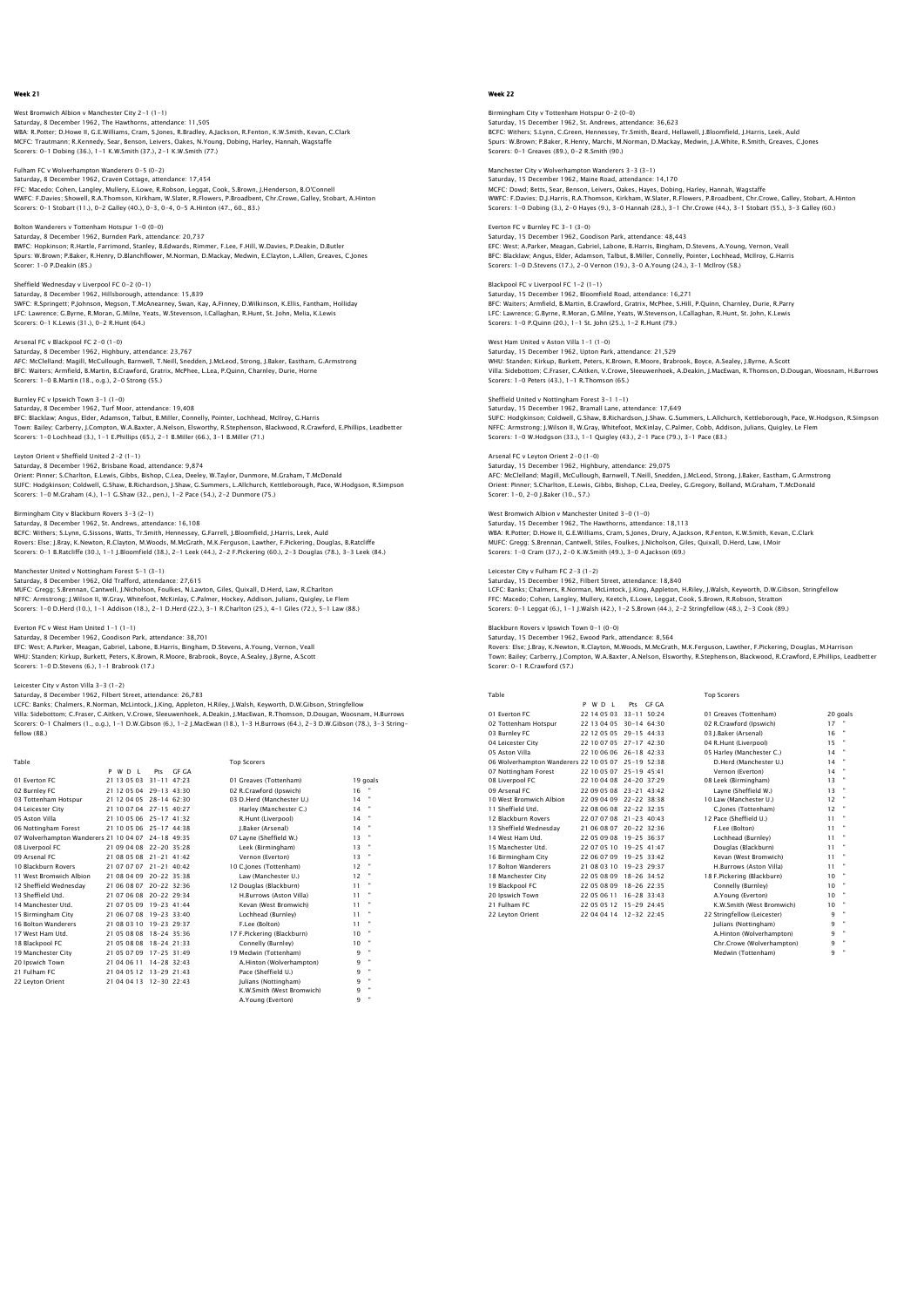## Ipswich Town v Sheffield United 1-0 Friday, 21 December 1962, Portman Road, attendance: 17,055 Town: Bailey; Carberry, J.Compton, W.A.Baxter, A.Nelson, Elsworthy, R.Stephenson, Blackwood, R.Crawford, E.Phillips, Leadbetter SUFC: Hodgkinson; Coldwell, G.Shaw, B.Richardson, J.Shaw, G.Summers, L.Allchurch, Kettleborough, Pace, W.Hodgson, R.Simpson Scorer: E.Phillips (1)

n Hotspur v West Ham United 4-4 (2-1) Saturday, 22 December 1962, White Hart Lane, attendance: 44,650 Spurs: W.Brown; P.Baker, R.Henry, J.Smith, Marchi, D.Mackay, Medwin, J.A.White, R.Smith, Greaves, C.Jones WHU: Standen; Kirkup, Burkett, Peters, K.Brown, R.Moore, Brabrook, Boyce, A.Sealey, J.Byrne, A.Scott<br>Scorers: 1–0 J.Smith (6.), 2–0 D.Mackay (21.), 2–1 Peters (29.), 2–2 Kirkup (54.), 3–2 D.Mackay (54.), 3–3 Boyce (66.),<br>3

## Sheffield Wednesday v Everton FC 2-2 (1-0) Saturday, 22 December 1962, Hillsborough, attendance: 26,280<br>SWFC: R.Springett; P.Johnson, Megson, T.McAnearney, Swan, Kay, Holliday, J.Quinn, Layne, Fantham, C.Dobson<br>EFC: West: A.Parker, Meagan, Gabriel, Labone, B.Harris Scorers: 1-0 J.Quinn (20.), 1-1 Bingham (53.), 2-1 Layne (61.), 2-2 A.Young (86.)

Liverpool FC v Blackburn Rovers 3-1 (1-1) Saturday, 22 December 1962, Anfield Road, attendance: 35,371 LFC: Lawrence; G.Byrne, R.Moran, G.Milne, Yeats, W.Stevenson, I.Callaghan, R.Hunt, St. John, Melia, K.Lewis<br>Rovers: Else; J.Bray, K.Newton, R.Clayton, M.Woods, M.McGrath, M.K.Ferguson, Byrom, F.Pickering, Douglas, M.Harris

## Leyton Orient v Birmingham City 2-2 (2-0)

Saturday, 22 December 1962, Brisbane Road, attendance: 11,646<br>Orient: Pinner, S.Charlton, E.Lewis, M.Lucas, Bishop, C.Lea, Deeley, Gibbs, Bolland, M.Graham, Musgrove<br>BCFC: Withers; S.Lynn, C.Green, Hennessey, W.Foster, Bea

## Fulham FC v Manchester United 0-1 (0-1)

Wednesday, 26 December 1962, Craven Cottage, attendance: 23,338 FFC: Macedo; Cohen, Langley, Mullery, Keetch, T.Watson, Leggat, Cook, S.Brown, R.Robson, Stratton MUFC: Gregg; S.Brennan, A.Dunne, Stiles, Foulkes, Setters, Giles, Quixall, D.Herd, Law, R.Charlton Scorer: 0-1 R.Charlton (40.)

## Leicester City v Leyton Orient 5-1

Wednesday, 26 December 1962, Filbert Street, attendance: 17,313 LCFC: Banks; Sjoberg, R.Norman, McLintock, J.King, Appleton, Cheesebrough, D.W.Gibson, Keyworth, G.Cross, Stringfellow Orient: Pinner; S.Charlton, E.Lewis, Gibbs, Bishop, C.Lea, Deeley, Bolland, Dunmore, M.Graham, Musgrove Scorers: Keyworth (2), S.Charlton (1 o.g.), Cheesebrough (1), Appleton (1) – Musgrove (1)

## Tottenham Hotspur v Ipswich Town 5-0

Wednesday, 26 December 1962, White Hart Lane, attendance: 34,822 Spurs: W.Brown; P.Baker, R.Henry, J.Smith, M.Norman, D.Mackay, Medwin, J.A.White, R.Smith, Greaves, C.Jones<br>Town: Bailey; Carberry, J.Compton, W.A.Baxter, A.Nelson, Elsworthy, R.Stephenson, Blackwood, R.Crawford, E.Phillip Scorers: Greaves (3), C.Jones (1), R.Smith (1), Scorers: Creaves (3), C.Jones (1), R.Smith (1)

### Burnley FC v Sheffield Wednesday 4-0 (2-0)

Saturday, 29 December 1962, Turf Moor, attendance: 20,853 BFC: Blacklaw; Angus, Elder, Adamson, Talbut, B.Miller, Connelly, Pointer, Lochhead, McIlroy, G.Harris<br>SWFC: R.Springett; P.Johnson, Megson, T.McAnearney, Swan, Eustace, D.Wilkinson, J.Quinn, Layne, Fantham, C.Dobson Scorers: 1-0 B.Miller (24.), 2-0 Pointer (26.), 3-0 G.Harris (79.), 4-0 Pointer (86.)

### Nottingham Forest v West Ham United 3-4 (2-1)

Saturday, 29 December 1962, City Ground, attendance: 18,660 NFFC: Grummitt; D.Baird, W.Gray, Whitefoot, McKinlay, C.Palmer, Hockey, Quigley, Addison, Vowden, Le Flem<br>WHU: Standen; Kirkup, Burkett, Peters, K.Brown, R.Moore, Brabrook, Boyce, A.Sealey, J.Byrne, A.Scott<br>Scorers: 0–1 Mc 3-3 Brabrook (54.), 3-4 Brabrook (84.)

West Bromwich Albion v Sheffield Wednesday 0–3 (0–1)<br>Saturday, 12 January 1963, The Hawthorns, attendance: 14,766<br>WBA: R.Potter; D.Howe II, G.E.Williams, Cram, S.Jones, Drury, A.Jackson, R.Fenton, K.W.Smith, Kevan, C.Clark Scorers: 0-1 Layne (2.), 0-2 J.Quinn (52.), 0-3 P.Johnson (71.)

| Table                                              |         |                         |           | <b>Top Scorers</b>         |    |          |
|----------------------------------------------------|---------|-------------------------|-----------|----------------------------|----|----------|
|                                                    | P W D I |                         | Pts GE GA |                            |    |          |
| 01 Everton EC                                      |         | 23 14 06 03 34-12 52:26 |           | 01 Greaves (Tottenham)     |    | 23 goals |
| 02 Tottenham Hotspur                               |         | 24 14 05 05 33-15 73:34 |           | 02 R.Crawford (Ipswich)    | 17 |          |
| 03 Burnley FC                                      |         | 23 13 05 05 31-15 48:33 |           | 03 J.Baker (Arsenal)       | 16 |          |
| 04 Leicester City                                  |         | 23 11 07 05 29-17 47:31 |           | 04 Lavne (Sheffield U.)    | 15 |          |
| 05 Liverpool FC                                    |         | 23 11 04 08 26-20 40:30 |           | R.Hunt (Liverpool)         | 15 |          |
| 06 Aston Villa                                     |         | 22 10 06 06 26-18 42:33 |           | 06 Harley (Manchester C.)  | 14 |          |
| 07 Wolverhampton Wanderers 22 10 05 07 25-19 52:38 |         |                         |           | D.Herd (Manchester U.)     | 14 |          |
| 08 Nottingham Forest                               |         | 23 10 05 08 25-21 48:45 |           | Vernon (Everton)           | 14 |          |
| 09 Arsenal FC                                      |         | 22 09 05 08 23-21 43:42 |           | 09 C.lones (Tottenham)     | 13 |          |
| 10 Sheffield Wednesday                             |         | 24 07 09 08 23-25 37:42 |           | Leek (Birmingham)          | 13 |          |
| 11 West Ham Utd.                                   |         | 24 06 10 08 22-26 44:44 |           | 11 Law (Manchester U.)     | 12 |          |
| 12 West Bromwich Albion                            |         | 23 09 04 10 22-24 38:41 |           | 12 H.Burrows (Aston Villa) | 11 |          |
| 13 Sheffield Utd.                                  |         | 23 08 06 09 22-24 32:36 |           | Douglas (Blackburn)        | 11 |          |
| 14 Manchester Utd.                                 |         | 23 08 05 10 21-25 42:47 |           | Pace (Sheffield U.)        | 11 |          |
| 15 Blackburn Rovers                                |         | 23 07 07 09 21-25 41:46 |           | Lochhead (Burnley)         | 11 |          |
| 16 Birmingham City                                 |         | 23.06.08.09.20-26.35:44 |           | F.Lee (Bolton)             | 11 |          |
| 17 Bolton Wanderers                                |         | 21 08 03 10 19-23 29:37 |           | Kevan (West Bromwich)      | 11 |          |
| 18 Ipswich Town                                    |         | 24 06 06 12 18-30 34:48 |           | A.Young (Everton)          | 11 |          |
| 19 Manchester City                                 |         | 22 05 08 09 18-26 34:52 |           | F.Pickering (Blackburn)    | 11 |          |
| 20 Blackpool FC                                    |         | 22 05 08 09 18-26 22:35 |           | 20 Connelly (Burnley)      | 10 |          |
| 21 Fulham FC                                       |         | 23 05 05 13 15-31 24:46 |           | K.W.Smith (West Bromwich)  | 10 |          |
| 22 Leyton Orient                                   |         | 24 04 05 15 13-35 25:52 |           | 22 Julians (Nottingham)    | 9  |          |
|                                                    |         |                         |           | Pointer (Burnley)          | 9  | ×        |
|                                                    |         |                         |           | St. Jophn (Liverpool)      | 9  |          |
|                                                    |         |                         |           | A.Hinton (Wolverhampton)   | 9  |          |
|                                                    |         |                         |           | Musgrove (West Ham/Orient) | q  |          |
|                                                    |         |                         |           | Medwin (Tottenham)         | 9  |          |
|                                                    |         |                         |           | Chr.Crowe (Wolverhampton)  | q  |          |
|                                                    |         |                         |           | Stringfellow (Leicester)   | q  |          |

## Week 24

# Aston Villa v Blackburn Rovers 0–0<br>Saturday, 19 January 1963, Villa Park, attendance: 18,276<br>Villa: Sidebotton; C.Fraser, C.Aitken, V.Crowe, Sleeuwenhoek, A.Deakin, J.MacEwan, A.Baker, R.Thomson, Woosnam, H.Burrows<br>Villa:

Tottenham Hotspur v Blackpool FC 2–0 (1–0)<br>Saturday, 19 January 1963, White Hart Lane, attendance: 25,710<br>Spurs: W.Brown; P.Baker, R.Henry, Marchi, M.Norman, D.Mackay, Medwin, J.A.White, R.Smith, Greaves, C.Jones BFC: Waiters; Armfield, B.Martin, McPhee, Gratrix, Durie, S.Hill, P.Quinn, Charnley, B.Crawford, R.Parry Scorer: 1-0 Greaves (8.), 2-0 Greaves (74.)

#### Wolverhampton Wanderers v Sheffield United 0-0 Saturday, 19 January 1963, Molineux, attendance: 10,484 WWFC: F.Davies; R.A.Thomson, G.W.Harris, Kirkham, Woodfield, R.Flowers, P.Broadbent, Chr.Crowe, Galley, Stobart, A.Hinton SUFC: Hodgkinson; Coldwell, G.Shaw, B.Richardson, J.Shaw, G.Summers, L.Allchurch, Kettleborough, Pace, W.Hodgson, B.Hartle

Leicester City v Arsenal FC 2-0 (0-0) Saturday, 9 February 1963, Filbert Street, attendance: 26,320 LCFC: Banks; Sjoberg, R.Norman, McLintock, J.King, Appleton, H.Riley, G.Cross, Keyworth, D.W.Gibson, Stringfellow AFC: McClelland; Magill, McCullough, Barnwell, L.Brown, T.Neill, Court, Strong, J.Baker, Eastham, J.McLeod Scorer: 1-0 Keyworth (69.), 2-0 Keyworth (78.)

#### Leicester City v Everton FC 3-1 Tuesday, 12 February 1963, Filbert Street, attendance: 35,743

LCFC: Banks; Sjoberg, R.Norman, McLintock, J.King, Appleton, H.Riley, G.Cross, Keyworth, D.W.Gibson, Stringfellow<br>EFC: West; A.Parker, Meagan, Gabriel, Labone, Kay, A.S.Scott, D.Stevens, A.Young, Vernon, J.Morrissey<br>Scorer

### Liverpool FC v Aston Villa 4-0 (3-0)

Wednesday, 13 February 1963, Anfield Road, attendance: 46,347<br>LFC: Lawrence; C.Byrne, R.Moran, G.Milne, Yeats, W.Stevenson, I.Callaghan, R.Hunt, St. John, Melia, K.Lewis<br>Villa: Sidebottom; C.Fraser, C.Aitken, V.Crowe, Slee

#### Arsenal FC v Bolton Wanderers 3-2 (1-1)

Saturday, 16 February 1963, Highbury, attendance: 25,203<br>AFC: McClelland; Magill, McCullough, Barnwell, L.Brown, Snedden, J.McLeod, Strong, J.Baker, Eastham, G.Armstrong<br>BWFC: Hopkinson; R.Hartle, Farrimond, Stanley, B.Edw

#### Leyton Orient v Fulham FC 1-1 (0-0)

Saturday, 16 February 1963, Brisbane Road, attendance: 16,932 Orient: George; S.Charlton, E.Lewis, Gibbs, Bishop, C.Lea, Deeley, Bolland, Dunmore, M.Graham, Musgrove FFC: Macedo; Cohen, Langley, Mullery, E.Lowe, R.Robson, Leggat, Cook, S.Brown, Haynes, Stratton Scorers: 0-1 Cook (50.), 1-1 M.Graham (60.)

#### Liverpool FC v Wolverhampton Wanderers 4-1 (1-0)

Saturday, 16 February 1963, Anfield Road, attendance: 53,517<br>LFC: Lawrence; G.Byrne, R.Moran, G.Milne, Yeats, W.Stevenson, I.Callaghan, R.Hunt, St. John, Melia, K.Lewis<br>WWFC: Finlayson; Showell, R.A.Thomson, Kirkham, Woodf

#### Sheffield United v West Ham United 0-2 (0-1)

Saturday, 16 February 1963, Bramall Lane, attendance: 18,176<br>SUFC: Hodgkinson; Coldwell, G.Shaw, B.Richardson, J.Shaw, G.Summers, L.Allchurch, Kettleborough, Pace, W.Hodgson, R.Simpsor<br>WHU: Standen; Kirkup, Burkett, Boving

Nottingham Forest v Leicester City 0–2<br>Tuesday, 19 February 1963, City Ground, attendance: 27,310<br>NFFC: Grummitt; D.Baird, Mochan, Whitefoot, McKinlay, C.Palmer, Hockey, Addison, Julians, Quigley, Le Flem<br>LCFC: Banks; Sjob Scorer: Keyworth (2)

| Table                                              |  |         |                           |       | <b>Top Scorers</b> |
|----------------------------------------------------|--|---------|---------------------------|-------|--------------------|
|                                                    |  | P W D I | Pr<                       | GE GA |                    |
| 01 Tottenham Hotspur                               |  |         | 25 15 05 05 35-15 75:34   |       | 01 Greaves         |
| 02 Leicester City                                  |  |         | 26 14 07 05 35-17 54:32   |       | 02 R.Hunt (        |
| 03 Everton EC                                      |  |         | 24 14 06 04 34-14 53:29   |       | R.Crawf            |
| 04 Burnley FC                                      |  |         | 23 13 05 05 31 - 15 48:33 |       | 04 I.Baker (       |
| 05 Liverpool FC                                    |  |         | 25 13 04 08 30-20 48:31   |       | 05 Vernon          |
| 06 Aston Villa                                     |  |         | 24 10 07 07 27-21 42:37   |       | Layne (S           |
| 07 Wolverhampton Wanderers 24 10 06 08 26-22 53:42 |  |         |                           |       | 07 Harley (I       |
| 08 Nottingham Forest                               |  |         | 24 10 05 09 25-23 48:47   |       | D.Herd (           |
| 09 Arsenal FC                                      |  |         | 24 10 05 09 25-23 46:46   |       | 09 St. John        |
| 10 West Ham Utd.                                   |  |         | 25 07 10 08 24-26 46:44   |       | Kevwort            |
| 11 Sheffield Wednesdav                             |  |         | 24 07 09 08 23-25 37:42   |       | C.lones            |
| 12 Sheffield Utd.                                  |  |         | 25 08 07 10 23-27 32:38   |       | Leek (Bir          |

| 01 Tottenham Hotspur                               | 25 15 05 05 35-15 75:34   |  | 01 Greaves (Tottenham)      |    | 25 goals |
|----------------------------------------------------|---------------------------|--|-----------------------------|----|----------|
| 02 Leicester City                                  | 26 14 07 05 35-17 54:32   |  | 02 R.Hunt (Liverpool)       | 17 |          |
| 03 Everton FC                                      | 24 14 06 04 34-14 53:29   |  | R.Crawford (Ipswich)        | 17 | ×        |
| 04 Burnley FC                                      | 23 13 05 05 31 - 15 48:33 |  | 04 J.Baker (Arsenal)        | 16 |          |
| 05 Liverpool FC                                    | 25 13 04 08 30-20 48:31   |  | 05 Vernon (Everton)         | 15 |          |
| 06 Aston Villa                                     | 24 10 07 07 27-21 42:37   |  | Lavne (Sheffield W.)        | 15 |          |
| 07 Wolverhampton Wanderers 24 10 06 08 26-22 53:42 |                           |  | 07 Harley (Manchester C.)   | 14 |          |
| 08 Nottingham Forest                               | 24 10 05 09 25-23 48:47   |  | D.Herd (Manchester U.)      | 14 |          |
| 09 Arsenal FC                                      | 24 10 05 09 25-23 46:46   |  | 09 St. John (Liverpool)     | 13 |          |
| 10 West Ham Utd.                                   | 25 07 10 08 24-26 46:44   |  | Kevworth (Leicester)        | 13 | ×        |
| 11 Sheffield Wednesdav                             | 24 07 09 08 23-25 37:42   |  | C.lones (Tottenham)         | 13 |          |
| 12 Sheffield Utd.                                  | 25 08 07 10 23-27 32:38   |  | Leek (Birmingham)           | 13 | ×        |
| 13 West Bromwich Albion                            | 23 09 04 10 22-24 38:41   |  | 13 Law (Manchester U.)      | 12 |          |
| 14 Blackburn Rovers                                | 24 07 08 09 22-26 41:46   |  | 14 A.Young (Everton)        | 11 |          |
| 15 Manchester Utd.                                 | 23 08 05 10 21-25 42:47   |  | Pace (Sheffield U.)         | 11 |          |
| 16 Birmingham City                                 | 23 06 08 09 20-26 35:44   |  | Douglas (Blackburn)         | 11 |          |
| 17 Bolton Wanderers                                | 22 08 03 11 19-25 31:40   |  | H.Burrows (Aston Villa)     | 11 |          |
| 18 Ipswich Town                                    | 24 06 06 12 18-30 34:48   |  | Kevan (West Bromwich)       | 11 |          |
| 19 Manchester City                                 | 22 05 08 09 18-26 34:52   |  | F.Pickering (Blackburn)     | 11 |          |
| 20 Blackpool FC                                    | 23 05 08 10 18-28 22:37   |  | F.Lee (Bolton)              | 11 |          |
| 21 Fulham FC                                       | 24 05 06 13 16-32 25:47   |  | Lochhead (Burnley)          | 11 |          |
| 22 Leyton Orient                                   | 25 04 06 15 14-36 26:53   |  | 22 Stringfellow (Leicester) | 10 |          |
|                                                    |                           |  | Connelly (Burnley)          | 10 |          |
|                                                    |                           |  | K.W.Smith (West Bromwich)   | 10 |          |
|                                                    |                           |  |                             |    |          |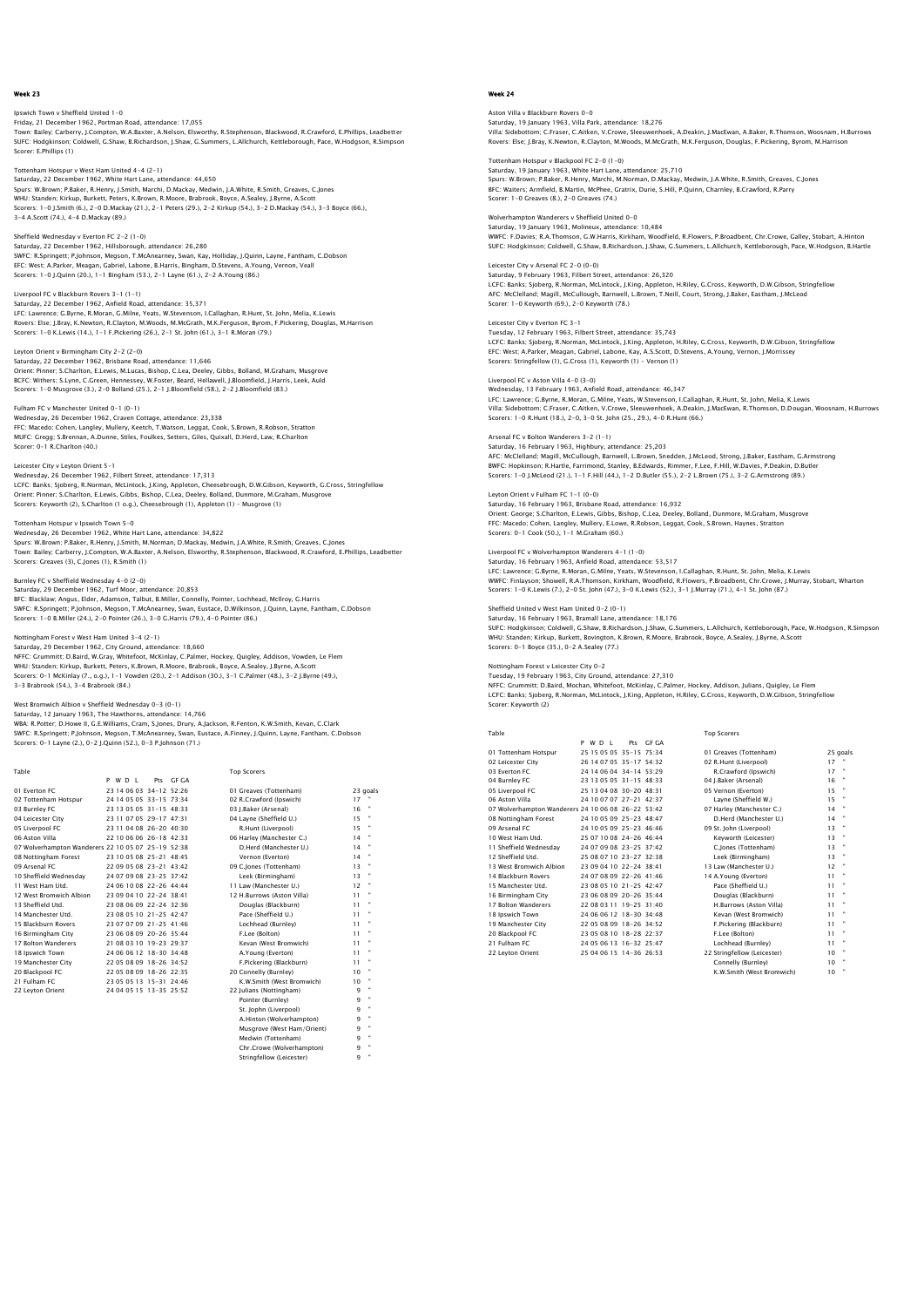Manchester United v Blackpool FC 1-1 Saturday, 23 February 1963, Old Trafford, attendance: 43,121 MUFC: Gregg; S.Brennan, Cantwell, Crerand, Foulkes, Setters, Giles, Quixall, D.Herd, Chisnall, R.Charlton BFC: Waiters; Armfield, B.Martin, McPhee, Gratrix, Durie, S.Hill, P.Quinn, Napier, Charnley, Horne Scorers: 1-0 D.Herd (68.), 1-1 Charnley (72., pen.)

Leyton Orient v Manchester City 1-1 (1-1) Saturday, 23 February 1963, Brisbane Road, attendance: 12,464 Orient: George; S.Charlton, E.Lewis, M.Lucas, Bishop, C.Lea, Deeley, Bolland, Dunmore, Elwood, Musgrove MCFC: Dowd; Betts, Sear, Benson, Leivers, Oakes, Dobing, R.Kennedy, Harley, Cheetham, Hannah Scorers: 1-0 Elwood (14.), 1-1 Harley (34.)

Everton FC v Wolverhampton Wanderers 0-0 Saturday, 23 February 1963, Goodison Park, attendance: 65,616 EFC: West; A.Parker, Meagan, Gabriel, Labone, Kay, Temple, D.Stevens, A.Young, Vernon, J.Morrissey WWFC: F.Davies; Showell, R.A.Thomson, Kirkham, Woodfield, R.Flowers, Wharton, Chr.Crowe, Stobart, P.Broadbent, A.Hinton

Fulham FC v Nottingham Forest 3-1 (2-1) Saturday, 23 February 1963, Craven Cottage, attendance: 15,780<br>FFC: Macedo; Cohen, Langley, Mullery, E.Lowe, R.Robson, Key, Leggat, Cook, Haynes, B.O'Connell<br>NFFC: Grummitt; D.Baird, Mochan, Whitefoot, McKinlay, C.Palmer,

Leicester City v Ipswich Town 3-0 (2-0) Saturday, 23 February 1963, Filbert Street, attendance: 31,258<br>LCFC: Banks; Sjoberg, R.Norman, McLintock, J.King, Appleton, H.Riley, G.Cross, Keyworth, D.W.Gibson, Stringfellow<br>Town: Bailey, Carberry, J.Compton, W.A.Baxter

#### Arsenal FC v Tottenham Hotspur 2-3 (0-1)

Saturday, 23 February 1963, Highbury, attendance: 59,980<br>AFC: McClelland; Magill, McCullough, Barnwell, L.Brown, Snedden, J.McLeod, Strong, J.Baker, Eastham, G.Armstrong<br>Spurs: W.Brown; P.Baker, R.Henry, Marchi, M.Norman,

## Blackburn Rovers v Manchester United 2-2 (0-1)

Saturday, 2 March 1963, Ewood Park, attendance: 27,924<br>Rovers: Else: J.Bray, K.Newton, R.Clayton, M.Woods, M.McGrath, M.K.Ferguson, Douglas, F.Pickering, Byrom, M.Harrison<br>MUFC: Gregg: S.Brennan, Cantwell, Crerand, Foulkes

Liverpool FC v Leicester City 0-2 (0-1) Saturday, 2 March 1963, Anfield Road, attendance: 54,842<br>LFC: Lawrence; G.Byrne, R.Moran, G.Milne, Yeats, W.Stevenson, I.Callaghan, R.Hunt, St. John, Melia, K.Lewis<br>LCFC: Banks; Sjoberg, R.Norman, McLintock, J.King, Applet Scorers: 0-1 Keyworth (31.), 0-2 D.W.Gibson (50.)

Sheffield United v Burnley FC 1–0 (1–0)<br>Saturday, 2 March 1963, Bramall Lane, attendance: 26,939<br>SUFC: Hodgkinson; Coldwell, G.Shaw, B.Richardson, J.Shaw, G.Summers, L.Allchurch, Kettleborough, Pace, W.Hodgson, R.Simpson<br>S Scorer: 1-0 W.Hodgson (2.)

## Manchester City v Birmingham City 2-1 (1-0)

Saturday, 2 March 1963, Maine Road, attendance: 28,798 MCFC: Dowd; Betts, Sear, Benson, Leivers, Pardoe, Dobing, R.Kennedy, Harley, M.Gray, Wagstaffe BCFC: Withers; S.Lynn, C.Green, Hennessey, Tr.Smith, Beard, Hellawell, J.Bloomfield, J.Harris, Leek, Auld Scorers: 1-0 M.Gray (21.), 2-0 Harley (86.), 2-1 J.Harris (89.)

Ipswich Town v Fulham FC 0-1 (0-1)

Saturday, 2 March 1963, Portman Road, attendance: 18,226 Town: Bailey; Millward, J.Compton, W.A.Baxter, A.Nelson, Elsworthy, R.Stephenson, D.Moran, R.Crawford, Blackwood, Leadbetter FFC: Macedo; Cohen, Langley, Mullery, E.Lowe, R.Robson, Key, Leggat, Cook, Haynes, B.O'Connell Scorer: 0-1 Leggat (15.)

## Nottingham Forest v Sheffield Wednesday 0-3 (0-2)

Saturday, 2 March 1963, City Ground, attendance: 25,502 NFFC: Grummitt; W.Gray, Mochan, Whitefoot, McKinlay, C.Palmer, Hockey, Vowden, Cobb, Quigley, Le Flem<br>SWFC: R.Springett; P.Johnson, Megson, T.McAnearney, Swan, Eustace, A.Finney, J.Quinn, Layne, Fantham, C.Dobson<br>Scorers:

#### Blackpool FC v Leyton Orient 3-2 (1-0)

Saturday, 2 March 1963, Bloomfield Road, attendance: 11,730 BFC: Waiters; Armfield, B.Martin, B.Crawford, Gratrix, Durie, L.Lea, P.Quinn, Napier, McPhee, R.Parry<br>Orient: George; S.Charlton, E.Lewis, M.Lucas, Bishop, C.Lea, Deeley, Gibbs, Dummore, Bolland, Elwood<br>Scorers: 1–0 P.Quin

#### West Ham United v Arsenal FC 0-4 (0-2)

Saturday, 2 March 1963, Upton Park, attendance: 31,467<br>WHU: Standen; Kirkup, Burkett, Bovington, K.Brown, R.Moore, Brabrook, Boyce, A.Sealey, J.Byrne, A.Scott<br>AFC: MCClelland; Magill, MCCullough, Barnwell, L.Brown, Snedden

## Tottenham Hotspur v West Bromwich Albion 2-1 (1-0)

Saturday, 2 March 1963, White Hart Lane, attendance: 41,193<br>Spurs: W.Brown; P.Baker, R.Henry, Marchi, M.Norman, D.Mackay, Medwin, J.A.White, R.Smith, Greaves, C.Jones<br>WBA: R.Potter: D.Howe II, G.E.Williams, Cram, S.Jones,

| Table                                              |         |                         |           | <b>Top Scorers</b>         |          |   |
|----------------------------------------------------|---------|-------------------------|-----------|----------------------------|----------|---|
|                                                    | P W D I |                         | Pts GE GA |                            |          |   |
| 01 Tottenham Hotspur                               |         | 27 17 05 05 39-15 80:37 |           | 01 Greaves (Tottenham)     | 25 goals |   |
| 02 Leicester City                                  |         | 28 16 07 05 39-17 59:32 |           | 02 I.Baker (Arsenal)       | $19 -$   |   |
| 03 Everton EC                                      |         | 25 14 07 04 35-15 53:29 |           | 03 R.Hunt (Liverpool)      | 17       | × |
| 04 Burnley FC                                      |         | 24 13 05 06 31-17 48:34 |           | R.Crawford (Ipswich)       | 17       | × |
| 05 Liverpool FC                                    |         | 26 13 04 09 30-22 48:33 |           | 05 H.Burrows (Aston Villa) | 16       |   |
| 06 Wolverhampton Wanderers 25 10 07 08 27-23 53:42 |         |                         |           | 06 Lavne (Sheffield W.)    | 15       |   |
| 07 Aston Villa                                     |         | 24 10 07 07 27-21 42:37 |           | Vernon (Everton)           | 15       |   |
| 08 Arsenal FC                                      |         | 26 11 05 10 27-25 52:49 |           | D.Herd (Manchester U.)     | 15       |   |
| 09 Sheffield Wednesday                             |         | 25 08 09 08 25-25 40:42 |           | 09 Keyworth (Leicester)    | 14       |   |
| 10 Nottingham Forest                               |         | 26 10 05 11 25-27 49:53 |           | C.Jones (Tottenham)        | 14       |   |
| 11 Sheffield Utd.                                  |         | 26.09.07.10.25-27.33:38 |           | 11 St. John (Liverpool)    | 13       |   |
| 12 West Ham Utd.                                   |         | 26 07 10 09 25-28 46:48 |           | Law (Manchester U.)        | 13       |   |
| 13 Manchester Utd.                                 |         | 25 08 07 10 23-27 45:50 |           | Leek (Birmingham)          | 13       |   |
| 14 Blackburn Rovers                                |         | 25 07 09 09 23-27 43:48 |           | 14 F.Pickering (Blackburn) | 12       |   |
| 15 West Bromwich Albion                            |         | 24 09 04 11 22-26 39:43 |           | 15 Douglas (Blackburn)     | 11       |   |
| 16 Manchester City                                 |         | 24 06 09 09 21-27 37:54 |           | Stringfellow (Leicester)   | 11       |   |
| 17 Blackpool FC                                    |         | 25 06 09 10 21-29 26:40 |           | Kevan (West Bromwich)      | 11       |   |
| 18 Birmingham City                                 |         | 24 06 08 10 20-28 36:46 |           | F.Lee (Bolton)             | 11       |   |
| 19 Fulham FC                                       |         | 26 07 06 13 20-32 29:48 |           | Pace (Sheffield U.)        | 11       |   |
| 20 Bolton Wanderers                                |         | 22 08 03 11 19-25 31:40 |           | H.Burrows (Aston Villa)    | 11       |   |
| 21 Ipswich Town                                    |         | 26 06 06 14 18-34 34:52 |           | Lochhead (Burnley)         | 11       |   |
| 22 Leyton Orient                                   |         | 27 04 07 16 15-39 29:57 |           | A.Young (Everton)          | 11       |   |
|                                                    |         |                         |           | 23 Strong (Arsenal)        | 10       |   |
|                                                    |         |                         |           | Connelly (Burnley)         | 10       |   |
|                                                    |         |                         |           | K.W.Smith (West Bromwich)  | 10       |   |
|                                                    |         |                         |           |                            |          |   |

## Week 26

Ipswich Town v Liverpool FC 2-2 Tuesday, 5 March 1963, Portman Road, attendance: 14,063 Town: Hall; Millward, K.Malcolm, W.A.Baxter, A.Nelson, Elsworthy, R.Stephenson, D.Moran, R.Crawford, E.Phillips, Leadbetter LFC: Lawrence; G.Byrne, R.Moran, G.Milne, Yeats, W.Stevenson, I.Callaghan, R.Hunt, St. John, Melia, K.Lewis Scorers: E.Phillips (1), R.Stephenson (1) - K.Lewis (1), St. John (1)

Everton FC v Nottingham Forest 2-0 (1-0) Saturday, 9 March 1963, Goodison Park, attendance: 45,068 EFC: West; A.Parker, Meagan, Gabriel, Labone, Kay, A.S.Scott, D.Stevens, A.Young, Vernon, J.Morrissey NFFC: Grummitt; J.Wilson II, Mochan, Cobb, McKinlay, Winfield, Hockey, Addison, Hindley, Quigley, Le Flem Scorers: 1-0 A.Young (12.), 2-0 A.Parker (70.)

Manchester United v Tottenham Hotspur 0-2 (0-1) Saturday, 9 March 1963, Old Trafford, attendance: 53,416 MUFC: Gregg; S.Brennan, Cantwell, Crerand, Foulkes, Stiles, Giles, Quixall, D.Herd, Law, R.Charlton<br>Spurs: W.Brown; Hopkins, R.Henry, Marchi, M.Norman, D.Mackay, Saul, J.A.White, R.Smith, Greaves, C.Jones<br>Scorers: 0–1 C.Jo

Birmingham City v Wolverhampton Wanderers 3-4 (1-1) Saturday, 9 March 1963, St. Andrews, attendance: 18,219 BCFC: Withers; S.Lynn, C.Green, Hennessey, Tr.Smith, Beard, Hellawell, R.Stubbs, J.Harris, Leek, Auld<br>WWFC: F.Davies; Showell, R.A.Thomson, Kirkham, Woodfield, R.Flowers, Wharton, Chr.Crowe, Stobart, P.Broadbent, A.Hinton<br> 3-4 P.Broadbent (79.)

Leyton Orient v Aston Villa 0-2 (0-2) Saturday, 9 March 1963, Brisbane Road, attendance: 11,509 Orient: W.Robertson; S.Charlton, E.Lewis, M.Lucas, Bishop, C.Lea, Deeley, R.Mason, Dunmore, Bolland, Musgrove Villa: Sidebottom; C.Fraser, C.Aitken, M.Tindall, V.Crowe, A.Deakin, T.Ewing, A.Baker, Woosnam, R.Wylie, H.Burrows Scorers: 0-1 Woosnam (7.), 0-2 R.Wylie (38.)

West Bromwich Albion v Ipswich Town 6–1 (2–1)<br>Saturday, 9 March 1963, The Hawthorns, attendance: 10,746<br>WBA: R.Potter: D.Howe II, G.E.Williams, Cram, S.Jones, Drury, A.Jackson, R.Fenton, K.W.Smith, Kevan, C.Clark<br>Town: Hal Scorers: 1-0 Kevan (25.), 1-1 R.Crawford (35.), 2-1 Kevan (44.), 3-1 A.Jackson (52.), 4-1 C.Clark (69.), 5-1 K.W.Smith (80.), 6-1 Kevan (84.)

Burnley FC v West Ham United 1-1 (0-0) Saturday, 9 March 1963, Turf Moor, attendance: 17,197 BFC: Blacklaw; Angus, Elder, Adamson, Talbut, B.Miller, Connelly, Pointer, Lochhead, J.Robson, G.Harris WHU: Standen; Kirkup, Burkett, Bovington, K.Brown, R.Moore, Brabrook, Boyce, A.Sealey, J.Byrne, A.Scott Scorers: 1-0 Pointer (60.), 1-1 J.Byrne (86.)

#### Sheffield Wednesday v Manchester City 4-1 (1-0) Saturday, 9 March 1963, Hillsborough, attendance: 17,424

SWFC: R.Springett; P.Johnson, Megson, T.McAnearney, Swan, Eustace, A.Finney, J.Quinn, Layne, Fantham, C.Dobsor<br>MCFC: Dowd; Betts, Sear, Benson, Leivers, Pardoe, Dobing, R.Kennedy, Harley, M.Cray, Wagstaffe<br>Scorers: 1–0 C.D

Fulham FC v Blackpool FC 2-0 (1-0) Saturday, 9 March 1963, Craven Cottage, attendance: 8,954 FFC: Macedo; Cohen, Langley, Mullery, E.Lowe, R.Robson, Key, Leggat, Cook, J.Henderson, B.O'Connell BFC: Waiters; Armfield, B.Martin, McPhee, Gratrix, Durie, L.Lea, P.Quinn, Charnley, J.Green, R.Parry Scorers: 1-0 Leggat (19.), 2-0 Cook (80.)

#### Bolton Wanderers v Sheffield United 3-2 (2-1)

Saturday, 9 March 1963, Burnden Park, attendance: 12,925<br>BWFC: Hopkinson; R.Hartle, Farrimond, Stanley, B.Edwards, Rimmer, F.Lee, F.Hill, W.Davies, Bromley, Butler<br>SUFC: Hodgkinson; Coldwell, G.Shaw, B.Richardson, Finnigan

Arsenal FC v Liverpool FC 2–2 (1–2)<br>Saturday, 9 March 1963, Highbury, attendance: 30,246<br>AFC: IacClelland: Magill, McCullough, Barnwell, L.Brown, Snedden, J.McLeod, Strong, J.Baker, Eastham, T.K.Andersor<br>LFC: Lawrence; G.B

Leicester City v Blackburn Rovers 2–0 (0–0)<br>Saturday, 9 March 1963, Filbert Street, atterdance: 25,624<br>LCFC: Banks; Sjoberg, R.Norman, McLintock, J.King, Appleton, H.Riley, G.Cross, Keyworth, D.W.Gibson, Stringfellow<br>Rover Scorers: 1-0 H.Riley (67.), 2-0 Stringfellow (89.)

|                                                    | P W D I | Pts                       | GE GA |                              |           |           |
|----------------------------------------------------|---------|---------------------------|-------|------------------------------|-----------|-----------|
| 01 Tottenham Hotspur                               |         | 28 18 05 05 41-15 82:37   |       | 01 Greaves (Tottenham)       |           | 25 goals  |
| 02 Leicester City                                  |         | 29 17 07 05 41-17 61:32   |       | 02 J.Baker (Arsenal)         | 19        |           |
| 03 Everton EC                                      |         | 26 15 07 04 37-15 55:29   |       | 03 Layne (Sheffield W.)      | 18        |           |
| 04 Liverpool FC                                    |         | 28 13 06 09 32-24 52:37   |       | R.Hunt (Liverpool)           | 18        | ×         |
| 05 Burnley FC                                      |         | 25 13 06 06 32-18 49:35   |       | R.Crawford (Ipswich)         | 18        | $\bullet$ |
| 06 Wolverhampton Wanderers 26 11 07 08 29-23 57:45 |         |                           |       | 06 Harley (Manchester C.)    | 17        | $\bullet$ |
| 07 Aston Villa                                     |         | 25 11 07 07 29-21 44:37   |       | 07 D.Herd (Manchester U.)    | 15        |           |
| 08 Arsenal FC                                      |         | 27 11 06 10 28-26 54 51   |       | Vernon (Everton)             | 15        |           |
| 09 Sheffield Wednesday                             |         | 26 09 09 08 27-25 44:43   |       | C.Jones (Tottenham)          | 15        | ×         |
| 10 West Ham Utd.                                   |         | 27 07 11 09 25-29 47:49   |       | 10 St. John (Liverpool)      | 14        |           |
| 11 Nottingham Forest                               |         | 27 10 05 12 25-29 49:55   |       | Kevan (West Bromwich)        | 14        | $\bullet$ |
| 12 Sheffield Utd.                                  |         | 27 09 07 11 25-29 35:41   |       | Keyworth (Leicester)         | 14        |           |
| 13 West Bromwich Albion                            |         | 25 10 04 11 24-26 45:44   |       | 13 Law (Manchester U.)       | 13        | $\bullet$ |
| 14 Manchester Utd.                                 |         | 26.08.07.11 23-29 45:52   |       | Leek (Birmingham)            | 13        |           |
| 15 Blackburn Rovers                                |         | 26.07.09.10.23-29.43:50   |       | 15 Stringfellow (Leicester)  | 12        |           |
| 16 Fulham FC                                       |         | 27 08 06 13 22-32 31:48   |       | A.Young (Everton)            | 12        | ×         |
| 17 Bolton Wanderers                                |         | 23 09 03 11 21 - 25 34:42 |       | F.Pickering (Blackburn)      | 12        |           |
| 18 Manchester City                                 |         | 25 06 09 10 21-29 38:58   |       | Pace (Sheffield U.)          | $12^{12}$ | ٠         |
| 19 Blackpool FC                                    |         | 26 06 09 11 21 - 31 26:42 |       | 19 K.W.Smith (West Bromwich) | 11        |           |
| 20 Birmingham City                                 |         | 25 06 08 11 20-30 39:50   |       | Douglas (Blackburn)          | 11        |           |
| 21 Ipswich Town                                    |         | 28 06 07 15 19-37 37:60   |       | H.Burrows (Aston Villa)      | 11        |           |
| 22 Leyton Orient                                   |         | 28 04 07 17 15-41 29:59   |       | F.Lee (Bolton)               | 11        |           |
|                                                    |         |                           |       | Lochhead (Rurnley)           | 11        |           |

| 01 Greaves (Tottenham)       | 25 qo |   |
|------------------------------|-------|---|
| 02 I.Baker (Arsenal)         | 19    |   |
| 03 Lavne (Sheffield W.)      | 18    | ľ |
| R.Hunt (Liverpool)           | 18    | 1 |
| R.Crawford (Ipswich)         | 18    | 1 |
| 06 Harley (Manchester C.)    | 17    | ł |
| 07 D.Herd (Manchester U.)    | 15    | í |
| Vernon (Everton)             | 15    | 1 |
| C.lones (Tottenham)          | 15    | ł |
| 10 St. John (Liverpool)      | 14    | ł |
| Kevan (West Bromwich)        | 14    | ۱ |
| Keyworth (Leicester)         | 14    | í |
| 13 Law (Manchester U.)       | 13    | 1 |
| Leek (Birmingham)            | 13    | I |
| 15 Stringfellow (Leicester)  | 12    | 1 |
| A.Young (Everton)            | 12    | ł |
| F.Pickering (Blackburn)      | 12    | í |
| Pace (Sheffield U.)          | 12    | 1 |
| 19 K.W.Smith (West Bromwich) | 11    | 1 |
| Douglas (Blackburn)          | 11    | ł |
| H.Burrows (Aston Villa)      | 11    | l |
| F.Lee (Bolton)               | 11    | 1 |
| Lochhead (Burnley)           | 11    | ł |
| 24 C.Dobson (Sheffield W.)   | 10    | ľ |
| Connelly (Burnley)           | 10    | 1 |
| Pointer (Burnley)            | 10    | l |
| Strong (Arsenal)             | 10    | ï |
|                              |       |   |

## Table Top Scorers

|                                                    |  |  | <b>FWIJI</b> FINIFIA                               |  |
|----------------------------------------------------|--|--|----------------------------------------------------|--|
| 1 Tottenham Hotspur                                |  |  | 28 18 05 05 41 - 15 82:37                          |  |
| 2 Leicester City                                   |  |  | 29 17 07 05 41-17 61:32                            |  |
| 3 Everton FC                                       |  |  |                                                    |  |
| 04 Liverpool FC                                    |  |  | 26 15 07 04 37-15 55:29<br>28 13 06 09 32-24 52:37 |  |
| 35 Burnley FC                                      |  |  | 25 13 06 06 32-18 49:35                            |  |
| 06 Wolverhampton Wanderers 26 11 07 08 29-23 57:45 |  |  |                                                    |  |
| 07 Aston Villa                                     |  |  | 25 11 07 07 29-21 44:37                            |  |
| 08 Arsenal FC                                      |  |  | 27 11 06 10 28-26 54:51                            |  |
| 09 Sheffield Wednesday 26 09 09 08 27-25 44:43     |  |  |                                                    |  |
| 10 West Ham Utd.                                   |  |  | 27 07 11 09 25-29 47:49                            |  |
| 11 Nottingham Forest 27 10 05 12 25-29 49:55       |  |  |                                                    |  |
| 2 Sheffield Utd.                                   |  |  | 27 09 07 11 25-29 35:41                            |  |
| 3 West Bromwich Albion                             |  |  | 25 10 04 11 24-26 45:44                            |  |
| 14 Manchester Utd.                                 |  |  | 26 08 07 11 23-29 45:52                            |  |
| 15 Blackburn Rovers 26 07 09 10 23-29 43:50        |  |  |                                                    |  |
| 16 Fulham FC                                       |  |  | 27 08 06 13 22-32 31:48                            |  |
| 17 Bolton Wanderers                                |  |  | 23 09 03 11 21 - 25 34:42                          |  |
| 18 Manchester City                                 |  |  | 25.06.09.10.21-29.38:58                            |  |
| 9 Blackpool FC                                     |  |  | 26 06 09 11 21 - 31 26:42                          |  |
| 20 Birmingham City                                 |  |  | 25 06 08 11 20-30 39:50                            |  |
| 21 Ipswich Town                                    |  |  | 28 06 07 15 19-37 37:60                            |  |
| 22 Leyton Orient                                   |  |  | 28 04 07 17 15-41 29:59                            |  |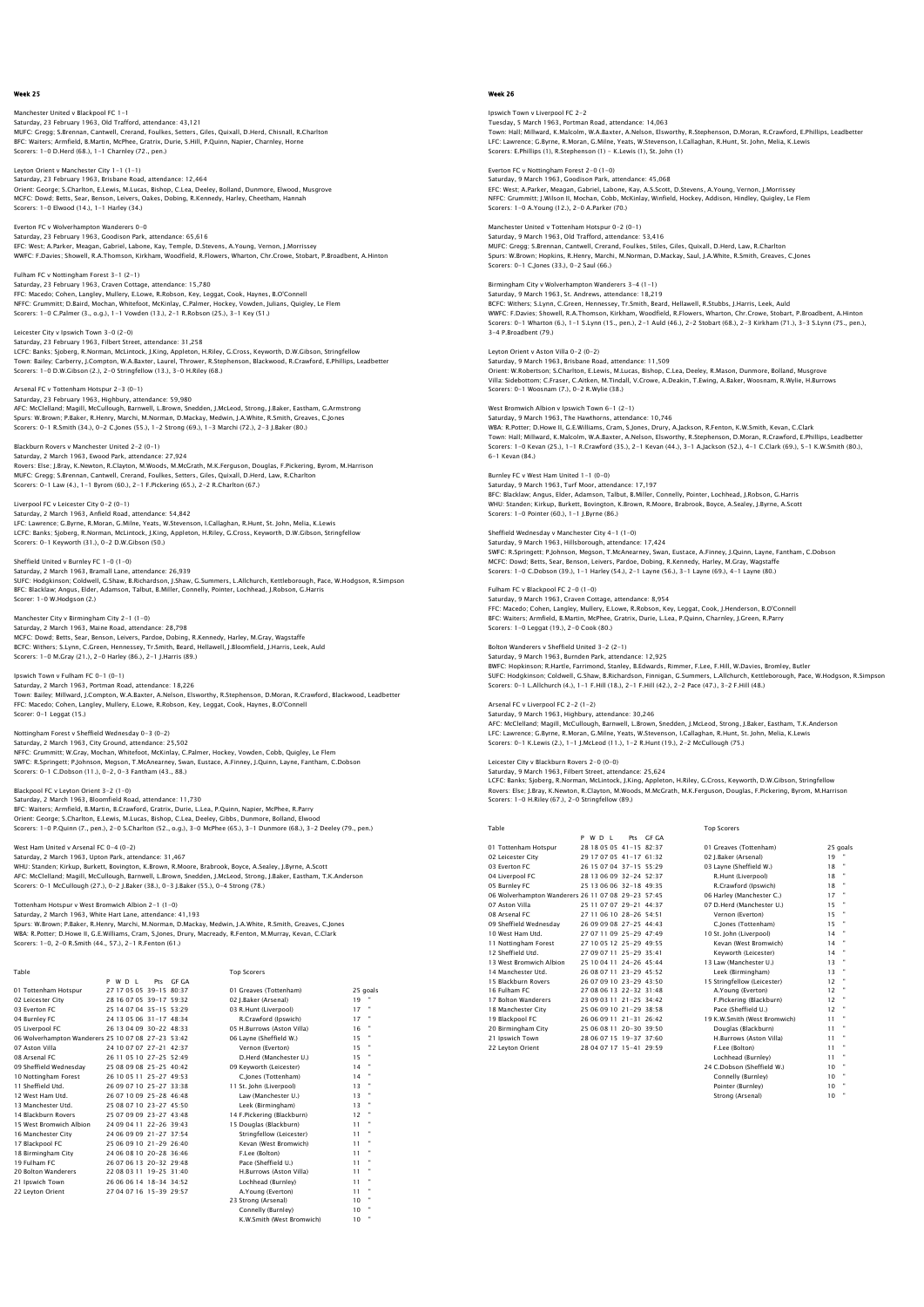Aston Villa v Birmingham City 4–0 (3–0)<br>Saturday, 16 March 1963, Villa Park, attendance: 40,400<br>Villa: Sidebottom; C.Fraser, C.Aitken, V.Crowe, Sleeuwenhoek, A.Deakin, T.Ewing, A.Baker, R.Thomson, Woosnam, H.Burrows BCFC: Schofield; S.Lynn, C.Green, Hennessey, Tr.Smith, Beard, Hellawell, R.Stubbs, J.Harris, Leek, Auld Scorers: 1-0 Woosnam (23.), 2-0 A.Deakin (27.), 3-0 A.Baker (31.), 4-0 H.Burrows (51., pen.)

Ipswich Town v Tottenham Hotspur 2-4 (2-3)

Saturday, 16 March 1963, Portman Road, attendance: 23,679 Town: Bailey; Carberry, J.Compton, W.A.Baxter, A.Nelson, Elsworthy, R.Stephenson, D.Curtis, R.Crawford, E.Phillips, Leadbetter<br>Spurs: Hollowbread; Hopkins, R.Henry, Marchi, M.Norman, D.Mackay, Saul, J.A.White, L.Allen, Gre

#### Wolverhampton Wanderers v West Bromwich Albion 7-0 (2-0) Saturday, 16 March 1963, Molineux, attendance: 22,618

WWFC: F.Davies; Showell, R.A.Thomson, Kirkham, Woodfield, R.Flowers, Wharton, Chr.Crowe, Stobart, P.Broadbent, A.Hinton<br>WBA: Millington; D.Howe II, G.E.Williams, Cram, S.Jones, R.Bradley, Foggo, R.Fenton, K.W.Smith, R.Hope 7-0 Wharton (89.)

Blackpool FC v Sheffield Wednesday 2-3 (2-0) Saturday, 16 March 1963, Bloomfield Road, attendance: 10,141<br>BFC: Waiters; Armfield, B.Martin, McPhee, Gratrix, Durie, L.Lea, P.Quinn, Charnley, R.Crawford, R.Parry<br>SWFC: R.Springett; P.Johnson, Megson, T.McAnearney, Swan,

## Nottingham Forest v Bolton Wanderers 1-0 (0-0)

Saturday, 16 March 1963, City Ground, attendance: 16,294<br>NFFC: Grummitt; J.Wilson II, Mochan, Whitefoot, McKinlay, Winfield, Hockey, Vowden, Addison, Quigley, Le Flem<br>BWFC: Hopkinson; R.Hartle, Farrimond, Stanley, B.Edward Scorer: 1-0 Addison (58., pen.)

Blackburn Rovers v Fulham FC 0-1 (0-0)<br>Saturday, 16 March 1963, Ewood Park, attendance: 9,891<br>Rovers: Else; J.Bray, K.Newton, England, M.Woods, M.McGrath, B.Ratcliffe, Douglas, Lawther, M.K.Ferguson, M.Harrison FFC: Macedo; Cohen, Langley, Mullery, E.Lowe, R.Robson, Key, Leggat, Cook, J.Henderson, B.O'Connell Scorer: 0-1 Cook (64.)

## West Ham United v Manchester United 3-1 (1-0)

Monday, 18 March 1963, Upton Park, attendance: 28,950 WHU: Rhodes; Kirkup, Burkett, Bovington, K.Brown, R.Moore, Brabrook, Boyce, A.Sealey, G.Hurst, A.Scott MUFC: Gregg; S.Brennan, Cantwell, Crerand, Foulkes, Setters, Giles, Stiles, D.Herd, Law, R.Charlton Scorers: 1-0 K.Brown (36.), 1-1 D.Herd (76.), 2-1 A.Sealey (78.), 3-1 S.Brennan (89., o.g.)

#### n v Everton FC 0-3

Tuesday, 19 March 1963, Portman Road, attendance: 19,712 Town: Bailey; Carberry, J.Compton, W.A.Baxter, A.Nelson, Elsworthy, R.Stephenson, D.Curtis, R.Crawford, E.Phillips, Leadbetter EFC: West; A.Parker, G.Thomson, Gabriel, Labone, Kay, A.S.Scott, D.Stevens, A.Young, Vernon, J.Morrissey Scorers: A.Young (2), Elsworthy (1 o.g.)

#### Blackpool FC v Burnley FC 0-0

Wednesday, 20 March 1963, Bloomfield Road, attendance: 16,445 Blackpool: Waiters; Armfield, B.Martin, McPhee, Gratrix, Durie, L.Lea, P.Quinn, Charnley, B.Crawford, R.Parry Burnley: Blacklaw; Angus, Elder, Adamson, Talbut, B.Miller, T.Meredith, Pointer, Lochhead, J.Robson, Connelly

#### Liverpool FC v West Bromwich Albion 2-2

Wednesday, 20 March 1963, Anfield Road, attendance: 43,977 LFC: Lawrence; C.Lawler, G.Byrne, G.Milne, W.Stevenson, R.Moran, K.Lewis, R.Hunt, St. John, Melia, Wallace WBA: R.Potter; D.Howe II, Fairfax, Cram, S.Jones, R.Bradley, Foggo, R.Fenton, K.W.Smith, R.Hope, C.Clark<br>Scorers R.Hunt (1), R.Moran (85') – R.Fenton (1), K.W.Smith (1)

#### Wolverhampton Wanderers v Bolton Wanderers 4-0 (2-0) Wednesday, 20 March 1963, Molineux, attendance: 17,648

WWFC: F.Davies; Showell, R.A.Thomson, Kirkham, W.Slater, R.Flowers, Wharton, Chr.Crowe, Stobart, P.Broadbent, A.Hinton<br>BWFC: Hopkinson; R.Hartle, Farrimond, Stanley, B.Edwards, Rimmer, F.Lee, G.Taylor, W.Davies, Bromley, D

| Table                                              |                         |           | <b>Top Scorers</b>           |          |  |
|----------------------------------------------------|-------------------------|-----------|------------------------------|----------|--|
|                                                    | P W D I                 | Pts GE GA |                              |          |  |
| 01 Tottenham Hotspur                               | 29 19 05 05 43-15 86:39 |           | 01 Greaves (Tottenham)       | 27 goals |  |
| 02 Leicester City                                  | 29 17 07 05 41-17 61:32 |           | 02 R.Crawford (Ipswich)      | 19       |  |
| 03 Everton EC                                      | 26 15 07 04 37-15 55:29 |           | Lavne (Sheffield W.)         | 19       |  |
| 04 Wolverhampton Wanderers 28 13 07 08 33-23 68:45 |                         |           | I.Baker (Arsenal)            | 19       |  |
| 05 Liverpool FC                                    | 29 13 07 09 33-25 54:39 |           | R.Hunt (Liverpool)           | 19       |  |
| 06 Burnley FC                                      | 26 13 07 06 33-19 49:35 |           | 06 Harley (Manchester C.)    | 17       |  |
| 07 Aston Villa                                     | 26 12 07 07 31-21 48:37 |           | 07 D.Herd (Manchester U.)    | 16       |  |
| 08 Sheffield Wednesdav                             | 27 10 09 08 29-25 47:45 |           | C.lones (Tottenham)          | 16       |  |
| 09 Arsenal FC                                      | 27 11 06 10 28-26 54:51 |           | 09 Vernon (Everton)          | 15       |  |
| 10 West Ham Utd.                                   | 28 08 11 09 27-29 50:50 |           | 10 A.Young (Everton)         | 14       |  |
| 11 Nottingham Forest                               | 28 11 05 12 27-29 50:55 |           | Kevan (West Bromwich)        | 14       |  |
| 12 West Bromwich Albion                            | 27 10 05 12 25-29 47:53 |           | Kevworth (Leicester)         | 14       |  |
| 13 Sheffield Utd.                                  | 27 09 07 11 25-29 35:41 |           | St. John (Liverpool)         | 14       |  |
| 14 Fulham FC                                       | 28 09 06 13 24-32 32:48 |           | 14 Leek (Birmingham)         | 13       |  |
| 15 Blackburn Rovers                                | 27 07 09 11 23-31 43:51 |           | Law (Manchester U.)          | 13       |  |
| 16 Manchester Utd.                                 | 27 08 07 12 23-31 46:55 |           | 16 K.W.Smith (West Bromwich) | 12       |  |
| 17 Blackpool FC                                    | 28 06 10 12 22-34 28:45 |           | Stringfellow (Leicester)     | 12       |  |
| 18 Bolton Wanderers                                | 25 09 03 13 21-29 34:47 |           | Pace (Sheffield U.)          | 12       |  |
| 19 Manchester City                                 | 25 06 09 10 21-29 38:58 |           | F.Pickering (Blackburn)      | 12       |  |
| 20 Birmingham City                                 | 26 06 08 12 20-32 39:54 |           | H.Burrows (Aston Villa)      | 12       |  |
| 21 Ipswich Town                                    | 29 06 07 16 19-39 39:64 |           | 21 Wharton (Wolverhampton)   | 11       |  |
| 22 Levton Orient                                   | 28 04 07 17 15-41 29:59 |           | Douglas (Blackburn)          | 11       |  |
|                                                    |                         |           | Lochhead (Burnley)           | 11       |  |
|                                                    |                         |           | F.Lee (Bolton)               | 11       |  |
|                                                    |                         |           | A.Hinton (Wolverhampton)     | 11       |  |
|                                                    |                         |           | 26 Pointer (Burnley)         | 10       |  |
|                                                    |                         |           | Charnley (Blackpool)         | 10       |  |
|                                                    |                         |           | Connelly (Burnley)           | 10       |  |
|                                                    |                         |           | Chr.Crowe (Wolverhampton)    | 10       |  |

 Stobart (Wolverhampton) 10 " Strong (Arsenal) 10 " C.Dobson (Sheffield W.) 10 "

### Week 28

Leicester City v Tottenham Hotspur 2–2 (1–2)<br>Saturday, 23 March 1963, Filbert Street, attendance: 41,622<br>LCFC: Banks; Sjoberg, R.Norman, McLintock, J.King, Appleton, H.Riley, G.Cross, Keyworth, D.W.Gibson, Stringfellow Spurs: W.Brown; Hopkins, R.Henry, Marchi, M.Norman, D.Mackay, Saul, J.A.White, R.Smith, Greaves, C.Jones Scorers: 1-0 Stringfellow (18.), 1-1 R.Smith (37.), 1-2 Greaves (38.), 2-2 Keyworth (55.)

Burnley FC v Liverpool FC 1-3 (0-1) Saturday, 23 March 1963, Turf Moor, attendance: 28,500

BFC: Blacklaw; Angus, Elder, D.Walker, Talbut, B.Miller, Connelly, Pointer, Lochhead, J.Robson, G.Harris LFC: Lawrence; G.Byrne, R.Moran, G.Milne, Yeats, W.Stevenson, I.Callaghan, R.Hunt, St. John, Melia, K.Lewis Scorers: 0-1 St. John (24.), 1-1 Lochhead (55.), 1-2 R.Hunt (75.), 1-3 K.Lewis (89.)

Manchester United v Ipswich Town 0-1 (0-1) Saturday, 23 March 1963, Old Trafford, attendance: 32,798 MUFC: Gregg; S.Brennan, Cantwell, Crerand, Foulkes, Setters, Giles, Quixall, D.Herd, Law, R.Charlton<br>Town: Bailey; Carberry, J.Compton, W.A.Baxter, A.Nelson, Elsworthy, R.Stephenson, Blackwood, R.Crawford, E.Phillips, Lead

West Bromwich Albion v Blackpool FC 1-2 (0-0) Saturday, 23 March 1963, The Hawthorns, attendance: 14,758 WBA: R.Potter; D.Howe II, G.E.Williams, Cram, S.Jones, R.Bradley, Foggo, R.Fenton, K.W.Smith, R.Hope, C.Clark<br>BFC: Waiters; Armfield, B.Martin, McPhee, Gratrix, Durie, L.Lea, P.Quinn, Charnley, B.Crawford, R.Parry<br>Scorers:

Bolton Wanderers v West Ham United 3-0 (0-0) Saturday, 23 March 1963, Burnden Park, attendance: 19,177 BWFC Hopkinson; R.Hartle, Farrimond, Stanley, B.Edwards, Rimmer, F.Lee, W.Russell, W.Davies, F.Hill, D.Butleı<br>WHU: Rhodes; Kirkup, Burkett, Bovington, K.Brown, R.Moore, Brabrook, Boyce, A.Sealey, G.Hurst, A.Scott<br>Scorers:

Leyton Orient v Nottingham Forest 0-1 (0-0) Saturday, 23 March 1963, Brisbane Road, attendance: 14,079<br>Orient: W.Robertson; S.Charlton, E.Lewis, M.Lucas, Bishop, C.Lea, Deeley, R.Mason, Dunmore, Bolland, Musgrove<br>NFFC: Grummitt; J.Wilson II, Mochan, Whitefoot, McKin Scorer: 0-1 Addison (55.)

Arsenal FC v Blackburn Rovers 3–1 (2–1)<br>Saturday, 23 March 1963, Highbury, attendance: 21,467<br>AFC: MCClelland; Magill, MCCullough, Barnwell, L.Brown, Snedden, J.McLeod, Strong, J.Baker, Eastham, Skirton<br>Rovers: Else: J.Bra Scorers: 0-1 F.Pickering (29.), 1-1 Strong (31.), 2-1 Strong (35.), 3-1 J.McLeod (63.)

Saturday, 23 March 1963, Craven Cottage, attendance: 22,508<br>FFC: Macedo; Cohen, Langley, Mullery, E.Lowe, R.Robson, Key, Leggat, Cook, R.Marsh, B.O'Connell<br>Villa: Gavan: C.Fraser, C.Aitken, V.Crowe, Sleeuwenhoek, A.Deakin, Scorer: 1-0 R.Marsh (61.)

## esday v Wolverhampton Wanderers 3-1 (1-1)

Saturday, 23 March 1963, Hillsborough, attendance: 24,495 SWFC: R.Springett; P.Johnson, Megson, T.McAnearney, Swan, G.Young, D.Wilkinson, J.Quinn, Layne, Fantham, C.Dobson WWFC: F.Davies; Showell, R.A.Thomson, Kirkham, Woodfield, R.Flowers, Wharton, Chr.Crowe, Stobart, P.Broadbent, A.Hinton Scorers: 0-1 A.Hinton (11.), 1-1 Fantham (39.), 2-1 Layne (60.), 3-1 C.Dobson (65.)

#### Birmingham City v Sheffield United 0-1 (0-1) Saturday, 23 March 1963, St. Andrews, attendance: 18,050

BCFC: Schofield; S.Lynn, C.Green, Hennessey, Tr.Smith, Beard, Hellawell, J.Bloomfield, P.Bullock, Leek, Auld SUFC: Hodgkinson; Coldwell, G.Shaw, B.Richardson, Mallender, G.Summers, L.Allchurch, A.Wagstaff, Pace, W.Hodgson, B.Hartle Scorer: 0-1 A.Wagstaff (4.)

## Everton FC v Manchester City 2-1 (1-1)

Fulham FC v Aston Villa 1-0 (0-0)

Saturday, 23 March 1963, Goodison Park, attendance: 46,101 EFC: West; A.Parker, G.Thomson, Gabriel, Labone, Kay, A.S.Scott, D.Stevens, A.Young, Vernon, J.Morrissey<br>MCFC: Dowd; Betts, R.Kennedy, Benson, Leivers, Oakes, N.Young, Dobing, Harley, M.Gray, Wagstaffe<br>Scorers: 0–1 Wagstaf

Table Top Scorers

|                                                    | P W D I<br>Pts            | GE GA |                             |          |                |
|----------------------------------------------------|---------------------------|-------|-----------------------------|----------|----------------|
| 01 Tottenham Hotspur                               | 30 19 06 05 44-16 88:41   |       | 01 Greaves (Tottenham)      | 28 goals |                |
| 02 Leicester City                                  | 30 17 08 05 42-18 63:34   |       | 02 R.Hunt (Liverpool)       | 20       |                |
| 03 Everton EC                                      | 28 17 07 04 41-15 60:30   |       | Lavne (Sheffield W.)        | 20       | $\bullet$      |
| 04 Liverpool FC                                    | 30 14 07 09 35-25 57:40   |       | 04 I.Baker (Arsenal)        | 19       | ×              |
| 05 Wolverhampton Wanderers 29 13 07 09 33-25 69:48 |                           |       | R.Crawford (Ipswich)        | 19       | ×              |
| 06 Burnley FC                                      | 27 13 07 07 33-21 50:38   |       | 06 Harley (Manchester C.)   | 17       | ×              |
| 07 Aston Villa                                     | 27 12 07 08 31 - 23 48:38 |       | 07 D.Herd (Manchester U.)   | 16       |                |
| 08 Sheffield Wednesdav                             | 28 11 09 08 31 - 25 50:46 |       | C.lones (Tottenham)         | 16       | $\mathbf{u}$   |
| 09 Arsenal FC                                      | 28 12 06 10 30-26 57:52   |       | 09 Vernon (Everton)         | 15       |                |
| 10 Nottingham Forest                               | 29 12 05 12 29-29 51:55   |       | St. John (Liverpool)        | 15       | ×              |
| 11 West Ham Utd.                                   | 29.08.11.10.27-31.50:53   |       | A.Young (Everton)           | 15       |                |
| 12 Sheffield Utd.                                  | 28 10 07 11 27-29 36:41   |       | Keyworth (Leicester)        | 15       | ×              |
| 13 Fulham FC                                       | 29 10 06 13 26-32 33:48   |       | 13 Kevan (West Bromwich)    | 14       | $\blacksquare$ |
| 14 West Bromwich Albion                            | 28 10 05 13 25-31 48:55   |       | 14 Stringfellow (Leicester) | 13       |                |
| 15 Blackpool FC                                    | 29 07 10 12 24-34 30:46   |       | Leek (Birmingham)           | 13       | ×              |
| 16 Manchester Utd.                                 | 28 08 07 13 23-33 46:56   |       | Law (Manchester U.)         | 13       |                |
| 17 Blackburn Rovers                                | 28 07 09 12 23-33 44:54   |       | F.Pickering (Blackburn)     | 13       | ×              |
| <b>18 Bolton Wanderers</b>                         | 26 10 03 13 23-29 37:47   |       | 18 Strong (Arsenal)         | 12       | ×              |
| 19 Manchester City                                 | 26 06 09 11 21 - 31 39:60 |       | K.W.Smith (West Bromwich)   | 12       |                |
| 20 Ipswich Town                                    | 31 07 07 17 21-41 40:67   |       | H.Burrows (Aston Villa)     | 12       |                |
| 21 Birmingham City                                 | 27 06 08 13 20-34 29:60   |       | Pace (Sheffield U.)         | 12       |                |
| 22 Levton Orient                                   | 29 04 07 18 15-43 29:60   |       | F.Lee (Bolton)              | 12       | $\blacksquare$ |
|                                                    |                           |       | Lochhead (Burnley)          | 12       |                |

A.Hinton (Wolverhampton) 12 25 C. Dobson (Sheffield W.) 11 C.Dobson (Shem Wharton (Wolverhampton) 11 "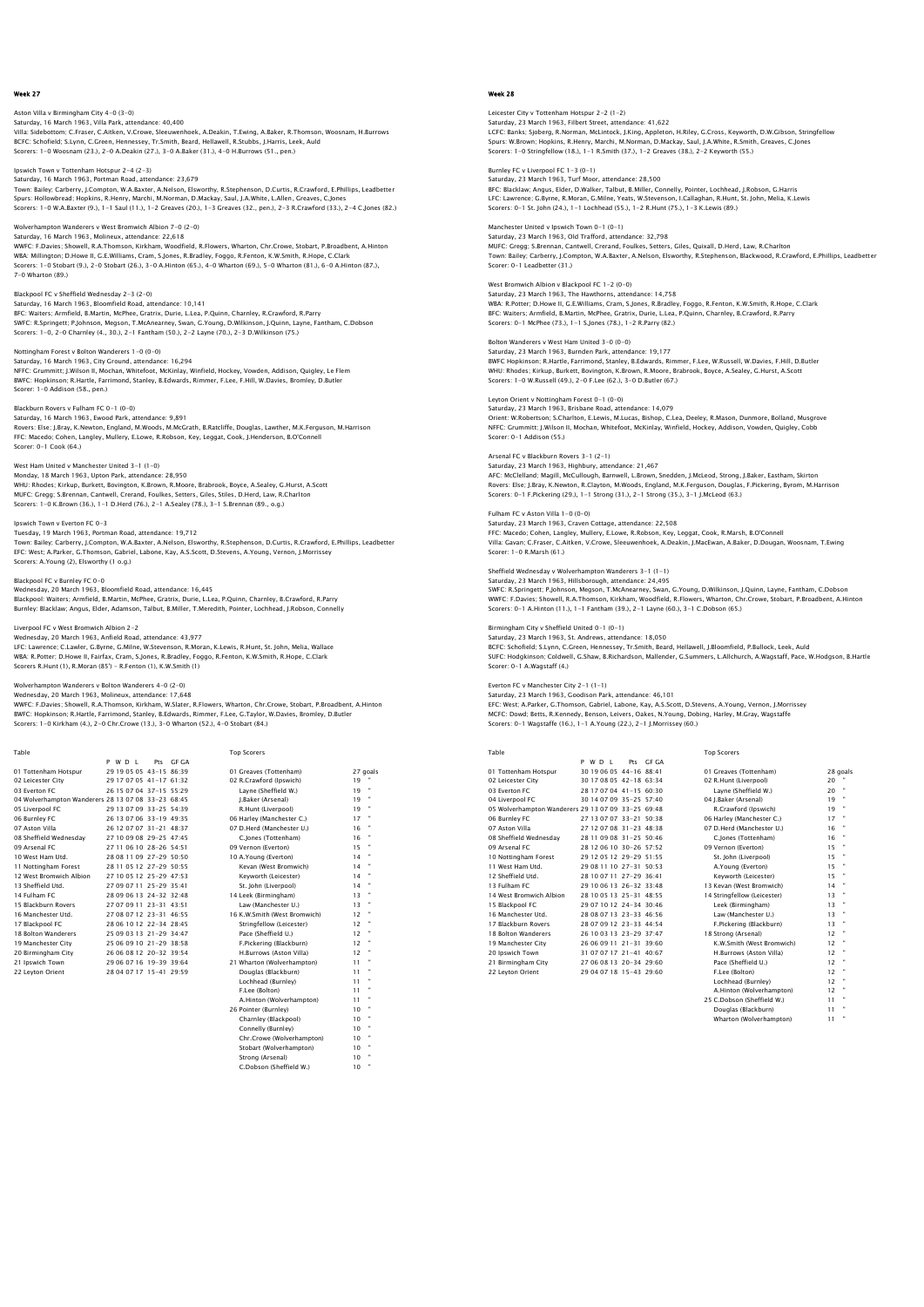Blackburn Rovers v Blackpool FC 3-3 Monday, 25 March 1963, Ewood Park, attendance: 9,983 Rovers: Else; J.Bray, K.Newton, R.Clayton, M.Woods, England, Douglas, A.McEvoy, F.Pickering, Byrom, M.Harrison BFC: Waiters; Armfield, B.Martin, McPhee, Gratrix, Durie, L.Lea, P.Quinn, Charnley, B.Crawford, R.Parry<br>Scorers: 0–1 R.Parry (10.), 0–2 B.Crawford (20.), 1–2 F.Pickering (36.), 2–2 A.McEvoy (55.), 3–2 England (83.), 3–3 Ch

Bolton Wanderers v West Bromich Albion 1-2 Monday, 25 March 1963, Burnden Park, attendance: 14,997 BWFC: Hopkinson; R.Hartle, Farrimond, Stanley, B.Edwards, Rimmer, F.Lee, W.Russell, W.Davies, F.Hill, D.Butler WBA: R.Potter; Fairfax, G.E.Williams, Cram, S.Jones, R.Bradley, Foggo, R.Fenton, K.W.Smith, R.Hope, C.Clark Scorers: W.Davies (1) - R.Hope (1), Cram (1)

Arsenal FC v Everton FC 4-3 Tuesday, 26 March 1963, Highbury, attendance: 38,061 AFC: McClelland; Magill, McCullough, Barnwell, L.Brown, Snedden, J.McLeod, Strong, J.Baker, Eastham, Skirton<br>EFC: West; A.Parker, G.Thomson, Gabriel, Labone, Kay, Bingham, D.Stevens, A.Young, Vernon, J.Morrissey<br>Scorers: S

Manchester City v Burnley FC 2-5 (1-3) Tuesday, 26 March 1963, Maine Road, attendance: 21,985 MCFC: Dowd; R.Kennedy, Sear, Benson, Plenderleith, Oakes, N.Young, Dobing, Harley, M.Gray, Wagstaffe<br>BFC: Blacklaw; Angus, Elder, D.Walker, Talbut, B.Miller, Connelly, Pointer, Lochhead, Bellamy, G.Harris<br>Scorers: 0–1 Loch 2-5 Harley (84.)

Sheffield United v Leicester City 0-0 Tuesday, 26 March 1963, Bramall Lane, attendance: 26,828<br>SUFC: Hodgkinson; Coldwell, G.Shaw, B.Richardson, J.Shaw, G.Summers, L.Allchurch, A.Wagstaff, Pace, W.Hodgson, B.Hartle<br>LCFC: Banks; Sjoberg, R.Norman, McLintock, J.

Tottenham Hotspur v Leyton Orient 2-0 Wednesday, 27 March 1963, White Hart Lane, attendance: 40,260 Spurs: Hollowbread; Hopkins, R.Henry, Marchi, M.Norman, D.Mackay, Saul, J.A.White, R.Smith, Greaves, C.Jones Orient: Pinner; S.Charlton, E.Lewis, M.Lucas, Bishop, C.Lea, Deeley, R.Mason, Dunmore, M.Graham, Musgrove Scorers: R.Smith (1), Greaves (1')

Blackburn Rovers v Bolton Wanderers 5–0 (1–0)<br>Friday, 29 March 1963, Ewood Park, attendance: 11,533<br>Rovers: Else; J.Bray, K.Newton, R.Clayton, M.Woods, England, Douglas, A.McEvoy, F.Pickering, Byrom, M.Harrison<br>BWFC: Hopki Scorers: 1-0 A.McEvoy (21.), 2-0 Byrom (46.), 3-0 F.Pickering (52.), 4-0 Byrom (60.), 5-0 F.Pickering (86.)

Blackpool FC v Aston Villa 4-0 Friday, 29 March 1963, Bloomfield Road, attendance: 10,690<br>BFC: Waiters; Armfield, B.Martin, McPhee, Gratrix, Durie, L.Lea, P.Quinn, Charnley, B.Crawford, R.Parry<br>Villa: Sidebottom; C.Fraser, C.Aitken, V.Crowe, Sleeuwenhoe Scorers: Charnley (3), R.Parry (1)

Manchester City v Fulham FC 2-3 Friday, 29 March 1963, Maine Road, attendance: 12,789 MCFC: Dowd; R.Kennedy, Sear, Cheetham, Leivers, Oakes, C.Barlow, Dobing, Harley, M.Gray, Wagstaffe FFC: Macedo; Cohen, Langley, Mullery, E.Lowe, R.Robson, Key, Leggat, Cook, S.Brown, B.O'Connell Scorers: M.Gray (1), C.Barlow (1) - Cook (2), B.'Connell (1)

Birmingham City v Sheffield Wednesday 1-1 (0-0)

Saturday, 30 March 1963, St. Andrews, attendance: 12,279 BCFC: Schofield; Rushton, Beard, Watts, Tr.Smith, Hennessey, Hellawell, J.Bloomfield, P.Bullock, Leek, Auld SWFC: R.Springett; P.Johnson, Megson, T.McAnearney, Swan, G.Young, D.Wilkinson, J.Quinn, Layne, Fantham, C.Dobson Scorers: 0-1 Fantham (63.), 1-1 Auld (78., pen.)

Ipswich Town v Arsenal FC 1-1 (0-1) Saturday, 30 March 1963, Portman Road, attendance: 16,686 Town: Bailey; Carberry, J.Compton, Thrower, W.A.Baxter, Elsworthy, R.Stephenson, D.Curtis, R.Crawford, E.Phillips, Leadbetter<br>AFC: MCClelland; Magill, McCullough, Barnwell, L.Brown, T.Neill, J.McLeod, Strong, J.Baker, East

Sheffield United v Everton FC 2-1 (0-0)

Saturday, 30 March 1963, Bramall Lane, attendance: 21,839<br>SUFC: Hodgkinson; Coldwell, G.Shaw, B.Richardson, J.Shaw, G.Summers, L.Allchurch, A.Wagstaff, Pace, W.Hodgson, B.Hartle<br>EFC: West; A.Parker, G.Thomson, Gabriel, Lab

Wolverhampton Wanderers v Leyton Orient 2-1 (2-0)

Saturday, 30 March 1963, Molineux, attendance: 13,379<br>WWFC: F.Davies; Showell, R.A.Thomson, Kirkham, Woodfield, R.Flowers, Wharton, Chr.Crowe, Stobart, P.Broadbent, A.Hinton<br>Orien: Pinner; S.Charlton, E.Lewis, M.Lucas, Bis

Tottenham Hotspur v Burnley FC 1–1 (1–0)<br>Saturday, 30 March 1963, White Hart Lane, attendance: 46,536<br>Spurs: W.Brown; Hopkins, R.Henry, Marchi, M.Norman, D.Mackay, Saul, J.A.White, R.Smith, Greaves, C.Jones<br>BFC: Blacklaw; Scorers: 1-0 Greaves (18.), 1-1 Lochhead (50.)

| Table                                              |         |                           |           | <b>Top Scorers</b>           |    |          |
|----------------------------------------------------|---------|---------------------------|-----------|------------------------------|----|----------|
|                                                    | P W D I |                           | Pts GF GA |                              |    |          |
| 01 Tottenham Hotspur                               |         | 32 20 07 05 47-17 91:42   |           | 01 Greaves (Tottenham)       |    | 30 goals |
| 02 Leicester City                                  |         | 31 17 09 05 43-19 63:34   |           | 02 I.Baker (Arsenal)         | 20 |          |
| 03 Everton EC                                      |         | 30 17 07 06 41-19 64:36   |           | Lavne (Sheffield W.)         | 20 |          |
| 04 Burnley FC                                      |         | 29 14 08 07 36-22 56:41   |           | R.Hunt (Liverpool)           | 20 |          |
| 05 Wolverhampton Wanderers 30 14 07 09 35-25 71:49 |         |                           |           | 05 R.Crawford (Ipswich)      | 19 |          |
| 06 Liverpool FC                                    |         | 30 14 07 09 35-25 57:40   |           | Harley (Manchester C.)       | 19 |          |
| 07 Arsenal FC                                      |         | 30 13 07 10 33-27 62:56   |           | 07 A.Young (Everton)         | 16 |          |
| 08 Sheffield Wednesdav                             |         | 29 11 10 08 32-26 51:47   |           | F.Pickering (Blackburn)      | 16 |          |
| 09 Aston Villa                                     |         | 28 12 07 09 31 - 25 48:42 |           | Vernon (Everton)             | 16 |          |
| 10 Sheffield Utd.                                  |         | 30 11 08 11 30-30 38:42   |           | C.lones (Tottenham)          | 16 |          |
| 11 Nottingham Forest                               |         | 29 12 05 12 29-29 51:55   |           | D.Herd (Manchester U.)       | 16 |          |
| 12 Fulham FC                                       |         | 30 11 06 13 28-32 36:50   |           | 12 St. John (Liverpool)      | 15 |          |
| 13 West Ham Utd.                                   |         | 29 08 11 10 27-31 50:53   |           | Kevworth (Leicester)         | 15 |          |
| 14 West Bromwich Albion                            |         | 29 11 05 13 27-31 50:56   |           | 14 Charnley (Blackpool)      | 14 |          |
| 15 Blackpool FC                                    |         | 31 08 11 12 27-35 37:49   |           | Lochhead (Burnley)           | 14 |          |
| 16 Blackburn Rovers                                |         | 30 08 10 12 26-34 52:57   |           | Kevan (West Bromwich)        | 14 |          |
| 17 Manchester Utd.                                 |         | 28 08 07 13 23-33 46:56   |           | 17 Stringfellow (Leicester)  | 13 |          |
| 18 Bolton Wanderers                                |         | 28 10 03 15 23-33 38:54   |           | Law (Manchester U.)          | 13 |          |
| 19 Ipswich Town                                    |         | 32 07 08 17 22-42 41:68   |           | Leek (Birmingham)            | 13 |          |
| 20 Birmingham City                                 |         | 28 06 09 13 21-35 40:56   |           | Strong (Arsenal)             | 13 |          |
| 21 Manchester City                                 |         | 28 06 09 13 21-35 43:68   |           | 21 K.W.Smith (West Bromwich) | 12 |          |
| 22 Levton Orient                                   |         | 31 04 07 20 15-47 30:64   |           | Pace (Sheffield U.)          | 12 |          |
|                                                    |         |                           |           | H.Burrows (Aston Villa)      | 12 |          |
|                                                    |         |                           |           | A.Hinton (Wolverhampton)     | 12 |          |
|                                                    |         |                           |           | Wharton (Wolverhampton)      | 12 |          |
|                                                    |         |                           |           | F.Lee (Bolton)               | 12 |          |

## Week 30

Manchester United v Fulham FC 0-2 (0-1) Monday, 1 April 1963, Villa Park, attendance: 31,377 MUFC: Gregg; S.Brennan, A.Dunne, Crerand, Foulkes, Setters, Giles, Chisnall, Quixall, Law, R.Charlton FFC: Macedo; Cohen, Langley, Mullery, Keetch, R.Robson, Key, Leggat, Cook, S.Brown, B.O'Conell Scorers: 0-1 B.O'Connell (12.), 0-2 Leggat (79.)

Aston Villa v Everton FC 0-2 Monday, 1 April 1963, Villa Park, attendance: 31,377 Villa: Gavan; Briggs, C.Aitken, V.Crowe, Sleeuwenhoek, A.Deakin, A.Baker, R.Thomson, D.Dougan, Woosnam, H.Burrows EFC: West; A.Parker, G.Thomson, Gabriel, Labone, Kay, A.S.Scott, D.Stevens, A.Young, Vernon, J.Morrissey Scorers: Gabriel (1), A.Young (1)

Burnley FC v Blackburn Rovers 1-0 (1-0) Tuesday, 2 April 1963, Turf Moor, attendance: 25,746 BFC: Blacklaw; Angus, Buxton, D.Walker, Talbut, B.Miller, Connelly, Pointer, Lochhead, Bellamy, G.Harris<br>Rovers: Else; J.Bray, K.Newton, R.Clayton, M.Woods, England, Douglas, A.McEvoy, F.Pickering, Byrom, M.Harrisor<br>Scorer

West Ham United v Sheffield Wednesday 2-0 Tuesday, 2 April 1963, Upton Park, attendance: 20,048<br>WHU: Standen; Kirkup, Burkett, Peters, K.Brown, R.Moore, Brabrook, Boyce, G.Hurst, J.Byrne, A.Scott<br>SWFC: R.Springett; P.Johnson, Megson, T.McAnearney, Swan, G.Young, A

West Bromwich Albion v Wolverhampton Wanderers 2-2 (2-0) Wednesday, 3 April 1963, Molineux, attendance: 15,704 WBA: R.Potter; D.Howe II, Fairfax, Cram, S.Jones, R.Bradley, Foggo, R.Fenton, K.W.Smith, R.Hope, C.Clark<br>WWFC: F.Davies; Showell, R.A.Thomson, Kirkham, Woodfield, R.Flowers, Wharton, J.Murray, Stobart, P.Broadbent, A.Hinto

Sheffield United v Manchester City 3-1 Wednesday, 3 April 1963, Bramall Lane, attendance: 16,710<br>SUFC: Hodgkinson; Coldwell, G.Shaw, B.Richardson, J.Shaw, G.Summers, L.Allchurch, A.Wagstaff, Pace, W.Hodgson, B.Hartle<br>MCFC: Dowd; R.Kennedy, Sear, Benson, Leivers

Leyton Orient v Leicester City 0–2<br>Wednesday, 3 April 1963, Brisbane Road, attendance: 14,790<br>Orient: Pinner; S.Charlton, E.Lewis, M.Lucas, Bishop, Gibbs, Deeley, R.Mason, Dunmore, M.Graham, Musgrove LCFC: Banks; Chalmers, R.Norman, McLintock, J.King, Appleton, H.Riley, G.Cross, Keyworth, Heath, Stringfellow Scorer: Stringfellow (2)

Birmingham City v Bolton Wanderers 2-2 Wednesday, 3 April 1963, St. Andrews, attendance: 13,200<br>BCFC: Schofield; Rushton, Beard, Watts, Tr.Smith, Hennessey, Hellawell, J.Bloomfield, P.Bullock, Leek, Auld<br>BWFC: Smith; R.Hartle, Farrimond, Rimmer, B.Edwards, Lenn Scorers: Leek (2) – B.Birch II (1), F.Hill (1)

Arsenal FC v Nottingham Forest 0-0 Saturday, 6 April 1963, Highbury, attendance: 25,134 AFC: McClelland; D.Bacuzzi, McCullough, Barnwell, L.Brown, T.Neill, J.McLeod, Strong, J.Baker, Eastham, Skirton NFFC: Grummitt; B.Grant, Mochan, Hindley, McKinlay, Winfield, Hockey, Addison, Vowden, Quigley, Cobb

Leicester City v Manchester City 2–0 (1–0)<br>Saturday, 6 April 1963, Filbert Street, attendance: 27,092<br>LCFC: Heyes; Sjoberg, R.Norman, McLintock, J.King, Appleton, H.Riley, G.Cross, Keyworth, D.W.Gibson, Stringfellow<br>LCFC: Scorer: 1-0, 2-0 Stringfellow (13., 84.)

Bolton Wanderers v Blackpool FC 3-0 (0-0) Saturday, 6 April 1963, Burnden Park, attendance: 14,584 BWFC: Hopkinson; R.Hartle, Farrimond, Rimmer, B.Edwards, Lennard, B.Birch II, W.Russell, W.Davies, F.Hill, D.Butler BFC: Waiters; T.W.Thompson, B.Martin, McPhee, Gratrix, Durie, L.Lea, P.Quinn, Charnley, B.Crawford, R.Parry Scorers: 1-0 B.Birch II (53.), 2-0 R.Hartle (70.), 3-0 Rimmer (83.)

West Bromwich Albion v Sheffield United 1-2 (0-1) Saturday, 6 April 1963, The Hawthorns, attendance: 12,789 WBA: R.Potter; Fairfax, G.E.Williams, Cram, S.Jones, R.Bradley, Foggo, R.Fenton, K.W.Smith, R.Hope, C.Clark<br>SUFC: Widdowson; Coldwell, G.Shaw, B.Richardson, J.Shaw, G.Summers, L.Allchurch, A.Wagstaff, Pace, W.Hodgson, R.Si

Burnley FC v Aston Villa 3-1 (2-1) Saturday, 6 April 1963, Turf Moor, attendance: 19,605 BFC: Blacklaw; Angus, Elder, D.Walker, Talbut, B.Miller, Connelly, Pointer, Lochhead, Bellamy, G.Harris<br>Villa: Gavan; C.Fraser, C.Aitken, V.Crowe, Sleeuwenhoek, M.Tindall, A.Baker, R.Thomson, D.Dougan, G.F.Lee, H.Burrows<br>S

Fulham FC v West Ham United 2-0 (0-0) Saturday, 6 April 1963, Craven Cottage, attendance: 26,871<br>FFC: Macedo; Cohen, Langley, Mullery, E.Lowe, R.Robson, Key, Leggat, Cook, S.Brown, B.O'Connell<br>WHU: Standen: Kirkup, Burkett, Bovington, K.Brown, Peters, Brabrook

Everton FC v Blackburn Rovers 0-0 Saturday, 6 April 1963, Goodison Park, attendance: 39,790<br>EFC: West: A.Parker, G.Thomson, Gabriel, Labone, Kay, A.S.Scott, D.Stevens, A.Young, Vernon, J.Morrissey<br>Rovers: Else: J.Bray, K.Newton, R.Clayton, M.Woods, England Birmingham City v Ipswich Town 0-1 (0-0)

Saturday, 6 April 1963, St. Andrews, attendance: 16,756<br>BCFC: Schofield; Rushton, Beard, Watts, Tr.Smith, Hennessey, Hellawell, J.Bloomfield, P.Bullock, Leek, Auld<br>Town: Bailey: Carberry, J.Compton, W.A.Baxter, A.Nelson, E Scorer: 0-1 R.Stephenson (81.)

| Table                                              |         |                         |       | <b>Top Scorers</b>              |                |  |
|----------------------------------------------------|---------|-------------------------|-------|---------------------------------|----------------|--|
|                                                    | P W D I | Pts                     | GE GA |                                 |                |  |
| 01 Tottenham Hotspur                               |         | 32 20 07 05 47-17 91:42 |       | 01 Greaves (Tottenham)          | 30 goals       |  |
| 02 Leicester City                                  |         | 33 19 09 05 47-19 67:34 |       | 20<br>02 J.Baker (Arsenal)      |                |  |
| 03 Everton FC                                      |         | 32 18 08 06 44-20 66:36 |       | 20<br>Layne (Sheffield W.)      |                |  |
| 04 Burnley FC                                      |         | 31 16 08 07 40-22 60:42 |       | 20<br>R.Hunt (Liverpool)        | $\blacksquare$ |  |
| 05 Wolverhampton Wanderers 31 14 08 09 36-26 73:51 |         |                         |       | 05 R.Crawford (Ipswich)<br>19   |                |  |
| 06 Liverpool FC                                    |         | 30 14 07 09 35-25 57:40 |       | 19<br>Harley (Manchester C.)    | $\bullet$      |  |
| 07 Arsenal FC                                      |         | 31 13 08 10 34-28 62:56 |       | 17<br>07 A.Young (Everton)      |                |  |
| 08 Sheffield Utd.                                  |         | 32 13 08 11 34-30 43:44 |       | 17<br>Stringfellow (Leicester)  | $\bullet$      |  |
| 09 Sheffield Wednesdav                             |         | 30 11 10 09 32-28 51:49 |       | 09 D.Herd (Manchester U.)<br>16 | $\blacksquare$ |  |
| 10 Fulham FC                                       |         | 32 13 06 13 32-32 40:50 |       | 16<br>C.lones (Tottenham)       |                |  |
| 11 Aston Villa                                     |         | 30 12 07 11 31-29 49:47 |       | 16<br>Vernon (Everton)          | ×              |  |
| 12 Nottingham Forest                               |         | 30 12 06 12 30-30 51:55 |       | F.Pickering (Blackburn)<br>16   |                |  |
| 13 West Ham Utd.                                   |         | 31 09 11 11 29-33 52:55 |       | 15<br>13 Keyworth (Leicester)   | $\bullet$      |  |
| 14 West Bromwich Albion                            |         | 31 11 06 14 28-34 53:60 |       | 15<br>Pace (Sheffield U.)       |                |  |
| 15 Blackburn Rovers                                |         | 32 08 11 13 27-37 52:58 |       | 15<br>St. John (Liverpool)      |                |  |
| 16 Blackpool FC                                    |         | 32 08 11 13 27-37 37:52 |       | 15<br>Lochhead (Burnley)        | ×              |  |
| 17 Bolton Wanderers                                |         | 30 11 04 15 26-34 43:56 |       | 15<br>Leek (Birmingham)         |                |  |
| 18 Ipswich Town                                    |         | 33 08 08 17 24-42 42:68 |       | 14<br>18 Kevan (West Bromwich)  | $\blacksquare$ |  |
| 19 Manchester Utd.                                 |         | 29.08.07.14 23-35 46:58 |       | 14<br>Charnley (Blackpool)      |                |  |
| 20 Birmingham City                                 |         | 30 06 10 14 22-38 42:59 |       | 13<br>20 Strong (Arsenal)       |                |  |
| 21 Manchester City                                 |         | 30 06 09 15 21-39 44:73 |       | Law (Manchester U.)<br>13       | $\blacksquare$ |  |
| 22 Leyton Orient                                   |         | 32 04 07 21 15-49 30:66 |       | 13<br>A.Hinton (Wolverhampton)  |                |  |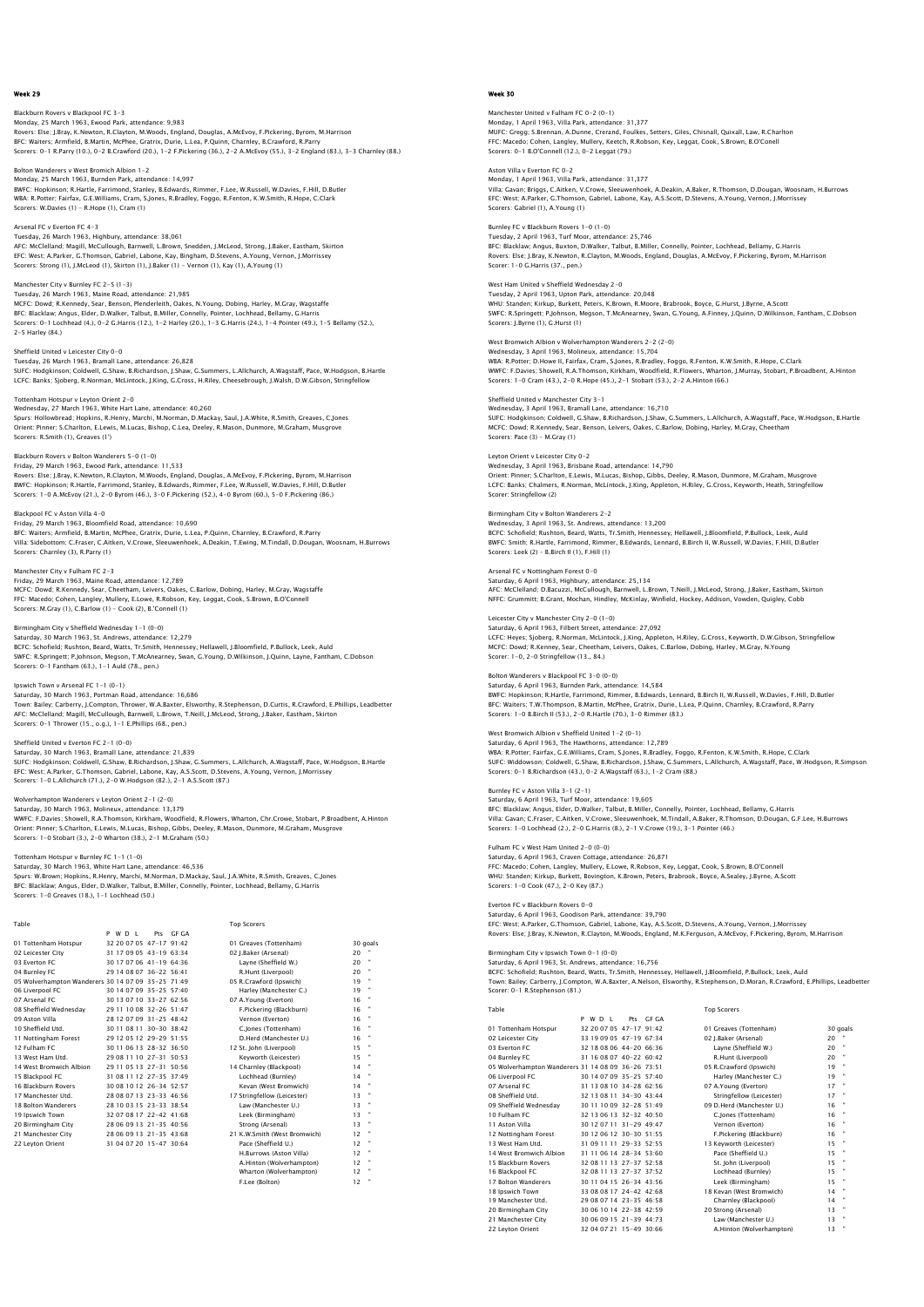## Wolverhampton Wanderers v Arsenal FC 1–0<br>Monday, 8 April 1963, Molineux, attendance: 18,893<br>WWFC: F.Davies; Showell, R.A.Thomson, Kirkham, Woodfield, R.Flowers, Wharton, J.Murray, Stobart, P.Broadbent, A.Hinton AFC: McClelland; D.Bacuzzi, McCullough, Barnwell, L.Brown, T.Neill, J.McLeod, Strong, J.Baker, Eastham, Skirton Scorer: 1-0 Wharton (64.)

# Sheffield Wednesday v Tottenham Hotspur 3-1 Monday, 8 April 1963, Hillsborough, attendance: 43,368 SWFC: R.Springett; P.Johnson, Megson, T.McAnearney, Swan, G.Young, D.Wilkinson, J.Quinn, Layne, Fantham, C.Dobson<br>Spurs: W.Brown; Hopkins, R.Henry, Marchi, M.Norman, D.Mackay, Saul, J.A.White, L.Allen, Greaves, C.Jones<br>Sco

Blackpool FC v Leicester City 1-1 Monday, 8 April 1963, Bloomfield Road, attendance: 16,765 BFC: Waiters; Armfield, B.Martin, McPhee, Gratrix, Durie, L.Lea, P.Quinn, Charnley, B.Crawford, R.Parry LCFC: Banks; Chalmers, R.Norman, McLintock, Sjoberg, Appleton, H.Riley, G.Cross, Keyworth, D.W.Gibson, Stringfellow Scorers: Charnley (1') - Keyworth (1)

### Liverpool FC v Everton 0-0 Monday, 8 April 1963, Anfield Road, attendance: 56,060 LFC: Lawrence; G.Byrne, R.Moran, G.Milne, Yeats, W.Stevenson, I.Callaghan, R.Hunt, Arrowsmith, Melia, K.Lewis EFC: West; A.Parker, Meagan, Gabriel, Labone, Kay, A.S.Scott, D.Stevens, A.Young, Vernon, J.Morrissey

Aston Villa v Manchester United 1-2 (0-1) Tuesday, 9 April 1963, Villa Park, attendance: 26,895<br>Villa: Gavan; C.Fraser, C.Aitken, V.Crowe, Sieuwenhoek, M.Tindall, A.Baker, R.Thomson, D.Dougan, Woosnam, H.Burrows<br>MUFC: Gregg: S.Brennan, Cantwell, Crerand, Foulkes,

## West Ham United v Ipswich Town 1-3 (1-1)

Friday, 12 April 1963, Upton Park, attendance: 23,170 WHU: Standen; Kirkup, Burkett, Peters, K.Brown, R.Moore, Brabrook, Boyce, G.Hurst, J.Byrne, A.Scott<br>Town: Bailey; Carberry, J.Compton, W.A.Baxter, A.Nelson, Elsworthy, R.Stephenson, D.Moran, R.Crawford, E.Phillips, Leadbet

## Blackburn Rovers v Sheffield Wednesday 3-0 (3-0)

Friday, 12 April 1963, Ewood Park, attendance: 14,361 Rovers: Else; J.Bray, K.Newton, M.McGrath, M.Woods, England, Douglas, A.McEvoy, F.Pickering, Byrom, M.Harrison SWFC: R.Springett; P.Johnson, Megson, T.McAnearney, Swan, G.Young, D.Wilkinson, J.Quinn, Layne, Fantham, C.Dobson Scorers: 1-0 Byrom (23.), 2-0, 3-0 A.McEvoy (33., 35.)

## Burnley FC v Fulham FC 4-0 (2-0)

Friday, 12 April 1963, Turf Moor, attendance: 22,405<br>BFC: Blacklaw; Angus, Elder, D.Walker, Talbut, B.Miller, Connelly, Pointer, Lochhead, Bellamy, G.Harris<br>FFC: Macedo; Cohen, Langley, Mullery, E.Lowe, R.Robson, Key, Legg

Manchester City v Nottingham Forest 1–0<br>Friday, 12 April 1963, Maine Road, attendance: 25,793<br>MCFC: Dowd; R.Kennedy, Sear, Cheetham, Leivers, Oakes, C.Barlow, Dobing, Harley, M.Gray, N.Young<br>NFFC: Grummitt; D.Baird, W.Gray Scorer: M.Gray (1)

## Liverpool FC v Tottenham Hotspur 5-2

Friday, 12 April 1963, Anfield Road, attendance: 54,463 LFC: Lawrence; G.Byrne, R.Moran, G.Milne, Yeats, W.Stevenson, I.Callaghan, R.Hunt, St. John, Melia, K.Lewis Spurs: W.Brown; Hopkins, R.Henry, Marchi, M.Norman, D.Mackay, C.Jones, J.A.White, L.Allen, Greaves, T.Dyson Scorers: Melia (2), W.Stevenson (1), St. John (1), K.Lewis (1) - C.Jones (1), T.Dyson (1)

#### Arsenal FC v West Bro

Friday, 12 April 1963, Highbury, attendance: 28,219 AFC: McClelland; D.Bacuzzi, McCullough, Barnwell, L.Brown, T.Neill, J.McLeod, Strong, A.Baker, Eastham, Skirton WBA: R.Potter; D.Howe II, G.E.Williams, Cram, S.Jones, J.Bannister, Foggo, A.Jackson, M.Murray, R.Hope, C.Clark<br>Scorers: Strong (2), Skirton (1) – A.Jackson (1), R.Hope (1)

#### Leyton Orient v Bolton Wanderers 0-1

Friday, 12 April 1963, Brisbane Road, attendance: 15,389 Orient: Pinner; S.Charlton, E.Lewis, M.Lucas, Bishop, C.Lea, G.Gregory, R.Mason, Dunmore, M.Graham, Elwood<br>BWFC: Hopkinson; R.Hartle, Farrimond, Rimmer, B.Edwards, Lennard, B.Birch II, W.Russell, W.Davies, F.Hill, D.Butler

A.Hinton (Wolverhampton) 13 "

| Table                                              |                           |       | <b>Top Scorers</b>          |          |
|----------------------------------------------------|---------------------------|-------|-----------------------------|----------|
|                                                    | P W D I<br>Pts            | GE GA |                             |          |
| 01 Leicester City                                  | 34 19 10 05 48-15 68:35   |       | 01 Greaves (Tottenham)      | 30 goals |
| 02 Tottenham Hotspur                               | 34 20 07 07 47-21 94:50   |       | 02 Layne (Sheffield W.)     | 22       |
| 03 Everton EC                                      | 33 18 09 06 45-21 66:36   |       | 03 R.Hunt (Liverpool)       | ٠<br>20  |
| 04 Burnley FC                                      | 32 17 08 07 42-22 64:42   |       | R.Crawford (Ipswich)        | 20       |
| 05 Liverpool FC                                    | 32 15 08 09 38-26 62:42   |       | J.Baker (Arsenal)           | 20       |
| 06 Wolverhampton Wanderers 32 15 08 09 38-26 74:51 |                           |       | 06 Harley (Manchester C.)   | ٠<br>19  |
| 07 Arsenal FC                                      | 33 14 08 11 36-30 65:59   |       | 07 Stringfellow (Leicester) | 17       |
| 08 Sheffield Wednesdav                             | 32 12 10 10 34-30 54:53   |       | A.Young (Everton)           | 17       |
| 09 Sheffield Utd.                                  | 32 13 08 11 34-30 43:44   |       | Lochhead (Burnley)          | ×<br>17  |
| 10 Fulham FC                                       | 33 13 06 14 32-34 40:54   |       | C.Jones (Tottenham)         | 17       |
| 11 Aston Villa                                     | 31 12 07 12 31 - 31 50:49 |       | 11 St. John (Liverpool)     | 16       |
| 12 Nottingham Forest                               | 31 12 06 13 30-32 51:56   |       | Vernon (Everton)            | ٠<br>16  |
| 13 Blackburn Rovers                                | 33 09 11 13 29-37 55:58   |       | F.Pickering (Blackburn)     | 16       |
| 14 West Ham Utd.                                   | 32 09 11 12 29-35 53:58   |       | Kevworth (Leicester)        | ٠<br>16  |
| 15 West Bromwich Albion                            | 32 11 06 15 28-36 55:63   |       | D.Herd (Manchester U.)      | 16       |
| 16 Bolton Wanderers                                | 31 12 04 15 28-34 44 56   |       | 16 Leek (Birmingham)        | ٠<br>15  |
| 17 Blackpool FC                                    | 33 08 12 13 28-38 38:53   |       | Pace (Sheffield U.)         | 15       |
| 18 Ipswich Town                                    | 34 09 08 17 26-42 45:69   |       | Charnley (Blackpool)        | ٠<br>15  |
| 19 Manchester Utd.                                 | 30 09 07 14 25-35 48:59   |       | Strong (Arsenal)            | 15       |
| 20 Manchester City                                 | 31 07 09 15 23-39 45:73   |       | 20 Kevan (West Bromwich)    | 14       |
| 21 Birmingham City                                 | 30 06 10 14 22-48 42:59   |       | 21 Pointer (Burnley)        | 13       |
| 22 Levton Orient                                   | 33 04 07 22 15-51 30:67   |       | Wharton (Wolverhampton)     | 13       |
|                                                    |                           |       | Law (Manchester U.)         | 13       |

## Week 32

pton Wanderers v Burnley FC 7-2 (2-1) Saturday, 13 April 1963, Molineux, attendance: 21,562 WWFC: F.Davies; Showell, R.A.Thomson, Kirkham, Woodfield, R.Flowers, Wharton, J.Murray, Stobart, P.Broadbent, A.Hinton BFC: Blacklaw; Angus, Elder, D.Walker, Talbut, B.Miller, Connelly, Pointer, Lochhead, Bellamy, G.Harris<br>Scorers: 0–1 Lochhead (8.), 1–1 P.Broadbent (31.), 2–1 J.Murray (33.), 3–1 A.Hinton (58.), 4–1 A.Hinton (62.), 5–1 Ang

Blackpool FC v Everton FC 1-2 (0-2) Saturday, 13 April 1963, Bloomfield Road, attendance: 27,842 BFC: Walters; Armfield, B.Martin, McPhee, Gratrix, Durie, L.Lea, P.Quinn, Charnley, B.Crawford, R.Parry<br>EFC: West; A.Parker, Meagan, Gabriel, Labone, Kay, A.S.Scott, D.Stevens, A.Young, Vernon, J.Morrissey<br>Scorers: 0–1 A.Y

## Sheffield United v Arsenal FC 3-3 (3-2) Saturday, 13 April 1963, Bramall Lane, attendance: 21,487<br>SUFC: Widdowson; Coldwell, G.Shaw, B.Richardson, J.Shaw, G.Summers, L.Allchurch, A.Wagstaff, Pace, W.Hodgson, B.Hartle<br>AFC: McClelland; Magill, D.Bacuzzi, Barnwell, 3-3 Barnwell (71., pen.)

Aston Villa v Sheffield Wednesday 0-2 (0-0) Saturday, 13 April 1963, Villa Park, attendance: 23,014 Villa: Sidebottom; C.Fraser, C.Aitken, M.Tindall, Sleeuwenhoek, A.Deakin, A.Baker, Woosnam, R.Thomson, R.Wylie, H.Burrows SWFC: R.Springett; P.Johnson, Megson, T.McAnearney, Swan, G.Young, D.Wilkinson, J.Quinn, Layne, Fantham, C.Dobson Scorers: 0-1 J.Quinn (58.), 0-2 Layne (72.)

## Nottingham Forest v Birmingham City 0-2 (0-1)

Saturday, 13 April 1963, City Ground, attendance: 15,556 NFFC: Grummitt; J.Wilson II, B.Grant, Hindley, McKinlay, Winfield, W.Gray, Cobb, Vowden, Quigley, Hockey BCFC: Schofield; Rushton, Beard, Watts, Tr.Smith, Hennessey, Hellawell, J.Bloomfield, Regan, Leek, Auld Scorer: 0-1, 0-2 Leek (38., 85.)

## Manchester City v Bolton Wanderers 2-1 (0-1)

Saturday, 13 April 1963, Maine Road, attendance: 18,551 MCFC: Dowd; R.Kennedy, Sear, Cheetham, M.Batty, Oakes, N.Young, Dobing, Harley, M.Gray, Wagstaffe BWFC: Smith; R.Hartle, A.Goulden, Rimmer, B.Edwards, Lennard, F.Lee, P.Deakin, W.Davies, F.Hill, D.Butler  $S_{\text{S}}(70, 100)$  P.D. Executive (25.), 1-1 Dobing (60.), 2-1 N.Young (70.)

## Tottenham Hotspur v Fulham FC 1-1 (0-0)

Saturday, 13 April 1963, White Hart Lane, attendance: 45,951 Spurs: W.Brown; P.Baker, R.Henry, J.Smith, Marchi, D.Mackay, C.Jones, J.A.White, Saul, Greaves, T.Dyson FFC: Macedo; Cohen, Langley, Mullery, Keetch, R.Robson, Kay, Leggat, Cook, S.Brown, B.O'Connell Scorers: 0-1 Leggat (64.), 1-1 Greaves (75.)

#### West Ham United v Leicester City 2-0 (1-0) Saturday, 13 April 1963, Upton Park, attendance: 25,689

WHU: Standen; Kirkup, Burkett, Bovington, K.Brown, R.Moore, A.Sealey, Boyce, G.Hurst, Peters, Brabrook LCFC: Banks; Sjoberg, R.Norman, McLintock, J.King, Appleton, H.Riley, G.Cross, Keyworth, D.W.Gibson, Stringfellow ECFC: Banks; Sjoberg, R.Norman, Mc<br>LCFC: Banks; Sjoberg, R.Norman, Mc<br>Scorer: 1-0, 2-0 A.Sealey (18., 61.)

#### Liverpool FC v Manchester United 1-0 (0-0)

Saturday, 13 April 1963, Anfield Road, attendance: 51,529<br>Saturday, 13 April 1963, Anfield Road, attendance: 51,529<br>J.F.C: Jawrence: A Jones R. Moran. G. Milne. Years. W. Stevenson. J. Callaghan. R. Hunt. St. John. Arrowsm LFC: Lawrence; A.Jones, R.Moran, G.Milne, Yeats, W.Stevenson, I.Callaghan, R.Hunt, St. John, Arrowsmith, Melia<br>MUFC: Gregg; S.Brennan, A.Dunne, Crerand, Foulkes, Setters, Giles, Stiles, Quixall, Law, R.Chariton<br>Scorer: 1–0

#### Blackburn Rovers v West Bromwich Albion 3-1 (1-0)

Saturday, 13 April 1963, Ewood Park, attendance: 11,451<br>Rovers: Else: J.Bray, K.Newton, M.McGrath, M.Woods, England, Douglas, A.McEvoy, F.Pickering, Byrom, M.Harrisor<br>WBA: R.Potter: Fairfax, G.E.Williams, Cram, S.Jones, J.

## Ipswich Town v Leyton Orient 1-1 (0-1)

Saturday, 13 April 1963, Portman Road, attendance: 18,677<br>Town: Bailey; Carberry, J.Compton, W.A.Baxter, A.Nelson, Elsworthy, R.Stephenson, D.Moran, R.Crawford, E.Phillips, Leadbetteı<br>Orient: Pinner; S.Charlton, W.Taylor,

## Table Table **Table** Top Scorers and Top Scorers and Top Scorers and Top Scorers and Top Scorers and Top Scorers and Top Scorers and Top Scorers and Top Scorers and Top Scorers and Top Scorers and Top Scorers and Top Scorer

|                                                    |  | P W D I | Pts                       | GE GA |                             |    |                |
|----------------------------------------------------|--|---------|---------------------------|-------|-----------------------------|----|----------------|
| 01 Tottenham Hotspur                               |  |         | 35 20 08 07 48-22 95:51   |       | 01 Greaves (Tottenham)      |    | 31 goals       |
| 02 Leicester City                                  |  |         | 35 19 10 06 48-22 68:37   |       | 02 Lavne (Sheffield W.)     | 23 |                |
| 03 Everton FC                                      |  |         | 34 19 09 06 47-21 68:37   |       | 03 J.Baker (Arsenal)        | 21 |                |
| 04 Burnley FC                                      |  |         | 33 17 08 08 42-24 66:49   |       | 04 R.Crawford (Ipswich)     | 20 |                |
| 05 Wolverhampton Wanderers 33 16 08 09 40-26 81:53 |  |         |                           |       | R.Hunt (Liverpool)          | 20 |                |
| 06 Liverpool FC                                    |  |         | 33 16 08 09 40-26 63:42   |       | 06 Harley (Manchester C.)   | 19 |                |
| 07 Arsenal FC                                      |  |         | 34 14 09 11 37-31 68:62   |       | 07 Lochhead (Burnley)       | 18 |                |
| 08 Sheffield Wednesdav                             |  |         | 33 13 10 10 36-30 56:53   |       | A.Young (Everton)           | 18 |                |
| 09 Sheffield Utd.                                  |  |         | 33 13 09 11 35-31 46:47   |       | 09 C.lones (Tottenham)      | 17 |                |
| 10 Fulham FC                                       |  |         | 34 13 07 14 33-35 41:55   |       | St. John (Liverpool)        | 17 |                |
| 11 Blackburn Rovers                                |  |         | 34 10 11 13 31-37 58:59   |       | Stringfellow (Leicester)    | 17 |                |
| 12 Aston Villa                                     |  |         | 32 12 07 13 31-33 50:51   |       | Leek (Birmingham)           | 17 |                |
| 13 West Ham Utd.                                   |  |         | 33 10 11 12 31 - 35 55:58 |       | 13 F.Pickering (Blackburn)  | 16 |                |
| 14 Nottingham Forest                               |  |         | 32 12 06 14 30-34 51:58   |       | D.Herd (Manchester U.)      | 16 |                |
| 15 West Bromwich Albion                            |  |         | 33 11 06 16 28-38 56:66   |       | Vernon (Everton)            | 16 |                |
| 16 Bolton Wanderers                                |  |         | 32 12 04 16 28-36 45:58   |       | Kevworth (Leicester)        | 16 |                |
| 17 Blackpool FC                                    |  |         | 34 08 12 14 28-40 39:55   |       | 17 A.Hinton (Wolverhampton) | 15 |                |
| 18 Ipswich Town                                    |  |         | 35 09 09 17 27-45 46:70   |       | Pace (Sheffield U.)         | 15 |                |
| 19 Manchester Utd.                                 |  |         | 31 09 07 15 25-37 47:74   |       | Charnley (Blackpool)        | 15 |                |
| 20 Manchester City                                 |  |         | 32 08 09 15 25-39 47:74   |       | Strong (Arsenal)            | 15 |                |
| 21 Birmingham City                                 |  |         | 31 07 10 14 24-38 44:59   |       | 21 Wharton (Wolverhampton)  | 14 | $\blacksquare$ |
| 22 Levton Orient                                   |  |         | 34 04 08 22 16-52 31:68   |       | Kevan (West Bromwich)       | 14 |                |
|                                                    |  |         |                           |       | Pointer (Burnley)           | 14 |                |
|                                                    |  |         |                           |       | 24 Law (Manchester U.)      | 13 |                |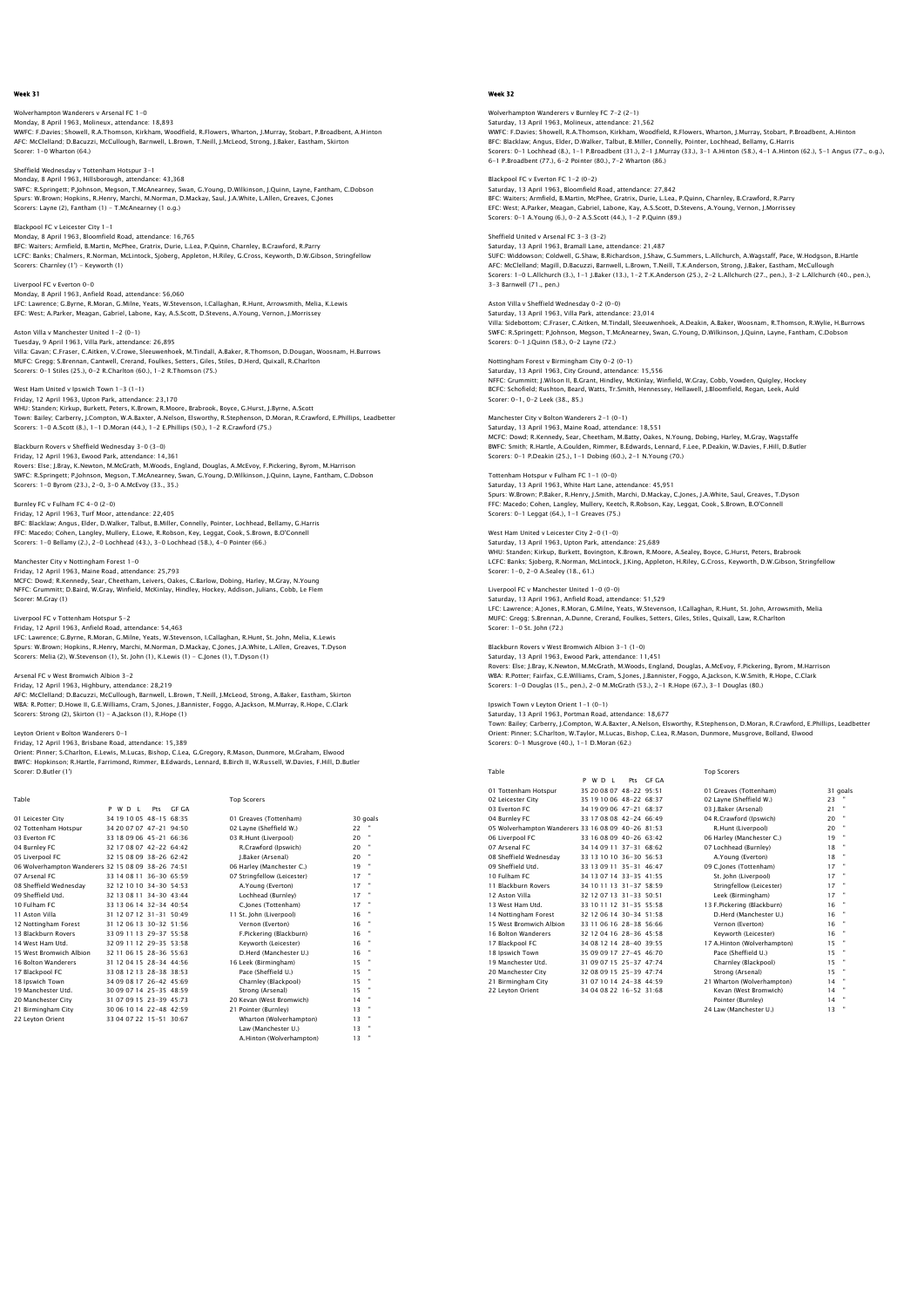Everton FC v Birmingham City 2-2 Monday, 15 April 1963, Goodison Park, attendance: 50,122 EFC: West; A.Parker, Meagan, B.Harris, Gabriel, Kay, A.S.Scott, D.Stevens, A.Young, Vernon, J.Morrissey BCFC: Schofield; Rushton, C.Green, Hennessey, Tr.Smith, Beard, Hellawell, J.Bloomfield, J.Harris, Leek, Auld Scorers: A.Young (1), A.S.Scott (1) - J.Bloomfield (1), Leek (1)

Manchester United v Leicester City 2-2 (1-0) Monday, 15 April 1963, Old Trafford, attendance: 49,973 MUFC: Gregg; S.Brennan, A.Dunne, Crerand, Foulkes, Setters, Quixall, Stiles, D.Herd, Law, R.Charlton LCFC: Banks; Sjoberg, R.Norman, McLintock, J.King, Appleton, H.Riley, G.Cross, Keyworth, D.W.Gibson, Cheesebrough<br>Scorers: 1–0 D.Herd (16.), 1–1 G.Cross (53.), 2–1 R.Charlton (62.), 2–2 R.Norman (64.)

Tottenham Hotspur v Liverpool FC 7-2 Monday, 15 April 1963, White Hart Lane, attendance: 53,727<br>Spurs: W.Brown; Hopkins, R.Henry, J.Smith, Marchi, D.Mackay, C.Jones, J.A.White, Saul, Greaves, T.Dyson<br>LFC: Lawrence; A.Jones, R.Moran, G.Milen, Yeats, W.Stevenso

Wolverhampton Wanderers v Aston Villa 3-1 (0-1) Monday, 15 April 1963, Molineux, attendance: 26,299 WWFC: F.Davies; Showell, R.A.Thomson, Kirkham, Woodfield, R.Flowers, Wharton, J.Murray, Stobart, P.Broadbent, A.Hinton<br>Villa: Sidebottom; C.Fraser, C.Aitken, M.TIndall, Sleeuwenhoek, A.Deakin, A.Baker, Woosnam, R.Thomson,

Ipswich Town v West Ham United 2-3 (1-1) Monday, 15 April 1963, Portman Road, attendance: 21,988<br>Town: Bailey; Carberry, J.Compton, W.A.Baxter, A.Nelson, Elsworthy, R.Stephenson, D.Moran, R.Crawford, E.Phillips, Leadbetter<br>WHU: Standen; Kirkup, Burkett, Bovington

Blackpool FC v Sheffield United 3-1 Monday, 15 April 1963, Bloomfield Road, attendance: 16,746 BFC: Waiters; Armfield, B.Martin, McPhee, Gratrix, Durie, L.Lea, P.Quinn, Charnley, B.Crawford, R.Parry SUFC: Hodgkinson; Coldwell, G.Shaw, B.Richardson, J.Shaw, G.Summers, L.Allchurch, A.Wagstaff, Pace, W.Hodgson, B.Hartle Scorers: P.Quinn (2), Charnley (1) - A.Wagstaff (1)

Fulham FC v Burnley FC 1-1 (1-0) Monday, 15 April 1963, Craven Cottage, attendance: 25,869 FFC: Macedo; Cohen, Langley, Mullery, Keetch, R.Robson, Key, Leggat, Cook, S.Brown, B.O'Connell BFC: Blacklaw; Angus, Elder, D.Walker, Talbut, B.Miller, Connelly, Pointer, Lochhead, Bellamy, G.Harris Scorers: 1-0 Key (38.), 1-1 Connelly (67.)

Nottingham Forest v Manchester City 1-1 Monday, 15 April 1963, City Ground, attendance: 15,017 NFFC: Grummitt; J.Wilson II, D.Baird, Whitefoot, McKinlay, Hindley, Hockey, Addison, Julians, Quigley, Le Flem MCFC: Dowd; R.Kennedy, Sear, Cheetham, Wood, Oakes, N.Young, Dobing, Harley, Hayes, Wagstaffe Scorers: Addison (1) - Harley (1')

## Blackburn Rovers 4-0 (1-0)

Monday, 15 April 1963, Hillsborough, attendance: 23,764 SWFC: R.Springett; P.Johnson, Megson, T.McAnearney, Swan, G.Young, D.Wilkinson, J.Quinn, Layne, Fantham, C.Dobson Rovers: Else; J.Bray, K.Newton, M.McGrath, M.Woods, England, Douglas, A.McEvoy, F.Pickering, Byrom, M.Harrison<br>Scorers: 1–0 C.Dobson (25.), 2–0, 3–0 Layne (60., 77.), 4–0 G.Younq (82.)

#### e<br>Website Bromwich Arsenal FC 1-2 Monday, 15 April 1963, The Hawthorns, attendance: 15,461

WBA: R.Potter; Fairfax, G.E.Williams, Cram, S.Jones, R.Bradley, Foggo, A.Jackson, R.Fenton, R.Hope, C.Clark AFC: McClelland; F.R.Clarke, McCullough, Barnwell, L.Brown, V.Groves, J.McLeod, Strong, J.Baker, Eastham, T.K.Anderson Scorers: R.Fenton (1) - J.Baker (2)

## Bolton Wanderers v Leyton Orient 0-1

Monday, 15 April 1963, Burnden Park, attendance: 16,752 BWFC: Smith; R.Hartle, D.Hatton, Rimmer, B.Edwards, Lennard, F.Lee, W.Russell, W.Davies, F.Hill, B.Birch II<br>Orient: Pinner; S.Charlton, W.Taylor, M.Lucas, Bishop, C.Lea, R.Mason, Dunmore, Musgrove, M.Graham, Elwood<br>Scorer:

| Table                                        |                   |     |                    | <b>Top Scorers</b>          |    |                |
|----------------------------------------------|-------------------|-----|--------------------|-----------------------------|----|----------------|
|                                              | P W D I           | Pts | GE GA              |                             |    |                |
| 01 Tottenham Hotspur                         | 36 21 08 07       |     | $50 - 22$ $102.53$ | 01 Greaves (Tottenham)      |    | 35 goals       |
| 02 Leicester City                            | 36 19 11 06 49-23 |     | 70.39              | 02 Layne (Sheffield W.)     | 25 |                |
| 03 Everton EC                                | 35 19 10 06 48-22 |     | 70.39              | 03 I.Baker (Arsenal)        | 23 |                |
| 04 Burnley FC                                | 34 17 09 08 43-25 |     | 67.50              | 04 R.Hunt (Liverpool)       | 22 | $\blacksquare$ |
| 05 Wolverhampton Wanderers 34 17 08 09 42-26 |                   |     | 84:54              | 05 R.Crawford (Ipswich)     | 21 |                |
| 06 Liverpool FC                              | 34 16 08 10 40-28 |     | 65.49              | 06 Harley (Manchester C.)   | 20 |                |
| 07 Arsenal FC                                | 35 15 09 11 39-31 |     | 70:63              | 07 A.Young (Everton)        | 19 | ×              |
| 08 Sheffield Wednesdav                       | 34 14 10 10 38-30 |     | 60:53              | C.lones (Tottenham)         | 19 | ×              |
| 09 Sheffield Utd.                            | 34 13 09 12 35-33 |     | 47:50              | 09 Leek (Birmingham)        | 18 |                |
| 10 Fulham FC                                 | 35 13 08 14 34-36 |     | 42:56              | Lochhead (Burnley)          | 18 |                |
| 11 West Ham Utd.                             | 34 11 11 12 33-35 |     | 58:60              | 11 Stringfellow (Leicester) | 17 |                |
| 12 Aston Villa                               | 33 12 07 14 31-35 |     | 51:54              | St. John (Liverpool)        | 17 |                |
| 13 Blackburn Rovers                          | 35 10 11 14 31-39 |     | 58.63              | D.Herd (Manchester U.)      | 17 |                |
| 14 Nottingham Forest                         | 33 12 07 14 31-35 |     | 52.59              | 14 Kevworth (Leicester)     | 16 |                |
| 15 Blackpool FC                              | 35 09 12 14 30-40 |     | 42:56              | Charnley (Blackpool)        | 16 |                |
| 16 West Bromwich Albion                      | 34 11 06 17 28-40 |     | 57.68              | A.Hinton (Wolverhampton)    | 16 |                |
| 17 Bolton Wanderers                          | 33 12 04 17 28-38 |     | 45.59              | F.Pickering (Blackburn)     | 16 |                |
| 18 Ipswich Town                              | 36 09 09 18 27-45 |     | 48.73              | Vernon (Everton)            | 16 |                |
| 19 Manchester Utd.                           | 32 09 08 15 26-38 |     | 50.62              | 19 Pace (Sheffield U.)      | 15 |                |
| 20 Manchester City                           | 33 08 10 15 26-40 |     | 48:75              | Wharton (Wolverhampton)     | 15 |                |
| 21 Birmingham City                           | 32 07 11 14 25-39 |     | 46.61              | Strong (Arsenal)            | 15 |                |
| 22 Levton Orient                             | 35 05 08 22 18-52 |     | 32:68              | 22 Pointer (Burnley)        | 14 | ×              |
|                                              |                   |     |                    | Kevan (West Bromwich)       | 14 |                |
|                                              |                   |     |                    | 24 Law (Manchester U.)      | 13 |                |
|                                              |                   |     |                    | Douglas (Blackburn)         | 13 |                |
|                                              |                   |     |                    |                             |    |                |

#### Week 34

am City v Everton FC 0-1 Tuesday, 16 April 1963, St. Andrews, attendance: 29,719 BCFC: Schofield; Rushton, C.Green, Hennessey, Watts, Beard, Hellawell, J.Bloomfield, J.Harris, Leek, Auld EFC: West; A.Parker, Meagan, Gabriel, G.Heslop, Kay, A.S.Scott, D.Stevens, A.Young, Vernon, J.Morrissey Scorer: Vernon (1)

Leicester City v Manchester United 4-3 (1-1) Tuesday, 16 April 1963, Filbert Street, attendance: 37,002 LCFC: Banks; Sjoberg, R.Norman, G.Cross, J.King, Appleton, H.Riley, Heath, Keyworth, McLintock, D.W.Gibson<br>MUFC: Gregg: S.Brennan, A.Dunne, Crerand, Foulkes, Setters, Quixall, Silies, D.Herd, Law, R.Charlton<br>Scorers: 1–0 H

Sheffield United v Blackpool FC 0-0 Tuesday, 16 April 1963, Bramall Lane, attendance: 21,637 SUFC: Hodgkinson; Coldwell, G.Shaw, B.Richardson, J.Shaw, G.Summers, L.Allchurch, A.Wagstaff, Pace, W.Hodgson, B.Hartle BFC: Waiters; Armfield, B.Martin, McPhee, Gratrix, Durie, L.Lea, P.Quinn, Charnley, B.Crawford, R.Parry

Aston Villa v Wolverhampton Wanderers 0-2 (0-1) Tuesday, 16 April 1963, Villa Park, attendance: 31,474 Villa: Sidebottom; C.Fraser, C.Aitken, V.Crowe, Sleeuwenhoek, R.Thomson, A.Baker, R.Wylie, D.Dougan, Woosnam, H.Burrows WWFC: F.Davies; Showell, R.A.Thomson, Kirkham, Woodfield, R.Flowers, Wharton, Chr.Crowe, J.Murray, P.Broadbent, A.Hinton Scorers: 0-1 A.Hinton (16.), 0-2 Wharton (56.)

Liverpool FC v Nottingham Forest 0-2 Thursday, 18 April 1963, Anfield Road, attendance: 36,592 LFC: Lawrence; A.Jones, R.Moran, G.Milne, Yeats, W.Stevenson, I.Callaghan, R.Hunt, St. John, Melia, K.Lewis<br>NFFC: Grummitt; J.Wilson II, Mochan, D.Baird, McKinlay, Winfield, Hockey, Addison, Julians, Cobb, Le Flem<br>Scorers:

Everton FC v Tottenham Hotspur 1-0 (1-0)

Saturday, 20 April 1963, Goodison Park, attendance: 67,650 EFC: West; A.Parker, Meagan, Gabriel, Labone, Kay, A.S.Scott, D.Stevens, A.Young, Vernon, J.Morrissey Spurs: W.Brown; P.Baker, R.Henry, J.Smith, Marchi, D.Mackay, C.Jones, J.A.White, R.Smith, Greaves, T.Dyson Scorer: 1-0 A.Young (17.)

## Arsenal FC v Manchester City 2-3 (0-1)

Saturday, 20 April 1963, Highbury, attendance: 20,539<br>AFC: MCClelland; Magill, McCullough, Barnwell, L.Brown, V.Groves, J.McLeod, Strong, J.Baker, Eastham, T.K.Andersor<br>MCF: Dowd; R.Kennedy, Sear, Cheethan, Leivers, Oakes,

Birmingham City v Blackpool FC 3-6 (3-3)

Saturday, 20 April 1963, St. Andrews, attendance: 15,396<br>BCFC: Schofield; Rushton, C.Green, Hennessey, Tr.Smith, Beard, Hellawell, J.Bloomfield, J.Harris, Leek, Auld<br>BFC: Waiters; Armfield, B.Martin, McPhee, Gratrix, Durie 3-4 Charnley (57.), 3-5 Charnley (63.), 3-6 Beard (84., o.g.)

## ich Albion v West Ham United 1-0 (1-0)

Saturday, 20 April 1963, The Hawthorns, attendance: 10,315 WBA: R.Potter; D.Howe II, G.E.Williams, Cram, S.Jones, R.Bradley, Foggo, A.Jackson, R.Fenton, R.Hope, G.Carter WHU: Standen; Kirkup, Burkett, Bovington, K.Brown, R.Moore, A.Sealey, Boyce, G.Hurst, Peters, Brabrook Scorer: 1-0 A.Jackson (17.)

Fulham FC v Liverpool FC 0-0 Saturday, 20 April 1963, Craven Cottage, attendance: 18,894

FFC: Macedo; Cohen, Langley, Mullery, Keetch, R.Robson, Key, Leggat, Cook, S.Brown, B.O'Connell LFC: Lawrence; R.Thomson II, C.Lawler, A.Jones, G.Milne, W.Stevenson, K.Lewis, R.Hunt, St. John, Arrowsmith, Melia

Saturday, 20 April 1963, Turf Moor, attendance: 16,253 BFC: Blacklaw; Angus, Elder, D.Walker, B.Miller, Connelly, Pointer, Lochhead, Bellamy, G.Harris NFFC: Grummitt; J.Wilson II, Mochan, D.Baird, McKinlay, Winfield, Hockey, Addison, Vowden, Cobb, Le Flem

Saturday, 20 April 1963, Hillsborough, attendance: 17,268 SWFC: R.Springett; P.Johnson, Megson, T.McAnearney, Swan, G.Young, D.Wilkinson, J.Quinn, Layne, Fantham, C.Dobson Town: Bailey; Carberry, J.Compton, W.A.Baxter, A.Nelson, Elsworthy, R.Stephenson, D.Moran, R.Crawford, E.Phillips, Leadbetter Scorer: 0-1 R.Crawford (5.), 0-2 R.Crawford (13.), 0-3 R.Crawford (88.)

Orient: Pinner; S.Charlton, W.Taylor, M.Lucas, Bishop, C.Lea, R.Mason, Dunmore, Musgrove, Deeley, Elwood<br>Rovers: Else; J.Bray, K.G.Taylor, M.McGrath, M.Woods, K.Newton, Douglas, A.McEvoy, F.Pickering, M.K.Ferguson, M.Harri

Saturday, 20 April 1963, Old Trafford, attendance: 31,179<br>MUFC: Gregg; S.Brennan, A.Dunne, Creand, Foulkes, Setters, Quixall, Stiles, D.Herd, Law, R.Charlton<br>SUFC: Hodgkinson; Coldwell, G.Shaw, B.Richardson, J.Shaw, G.Summ

Leicester City v Wolverhampton Wanderers 1-1 (1-1)

Saturday, 20 April 1963, Filbert Street, attendance: 32,419<br>LCFC: Banks; Sjoberg, R.Norman, G.Cross, J.King, Appleton, H.Riley, Heath, Keyworth, McLintock, D.W.Gibson<br>WWFC: F.Davies; G.W.Harris, R.A.Thomson, Kirkham, Showe Scorers 0-1 A.Hinton (29.), 1-1 Keyworth (39.)

 Table Top Scorers P W D L Pts GF GA 01 Everton FC 37 21 10 06 52-22 72:39 01 Greaves (Tottenham) 35 goals 02 Leicester City 38 20 12 06 52-24 75:43 02 Layne (Sheffield W.) 25 " 02 Lettester City and 2012 08 08 50-24 102:54 03 R.Crawford (Ipswich) 25<br>
03 R.Crawford (Ipswich) 24 "<br>
04 Wolverhampton Wanderers 36 18 09 09 45-27 87:55 04 J.Baker (Arsenal) 23 "<br>
05 B.Criewfy FC 35 15 71 008 44-26 67:50 04 Wolverhampton Wanderers 36 18 09 09 45-27 87:55 04 J.Baker (Arsenal) 23 " 05 Burnley FC 35 17 10 08 44-26 67:50 05 R.Hunt (Liverpool) 22 " 06 Liverpool FC 36 16 09 11 41-31 65:51 06 Keyworth (Leicester) 20 " 07 Arsenal FC 36 15 09 12 39-33 72:66 Harley (Manchester C.) 20 " 08 Sheffield Wednesday 35 14 10 11 38-32 60:56 A.Young (Everton) 20<br>
09 Sheffield Utd. 36 13 11 12 37-37 42:56 09 Leek (Birmingham) 10 Fulhann FC<br>
10 Fulhann FC 36 13 09 14 35-37 42:56 Charnley (Blackpool) 19<br>
11 Nottingha 09 Sheffield Utd. 36 13 11 12 37-35 48:51 09 Leek (Birmingham) 19 " 10 Fulham FC 36 13 09 14 35-37 42:56 Charnley (Blackpool) 19 " 11 Nottingham Forest 35 13 08 14 34-36 54:59 C.Jones (Tottenham) 19 " 12 West Ham Utd. 35 11 11 11 13 33-37 58:61 12 Lochhead (Burnley) 18 18<br>13 Blackpool FC 36 10 13 14 33-41 48:59 A.Hinton (Wolverhampton) 18 13 Blackpool FC 36 10 13 14 33-41 48:59 A.Hinton (Wolverhampton) 18<br>14 Blackburg Povers 36 10 12 14 32-40 59:64 14 St. John (Liverpool) 17 14 Blackburn Rovers 1992 - 1992 - 1992 - 14 St. John (Liverpool)<br>15 Aston Villa - 14 35 10 12 14 32–40 - 59:64 14 St. John (Liverpool) 17<br>16 Nest Bromwich Albion - 15 12 06 17 - 30–40 - 58:68 - 14 - 14 - 14 - 14 - 14 - 14 15 Aston Villa 35 12 07 16 31-39 52:60 Stringfellow (Leicester) 17 " 16 West Bromwich Albion 35 12 06 17 30-40 58:68 Vernon (Everton) 17 " 17 Bolton Wanderers 34 13 04 17 30-38 49:60 D.Herd (Manchester U.) 17 18 Ipswich Town 37 10 09 18 29-45 51:73 Law (Manchester U.) 17 " 19 Manchester City 34 09 10 15 28-40 51:77 F.Pickering (Blackburn) 17 " 20 Manchester Utd. 34 09 09 16 27-41 54:67 20 Strong (Arsenal) 16 " 21 Birmingham City 34 07 11 16 25-43 49:68 Wharton (Wolverhampton) 16 " 22 Leyton Orient 36 05 09 22 19-53 33:69 22 Pace (Sheffield U.) 15 " 23 Kevan (West Bromwich) 14<br>Pointer (Burnley) 14 Pointer (Burnley)

25 H.Burrows (Aston Villa) 13 " Douglas (Blackburn) 13 "

rnley FC v Nottingham Forest 0-0

Bolton Wanderers v Aston Villa 4-1 (3-0)

Saturday, 20 April 1963, Burnden Park, attendance: 13,411 BWFC: Hopkinson; R.Hartle, D.Hatton, Rimmer, B.Edwards, Lennard, B.Birch II, W.Russell, W.Davies, P.Deakin, D.Butler Villa: Sidebottom; C.Fraser, C.Aitken, V.Crowe, Sleeuwenhoek, M.Tindall, A.Baker, Woosnam, R.Thomson, R.Wylie, H.Burrows<br>Scorers: 1–0 P.Deakin (3.), 2–0 W.Davies (11.), 3–0 W.Davies (30.), 3–1 H.Burrows (67.), 4–1 D.Butler

Sheffield Wednesday v Ipswich Town 0-3 (0-2)

# Leyton Orient v Blackburn Rovers 1-1 (0-1) Saturday, 20 April 1963, Brisbane Road, attendance: 8,274

Manchester United v Sheffield United 1-1 (0-1)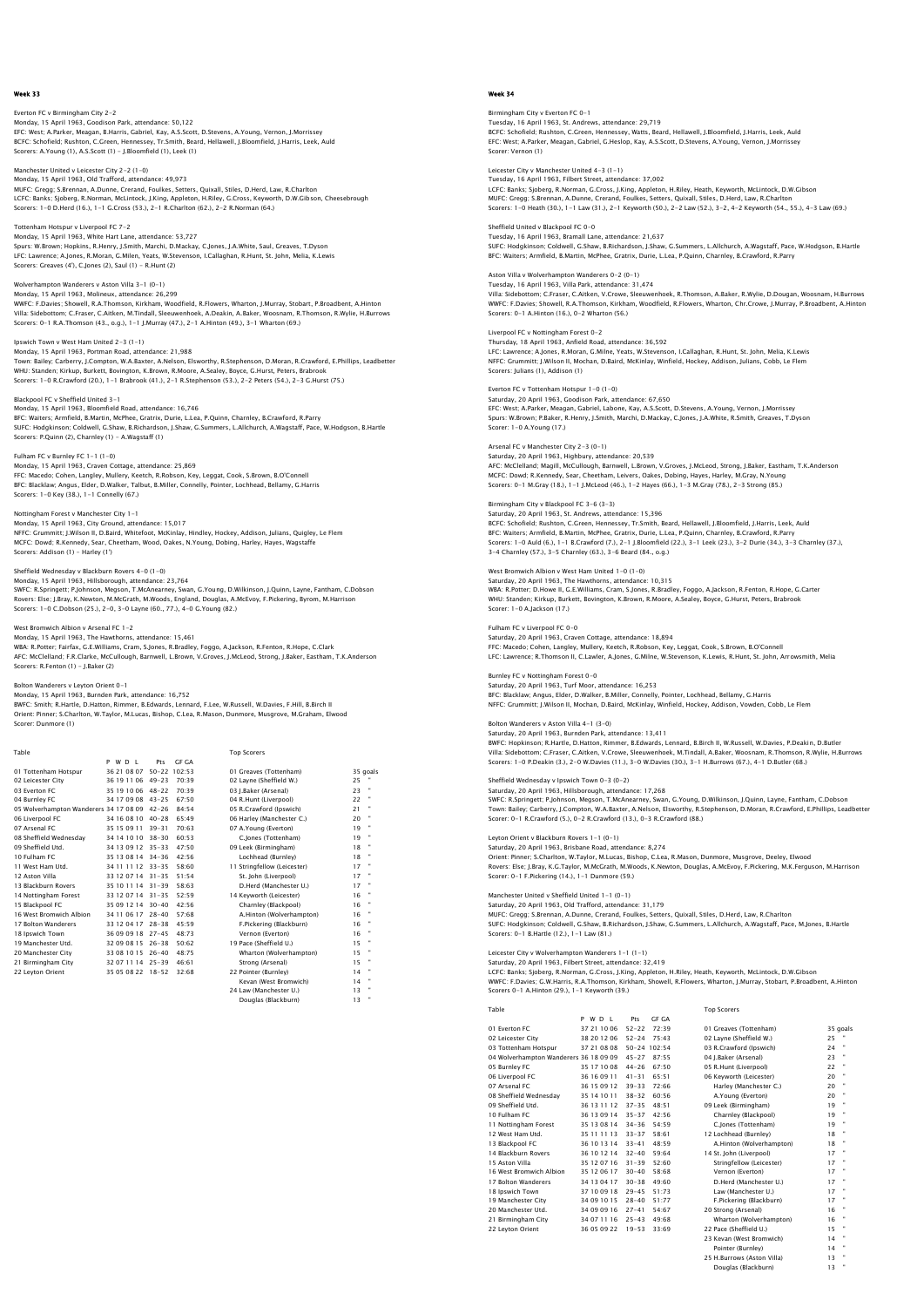## Manchester United v Wolverhampton Wanderers 2–1 (2–1)<br>Monday, 22 April 1963, Old Trafford, attendance: 36,147<br>MUFC: Gaskell: S.Brennan, A.Dunne, Crerand, Foulkes, Setters, Quixall, Stiles, D.Herd, Law, R.Charlton WWFC: F.Davies; Showell, R.A.Thomas, Kirkham, Woodfield, F.Goodwin, Chr.Crowe, J.Murray, Stobart, P.Broadbent, Wharton Scorers: 1-0 D.Herd (5.), 1-1 A.Dunne (25., o.g.), 2-1 Law (40.)

West Ham United v Nottingham Forest 4-1 (1-1) Monday, 22 April 1963, Upton Park, attendance: 18,179

WHU: Standen; Kirkup, Burkett, Peters, K.Brown, R.Moore, A.Scott, Boyce, A.Sealey, G.Hurst, Brabrook<br>NFFC: Grummitt; J.Wilson II, B.Grant, D.Baird, McKinlay, Winfield, Hockey, Cobb, Julians, Addison, Quigley<br>Scorers: 1–0 G

Blackpool FC v Blackburn Rovers 4-1 (1-1) Tuesday, 23 April 1963, Bloomfield Road, attendance: 16,446, sent-off: M.McGrath (85.), P.Quinn (85.) BFC: Waiters; Armfield, B.Martin, McPhee, Gratrix, Durie, L.Lea, P.Quinn, Charnley, B.Crawford, R.Parry<br>Rovers: Griffiths; J.Bray, K.Newton, M.McCrath, M.Woods, England, Douglas, Byrom, F.Pickering, M.K.Ferguson, M.Harriso

#### Sheffield Wednesday v Burnley FC 0-1 (0-1)

Tuesday, 23 April 1963, Hillsborough, attendance: 24,649<br>SWFC: R.Springett; P.Johnson, Megson, T.McAnearney, Swan, G.Young, A.Finney, J.Quinn, Layne, Fantham, C.Dobson<br>BFC: Blacklaw; Angus, Elder, D.Walker, Talbut, B.Mille

Bolton Wanderers v Birmingham City 0-0

Wednesday, 24 April 1963, Burnden Park, attendance: 12,949<br>BWFC: Hopkinson; R.Hartle, D.Hatton, Rimmer, B.Edwards, Lennard, B.Birch II, W.Russell, W.Davies, P.Deakin, D.Butler<br>BCFC: Withers; Rushton, C.Green, Hennessey, Tr

#### Everton FC v Arsenal FC 1-1

Wednesday, 24 April 1963, Goodison Park, attendance: 56,034 EFC: West; A.Parker, Meagan, Gabriel, Labone, Kay, A.S.Scott, D.Stevens, A.Young, Vernon, J.Morrissey AFC: McClelland; Magill, F.R.Clarke, Barnwell, L.Brown, McCullough, J.McLeod, Strong, J.Baker, Eastham, Skirton Scorers: Vernon (1) – Strong (1)

## Manchester City v Sheffield United 1-3<br>Wednesday, 24 April 1063, Maine Boad, attandance: 10.277

Wednesday, 24 April 1963, Maine Road, attendance: 19,277<br>MCFC: Dowd; R.Kennedy, Sear, Cheetham, Leivers, Oakes, Dobing, Hayes, Harley, M.Gray, Wagstaffe<br>SUFC: Hodgkinson; Coldwell, G.Shaw, B.Richardson, J.Shaw, G.Summers, Scorers: Hayes (1) – M.Jones (2), Pace (1)

| Table                                  |             |           |              | <b>Top Scorers</b>         |    |          |
|----------------------------------------|-------------|-----------|--------------|----------------------------|----|----------|
|                                        | P W D I     | Pts       | GE GA        |                            |    |          |
| 01 Everton EC                          | 38 21 11 06 | $53 - 23$ | 73:40        | 01 Greaves (Tottenham)     |    | 35 goals |
| 02 Leicester City                      | 38 20 12 06 | $52 - 24$ | 75:43        | 02 Layne (Sheffield W.)    | 25 |          |
| 03 Tottenham Hotspur                   | 37 21 08 08 |           | 50-24 102:54 | 03 R.Crawford (Ipswich)    | 24 |          |
| 04 Burnley FC                          | 36 18 10 08 | $46 - 26$ | 68:50        | 04 I.Baker (Arsenal)       | 23 |          |
| 05 Wolverhampton Wanderers 37 18 09 10 |             | $45 - 29$ | 88:57        | 05 R.Hunt (Liverpool)      | 22 | ×        |
| 06 Liverpool FC                        | 36 16 09 11 | $41 - 31$ | 65.71        | 06 Charnley (Blackpool)    | 20 |          |
| 07 Arsenal FC                          | 37 15 10 12 | $40 - 34$ | 73:67        | Kevworth (Leicester)       | 20 |          |
| 08 Sheffield Utd.                      | 37 14 11 12 | $39 - 35$ | 51:52        | A.Young (Everton)          | 20 |          |
| 09 Sheffield Wednesday                 | 36 14 10 12 | $38 - 34$ | 60:57        | Harley (Manchester C.)     | 20 |          |
| 10 West Ham Utd.                       | 36 12 11 13 | $35 - 37$ | 62:62        | 10 Leek (Birmingham)       | 19 |          |
| 11 Blackpool FC                        | 38 11 13 14 | $35 - 41$ | 52:60        | C.lones (Tottenham)        | 19 |          |
| 12 Fulham FC                           | 36 13 09 14 | $35 - 41$ | 42.56        | 12 Vernon (Everton)        | 18 |          |
| 13 Nottingham Forest                   | 36 13 08 15 | $34 - 38$ | 55:63        | Law (Manchester U.)        | 18 |          |
| 14 Blackburn Rovers                    | 37 10 12 15 | $32 - 42$ | 60.68        | Lochhead (Burnley)         | 18 |          |
| 15 Aston Villa                         | 35 12 07 16 | $31 - 39$ | 52:60        | A.Hinton (Wolverhampton)   | 18 |          |
| 16 Bolton Wanderers                    | 35 13 05 17 | $31 - 39$ | 49:60        | D.Herd (Manchester U.)     | 18 |          |
| 17 West Bromwich Albion                | 35 12 06 17 | $30 - 40$ | 58:68        | 17 Strong (Arsenal)        | 17 |          |
| 18 Manchester Utd.                     | 35 10 09 16 | $29 - 41$ | 56:68        | Stringfellow (Leicester)   | 17 |          |
| 19 Ipswich Town                        | 37 10 09 18 | $29 - 45$ | 73:29        | St. John (Liverpool)       | 17 |          |
| 20 Manchester City                     | 35 09 10 16 | $28 - 42$ | 52:80        | F.Pickering (Blackburn)    | 17 |          |
| 21 Birmingham City                     | 35 07 12 16 | $26 - 44$ | 49:68        | 21 Wharton (Wolverhampton) | 16 |          |
| 22 Levton Orient                       | 36 05 09 22 | $19 - 53$ | 33:69        | Pace (Sheffield U.)        | 16 |          |
|                                        |             |           |              | 23 Pointer (Burnley)       | 14 |          |
|                                        |             |           |              | Kevan (West Bromwich)      | 14 |          |
|                                        |             |           |              | 25 H.Burrows (Aston Villa) | 13 |          |
|                                        |             |           |              | Douglas (Blackburn)        | 13 | ×        |

### Week 36

Sheffield United v Leyton Orient 2–0<br>Friday, 26 April 1963, Bramall Lane, attendance: 20,703<br>SUFC: Hodgkinson; Badger, B.Shaw, B.Richardson, J.Shaw, G.Summers, L.Allchurch, A.Wagstaff, Pace, M.Jones, B.Hartle Orient: Pinner; S.Charlton, W.Taylor, M.Lucas, Bishop, C.Lea, R.Mason, Dunmore, Musgrove, Deeley, Elwood Scorers: B.Hartle (1), M.Jones (1)

Blackburn Rovers v Birmingham City 6-1 (4-0) Saturday, 27 April 1963, Ewood Park, attendance: 9,482

Rovers: Else; J.Bray, K.Newton, M.McGrath, M.Woods, England, Douglas, Byrom, F.Pickering, M.K.Ferguson, M.Harrison BCFC: Withers; Rushton, C.Green, Hennessey, Tr.Smith, Beard, Hellawell, J.Bloomfield, P.Bullock, Leek, Auld<br>Scorers: 1–0 England (13.), 2–0 M.K.Ferguson (15.), 3–0, 4–0 F.Pickering (34., 37.), 5–0 Tr.Smith (65., o.g.), 5–1

#### Blackpool FC v Arsenal FC 3-2 (2-1)

Saturday, 27 April 1963, Bloomfield Road, attendance: 13,864 BFC: Waiters; Armfield, B.Martin, McPhee, Gratrix, Durie, L.Lea, P.Quinn, Charnley, B.Crawford, R.Parry<br>AFC: McClelland; Magill, F.R.Clarke, Barnwell, L.Brown, McCullough, J.McLeod, Sammels, Strong, Eastham, Skirton<br>Scorer

## Wolverhampton Wanderers v Fulham FC 2-1 (1-0)

Saturday, 27 April 1963, Molineux, attendance: 18,894<br>WWFC: F.Davies; Showell, R.A.Thomson, Kirkham, Woodfield, R.Flowers, Wharton, Chr.Crowe, J.Murray, P.Broadbent, A.Hintor<br>FFC: Macedo; Cohen, Langley, Mullery, Keetch, R Scorers: 1-0 A.Hinton (43.), 2-0 R.Flowers (66.), 2-1 Cook (72.)

## Manchester City v West Bromwich Albion 1-5 (0-1)

Saturday, 27 April 1963, Maine Road, attendance: 14,995<br>MCFC: Dowd; R.Kennedy, Sear, Cheetham, Leivers, Oakes, N.Young, Hayes, Harley, M.Gray, Wagstaffe<br>WBA: R.Potter; D.Howe II, G.E.Williams, Cram, S.Jones, R.Bradley, Fog Scorers: 0-1 R.Fenton (9.), 0-2 Foggo (49.), 0-3 C.Clark (61.), 0-4 Foggo (65.), 1-4 Harley (86.), 1-5 A.Jackson (89.)

## Ipswich Town v Burnley FC 2-1 (0-0)

Saturday, 27 April 1963, Portman Road, attendance: 18,645 Town: Bailey; Carberry, J.Compton, W.A.Baxter, A.Nelson, Elsworthy, R.Stephenson, D.Moran, R.Crawford, E.Phillips, Leadbetter BFC: Blacklaw; Angus, Elder, D.Walker, Talbut, B.Miller, Connelly, J.Robson, Lochhead, Bellamy, G.Harris Scorers: 1-0 R.Crawford (60.), 1-1 Connelly (65.), 2-1 E.Phillips (69.)

## Tottenham Hotspur v Bolton Wanderers 4-1 (2-0)

Saturday, 27 April 1963, White Hart Lane, attendance: 40,965 Spurs: W.Brown; P.Baker, R.Henry, D.Blanchflower, M.Norman, Marchi, Greaves, J.A.White, R.Smith, L.Allen, T.Dyson BWFC: Hopkinson; R.Hartle, D.Hatton, Stanley, B.Edwards, Rimmer, B.Birch II, P.Deakin, W.Russell, F.Hill, Pilkington Scorers: 1-0 R.Smith (19.), 2-0 J.A.White (29.), 3-0 Marchi (52.), 3-1 P.Deakin (65.), 4-1 Greaves (83.)

## West Ham United v Everton FC 1-2 (1-2)

Saturday, 27 April 1963, Upton Park, attendance: 28,391 WHU: Standen; Kirkup, Burkett, Peters, K.Brown, R.Moore, A.Sealey, Boyce, J.Byrne, G.Hurst, Brabrook<br>EFC: Dunlop; A.Parker, Meagan, Gabriel, Labone, Kay, A.S.Scott, D.Stevens, A.Young, Vernon, Temple<br>Scorers: 1–0 Meagan (2

| Table                                  |             |                     | <b>Top Scorers</b>         |                      |
|----------------------------------------|-------------|---------------------|----------------------------|----------------------|
|                                        | PWDL        | <b>GF GA</b><br>Pts |                            |                      |
| 01 Everton EC                          | 39 22 11 06 | $55 - 23$<br>75:41  | 01 Greaves (Tottenham)     | 36 goals             |
| 02 Tottenham Hotspur                   | 38 22 08 08 | 52-24 106:55        | 02 R.Crawford (Ipswich)    | 25                   |
| 03 Leicester City                      | 38 20 12 06 | $52 - 24$<br>75.43  | Layne (Sheffield W.)       | $\mathbf{u}$<br>25   |
| 04 Wolverhampton Wanderers 38 19 09 10 |             | $47 - 29$<br>90:58  | 04 I.Baker (Arsenal)       | 23                   |
| 05 Burnley FC                          | 37 18 10 09 | $46 - 28$<br>69:52  | 05 Charnley (Blackpool)    | ×<br>22              |
| 06 Liverpool FC                        | 36 16 09 11 | 65:51<br>$41 - 31$  | R.Hunt (Liverpool)         | 22                   |
| 07 Sheffield Utd.                      | 38 15 11 12 | $41 - 35$<br>53:52  | 07 Harley (Manchester C.)  | $\blacksquare$<br>21 |
| 08 Arsenal FC                          | 38 15 10 13 | $40 - 36$<br>75:70  | 08 Kevworth (Leicester)    | 20                   |
| 09 Sheffield Wednesdav                 | 36 14 10 12 | $38 - 34$<br>60:57  | A.Young (Everton)          | 20                   |
| 10 Blackpool FC                        | 39 12 13 14 | $37 - 41$<br>55:62  | 10 F.Pickering (Blackburn) | ×<br>19              |
| 11 West Ham Utd.                       | 37 12 11 14 | 63:64<br>$35 - 39$  | Leek (Birmingham)          | 19                   |
| 12 Fulham FC                           | 37 13 09 15 | $35 - 39$<br>43:58  | Vernon (Everton)           | ×<br>19              |
| 13 Blackburn Rovers                    | 38 11 12 15 | $34 - 42$<br>66.69  | A.Hinton (Wolverhampton)   | 19                   |
| 14 Nottingham Forest                   | 36 13 08 15 | $34 - 38$<br>55:63  | C.Jones (Tottenham)        | ×<br>19              |
| 15 West Bromwich Albion                | 36 13 06 17 | $32 - 40$<br>63.69  | 15 Lochhead (Burnley)      | $\blacksquare$<br>18 |
| 16 Aston Villa                         | 35 12 07 16 | $31 - 39$<br>52:60  | Law (Manchester U.)        | $\blacksquare$<br>18 |
| 17 Bolton Wanderers                    | 36 13 05 18 | $31 - 41$<br>50:64  | D.Herd (Manchester U.)     | ×<br>18              |
| 18 Ipswich Town                        | 38 11 09 18 | $31 - 45$<br>53:74  | 18 Strong (Arsenal)        | 17                   |
| 19 Manchester Utd.                     | 35 10 09 16 | $29 - 41$<br>56:68  | Stringfellow (Leicester)   | $\blacksquare$<br>17 |
| 20 Manchester City                     | 36 09 10 17 | 53:85<br>$28 - 44$  | St. John (Liverpool)       | 17                   |
| 21 Birmingham City                     | 36 07 12 17 | $26 - 46$<br>50:74  | 21 Wharton (Wolverhampton) | 16                   |
| 22 Levton Orient                       | 37 05 09 23 | $19 - 55$<br>33:71  | Pace (Sheffield U.)        | 16                   |

23 Marton (Workenhampton) 16<br>23 Kevan (West Bromwich) 14<br>Douglas (Blackburn) 14 Douglas (Blackburn) 14 "<br>
Pointer (Burnley) 14 "<br>
Cook (Fulham) 13 " Pointer (Burnley) 14<br>Cook (Fulham) 13 26 Cook (Fulham) 13<br>
H.Burrows (Aston Villa) 13

H.Burrows (Aston Villa)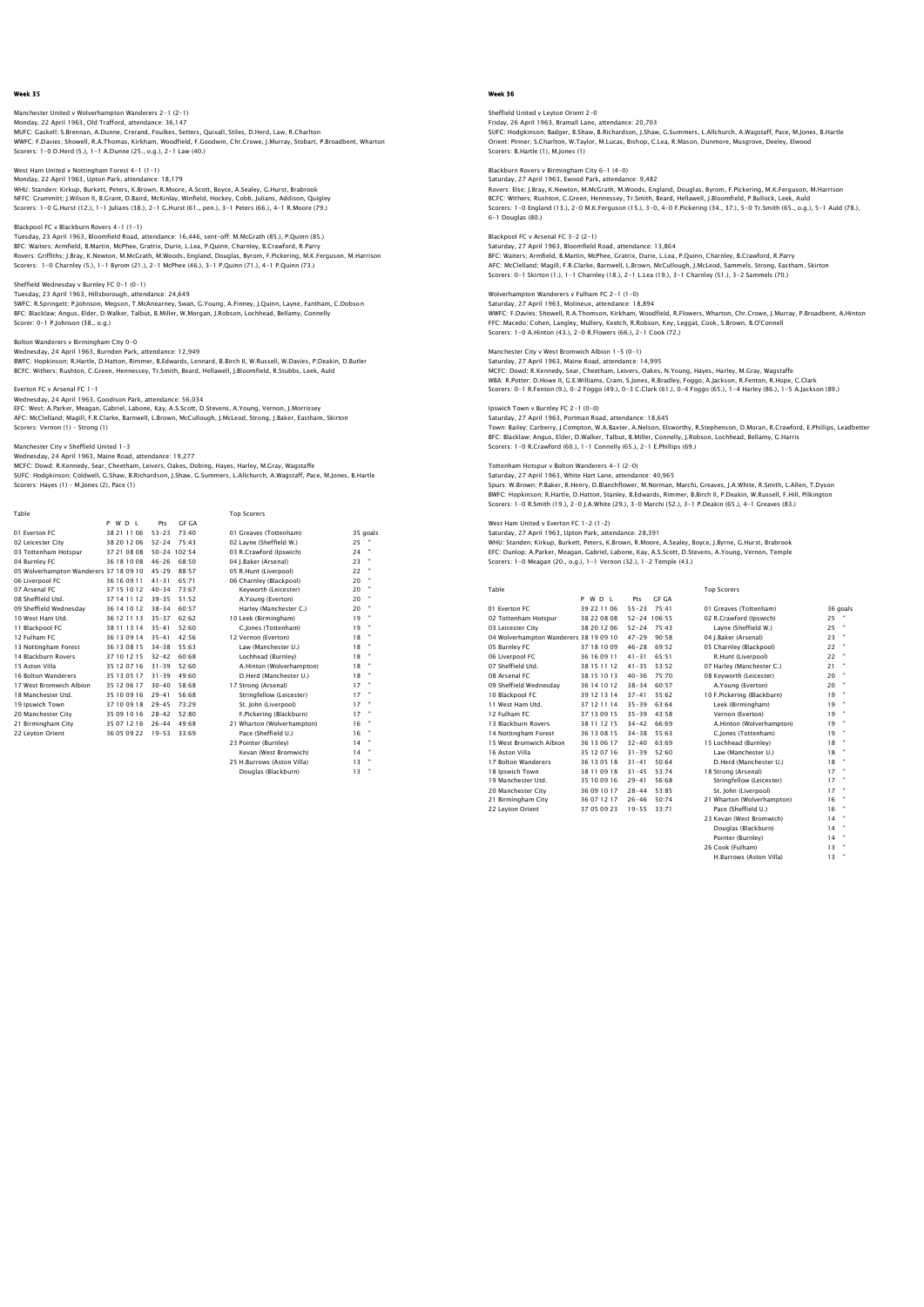Liverpool FC v Sheffield Wednesday 0–2<br>Monday, 29 April 1963, Anfield Road, attendance: 29,144<br>LFC: Lawrence; C.Lawler, G.Byrne, G.Milne, R.Moran, W.Stevenson, I.Callaghan, R.Hunt, St. John, Melia, A'Court SWFC: R.Springett; P.Johnson, Megson, T.McAnearney, Swan, G.Young, A.Finney, J.Quinn, Layne, Fantham, C.Dobson Scorers: Layne (1), P.Johnson (1)

Burnley FC v West Bromwich Albion 2-1 (1-0) Tuesday, 30 April 1963, Turf Moor, attendance: 15,981 BFC: Blacklaw; Angus, Elder, B.O'Neill, Talbut, B.Miller, Connelly, J.Robson, Lochhead, P.W.Simpson, G.Harris<br>WBA: R.Potter; D.Howe II, G.E.Williams, Cram, S.Jones, R.Bradley, Foggo, A.Jackson, R.Fenton, R.Hope, C.Clark<br>Sc

Nottingham Forest v Wolverhampton Wanderers 2-0 (1-0) Tuesday, 30 April 1963, City Ground, attendance: 17,474 NFFC: Grummitt; D.Baird, Mochan, Cobb, McKinlay, Winfield, Hockey, Addison, Julians, Quigley, Le Flem<br>WWFC: F.Davies; R.A.Thomson, G.W.Harris, Kirkham, Woodfield, R.Flowers, Chr.Crowe, J.Murray, Stobart, P.Broadbent, A.Hin Scorers: 1-0 Winfield (33.), 2-0 Addison (48.)

Manchester United v Sheffield Wednesday 1-3 (0-3) Wednesday, 1 May 1963, Old Trafford, attendance: 31,875 MUFC: Gaskell; S.Brennan, Cantwell, Crerand, Foulkes, Setters, Quixall, Stiles, D.Herd, Law, R.Charlton<br>SWFC: R.Springett; P.Johnson, Megson, T.McAnearney, Swan, G.Young, A.Finney, J.Quinn, Layne, Fantham, C.Dobson<br>Scorers

Blackburn Rovers v Manchester City 4-1 (0-1) Wednesday, 1 May 1963, Ewood Park, attendance: 12,894<br>Rovers: Eise ; J.Bray, K.Newton, R.Clayton, M.Woods, England, Douglas, A.McEvoy, F.Pickering, Byrom, M.Harrison<br>MCFC: Trautmann; R.Kennedy, Sear, Oakes, Leivers, Shawcr

### Sheffield United v Aston Villa 2-1

Wednesday, 1 May 1963, Bramall Lane, attendance: 17,111 SUFC: Hodgkinson; Coldwell, G.Shaw, B.Richardson, J.Shaw, G.Summers, L.Allchurch, A.Wagstaff, Pace, M.Jones, B.Hartle Villa: Sidebottom; G.F.Lee, C.Aitken, V.Crowe, Sleeuwenhoek, A.Deakin, A.Baker, R.Thomson, H.Burrows, R.Wylie, T.Ewing Scorers: Pace (1), A.Wagstaff (1) – H.Burrows (1)

Fulham FC v Bolton Wanderers 2-1

Wednesday, 1 May 1963, Craven Cottage, attendance: 10,896

FFC: Macedo; Cohen, Langley, Mullery, Keetch, R.Robson, Key, Leggat, Cook, S.Brown, B.O'Connell BWFC: Hopkinson; R.Hartle, D.Hatton, Stanley, B.Edwards, Rimmer, B.Birch II, P.Deakin, W.Davies, F.Hill, Pilkington Scorers: S.Brown (1), Leggat (1) – P.Deakin (1)

## Birmingham City v West Ham United 3-2 (1-2)

Wednesday, 1 May 1963, St. Andrews, attendance: 14,410<br>BCFC: Withers; S.Lynn, C.Green, Hennessey, Tr.Smith, Beard, Hellawell, J.Bloomfield, J.Harris, Leek, Auld<br>WHU: Standen; Kirkup, Burkett, Peters, K.Brown, R.Moore, A.Sc Scorers: 0-1 A.Scott (23.), 0-2 G.Hurst (34.), 1-2 Auld (40.), 2-2 Hennessey (60.), 3-2 J.Harris (75.)

## Leyton Orient v Liverpool FC 2-1

Thursday, 2 May 1963, Brisbane Road, attendance: 8,273 Orient: Pinner; S.Charlton, W.Taylor, M.Lucas, Bishop, C.Lea, R.Mason, Deeley, Musgrove, M.Graham, Elwood LFC: Lawrence; R.Thomson II, G.Byrne, G.Milne, C.Lawler, W.Stevenson, I.Callaghan, R.Hunt, St. John, Wallace, A'Court Scorers: Bishop (1), M.Graham (1) – St. John (1)

| Table                                  |             |           |              | <b>Top Scorers</b>          |    |          |
|----------------------------------------|-------------|-----------|--------------|-----------------------------|----|----------|
|                                        | PWDL        | Pts       | GE GA        |                             |    |          |
| 01 Everton EC                          | 39 22 11 06 | $55 - 23$ | 75:41        | 01 Greaves (Tottenham)      |    | 36 goals |
| 02 Tottenham Hotspur                   | 38 22 08 08 |           | 52-24 106:55 | 02 Lavne (Sheffield W.)     | 26 |          |
| 03 Leicester City                      | 38 20 12 06 | $52 - 24$ | 75:43        | 03 R.Crawford (Ipswich)     | 25 | ٠        |
| 04 Burnley FC                          | 38 19 10 09 | $48 - 28$ | 71.53        | 04 J.Baker (Arsenal)        | 23 |          |
| 05 Wolverhampton Wanderers 39 19 09 11 |             | $47 - 31$ | 90:60        | 05 Charnley (Blackpool)     | 22 |          |
| 06 Sheffield Utd.                      | 39 16 11 12 | $43 - 35$ | 55:53        | R.Hunt (Liverpool)          | 22 |          |
| 07 Sheffield Wednesdav                 | 38 16 10 12 | $42 - 34$ | 65:58        | 07 Harley (Manchester C.)   | 21 |          |
| 08 Liverpool FC                        | 38 16 09 13 | $41 - 35$ | 66:55        | 08 Kevworth (Leicester)     | 20 |          |
| 09 Arsenal FC                          | 38 15 10 13 | $40 - 36$ | 75:70        | A.Young (Everton)           | 20 |          |
| 10 Blackpool FC                        | 39 12 13 14 | $37 - 41$ | 55.62        | 10 Lochhead (Burnley)       | 19 |          |
| 11 Fulham FC                           | 38 14 09 15 | $37 - 39$ | 45:59        | Leek (Birmingham)           | 19 |          |
| 12 Blackburn Rovers                    | 39 12 12 15 | $36 - 42$ | 70:70        | Vernon (Everton)            | 19 |          |
| 13 Nottingham Forest                   | 37 14 08 15 | $36 - 38$ | 57:63        | F.Pickering (Blackburn)     | 19 |          |
| 14 West Ham Utd.                       | 38 12 11 15 | $35 - 41$ | 65:67        | C.Jones (Tottenham)         | 19 |          |
| 15 West Bromwich Albion                | 37 13 06 18 | $32 - 42$ | 64.71        | A.Hinton (Wolverhampton)    | 19 |          |
| 16 Aston Villa                         | 36 12 07 17 | $31 - 41$ | 53:62        | 16 St. John (Liverpool)     | 18 |          |
| 17 Bolton Wanderers                    | 37 13 05 19 | $31 - 43$ | 51:66        | D.Herd (Manchester U.)      | 18 |          |
| 18 Ipswich Town                        | 38 11 09 18 | $31 - 45$ | 53:74        | Law (Manchester U.)         | 18 |          |
| 19 Manchester Utd.                     | 36 10 09 17 | $29 - 43$ | 57:71        | 19 Stringfellow (Leicester) | 17 |          |
| 20 Birmingham City                     | 37 08 12 17 | $28 - 46$ | 53.76        | Strong (Arsenal)            | 17 |          |
| 21 Manchester City                     | 37 09 10 18 | $28 - 46$ | 54:89        | Pace (Sheffield U.)         | 17 |          |
| 22 Leyton Orient                       | 38 06 09 23 | $21 - 55$ | 35:72        | 22 Wharton (Wolverhampton)  | 16 |          |
|                                        |             |           |              | 23 Douglas (Blackburn)      | 15 |          |
|                                        |             |           |              | 24 Kevan (West Bromwich)    | 14 |          |
|                                        |             |           |              | Pointer (Burnley)           | 14 |          |
|                                        |             |           |              | H.Burrows (Leicester)       | 14 |          |
|                                        |             |           |              | 27 Cook (Fulham)            | 13 |          |
|                                        |             |           |              | Connelly (Burnley)          | 12 |          |

ر......<br>^^ nelly (Burnley)

## Week 38

West Bromwich Albion v Leicester City 2–1 (0–0)<br>Saturday, 4 May 1963, The Hawthorns, attendance: 21,461<br>WBA: R.Potter: D.Howe II, G.E.Williams, Cram, S.Jones, R.Bradley, Foggo, A.Jackson, R.Fenton, R.Hope, C.Clive LCFC: Banks; Sjoberg, R.Norman, McLintock, J.King, Appleton, H.Riley, G.Cross, J.Walsh, D.W.Gibson, Stringfellow Scorers: 1-0 R.Fenton (53.), 1-1 G.Cross (55.), 2-1 D.Howe II (88., pen.)

Fulham FC v Birmingham City 3-3 (1-1) Saturday, 4 May 1963, Craven Cottage, attendance: 20,179 FFC: Macedo; Cohen, Langley, Mullery, E.Lowe, R.Robson, Key, Leggat, Cook, S.Brown, B.O'Connell<br>BCFC: Withers; S.Lynn, C.Green, Hennessey, Tr.Smith, Beard, Hellawell, J.Bloomfield, J.Harris, Leek, Auld<br>Scorers: 0-1 Hellawe

Manchester City v Blackpool FC 0-3 (0-1) Saturday, 4 May 1963, Maine Road, attendance: 19,062 MCFC: Trautmann; Leivers, R.Kennedy, Oakes, Wood, Shawcross, C.Barlow, Dobing, Harley, M.Gray, Wagstaffe<br>BFC: Waiters; Armfield, B.Martin, McPhee, Gratrix, Durie, L.Lea, P.Quinn, Charnley, B.Crawford, R.Parry<br>Scorers: 0–1

Tottenham Hotspur v Sheffield United 4-2 (1-0) Saturday, 4 May 1963, White Hart Lane, attendance: 42,886 Spurs: W.Brown; P.Baker, R.Henry, D.Blanchflower, M.Norman, D.Mackay, C.Jones, J.A.White, Saul, Greaves, T.Dyson<br>SUFC: Hodgkinson; Coldwell, G.Shaw, B.Richardson, J.Shaw, G.Summers, L.Allchurch, A.Wagstaff, Pace, M.Jones,

Aston Villa v Nottingham Forest 0-2 (0-2) Saturday, 4 May 1963, Villa Park, attendance: 21,268 Villa: Sidebottom; G.F.Lee, C.Aitken, V.Crowe, Chatterley, A.Deakin, T.Ewing, R.Thomson, D.Dougan, R.Wylie, H.Burrows<br>NFFC: Grummitt; D.Baird, Mochan, Cobb, McKinlay, Winfield, Hockey, Addison, Julians, Quigley, Le Flem<br>Sc

Everton FC v Bolton Wanderers 1-0 (0-0) Saturday, 4 May 1963, Goodison Park, attendance: 52,047 EFC: Dunlop; A.Parker, Meagan, Gabriel, Labone, Kay, A.S.Scott, D.Stevens, A.Young, Vernon, Temple BWFC: Hopkinson; R.Hartle, D.Hatton, Stanley, B.Edwards, Rimmer, B.Birch II, P.Deakin, W.Russell, F.Hill, Pilkington Scorer: 1-0 Vernon (72.)

Wolverhampton Wanderers v Ipswich Town 0-0

Saturday, 4 May 1963, Molineux, attendance: 15,832 WWFC: F.Davies; R.A.Thomson, G.W.Harris, Kirkham, Woodfield, R.Flowers, Chr.Crowe, J.Murray, E.Farmer, P.Broadbent, A.Hintor<br>Town: Bailey; Carberry, J.Compton, W.A.Baxter, A.Nelson, Elsworthy, R.Stephenson, D.Moran, R.Craw

Burnley FC v Manchester United 0-1 (0-0) Saturday, 4 May 1963, Turf Moor, attendance: 30,266 BFC: Blacklaw; Angus, Elder, B.O'Neill, Talbut, B.Miller, Connelly, J.Robson, Lochhead, P.Simpson, G.Harris MUFC: Gaskell; A.Dunne, Cantwell, Crerand, Foulkes, Setters, Giles, Stiles, Quixall, Law, R.Charlton Scorer: 0-1 Law (69.)

West Ham United v Blackburn Rovers 0–1 (0–1)<br>Saturday, 4 May 1963, Upton Park, attendance: 18,898<br>WHU: Leslie; Kirkup, Lyall, Peters, R.Moore, J.W.Charles, A.Scott, Boyce, Britt, J.Sissons, Brabrook<br>Rovers: Else: J.Bray, K Scorer: 0-1 F.Pickering (43.)

## Sheffield Wednesday v Leyton Orient 3-1 (1-1)

Saturday, 4 May 1963, Hillsborough, attendance: 19,696<br>SWFC: R.Springett; P.Johnson, Megson, T.McAnearney, Swan, G.Young, A.Finney, J.Quinn, Layne, Fantham, C.Dobson<br>Orient: Pinner; S.Charlton, W.Taylor, M.Lucas, Bishop, C Scorers: 1-0 C.Dobson (22.), 1-1 M.Graham (27.), 2-1 Fantham (60.), 3-1 A.Finney (70.)

| Table                                  |             |              |              | <b>Top Scorers</b>         |    |                |
|----------------------------------------|-------------|--------------|--------------|----------------------------|----|----------------|
|                                        | PWDL        | Pts          | <b>GF GA</b> |                            |    |                |
| 01 Everton EC                          | 40 23 11 06 | $57 - 23$    | 76:41        | 01 Greaves (Tottenham)     |    | 37 goals       |
| 02 Tottenham Hotspur                   | 39 23 08 08 | 54-24 110:57 |              | 02 Layne (Sheffield W.)    | 26 |                |
| 03 Leicester City                      | 39 20 12 07 | $52 - 26$    | 76.45        | 03 R.Crawford (Ipswich)    | 25 |                |
| 04 Wolverhampton Wanderers 40 19 10 11 |             | $48 - 32$    | 90:60        | 04 I.Baker (Arsenal)       | 23 | ×              |
| 05 Burnley FC                          | 39 19 10 10 | $48 - 30$    | 71:54        | 05 Charnley (Blackpool)    | 22 | ×              |
| 06 Sheffield Wednesdav                 | 39 17 10 12 | $44 - 34$    | 68:59        | R.Hunt (Liverpool)         | 22 | ×              |
| 07 Sheffield Utd.                      | 40 16 11 13 | $43 - 37$    | 57:57        | 07 Harley (Manchester C.)  | 21 | ×              |
| 08 Liverpool FC                        | 38 16 09 13 | $41 - 35$    | 66:55        | 08 Kevworth (Leicester)    | 20 | ٠              |
| 09 Arsenal FC                          | 38 15 10 13 | $40 - 36$    | 75:70        | A.Young (Everton)          | 20 |                |
| 10 Blackpool FC                        | 40 13 13 14 | $39 - 41$    | 58:62        | Vernon (Everton)           | 20 | ٠              |
| 11 Blackburn Rovers                    | 40 13 12 15 | $38 - 42$    | 71:70        | F.Pickering (Blackburn)    | 20 |                |
| 12 Nottingham Forest                   | 38 15 08 15 | $38 - 38$    | 59:63        | C.Jones (Tottenham)        | 20 | ×              |
| 13 Fulham FC                           | 39 14 10 15 | $38 - 40$    | 48:62        | 13 Leek (Birmingham)       | 19 | ×              |
| 14 West Ham Utd.                       | 39 12 11 16 | $35 - 43$    | 65:68        | Lochhead (Burnley)         | 19 | ×              |
| 15 West Bromwich Albion                | 38 14 06 18 | $34 - 42$    | 66:72        | Law (Manchester U.)        | 19 | ×              |
| 16 Ipswich Town                        | 39 11 10 18 | $32 - 46$    | 53.74        | A.Hinton (Wolverhampton)   | 19 |                |
| 17 Aston Villa                         | 37 12 07 18 | $31 - 43$    | 53:64        | 17 St. John (Liverpool)    | 18 |                |
| 18 Manchester Utd.                     | 37 11 09 17 | $31 - 43$    | 58:71        | D.Herd (Manchester U.)     | 18 |                |
| 19 Bolton Wanderers                    | 38 13 05 20 | $31 - 45$    | 51:67        | 19 Pace (Sheffield U.)     | 17 | ×              |
| 20 Birmingham City                     | 38 08 13 17 | $29 - 47$    | 56:79        | Strong (Arsenal)           | 17 |                |
| 21 Manchester City                     | 38 09 10 19 | $28 - 48$    | 54:92        | Stringfellow (Leicester)   | 17 | $\blacksquare$ |
| 22 Levton Orient                       | 39 06 09 24 | $21 - 57$    | 36:75        | 22 Wharton (Wolverhampton) | 16 |                |
|                                        |             |              |              | 22 Douglas (Blackburg)     | E  |                |

| 01 Greaves (Tottenham)     | 37 goa |    |
|----------------------------|--------|----|
| 02 Layne (Sheffield W.)    | 26     |    |
| 03 R.Crawford (Ipswich)    | 25     | ٠  |
| 04 I.Baker (Arsenal)       | 23     | m  |
| 05 Charnley (Blackpool)    | 22     | m  |
| R.Hunt (Liverpool)         | 22     | m  |
| 07 Harley (Manchester C.)  | 21     | m  |
| 08 Kevworth (Leicester)    | 20     | m  |
| A.Young (Everton)          | 20     | ×  |
| Vernon (Everton)           | 20     | m  |
| F.Pickering (Blackburn)    | 20     | m  |
| C.lones (Tottenham)        | 20     | m  |
| 13 Leek (Birmingham)       | 19     | m  |
| Lochhead (Burnley)         | 19     |    |
| Law (Manchester U.)        | 19     | m  |
| A.Hinton (Wolverhampton)   | 19     | ×, |
| 17 St. John (Liverpool)    | 18     | m  |
| D.Herd (Manchester U.)     | 18     | m  |
| 19 Pace (Sheffield U.)     | 17     | m  |
| Strong (Arsenal)           | 17     | m  |
| Stringfellow (Leicester)   | 17     | m  |
| 22 Wharton (Wolverhampton) | 16     | m  |
| 23 Douglas (Blackburn)     | 15     | m  |
| 24 H.Burrows (Aston Villa) | 14     | m  |
| Kevan (West Bromwich)      | 14     | m  |
| Pointer (Burnley)          | 14     | m  |
| Cook (Fulham)              | 14     | m  |
| 28 Connelly (Burnley)      | 13     | ٠  |
| C.Dobson (Sheffield W.)    | 13     | ×  |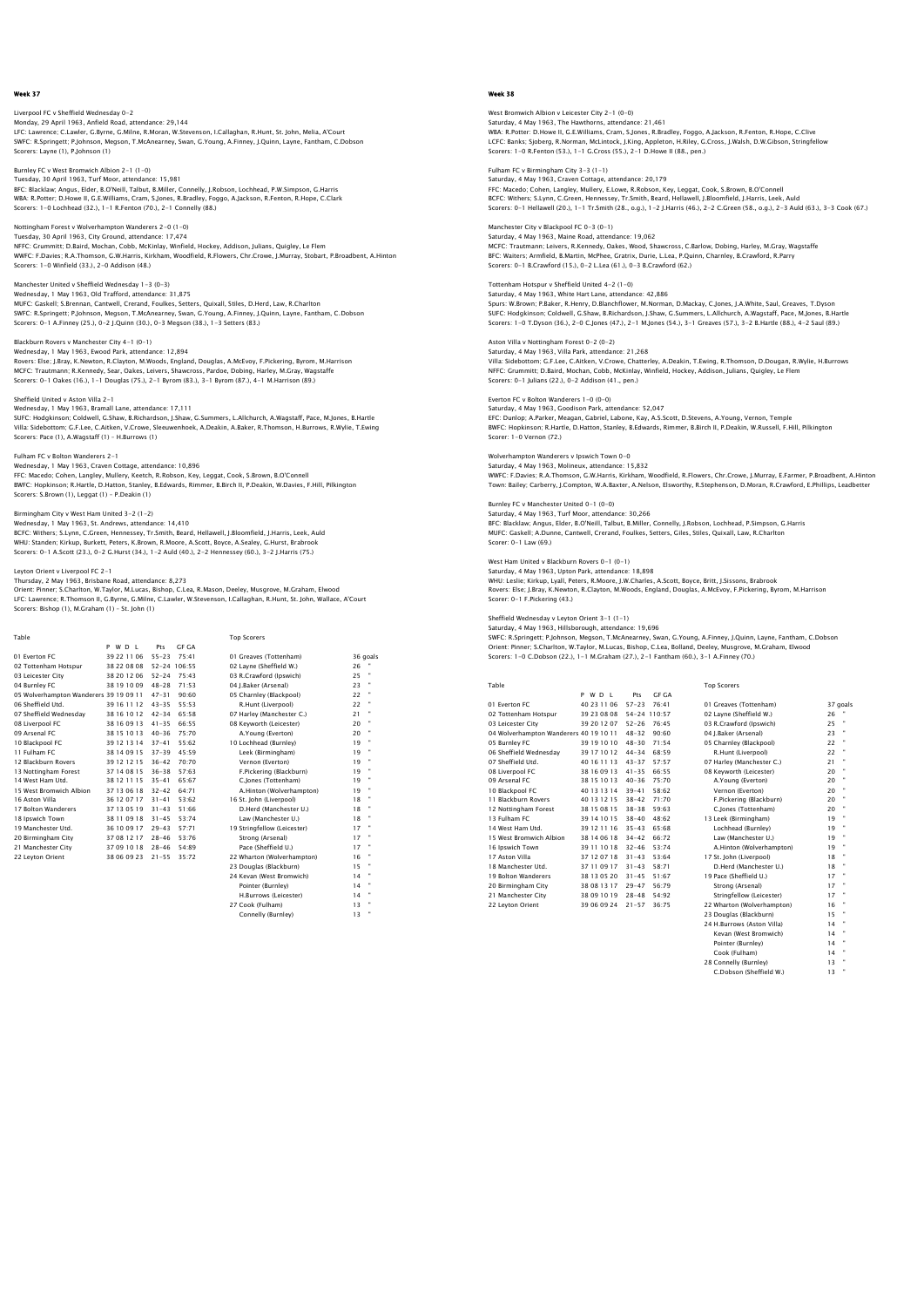Manchester United v Arsenal 2-3 (0-1) Monday, 6 May 1963, Old Trafford, attendance: 35,500 MUFC: Gaskell; A.Dunne, Cantwell, Crerand, Foulkes, Setters, Giles, Stiles, Quixall, Law, R.Charlton AFC: McClelland; Magill, F.R.Clarke, Barnwell, McCullough, J.McLeod, Strong, J.Baker, Sammels, Skirton Scorers: 0-1 J.Baker (32.), 0-2 Strong (50.), 1-2 Law (54.), 1-3 Skirton (62.), 2-3 Law (63.)

rers v Sheffield Wednesday 0-4

Monday, 6 May 1963, Burnden Park, attendance: 12,905 BWFC: Hopkinson; R.Hartle, D.Hatton, Stanley, B.Edwards, Rimmer, D.Butler, W.Russell, W.Davies, F.Hill, Pilkington SWFC: R.Springett; P.Johnson, Megson, T.McAnearney, Swan, G.Young, A.Finney, J.Quinn, Layne, D.Wilkinson, C.Dobson Scorers: T.McAnearney (1), Layne (1), P.Johnson (1), C.Dobson (1)

Leyton Orient v Burnley FC 0-1 (0-1)

Tuesday, 7 May 1963, Brisbane Road, attendance: 10,095<br>Orient: George; S.Charlton, W.Taylor, M.Lucas, Bishop, C.Lea, Elwood, Gibbs, Dunmore, Bolland, Musgrove<br>BFC: Blacklaw; Angus, Elder, Adamson, Talbut, B.Miller, T.Mered

West Bromwich Albion v Everton FC 0-4

Tuesday, 7 May 1963, The Hawthorns, attendance: 25,280<br>WBA: R.Potter; D.Howe II, G.E.Williams, Cram, S.Jones, R.Bradley, Foggo, A.Jackson, R.Fenton, R.Hope, C.Clark<br>EFC: Dunlop; A.Parker, Meagan, Gabriel, Labone, Kay, A.S.

Aston Villa v Manchester City 3-1

Wednesday, 8 May 1963, Villa Park, attendance: 20,418 Villa: Sims; C.Fraser, C.Aitken, V.Crowe, Chatterley, G.F.Lee, A.Baker, Woosnam, D.Dougan, R.Wylie, H.Burrows<br>MCFC: Dowd; Leivers, Sear, Oakes, Wood, R.Kennedy, Hayes, Dobing, Harley, M.Gray, Wagstaffe<br>Scorers: H.Burrows (

#### Liverpool FC v Birmingham City 5-1

Wednesday, 8 May 1963, Anfield Road, attendance: 23,684<br>LFC: Lawrence; C.Lawler, G.Byrne, T.Smrih, Yeats, W.Stevenson, I.Callaghan, R.Hunt, St. John, Wallace, A'Court<br>BFC: Withers; S.Lynn, C.Green, Hennessey, Tr.Smith, Bea

Wolverhampton Wanderers v Blackpool FC 2-0 (1-0)

Wolverhampton wanderers v Blackpoor FC 2-6 (1-6)<br>Thursday, 9 May 1963, Molineux, attendance: 14,889 WWFC: F.Davies; R.A.Thomson, G.W.Harris, Kirkham, W.Slater, R.Flowers, Chr.Crowe, J.Murray, E.Farmer, P.Broadbent, A.Hinton<br>BFC: Waiters; Armfield, B.Martin, McPhee, Gratrix, Durie, L.Lea, P.Quinn, Charnley, B.Crawford, R. Scorers: 1-0 E.Farmer (37.), 2-0 P.Broadbent (48.)

Nottingham Forest v Ipswich Town 2-1

Friday, 10 May 1963, City Ground, attendance: 13,055 NFFC: Grummitt; D.Baird, Mochan, Cobb, McKinlay, Winfield, Hockey, Addison, Julians, Quigley, Storey-Moore Town: Bailey; Carberry, J.Compton, W.A.Baxter, A.Nelson, Elsworthy, R.Stephenson, D.Moran, R.Crawford, E.Phillips, Leadbetter Scorers: Julians (1), Bailey (1 o.g.) – R.Stephenson (1)

#### Birmingham City v Manchester United 2-1 (1-0) Friday, 10 May 1963, St. Andrews, attendance: 21,855

BCFC: Withers; S.Lynn, C.Green, Hennessey, Tr.Smith, Beard, Hellawell, J.Bloomfield, J.Harris, Leek, Auld<br>MUFC: Gaskell; A.Dunne, Cantwell, Crerand, Foulkes, Stiles, Quixall, Giles, D.Herd, Law, R.Charlton<br>Scorer: 1-0, 2-0

| Table                                  |             |                    | <b>Top Scorers</b>          |          |
|----------------------------------------|-------------|--------------------|-----------------------------|----------|
|                                        | PWDL        | GE GA<br>Pts       |                             |          |
| 01 Everton EC                          | 41 24 11 06 | $59 - 23$<br>80.41 | 01 Greaves (Tottenham)      | 37 goals |
| 02 Tottenham Hotspur                   | 39 23 08 08 | 54-24 110:57       | 02 Lavne (Sheffield W.)     | 27       |
| 03 Leicester City                      | 39 20 12 07 | $52 - 26$<br>76:45 | 03 R.Crawford (Ipswich)     | Ħ<br>25  |
| 04 Wolverhampton Wanderers 41 20 10 11 |             | $50 - 32$<br>92:60 | 04 R.Hunt (Liverpool)       | 24       |
| 05 Burnley FC                          | 40 20 10 10 | 72:54<br>$50 - 30$ | J.Baker (Arsenal)           | 24       |
| 06 Sheffield Wednesdav                 | 40 18 10 12 | $46 - 34$<br>72:59 | 06 Charnley (Blackpool)     | 22       |
| 07 Liverpool FC                        | 39 17 09 13 | $43 - 35$<br>71:56 | Law (Manchester U.)         | 22       |
| 08 Sheffield Wednesdav                 | 40 16 11 13 | $43 - 37$<br>57:57 | A.Young (Everton)           | 22       |
| 09 Arsenal FC                          | 39 16 10 13 | $42 - 36$<br>78.72 | 09 Vernon (Everton)         | 21       |
| 10 Nottingham Forest                   | 39 16 08 15 | $40 - 38$<br>61.64 | Harley (Manchester C.)      | 21       |
| 11 Blackpool FC                        | 41 13 13 15 | $39 - 43$<br>58:64 | 11 Kevworth (Leicester)     | 20       |
| 12 Blackburn Rovers                    | 40 13 12 15 | $38 - 42$<br>71:70 | C.Jones (Tottenham)         | 20       |
| 13 Fulham FC                           | 39 14 10 15 | $38 - 40$<br>48:62 | Leek (Birmingham)           | 20       |
| 14 West Ham Utd.                       | 39 12 11 16 | $35 - 43$<br>65:68 | F.Pickering (Blackburn)     | 20       |
| 15 West Bromwich Albion                | 39 14 06 19 | $34 - 44$<br>66:74 | 15 A.Hinton (Wolverhampton) | 19       |
| 16 Aston Villa                         | 38 13 07 18 | $33 - 43$<br>56.65 | Lochhead (Burnley)          | 19       |
| 17 Ipswich Town                        | 40 11 10 19 | $32 - 48$<br>54:76 | St. John (Liverpol)         | 19       |
| 18 Manchester Utd.                     | 39 11 09 19 | 61:76<br>$31 - 47$ | 18 Strong (Arsenal)         | 18       |
| 19 Bolton Wanderers                    | 39 13 05 21 | 51:71<br>$31 - 47$ | A.Young (Everton)           | 18       |
| 20 Birmingham City                     | 40 09 13 18 | $31 - 49$<br>59:85 | D.Herd (Manchester U.)      | 18       |
| 21 Manchester City                     | 39 09 10 20 | $28 - 50$<br>55:95 | 21 Stringfellow (Leicester) | 17       |
| 22 Leyton Orient                       | 40 06 09 25 | $21 - 59$<br>36.76 | Pace (Sheffield U.)         | 17       |
|                                        |             |                    | 23 H.Burrows (Aston Villa)  | 16       |
|                                        |             |                    | Wharton (Wolverhampton)     | 16       |
|                                        |             |                    | 25 Douglas (Blackburn)      | 15       |
|                                        |             |                    | 26 Cook (Fulham)            | 14       |
|                                        |             |                    | C.Dobson (Sheffield W.)     | 14       |
|                                        |             |                    | Kevan (West Bromwich)       | 14       |
|                                        |             |                    | Pointer (Burnley)           | ٠<br>14  |

Week 40

Everton FC v Fulham FC 4–1 (3–1)<br>Saturday, 11 May 1963, Goodison Park, attendance: 60,578<br>EFC: Dunlop; A.Parker, Meagan, Gabriel, Labone, Kay, A.S.Scott, D.Stevens, A.Young, Vernon, Temple FFC: Macedo; Cohen, Langley, Mullery, Keetch, R.Robson, Key, S.Brown, Cook, Haynes, B.O'Connell Scorers: 1-0 Vernon (5.), 2-0 Vernon (8.), 2-1 Key (19.), 3-1 A.S.Scott (27.), 4-1 Vernon (83.)

Sheffield United v Liverpool FC 0-0 Saturday, 11 May 1963, Bramall Lane, attendance: 18,498 SUFC: Hodgkinson; Coldwell, G.Shaw, B.Richardson, J.Shaw, G.Summers, L.Allchurch, A.Wagstaff, Pace, W.Hodgson, B.Hartle<br>LFC: Lawrence; R.Thomson II, G.Byrne, G.Milne, Yeats, W.Stevenson, I.Callaqhan, R.Hunt, St. John, Wall

West Ham United v Leyton Orient 2-0 (1-0) Saturday, 11 May 1963, Upton Park, attendance: 16,745 WHU: Leslie; J.Bond, Burkett, Peters, K.Brown, R.Moore, Brabrook, Boyce, A.Sealey, J.Byrne, A.Scott Orient: Pinner; S.Charlton, W.Taylor, M.Lucas, Bishop, C.Lea, R.Mason, Gibbs, Musgrove, Bolland, Elwood Scorers: 1-0 Brabrook (17.), 2-0 A.Scott (84.)

Arsenal FC v Burnley FC 2-3 (2-1) Saturday, 11 May 1963, Highbury, attendance: 23,256 AFC: McClelland; Magill, F.R.Clarke, Barnwell, L.Brown, McCullough, J.McLeod, Strong, J.Baker, Eastham, Skirtor<br>BFC: Blacklaw; Angus, Elder, Adamson, Talbut, B.Miller, Connelly, Bellamy, W.Irvine, Towers, G.Harris<br>Scorers:

Bolton Wanderers v Leicester City 2-0 (1-0) Saturday, 11 May 1963, Burnden Park, attendance: 10,734<br>BWFC: Hopkinson; R.Hartle, D.Hatton, Stanley, B.Edwards, Rimmer, F.Hill, W.Russell, W.Davies, P.Deakin, Pilkington<br>LCFC: Heyes; Sjoberg, R.Norman, McLintock, J.King,

West Bromwich Albion v Aston Villa 1-0 (1-0)

Saturday, 11 May 1963, The Hawthorns, attendance: 25,916<br>WBA: R.Potter; D.Howe II, G.E.Williams, Cram, S.Jones, Drury, Foggo, A.Jackson, R.Fenton, R.Hope, C.Clark<br>Villa: Sims; C.Fraser, C.Aitken, V.Crowe, Chatterley, G.F.L Scorer: 1-0 A.Jacksn (39.)

Manchester City v Tottenham Hotspur 1-0

Saturday, 11 May 1963, Maine Road, attendance: 27,784 MCFC: Dowd; R.Kennedy, Sear, Oakes, Leivers, M.Gray, Hayes, Dobing, Harley, Hannah, Wagstaffe Spurs: W.Brown; P.Baker, R.Henry, D.Blanchflower, M.Norman, Marchi, C.Jones, J.Smith, R.Smith, Greaves, T.Dyson Scorer: 1-0 Harley (53.)

Table Top Scorers

|                                        | PWDL        | <b>GF GA</b><br>Pts |                                      |       |
|----------------------------------------|-------------|---------------------|--------------------------------------|-------|
| 01 Everton FC                          | 42 25 11 06 | $61 - 23$           | 84.42<br>01 Greaves (Tottenham)      | 37 go |
| 02 Tottenham Hotspur                   | 40 23 08 09 | 54-26 110:58        | 02 Layne (Sheffield W.)              | 27    |
| 03 Leicester City                      | 40 20 12 08 | $52 - 28$           | 76:47<br>03 R.Crawford (Ipswich)     | 25    |
| 04 Burnley FC                          | 41 21 10 10 | $52 - 30$           | 75:56<br>J.Baker (Arsenal)           | 25    |
| 05 Wolverhampton Wanderers 41 20 10 11 |             | $50 - 32$           | 92:60<br>05 Vernon (Everton)         | 24    |
| 06 Sheffield Wednesdav                 | 40 18 10 12 | $46 - 34$           | 72.59<br>R.Hun (Liverpool)           | 24    |
| 07 Liverpool FC                        | 40 17 10 13 | $44 - 36$           | 71:56<br>07 Harley (Manchester C.)   | 22    |
| 08 Sheffield Utd.                      | 41 16 12 13 | $44 - 38$           | 57:57<br>Charnley (Blackpool)        | 22    |
| 09 Arsenal FC                          | 40 16 10 14 | $42 - 38$           | 80:75<br>Law (Manchester U.)         | 22    |
| 10 Nottingham Forest                   | 39 16 08 15 | $40 - 38$           | 61:64<br>A.Young (Everton)           | 22    |
| 11 Blackpool FC                        | 41 13 13 15 | $39 - 43$           | 58:64<br>11 F.Pickering (Blackburn)  | 20    |
| 12 Blackburn Rovers                    | 40 13 12 15 | $38 - 42$           | 71:70<br>Leek (Birmingham)           | 20    |
| 13 Fulham FC                           | 40 14 10 16 | $38 - 42$           | 49:66<br>Keyworth (Leicester)        | 20    |
| 14 West Ham Utd.                       | 40 13 11 16 | $37 - 43$           | 67.68<br>C.lones (Tottenham)         | 20    |
| 15 West Bromwich Albion                | 40 15 06 19 | $36 - 44$           | 67:76<br>15 Lochhead (Burnley)       | 19    |
| 16 Aston Villa                         | 39 13 07 19 | $33 - 45$           | 56:66<br>St. John (Liverpool)        | 19    |
| 17 Bolton Wanderers                    | 40 14 05 21 | $33 - 47$           | 53:71<br>A.Hinton (Wolverhampton)    | 19    |
| 18 Ipswich Town                        | 40 11 10 19 | $32 - 48$           | 54:76<br>18 D.Herd (Manchester C.)   | 18    |
| 19 Manchester Utd.                     | 39 11 09 19 | $31 - 47$           | 61:76<br>Strong (Arsenal)            | 18    |
| 20 Birmingham City                     | 40 09 13 18 | $31 - 49$           | 20 Stringfellow (Leicester)<br>59:85 | 17    |
| 21 Manchester City                     | 40 10 10 20 | $30 - 50$           | 56.95<br>Pace (Sheffield U.)         | 17    |
| 22 Levton Orient                       | 41 06 09 26 | $21 - 61$           | 26.36<br>22 Wharton (Wolverhampton)  | 16    |

01 Greaves (Tottenham) 37 goals 02 Layne (Sheffield W.) 27<br>03 R Crawford (Inswich) 25 03 R.Crawford (Ipswich) 25<br>1 Refer (Arrenal) 25 05 Vernon (Everton)<br>05 Vernon (Everton) 24 " 06 R.Hun (Liverpool) 24 14 Civerpool FC 44<br>
07 Harley (Manchester C.) 22<br>
Charnley (Blacknool) 22 08 Sheffield University (Manufacture U.S.)<br>
Charnley (Blackpool) 22<br>
Law (Manchester U.) 22 09 Arsenal FC 40 16 10 14 42-38 80:75 Law (Manchester U.) 22 " Earr (manchester 3<br>A.Young (Everton) 13 F.Pickering (Blackburn) 20<br>
13 Eek (Birmingham) 20<br>
13 Aeyworth (Leicester) 20<br>
20 "
20 " 16 Aston Villa 39 13 13<br>19 Ast. John (Liverpool) 19<br>19 19 Bolton (Wolverhampton) 19 18 D.Herd (Manchester C.)<br>
Strong (Arsenal) 18<br>
20 Stringfellow (Leicester) 17<br>
Pace (Sheffield U.) 17 22 Leyton Orient 41 06 09 26 21-61 26:36 22 Wharton (Wolverhampton) 16 " H.Burrows (Aston Villa) 16 " 24 Douglas (Blackburn) 15 " 25 Pointer (Burnley) 14 " Cook (Fulham) 14 " C.Dobson (Sheffield W.) 14 "

Kevan (West Bromwich) 14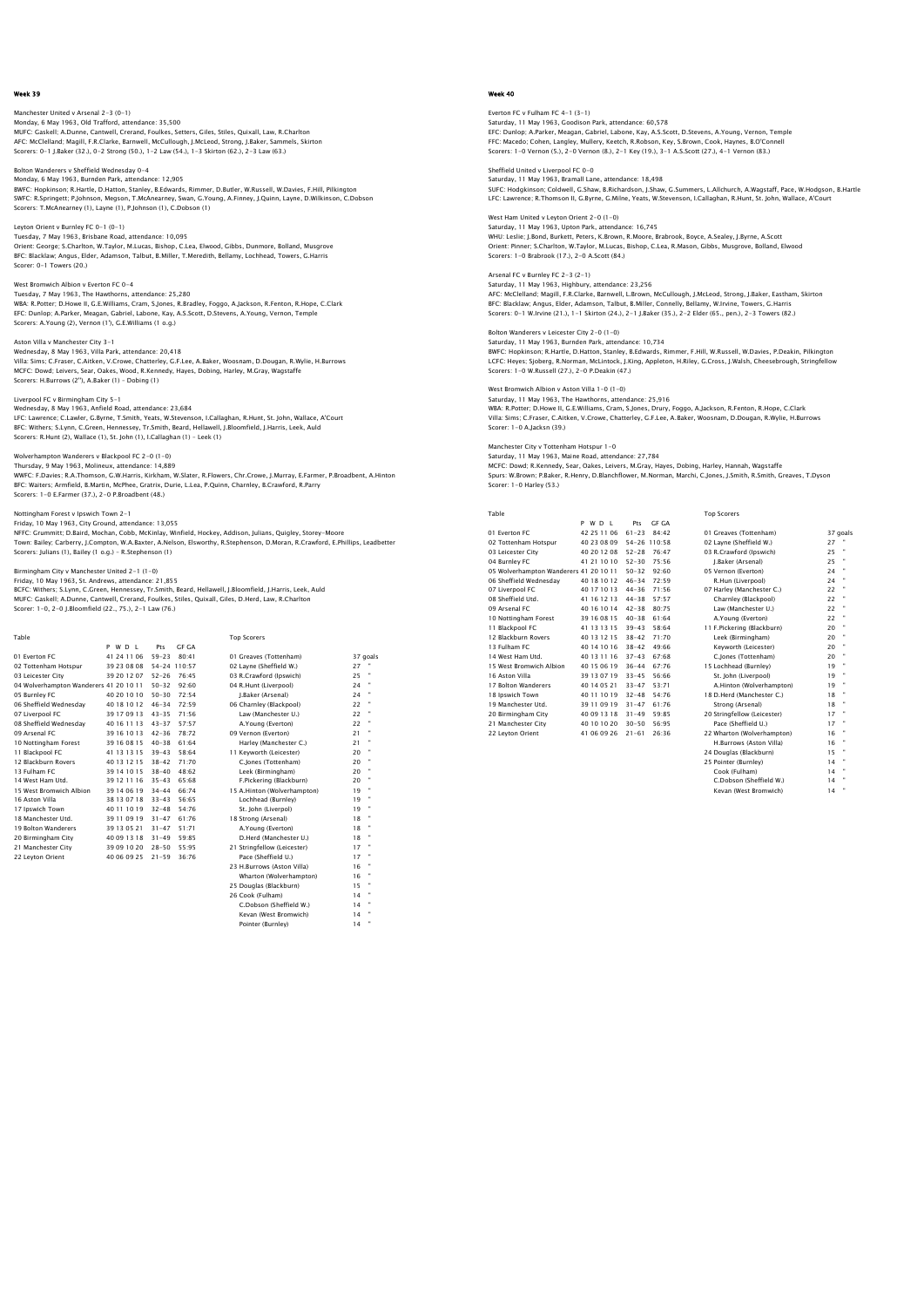Blackburn Rovers v Wolverhampton Wanderers 5–1 (1–1)<br>Monday, 13 May 1963, Ewood Park, attendance: 12,143<br>Rovers: Else: J.Bray, K.Newton, R.Clayton, M.Woods, England, Douglas, M.K.Ferguson, F.Pickering, Byrom, M.Harrison WWFC: F.Davies; R.A.Thomson, G.W.Harris, Kirkham, W.Slater, R.Flowers, Wharton, Chr.Crowe, E.Farmer, Stobart, A.Hinton Scorers: 1-0 F.Pickering (30.), 1-1 Chr.Crowe (42.), 2-1 Byrom (47.), 3-1 F.Pickering (63.), 4-1 F.Pickering (80.), 5-1 M.K.Ferguson (81.)

Blackpool FC v West Ham United 0-0 Monday, 13 May 1963, Bloomfield Road, attendance: 12,434 BFC: Waiters; T.W.Thompson, B.Martin, McPhee, Gratrix, Cranston, L.Lea, P.Quinn, Charnley, B.Crawford, R.Parry<br>WHU: Leslie; J.Bond, Burkett, Peters, K.Brown, R.Moore, Brabrook, Boyce, A.Sealey, G.Hurst, J.Byrne

## Bolton Wanderers v Liverpool FC 1-0

Monday, 13 May 1963, Burnden Park, attendance: 15,837 BWFC: Hopkinson; R.Hartle, D.Hatton, Stanley, B.Edwards, Rimmer, F.Hill, W.Russell, W.Davies, P.Deakin, Pilkington<br>LFC: Lawrence; R.Thomson II, G.Byrne, G.Milne, Yeats, W.Stevenson, I.Callaghan, R.Hunt, St. John, Wallace, Scorer: Pilkington (1)

Arsenal FC v Fulham FC 3-0 Tuesday, 14 May 1963, Highbury, attendance: 17,389 AFC: McClelland; Magill, McCullough, Barnwell, L.Brown, V.Groves, J.McLeod, Strong, J.Baker, Eastham, G.Armstrong FFC: Macedo; Cohen, Langley, Mullery, Keetch, R.Robson, Key, S.Brown, Cook, Haynes, B.O'Connell Scorer: J.Baker (3)

Burnley FC v Birmingham City 3-1 (1-0) Tuesday, 14 May 1963, Turf Moor, attendance: 14,350<br>BFC: Blacklaw; Angus, Elder, Adamson, Talbut, B.Miller, W.Morgan, Bellamy, W.Irvine, G.Harris, Connelly<br>BCFC: Withers; S.Lynn, C.Green, Hennessey, Tr.Smith, Beard, Hellaw

#### Nottingham Forest v West Bromwich Albion 2-2

Tuesday, 14 May 1963, City Ground, attendance: 13,068 NFFC: Grummitt; D.Baird, Mochan, Cobb, McKinlay, Winfield, Hockey, Addison, D.E.Wilson, Quigley, Le Flem WBA: R.Potter; D.Howe II, G.E.Williams, Cram, S.Jones, Drury, Foggo, A.Jackson, R.Fenton, R.Hope, C.Clark Scorers: Addison (2) – C.Clark (2)

## Aston Villa v Leicester City 3-1

Wednesday, 15 May 1963, Villa Park, attendance: 21,305<br>Villa: Sims; C.Fraser, C.Aitken, V.Crowe, Chatterley, G.F.Lee, A.Baker, Woosnam, D.Dougan, R.Wylie, H.Burrows Villa: Sims; C.Fraser, C.Aitken, V.Crowe, Chatterley, G.F.Lee, A.Baker, Woosnam, D.Dougan, R.Wylie, H.Burrows<br>LCFC: Heyes; Sjoberg, R.Norman, McLintock, McDerment, Appleton, H.Riley, G.Cross, Keyworth, J.Walsh, Stringfello

Manchester City v Manchester United 1-1 (1-0)

Wednesday, 15 May 1963, Maine Road, attendance: 52,452<br>MCFC: Dowd; R.Kennedy, Sear, Oakes, Leivers, M.Gray, N.Young, Dobing, Harley, Hayes, Wagstaffe<br>MUFC: Gaskell: A.Dunne, Cantwell, Crerand, Foulkes, Stiles, Quixall, Gil Scorers: 1-0 Harley (8.), 1-1 Quixall (84., pen.)

Sheffield Wednesday v Sheffield United 3–1<br>Wednesday, 15 May 1963, Hillsborough, attendance: 41,597<br>SWFC: R.Springett; P.Johnson, Megson, T.McAnearney, Swan, G.Young, A.Finney, J.Quinn, Layne, Fantham, C.Dobson<br>SUFC: Hodqk Scorers: Layne (2), T.McAnearney (1) – Pace (1)

| Table                                  |             |           |              | <b>Top Scorers</b>          |    |          |
|----------------------------------------|-------------|-----------|--------------|-----------------------------|----|----------|
|                                        | PWDL        | Pts       | <b>GF GA</b> |                             |    |          |
| 01 Everton EC                          | 42 25 11 06 | $61 - 23$ | 84.42        | 01 Greaves (Tottenham)      |    | 37 goals |
| 02 Tottenham Hotspur                   | 40 23 08 09 |           | 54-26 110:58 | 02 Lavne (Sheffield W.)     | 29 |          |
| 03 Burnley FC                          | 42 22 10 10 | $54 - 30$ | 78:57        | 03 I.Baker (Arsenal)        | 28 |          |
| 04 Leicester City                      | 41 20 12 09 | $52 - 30$ | 77:50        | 04 R.Crawford (Ipswich)     | 25 |          |
| 05 Wolverhampton Wanderers 42 20 10 12 |             | $50 - 34$ | 93:65        | 05 R.Hunt (Liverpool)       | 24 |          |
| 06 Sheffield Wednesdav                 | 41 19 10 12 | $48 - 34$ | 75:60        | Vernon (Everton)            | 24 |          |
| 07 Liverpool FC                        | 41 17 10 14 | $44 - 38$ | 71:57        | 07 Harley (Manchester C.)   | 23 |          |
| 08 Arsenal FC                          | 41 17 10 14 | $44 - 38$ | 83:75        | F.Pickering (Blackburn)     | 23 |          |
| 09 Sheffield Utd.                      | 42 16 12 14 | $44 - 40$ | 58.60        | 09 Charnley (Pointer)       | 22 |          |
| 10 Nottingham Forest                   | 40 16 09 15 | $41 - 39$ | 63:66        | A.Young (Everton)           | 22 | ×        |
| 11 Blackburn Rovers                    | 41 14 12 15 | $40 - 42$ | 76:71        | Law (Manchester U.)         | 22 |          |
| 12 Blackpool FC                        | 42 13 14 15 | $40 - 44$ | 58.64        | 12 Keyworth (Leicester)     | 21 |          |
| 13 West Ham Utd                        | 41 13 12 16 | $38 - 44$ | 67:68        | 13 C.Jones (Tottenham)      | 20 |          |
| 14 Fulham FC                           | 41 14 10 17 | $38 - 44$ | 49:69        | Leek (Birmingham)           | 20 |          |
| 15 West Bromwich Albion                | 41 15 07 19 | $37 - 45$ | 69:78        | 15 St. John (Liverpool)     | 19 |          |
| 16 Aston Villa                         | 40 14 07 19 | $35 - 45$ | 59.67        | A.Hinton (Wolverhampton)    | 19 |          |
| 17 Bolton Wanderers                    | 41 15 05 21 | $35 - 47$ | 54.71        | Lochhead (Burnley)          | 19 | ×        |
| 18 Manchester Utd.                     | 40 11 10 19 | $32 - 48$ | 62:77        | 18 Pace (Sheffield U.)      | 18 |          |
| 19 Ipswich Town                        | 40 11 10 19 | $32 - 48$ | 54.76        | D.Herd (Manchester U.)      | 18 |          |
| 20 Birmingham City                     | 41 09 13 19 | $31 - 51$ | 60:88        | Strong (Arsenal)            | 18 |          |
| 21 Manchester City                     | 41 10 11 20 | $31 - 51$ | 57:96        | 21 Stringfellow (Leicester) | 17 |          |
| 22 Leyton Orient                       | 41 06 09 26 | $21 - 61$ | 36.78        | 22 Wharton (Wolverhampton)  | 16 |          |
|                                        |             |           |              | H.Burrows (Aston Villa)     | 16 |          |
|                                        |             |           |              | 24 Douglas (Blackburn)      | 15 |          |
|                                        |             |           |              | 25 Cook (Fulham)            | 14 |          |
|                                        |             |           |              | C.Dobson (Sheffield W.)     | 14 |          |
|                                        |             |           |              | Pointer (Burnley)           | 14 |          |
|                                        |             |           |              | Kevan (West Bromwich)       | 14 | ٠        |

## Week 42

## Ipswich Town v Bolton Wanderers 4–1<br>Friday, 17 May 1963, Portman Road, attendance: 19,088<br>Town: Bailey; Carberry, J.Compton, W.A.Baxter, A.Nelson, Elsworthy, R.Stephenson, D.Moran, R.Crawford, E.Phillips, Leadbetter BWFC: Hopkinson; R.Hartle, D.Hatton, Stanley, B.Edwards, Rimmer, F.Lee, F.Hill, W.Davies, P.Deakin, Pilkington Scorers: R.Crawford (1), R.Stephenson (1), D.Moran (1), E.Phillips (1) – W.Davies (1)

West Ham United v Manchester City 6-1 (4-0) Saturday, 18 May 1963, Upton Park, attendance: 16,602 WHU: Leslie: J.Bond, Burkett, Bovington, K.Brown, R.Moore, Brabrook, Boyce, A.Sealey, G.Hurst, Dear<br>MCFC: Dowd; R.Kennedy, Sear, Oakes, Leivers, M.Gray, N.Young, Dobing, Harley, Hayes, Wagstaffe<br>Scorers: 1–0 G.Hurst (4.),

#### Birmingham City v Leicester City 3-2 (1-0)

Saturday, 18 May 1963, St. Andrews, attendance: 23,971<br>BCFC: Schofield; S.Lynn, C.Green, Hennessey, Tr.Smith, Beard, Hellawell, J.Bloomfield, J.Harris, Leek, Auld<br>LCFC: Heyes; Sjoberg, R.Norman, McLintock, McDerment, G.Cro

Nottingham Forest v Tottenham Hotspur 1-1 (1-0) Saturday, 18 May 1963, City Ground, attendance: 27,995<br>NFFC: Grummitt; D.Baird, Mochan, Cobb, McKinlay, Winfield, Hockey, Addison, Julians, Quigley, Le Flem<br>Spurs: W.Brown: Hopkins, R.Henry, D.Blanchflower, M.Norman, March Scorers: 1-0 Addison (22.), 1-1 L.Allen (60.)

## Manchester United v Leyton Orient 3-1 (0-1)

Saturday, 18 May 1963, Old Trafford, attendance: 32,759 MUFC: Gaskell; A.Dunne, Cantwell, Crerand, Foulkes, Setters, Quixall, Giles, D.Herd, Law, R.Charlton Orient: George; S.Charlton, W.Taylor, M.Lucas, Bishop, C.Lea, R.Mason, Gibbs, Dunmore, Bolland, Musgrove Scorers: 0-1 Dunmore (9.), 1-1 S.Charlton (52., o.g.), 2-1 Law (81.), 3-1 R.Charlton (85.)

Sheffield Wednesday v Arsenal FC 2–3 (1–2)<br>Saturday, 18 May 1963, Hillsborough, attendance: 19,832<br>SWFC: R.Springett; P.Johnson, Megson, T.McAnearney, Swan, G.Young, A.Finney, D.Wilkinson, Layne, Fantham, C.Dobsor<br>SWFC: R. Scorers: 0-1 J.Baker (12.), 0-2 Eastham (17.), 1-2 Fantham (25.), 2-2 G.Young (88.), 2-3 Court (89.)

### Aston Villa v Liverpool FC 2-0 (0-0)

Saturday, 18 May 1963, Villa Park, attendance: 21,017 Villa: Sims; C.Fraser, C.Aitken, G.F.Lee, Chatterley, A.Deakin, A.Baker, G.Graham, R.Thomson, R.Wylie, M.Tindall LFC: Lawrence; C.Lawler, G.Byrne, G.Milne, Yeats, W.Stevenson, I.Callaghan, R.Hunt, St. John, Melia, A'Court Scorers: 1-0 G.Graham (78.), 2-0 R.Thomson (84.)

Fulham FC v West Bromwich Albion 1-2 (0-1)<br>Saturday, 18 May 1963, Craven Cottage, attendance: 17,481<br>FFC: Macedo; Cohen, Langley, Mullery, Keetch, R.Robson, M.Brown, S.Brown, Cook, Haynes, B.O'Connell<br>WBA: R.Potter; Fairfa

#### Nottingham Forest v Manchester United 3-2 (1-1)

Monday, 20 May 1963, City Ground, attendance: 16,130 NFFC: Grummitt; D.Baird, Mochan, Whitefoot, McKinlay, Winfield, Hockey, Addison, Julians, Quigley, Le Flem MUFC: Gaskell; A.Dunne, Cantwell, Crerand, F.Haydock, S.Brennan, Quixall, Stiles, D.Herd, Giles, D.A.Walker Scorers: 0-1 Giles (2.), 1-1 Addison (39.), 1-2 D.Herd (50.), 2-2 Mochan (65.), 3-2 Julians (80.)

#### Blackburn Rovers v Tottenham Hotspur 3-0 (1-0) Monday, 20 May 1963, Ewood Park, attendance: 22,867

Rovers: Else: J.Bray, K.Newton, R.Clayton, M.Woods, England, Douglas, M.K.Ferguson, F.Pickering, Byrom, M.Harrisor<br>Spurs: W.Brown; P.Baker, R.Henry, J.Smith, M.Norman, Marchi, C.Jones, Piper, L.Allen, Greaves, T.Dyson<br>Scor

#### Ipswich Town v Aston Villa 1-1

Tuesday, 21 May 1963, Portman Road, attendance: 17,230<br>Town: Bailey; Carberry, J.Compton, G.Dougan, W.A.Baxter, Elsworthy, D.Curtis, D.Moran, R.Crawford, E.Phillips, Leadbetteı<br>Villa: Sims; C.Fraser, C.Aitken, G.F.Lee, Cha

Top Scorers

| ۰, |  |
|----|--|

|                                        | P W D I     | Pts       | GE GA  |                             |          |                |
|----------------------------------------|-------------|-----------|--------|-----------------------------|----------|----------------|
| 01 Everton FC                          | 42 25 11 06 | $61 - 23$ | 84:42  | 01 Greaves (Tottenham)      | 37 goals |                |
| 02 Tottenham Hotspur                   | 42 23 09 11 | $55 - 31$ | 111.62 | 02 J.Baker (Arsenal)        | 29       |                |
| 03 Burnley FC                          | 42 22 10 10 | $54 - 30$ | 78.57  | Layne (Sheffield W.)        | 29       |                |
| 04 Leicester City                      | 42 20 12 10 | $52 - 32$ | 79:53  | 04 R.Crawford (Ipswich)     | 26       | ×              |
| 05 Wolverhampton Wanderers 42 20 10 12 |             | $50 - 34$ | 93:65  | 05 R.Hunt (Liverpool)       | 24       |                |
| 06 Sheffield Wednesday                 | 42 19 10 13 | $48 - 36$ | 77:63  | Vernon (Everton)            | 24       |                |
| 07 Arsenal FC                          | 42 18 10 14 | $46 - 38$ | 86.77  | 07 Law (Manchester U.)      | 23       | ×              |
| 08 Liverpool FC                        | 42 17 10 15 | $44 - 40$ | 71:59  | Harley (Manchester C.)      | 23       |                |
| 09 Nottingham Forest                   | 42 17 10 15 | $44 - 40$ | 67:69  | F.Pickering (Blackburn)     | 23       |                |
| 10 Sheffield Utd.                      | 42 16 12 14 | $44 - 40$ | 58:60  | 10 Charnley (Blackpool)     | 22       |                |
| 11 Blackburn Rovers                    | 42 15 12 15 | $42 - 42$ | 79:71  | A.Young (Everton)           | 22       |                |
| 12 West Ham Utd.                       | 42 14 12 16 | $40 - 44$ | 73.69  | 12 Keyworth (Leicester)     | 21       | $\blacksquare$ |
| 13 Blackpool FC                        | 42 13 14 15 | $40 - 44$ | 58:64  | 13 Leek (Birmingham)        | 20       |                |
| 14 West Bromwich Albion                | 42 16 07 19 | $39 - 45$ | 71:79  | C.Jones (Tottenham)         | 20       |                |
| 15 Aston Villa                         | 42 15 08 19 | $38 - 46$ | 62:68  | 15 A.Hinton (Wolverhampton) | 19       | ×              |
| 16 Fulham FC                           | 42 14 10 18 | $38 - 46$ | 50:71  | St. John (Liverpool)        | 19       |                |
| 17 Ipswich Town                        | 42 12 11 19 | $35 - 49$ | 59.78  | Lochhead (Burnley)          | 19       |                |
| <b>18 Bolton Wanderers</b>             | 42 15 05 22 | $35 - 49$ | 55:75  | D.Herd (Manchester U.)      | 19       |                |
| 19 Manchester Utd.                     | 42 12 19 29 | $34 - 50$ | 67:81  | 19 Strong (Arsenal)         | 18       |                |
| 20 Birmingham City                     | 42 10 13 19 | $33 - 51$ | 58.90  | Pace (Sheffield U.)         | 18       |                |
| 21 Manchester City                     | 42 10 11 21 | $31 - 53$ | 58:102 | 21 Stringfellow (Leicester) | 17       |                |
| 22 Levton Orient                       | 42 06 09 27 | $21 - 63$ | 37.81  | 22 H.Burrows (Aston Villa)  | 16       |                |

| <b>UI Everton FC</b>                   | 42 25 11 06 | $b1 - 23$ 84:42 |              | 01 Greaves (Tottennam)       |    | 37 goals       |
|----------------------------------------|-------------|-----------------|--------------|------------------------------|----|----------------|
| 02 Tottenham Hotspur                   | 42 23 09 11 |                 | 55-31 111:62 | 02 J.Baker (Arsenal)         | 29 |                |
| 03 Burnley FC                          | 42 22 10 10 | $54 - 30$       | 78:57        | Layne (Sheffield W.)         | 29 | ×              |
| 04 Leicester City                      | 42 20 12 10 | $52 - 32$       | 79:53        | 04 R.Crawford (Ipswich)      | 26 | $\blacksquare$ |
| 05 Wolverhampton Wanderers 42 20 10 12 |             | $50 - 34$       | 93:65        | 05 R.Hunt (Liverpool)        | 24 | ×              |
| 06 Sheffield Wednesday                 | 42 19 10 13 | $48 - 36$       | 77:63        | Vernon (Everton)             | 24 | $\blacksquare$ |
| 07 Arsenal FC                          | 42 18 10 14 | $46 - 38$       | 86:77        | 07 Law (Manchester U.)       | 23 | $\blacksquare$ |
| 08 Liverpool FC                        | 42 17 10 15 | $44 - 40$       | 71:59        | Harley (Manchester C.)       | 23 | ×              |
| 09 Nottingham Forest                   | 42 17 10 15 | $44 - 40$       | 67:69        | F.Pickering (Blackburn)      | 23 | ×              |
| 10 Sheffield Utd.                      | 42 16 12 14 | $44 - 40$       | 58:60        | 10 Charnley (Blackpool)      | 22 | $\blacksquare$ |
| 11 Blackburn Rovers                    | 42 15 12 15 | $42 - 42$       | 79:71        | A.Young (Everton)            | 22 |                |
| 12 West Ham Utd.                       | 42 14 12 16 | $40 - 44$       | 73:69        | 12 Keyworth (Leicester)      | 21 | ×              |
| 13 Blackpool FC                        | 42 13 14 15 | $40 - 44$       | 58:64        | 13 Leek (Birmingham)         | 20 | $\blacksquare$ |
| 14 West Bromwich Albion                | 42 16 07 19 | $39 - 45$       | 71:79        | C.Jones (Tottenham)          | 20 | $\blacksquare$ |
| 15 Aston Villa                         | 42 15 08 19 | $38 - 46$       | 62:68        | 15 A.Hinton (Wolverhampton)  | 19 | $\blacksquare$ |
| 16 Fulham FC                           | 42 14 10 18 | $38 - 46$       | 50:71        | St. John (Liverpool)         | 19 | $\blacksquare$ |
| 17 Ipswich Town                        | 42 12 11 19 | $35 - 49$       | 59:78        | Lochhead (Burnley)           | 19 |                |
| 18 Bolton Wanderers                    | 42 15 05 22 | $35 - 49$       | 55:75        | D.Herd (Manchester U.)       | 19 | $\blacksquare$ |
| 19 Manchester Utd.                     | 42 12 19 29 | $34 - 50$       | 67:81        | 19 Strong (Arsenal)          | 18 | $\mathbf{H}$   |
| 20 Birmingham City                     | 42 10 13 19 | $33 - 51$       | 58:90        | Pace (Sheffield U.)          | 18 |                |
| 21 Manchester City                     | 42 10 11 21 | $31 - 53$       | 58:102       | 21 Stringfellow (Leicester)  | 17 | $\cdot$        |
| 22 Leyton Orient                       | 42 06 09 27 | $21 - 63$       | 37:81        | 22 H.Burrows (Aston Villa)   | 16 | $\blacksquare$ |
|                                        |             |                 |              | Wharton (Wolverhampton)      | 16 |                |
|                                        |             |                 |              | 24 Douglas (Blackburn)       | 15 | $\cdot$        |
|                                        |             |                 |              | Cook (Fulham)                | 15 | $\blacksquare$ |
|                                        |             |                 |              | Addison (Nottingham)         | 15 | $\blacksquare$ |
|                                        |             |                 |              | 27 Julians (Nottingham)      | 14 | $\blacksquare$ |
|                                        |             |                 |              | Kevan (West Bromwich)        | 14 | $\blacksquare$ |
|                                        |             |                 |              | A.Jackson (West Bromwich)    | 14 | ×              |
|                                        |             |                 |              | Pointer (Burnley)            | 14 | $\blacksquare$ |
|                                        |             |                 |              | C.Dobson (Sheffield W.)      | 14 | $\blacksquare$ |
|                                        |             |                 |              | 32 Connelly (Burnley)        | 13 | ×              |
|                                        |             |                 |              | G.Hurst (West Ham)           | 13 | $\blacksquare$ |
|                                        |             |                 |              | 34 F.Lee (Bolton)            | 12 |                |
|                                        |             |                 |              | K.W.Smith (West Bromwich)    | 12 | ×              |
|                                        |             |                 |              | Stobart (Wolverhampton)      | 12 | $\blacksquare$ |
|                                        |             |                 |              | R.Thomson (Aston Villa)      | 12 |                |
|                                        |             |                 |              | 38 Chr.Crowe (Wolverhampton) | 11 | $\blacksquare$ |
|                                        |             |                 |              | Dunmore (Orient)             | 11 | $\blacksquare$ |
|                                        |             |                 |              | 40 Skirton (Arsenal)         | 10 |                |
|                                        |             |                 |              | Musgrove (West Ham/Orient)   | 10 | $\blacksquare$ |
|                                        |             |                 |              | Leggat (Fulham)              | 10 | $\blacksquare$ |
|                                        |             |                 |              | A.Scott (West Ham)           | 10 | $\blacksquare$ |
|                                        |             |                 |              | K.Lewis (Liverpool)          | 10 | $\blacksquare$ |
|                                        |             |                 |              | Fantham (Sheffield W.)       | 10 |                |
|                                        |             |                 |              | W.Davies (Bolton)            | 10 | $\mathbf{u}$   |